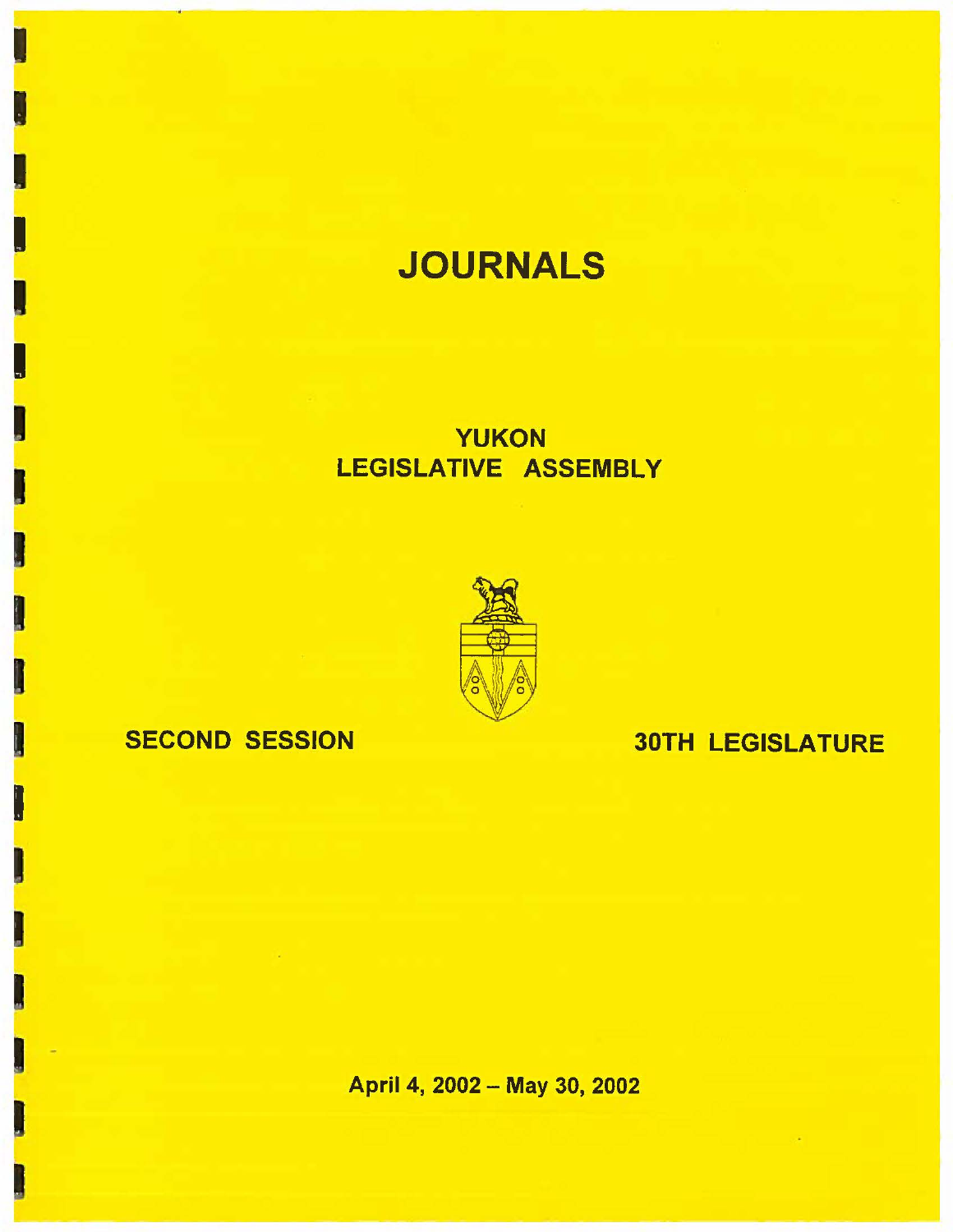### **VOTES AND PROCEEDINGS**

### **of the**

### **YUKON LEGISLATIVE ASSEMBLY**

### **30th Legislative Assembly Second Session**

### Thursday, April 4, 2002

The Speaker took the Chair at 1:00 p.m.

#### **INTRODUCTION OF PAGES**

 The Speaker informed the Assembly that Paula Mowat, Daniel Murray, Shirley Ng and David Warkentin from Vanier Catholic Secondary School and Rhonda Clark, Sarah Macklon, Leena Tran and Elaine Grant-Verrico from F.H. Collins Secondary School would be serving as Pages during the Spring Sitting. Rhonda Clark and Elaine Grant-Verrico were introduced and welcomed to the House.

#### **RESIGNATION OF DEPUTY CHAIR OF COMMITTEE OF THE WHOLE**

 The Speaker informed the Assembly that the Hon. Cynthia Tucker, Member for Mount Lorne, had notified the Speaker, the Premier, the Leader of the Official Opposition, the Leader of the Third Party, and all House Leaders in writing that, due to her appointment to Cabinet on January 14, 2002, she had resigned from her position as Deputy Chair of Committee of the Whole.

#### **SPEAKER'S STATEMENT (Changes to the Order Paper)**

 Prior to proceeding with Daily Routine, the Speaker informed the House of changes made to the Order Paper. Due to the appointment of the Members for Mount Lorne and Faro as Ministers, Motion numbers 33, 40, 47, 68, 76, 98, 100, 107, 109, 114, 122, 127, 138, 144, 147, 156, 160, 167, 171, 172 and 178 standing in their names under Motions Other Than Government Motions were removed from the Order Paper. Government Motion #78 was removed from the Order Paper following the removal from Cabinet of the Member for Porter Creek. Motion #168, standing in the name of the Member for Kluane was removed from the Order Paper as it had become outdated due to the passage of the *Parks and Lands Certainty Act*.

#### **TRIBUTES**

### **In remembrance of the Queen Mother**

The Hon. Mr. Eftoda, Minister of Business, Tourism and Culture paid tribute, on behalf of all Yukoners, to Elizabeth Angela Marguerite Bowes-Lyon, better known as "the Queen Mum". The Queen Mother passed away at the age of 101 years on March 30, 2002.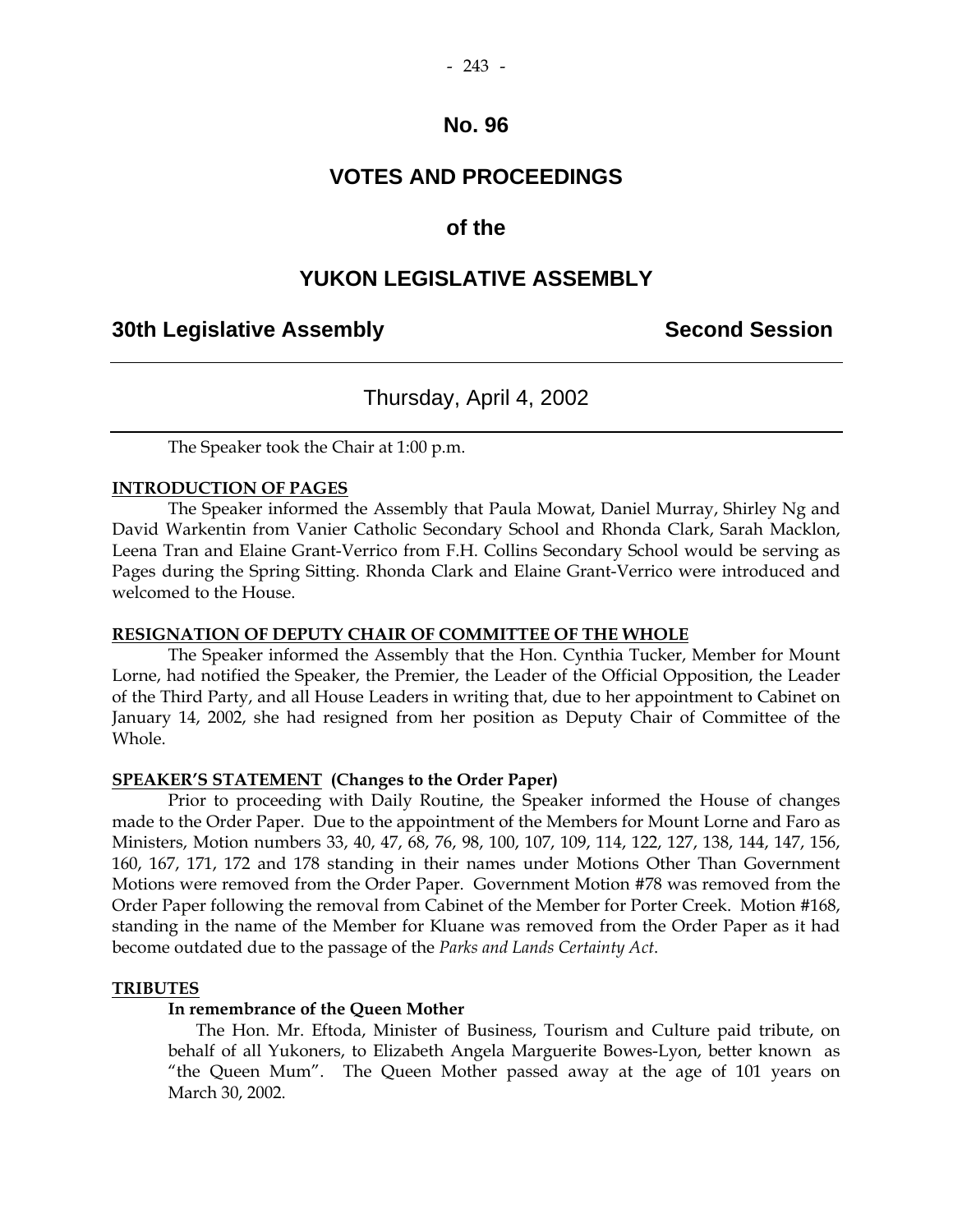#### **In remembrance of Princess Margaret**

 The Hon. Mrs. Edelman, Minister of Health and Social Services, paid tribute, on behalf of all Members, to Princess Margaret, sister of Queen Elizabeth II, who passed away on February 9, 2002.

#### **TABLING RETURNS AND DOCUMENTS**

Hon. Mr. Schneider, Speaker

- Electoral District Boundaries Commission (Yukon) Final Report (dated January 2002) **(Sessional Paper #127)**
- Deductions from the indemnities of Members of the Legislative Assembly made pursuant to subsection 39(6) of the *Legislative Assembly Act*: Report of the Clerk of the Yukon Legislative Assembly (dated April 4, 2002) **(Sessional Paper #128)**

Hon. Ms. Duncan, Premier

- Order-in-Council 2002/42, An Act Approving Yukon Land Claims Final Agreements and First Nations (Yukon) Self-Government Act (Ta'an Kwach'an Council) (dated February 11, 2002) **(Sessional Paper #129)**
- Ta'an Kwach'an Council Self-Government Agreement and Final Agreement **(Sessional Paper #130)**

#### **PETITIONS**

The Clerk reported on Petition #5 as follows:

"Mr. Speaker and honourable Members of the Assembly:

 I have had the honour to review a petition, being Petition #5 of the Second Session of the Thirtieth Legislative Assembly, as presented by the Member for Watson Lake on December 3, 2001.

 This petition meets the requirements as to form of the Standing Orders of the Yukon Legislative Assembly."

> Patrick L. Michael Clerk of the Yukon Legislative Assembly

The Speaker ruled that, accordingly, Petition #5 was deemed to have been read and received.

#### **INTRODUCTION OF BILLS (First Reading)**

 Bill #10 - Third Appropriation Act, 2001-02 -Hon. Ms. Duncan

Bill #9 - Second Appropriation Act, 2002-03 -Hon. Ms. Duncan

#### **MONEY MESSAGE**

 Bill #10, *Third Appropriation Act, 2001-02*, Bill #9, and *Second Appropriation Act, 2002-03*, were accompanied by a money message.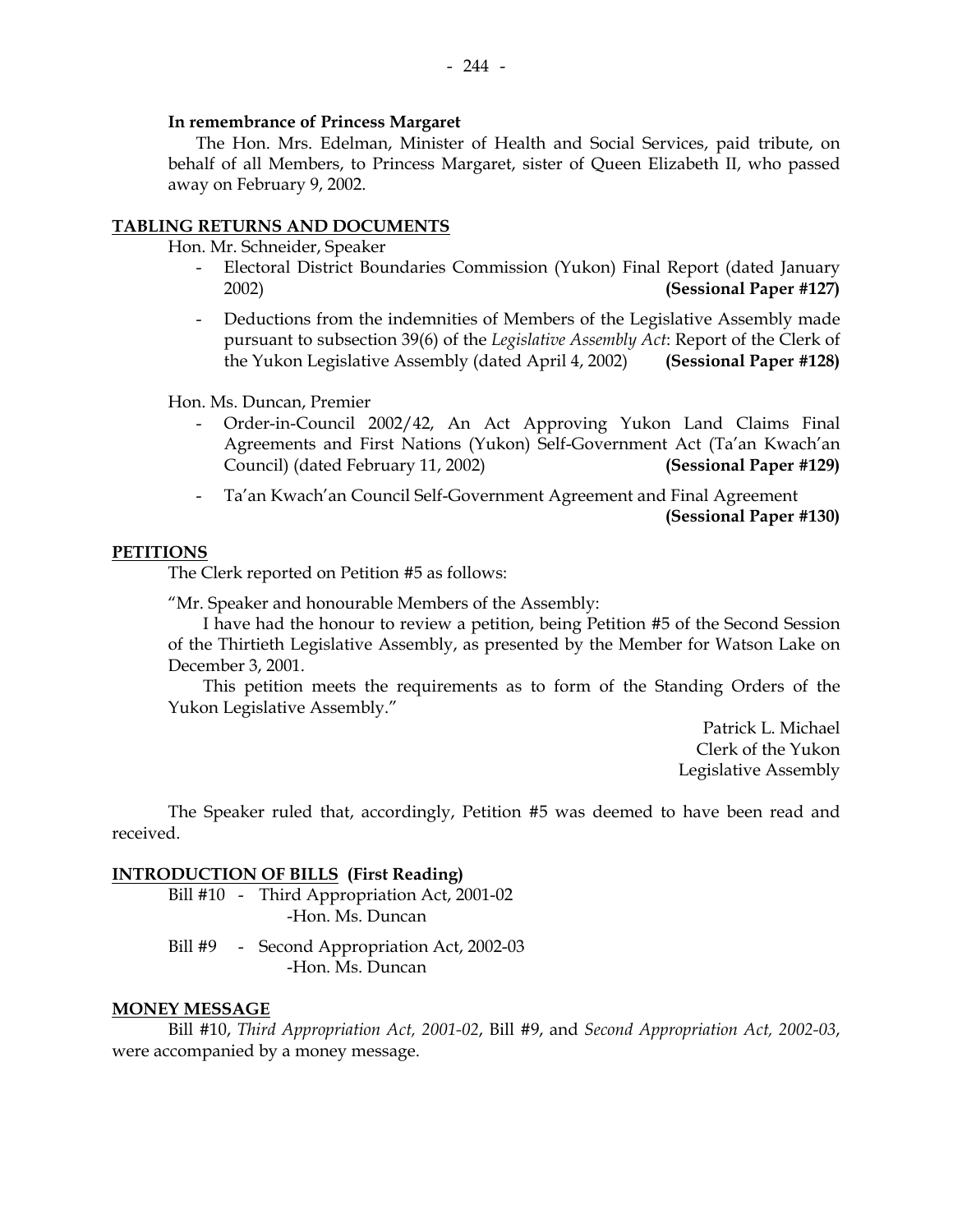#### **UNANIMOUS CONSENT TO WAIVE NOTICE PROVISIONS**

 Pursuant to an agreement between the House Leaders, unanimous consent was requested by the Hon. Mr. McLachlan, Government House Leader, and granted to waive Standing Order 27(1) with regard to notice.

It was then moved by the Hon. Ms. Duncan, Premier:

 That the Yukon Legislative Assembly, pursuant to sections 2 and 3 of the *Ombudsman Act*, recommends that the Commissioner in Executive Council reappoint Hendrik K. Moorlag as the Ombudsman for a term of five years commencing April 8, 2002.

**(Motion #185)** 

#### **Speaker's Call for Recorded Division**

 "Before putting the question, the Chair must draw Members' attention to Section 2 of the *Ombudsman Act*. That section requires that the recommendation of the Legislative Assembly to the Commissioner in Executive Council respecting the appointment of an Ombudsman, be supported by at least two-thirds of the Members of the Assembly. The effect of Section 2 is that, for this motion to be carried, at least twelve Members must vote for it. In order to ensure that the requirements of Section 2 of the *Ombudsman Act* are met, the Chair will now call for a recorded Division."

The motion was agreed to on the following recorded Division:

#### YEA

| Duncan    | Kent       | Peter    |    |
|-----------|------------|----------|----|
| McLachlan | Fairclough | Jenkins  |    |
| Eftoda    | Fentie     | Jim      | 16 |
| Edelman   | Keenan     | McLarnon |    |
| Tucker    | McRobb     | Roberts  |    |
| Buckway   |            |          |    |

#### NAY

 $\Omega$ 

 The Speaker declared Motion #185 carried by the required support of two-thirds of the Members of the Assembly.

#### **GOVERNMENT BILLS – O&M BUDGET SPEECH**

Pursuant to Standing Order 55(3), the following Bill was called for Second Reading:

Bill #9 - Second Appropriation Act, 2002-03 -Hon. Ms. Duncan

 Thereupon, the Hon. Ms. Duncan delivered the 2002-03 Operation and Maintenance Budget Speech.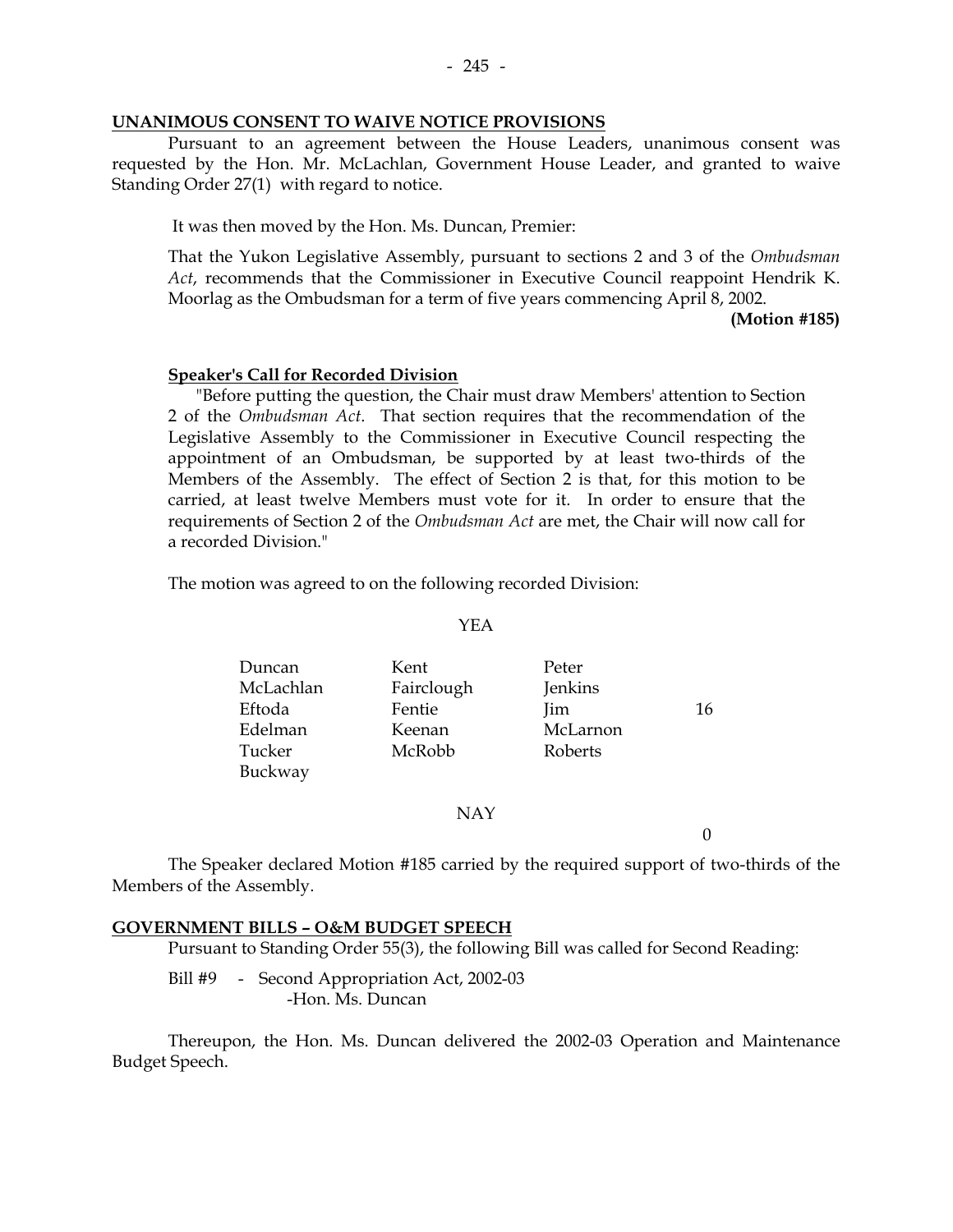Moved by Mr. Fairclough, Leader of the Official Opposition:

THAT debate be now adjourned.

The question being put on the motion to adjourn debate, it was agreed to.

The Assembly adjourned at 2:50 p.m. until 1:00 p.m., Monday, April 8, 2002.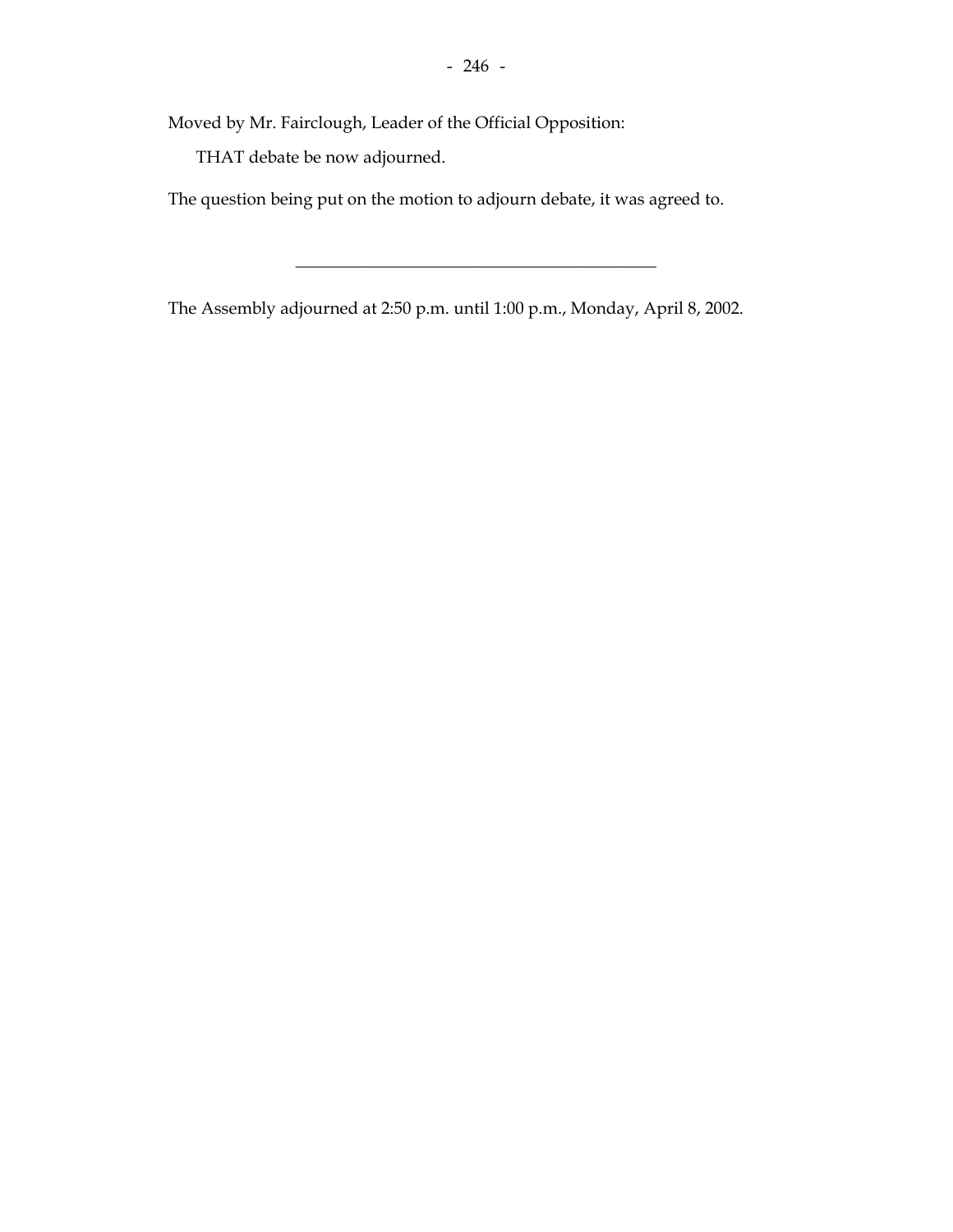### **VOTES AND PROCEEDINGS**

### **of the**

### **YUKON LEGISLATIVE ASSEMBLY**

### **30th Legislative Assembly Second Session**

### Monday, April 8, 2002

The Speaker took the Chair at 1:00 p.m.

#### **TRIBUTES**

#### **World Health Day**

The Hon. Mrs. Edelman, Minister of Health and Social Services, Mr. Keenan, Member for Ross River-Southern Lakes, and Mr. Jenkins, Leader of the Third Party, recognized April 7 as World Health Day.

#### **National Wildlife Week**

 The Hon. Mr. Eftoda, Minister of Environment, and Mr. Jenkins, Leader of the Third Party, recognized National Wildlife Week.

#### **INTRODUCTION OF BILLS (First Reading)**

|  | Bill #63 - Act to Amend the Education Act<br>-Hon. Ms. Tucker |
|--|---------------------------------------------------------------|
|  | Bill #51 - Official Tree Act<br>-Hon. Mr. Eftoda              |
|  | Bill #66 - Environmental Assessment Act<br>-Hon. Ms. Duncan   |
|  | Bill #67 - Placer Mining Act<br>-Hon. Ms. Duncan              |
|  | Bill #68 - Quartz Mining Act<br>-Hon. Ms. Duncan              |
|  | Bill #69 - Territorial Lands (Yukon) Act<br>-Hon. Ms. Duncan  |
|  | Bill #70 - Waters Act<br>-Hon. Ms. Duncan                     |
|  |                                                               |

#### **SPEAKER'S RULING (Re: Matters of Order Arising from Question Period)**

"Before proceeding with Question Period the Chair will return to some matters of order arising from Question Period on Thursday, April 4, 2002.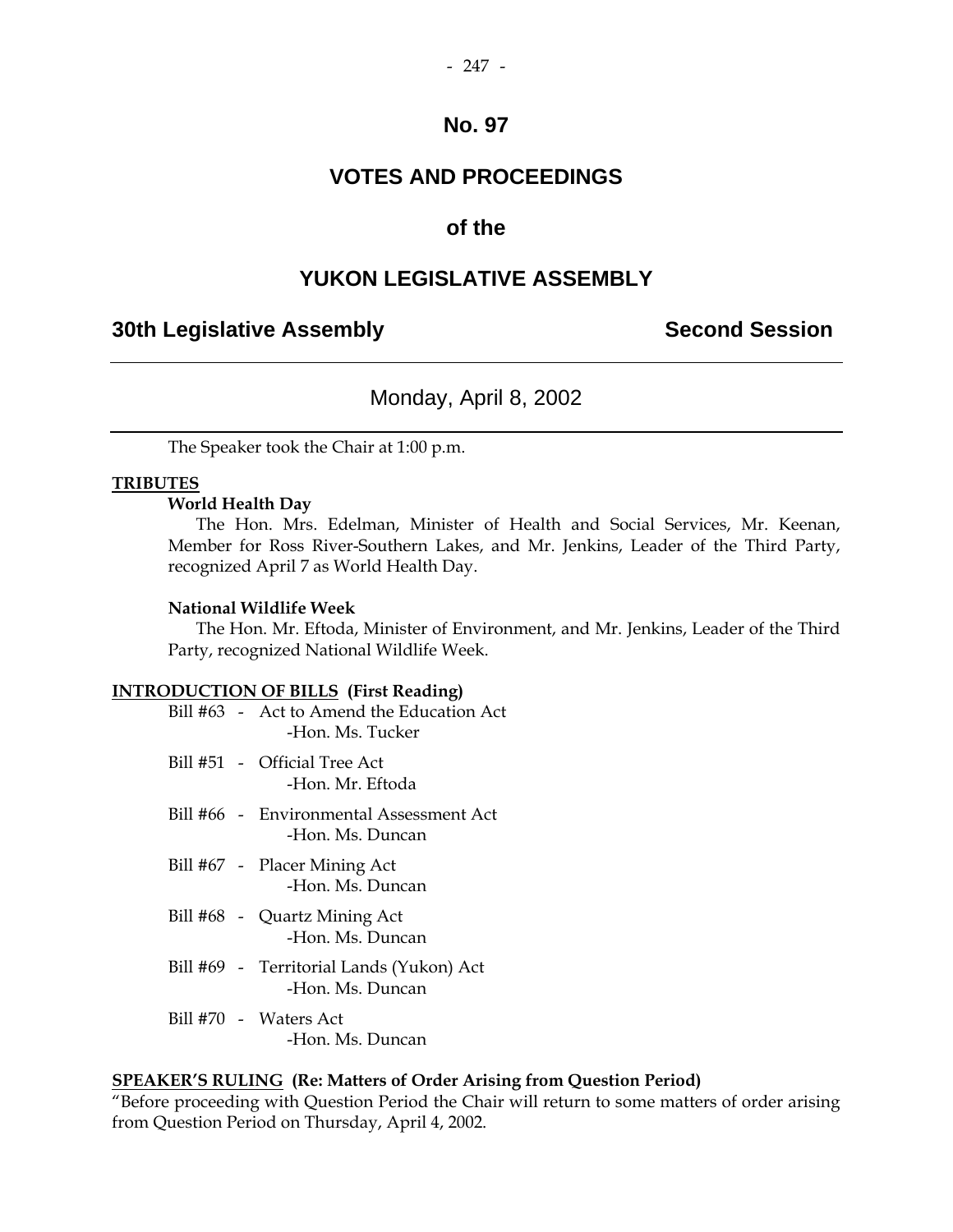One such matter is a Point of Order raised by the Government House Leader. In doing so he expressed his belief that the Member for Whitehorse Centre had violated the rules of this Assembly in that the Member's second supplementary question addressed a different issue than his main question.

Neither our rules of debate nor our Guidelines for Oral Question Period address the issue of how close the thematic connection must be between a main question and supplementary questions. Nonetheless, the fact that supplementary questions are identified as supplementary suggests strongly that there should be some connection.

The manner in which Members can best demonstrate the connection between the main question and the supplementaries is to proceed from the general to the specific. The Member for Whitehorse Centre encountered difficulty on Thursday because he went from the specific to the general. His main question was whether the government would table an audit report on a trade and investment fund. He then, in his final supplementary, went on to ask how the government would 'achieve an open dialogue with all sides in a meaningful way to address the dire shape of this economy and lessen our dependence on governments such as this?'. The Chair is certain that the Member for Whitehorse Centre fully understood the connection he was making between the main and supplementary questions. However, the Chair would ask that he put himself in the position of the listener and he will see that the connection, during the heat of Question Period, is not as readily obvious.

If the Member for Whitehorse Centre had moved from the general question about the economy to the more specific question about tabling an audit report on a trade and investment fund, the relationship between the subjects would have been clearer and the Chair doubts any question of order would have been raised.

So, to repeat, the Chair would ask that Members asking questions ensure that the main questions address the broad central issues and then use supplementary questions to narrow the subject matter down to more specific items.

The Chair also wishes to further address two Points of Order raised last Thursday which raised the issue of disputes between Members as to facts. Though the Chair did rule on these Points of Order, it is the Chair's opinion that it would be useful to reflect upon some of the procedural issues raised.

At one point the Member for Whitehorse Centre raised a Point of Order regarding comments made by the Premier in response to a question posed by the Leader of the Third Party. The Premier stated that those Members now sitting as Independents had resigned from the caucus of the Yukon Liberal Party.

In raising the Point of Order the Member for Whitehorse Centre asserted his view that he and the other Independent Mmbers had not voluntarily resigned from the Liberal caucus. He also said, 'since facts are being presented in this House...proof has to be provided to this House.' In fact, the most important privilege belonging to Members of this Assembly – freedom of speech – results in Members being entitled to make statements in this House without having to provide proof. As a consequence, there may well be two or more entirely different versions of events presented to the House. When that happens, the House and the Chair must accept the varying versions of events as being Members' differing conceptions as to what actually happened. It is never the duty of the Chair to determine what is factually correct and, therefore, a dispute about facts is not a basis for a Point of Order.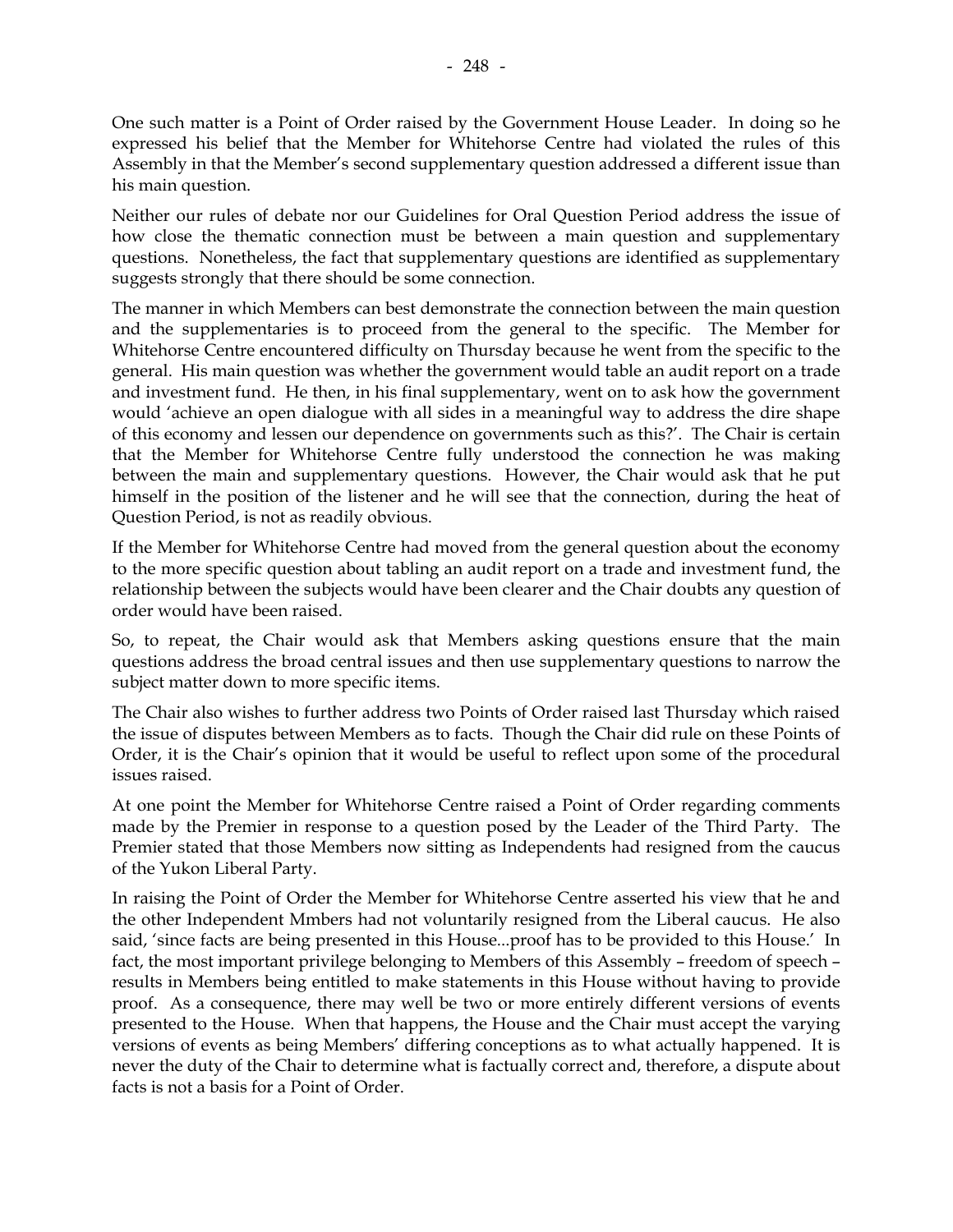Later on, the Government House Leader raised a Point of Order saying the Member for Whitehorse Centre had 'imputed false and unavowed motives against another member...in his questioning on one of the investment funds.' In reviewing the Blues the Chair notes that the Member for Whitehorse Centre, while expressing criticism of the government as a whole, did not refer to any specific Member. As ruled at the time, this was also a dispute between Members about facts, not a Point of Order.

Finally, the Chair would like to draw the Assembly's attention to a comment made by the Minister responsible for the Status of Women. In response to a question from the Member for Watson Lake regarding the Women's Directorate, the Minister said, 'I want to point out to the Member opposite that his credibility on this issue is somewhat at question.' Reflections upon the credibility of Members are not conducive to order in the Assembly. The Chair asks that all Members make best efforts not to inject personal comments into the proceedings.

We will now proceed with Question Period."

#### **QUESTION OF PRIVILEGE (Re: MLA computer files, unauthorized removal of)**

 Mr. McLarnon, Member for Whitehorse Centre, on behalf of the Member for Porter Creek North and the Member for McIntyre-Takhini, rose on a Question of Privilege regarding actions taken by the Liberal Government and the Members' computer files.

#### **Speaker's Statement**

 "Thank you very much, Member for Whitehorse Centre. It's true what you say, that the rights of all future legislatures depend on this ruling, and it's certainly not going to be taken in haste. Therefore, I have to take what you say under advisement, and I will provide a ruling at a later date. I won't promise it will be tomorrow. It will be a later date, because this is a serious issue. With that, we'll now proceed to Orders of the Day."

### **GOVERNMENT BILLS**

The following Bill was called for Second Reading:

Bill #9 - Second Appropriation Act, 2002-03 -Hon. Ms. Duncan

 The debate continuing on the motion for Second Reading of Bill #9 and the time approaching 6:00 p.m., it was moved by the Hon. Mr. McLachlan, Government House Leader:

\_\_\_\_\_\_\_\_\_\_\_\_\_\_\_\_\_\_\_\_\_\_\_\_\_\_\_\_\_\_\_\_\_\_\_\_\_\_\_\_\_\_

THAT debate be now adjourned.

The question being put on the motion to adjourn debate, it was agreed to.

The Assembly adjourned at 5:57 p.m. until 1:00 p.m., Tuesday, April 9 , 2002.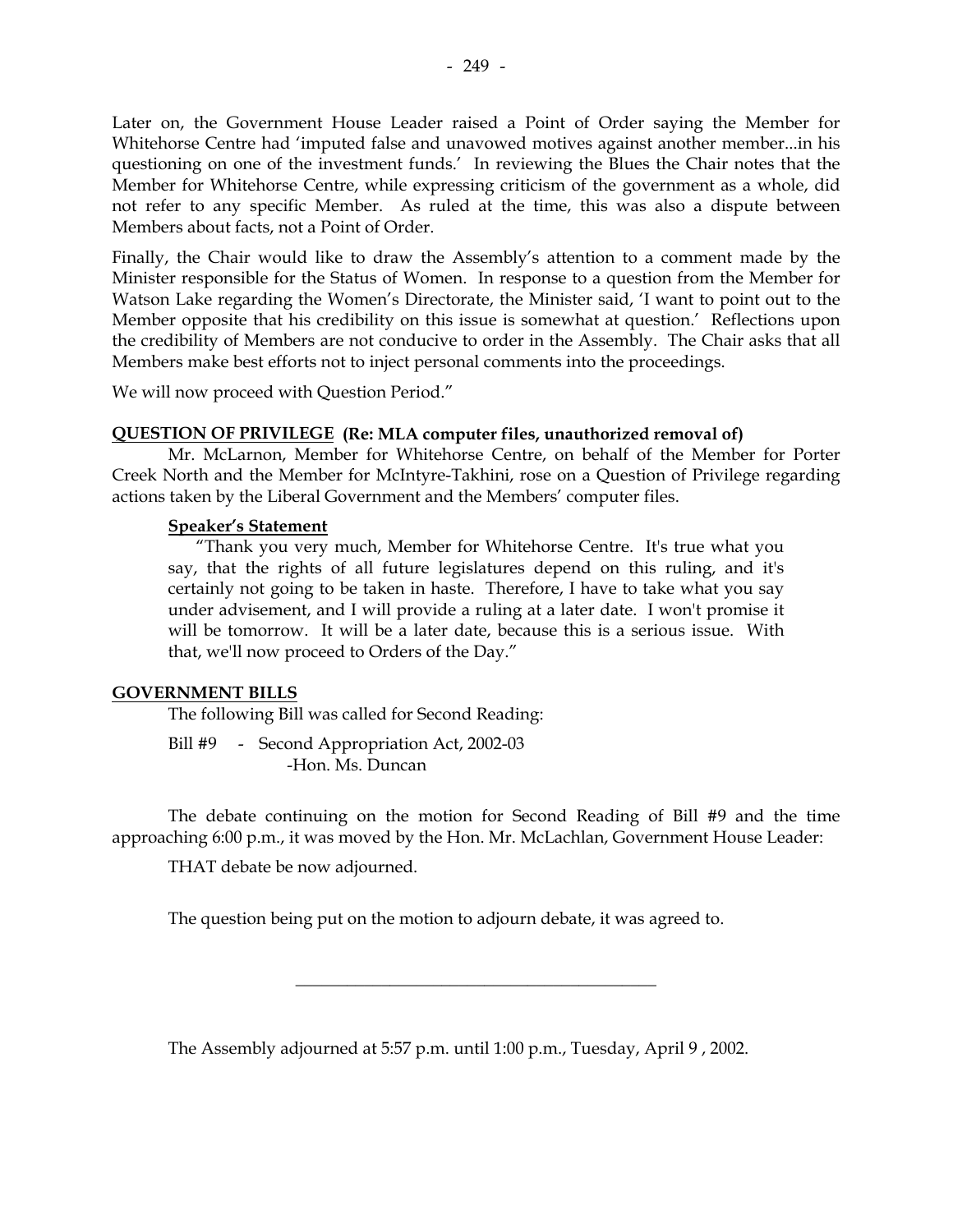### **VOTES AND PROCEEDINGS**

### **of the**

### **YUKON LEGISLATIVE ASSEMBLY**

### **30th Legislative Assembly Second Session**

### Tuesday, April 9, 2002

The Speaker took the Chair at 1:00 p.m.

#### **MOMENT OF SILENCE**

 The Speaker requested that the House and others present stand and observe a moment of silence in memory of the late Majesty Queen Elizabeth, the Queen Mother.

#### **TRIBUTES**

#### **International Holocaust Day**

Mr. McLarnon, Member for Whitehorse Centre, recognized International Holocaust Day.

#### **TABLING RETURNS AND DOCUMENTS**

Hon. Mr. McLachlan, Minister of Justice

Yukon Law Foundation: audited Financial Statement for the fiscal year ending October 31, 2001 **(Sessional Paper #131)** 

### **INTRODUCTION OF BILLS (First Reading)**

Bill #55 - Act to Amend the Income Act (No. 5) -Hon. Ms. Duncan

Bill #56 - Act to Amend the Tobacco Tax Act (No. 2) -Hon. Ms. Duncan

#### **SPEAKER'S STATEMENT (Re: Questions in order)**

"Before proceeding with Question Period, the Chair would like to make a statement about a point of procedure arising from yesterday's proceeding.

During Question Period the Member for Vuntut Gwitchin addressed a question to the Minister responsible for the Status of Women regarding the Women's Directorate. The Member for Vuntut Gwitchin asked: 'Will the Minister tell us frankly, does she personally approve of these changes?'

In 1986, Speaker Bosley of the House of Commons addressed the issue of proper procedure in Question Period. In doing so he made the point that the primary purpose of Question Period must be to seek information from the government and to call the government to account for its actions.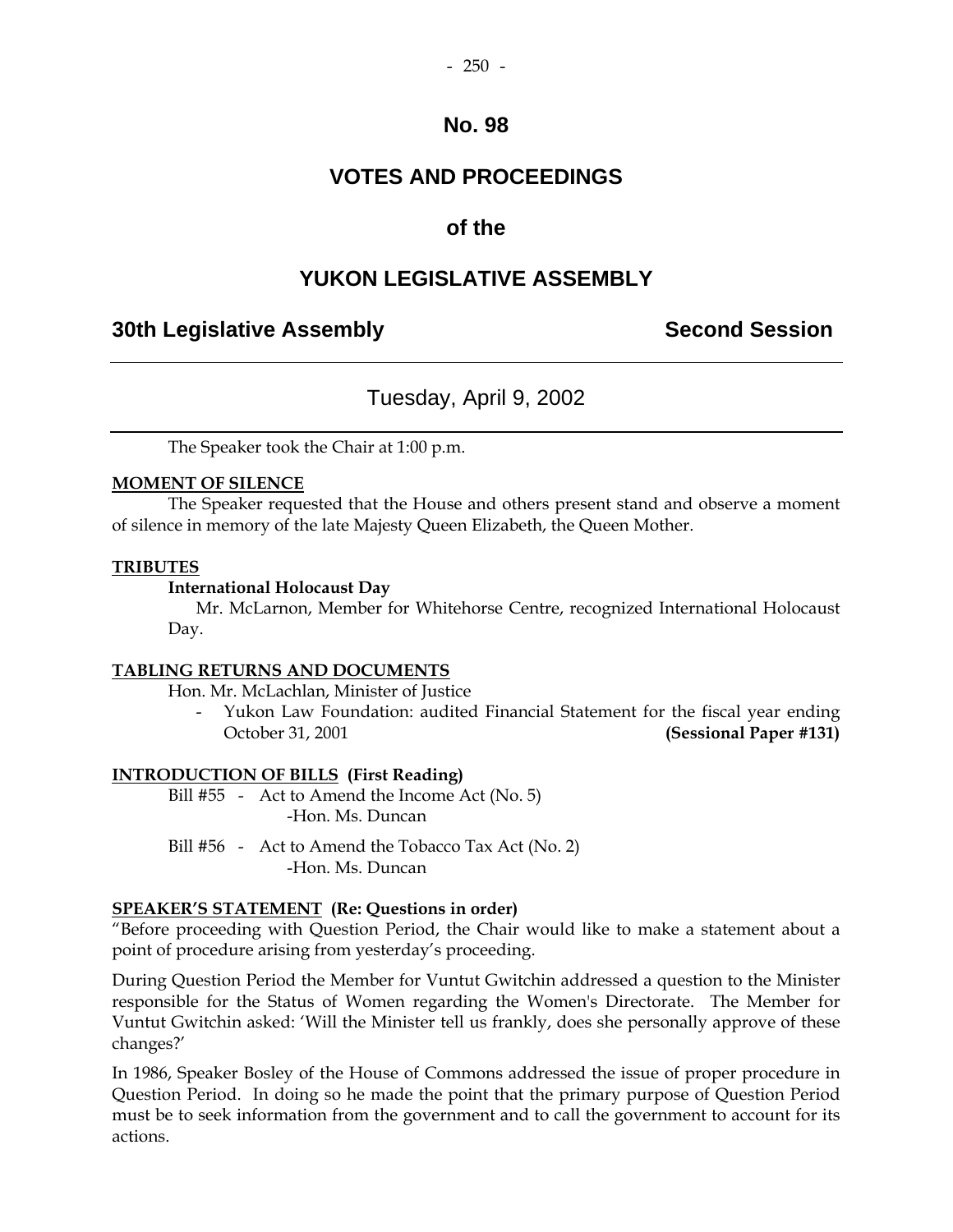The Chair would also draw Members' attention to our guidelines for oral Question Period, which is an addendum to our Standing Orders. The general statement says, 'A question seeking information about a matter which falls within the administrative responsibility of the Government of the Yukon is in order.' Following from this rule, no. 3 says, in part, 'A question asking for a specific statement of government policy is in order. A question which seeks an opinion about government policy is out of order.'

The Chair would ask that Members adhere to these guidelines in the future when posing questions.

We will now proceed to Question Period."

#### **TABLED DOCUMENT**

 During Question Period, the Hon. Mr. Kent Minister of Energy, Mines and Resources, tabled the following document:

Placer mining industry: letters from The Klondike Placer Miners' Association to Premier Duncan and the Hon. Mr. Kent, Minister of Energy, Mines and Resources (dated April 8, 2002) **(Sessional Paper #132)** 

#### **NOTICE RE OPPOSITION PRIVATE MEMBERS' BUSINESS**

 Pursuant to Standing Order 14.2(3), Mr. Jenkins, Leader of the Third Party, identified Motion #189 and Motion #90 as being the items to be called during Opposition Private Members' Business on Wednesday, April 10, 2002.

 Pursuant to Standing Order 14.2(3), Mr. Fentie, Official Opposition House Leader, identified Motion #191 and Motion #187 as being the items to be called during Opposition Private Members' Business on Wednesday, April 10, 2002.

#### **GOVERNMENT BILLS**

The following Bill was called for Second Reading:

Bill #9 - Second Appropriation Act, 2002-03 -Hon. Ms. Duncan

 The debate continuing on the motion for Second Reading of Bill #9 and the time reaching 6:00 p.m. while Mrs. Peter, Member for Vuntut Gwitchin, was speaking to it, the Speaker, pursuant to Standing Order 2(2) adjourned the House and debate on the motion for Second Reading of Bill #9 was accordingly adjourned.

The Assembly adjourned at 6:00 p.m. until 1:00 p.m., Wednesday, April 10 , 2002.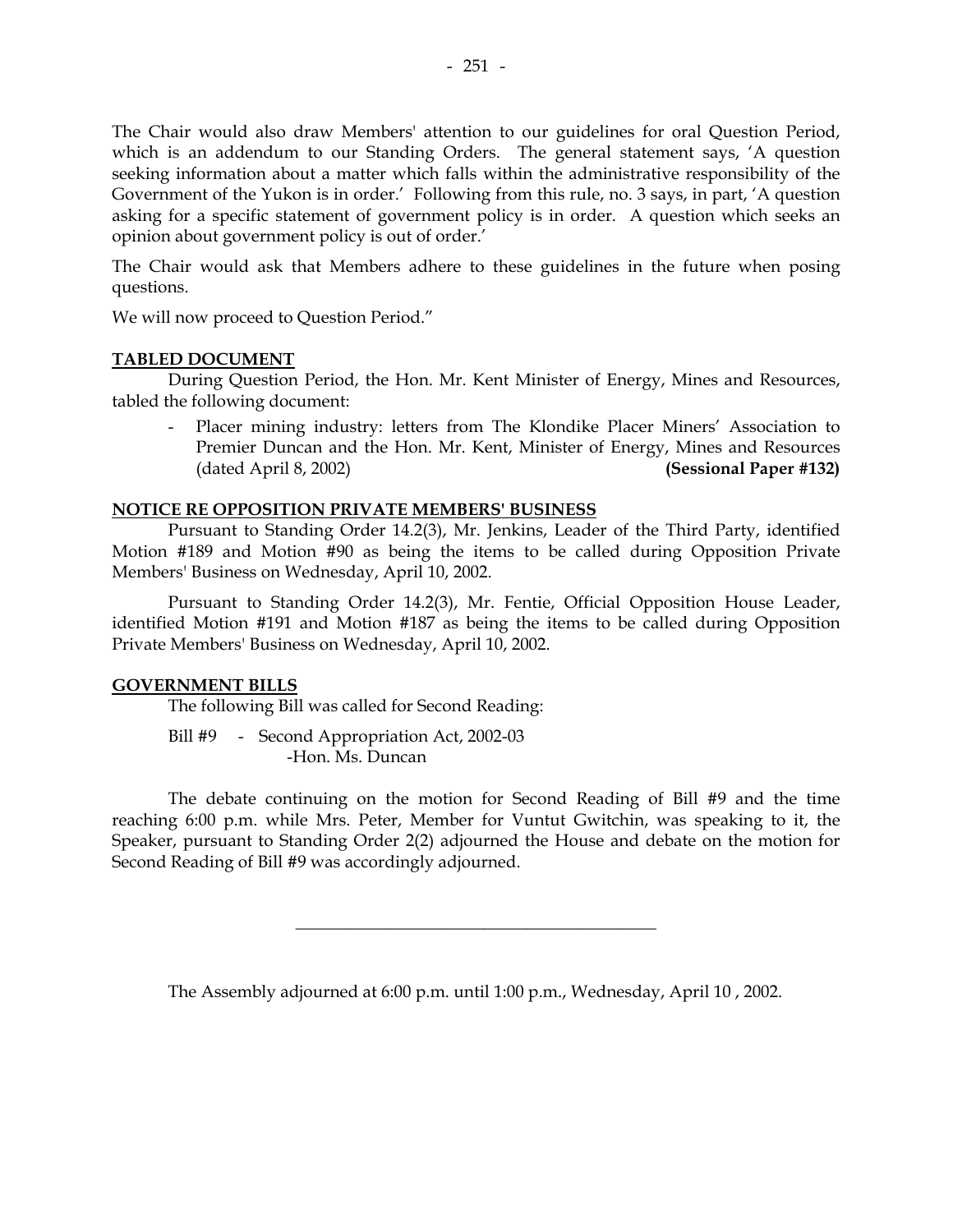### **VOTES AND PROCEEDINGS**

### **of the**

### **YUKON LEGISLATIVE ASSEMBLY**

### **30th Legislative Assembly Second Session**

### Wednesday, April 10, 2002

The Speaker took the Chair at 1:00 p.m.

#### **TRIBUTES**

#### **In remembrance of Joe Henry**

Mr. Jenkins, Leader of the Third Party, Mrs. Peter, Member for Vuntut Gwitchin, and the Hon. Mr. McLachlan, Government House Leader, paid tribute to Joe Henry, a much respected elder from Dawson City, who passed away on March 20, 2002 at the age of 103 years.

#### **TABLING RETURNS AND DOCUMENTS**

Hon. Mr. Kent, Minister of Energy, Mines and Resources

 - Yukon Placer Authorization Review (dated March 25, 2002) by BDO Dunwoody LLP **(Sessional Paper #133)** 

### **INTRODUCTION OF BILLS (First Reading)**

|  | Bill #72 - Act to Amend the Financial Administration Act<br>-Hon. Ms. Duncan                        |
|--|-----------------------------------------------------------------------------------------------------|
|  | Bill #58 - Act to Amend the Economic Development Act<br>-Hon. Ms. Duncan                            |
|  | Bill #60 - Act to Amend the Access to Information and Protection of Privacy Act<br>-Hon. Ms. Duncan |
|  | Bill #71 - Corporate Governance Act<br>-Hon. Ms. Duncan                                             |
|  | Bill #59 - Government Accountability Act<br>-Hon. Ms. Duncan                                        |
|  | Bill #65 - Act to Amend the Dental Profession Act<br>-Hon. Mrs. Edelman                             |
|  | Bill #62 - Act to Amend the Employment Standards Act<br>-Hon. Ms. Buckway                           |
|  |                                                                                                     |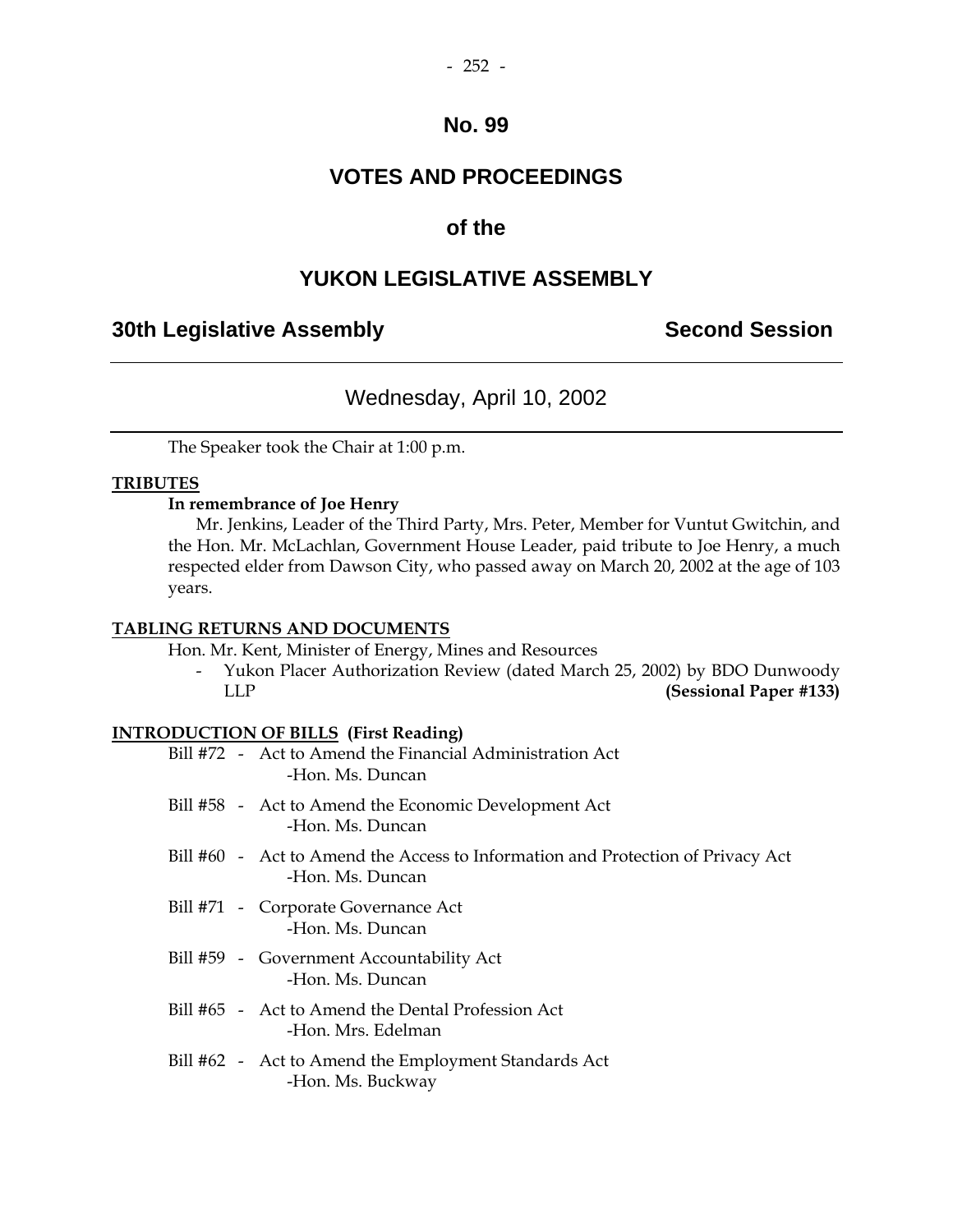#### **OPPOSITION PRIVATE MEMBERS' BUSINESS MOTIONS OTHER THAN GOVERNMENT MOTIONS**

Moved by Mr. Jenkins:

 THAT it is the opinion of this House that the placer mining industry has traditionally been the backbone of the Yukon economy and can continue to be a major economic contributor provided that the Yukon Placer Authorization under which the industry operates results in practical, cost effective regulations that will govern the placer mining industry in the future; and

 THAT this House urges the Yukon Liberal Government of Yukon to break its silence and speak out in favour of developing practical, cost effective regulations in the Yukon Placer Authorization process that will allow the placer mining industry to continue to operate and grow. **(Motion #189)** 

#### **Tabled Document**

 During debate on Motion #189, the Hon. Mr. Kent, Minister of Energy, Mines and Resources, tabled the following document:

 - Yukon Placer Authorization Review: letter from Grant W. Klein, KPMA Director to Premier Duncan (dated April 8, 2002)

**(Sessional paper #134)** 

 The debate continuing on the motion, it was moved by Mr. McRobb, Member for Kluane, in amendment thereto:

 THAT Motion #189 be amended by adding, after the words "continue to operate and grow" the words "while achieving adequate standards for protecting fish health, fish habitat and water quality."

A debate arising on the amendment and the question being put, it was negatived.

 The debate continuing on the motion, it was moved by the Hon. Ms. Buckway, Minister of Community Services, in amendment thereto:

THAT Motion #189 be amended by replacing:

 "THAT this House urges the Yukon Liberal Government of Yukon to break its silence and speak out in favour of developing practical, cost effective regulations in the Yukon Placer Authorization process that will allow the placer mining industry to continue to operate and grow."

with

 "THAT this House urges all Yukoners to speak out in favour of developing practical, cost effective regulations in the Yukon Placer Authorization process that will allow the placer mining industry to continue to operate and grow."

 A debate arising on the second amendment and the question being put, it was negatived on the following recorded Division: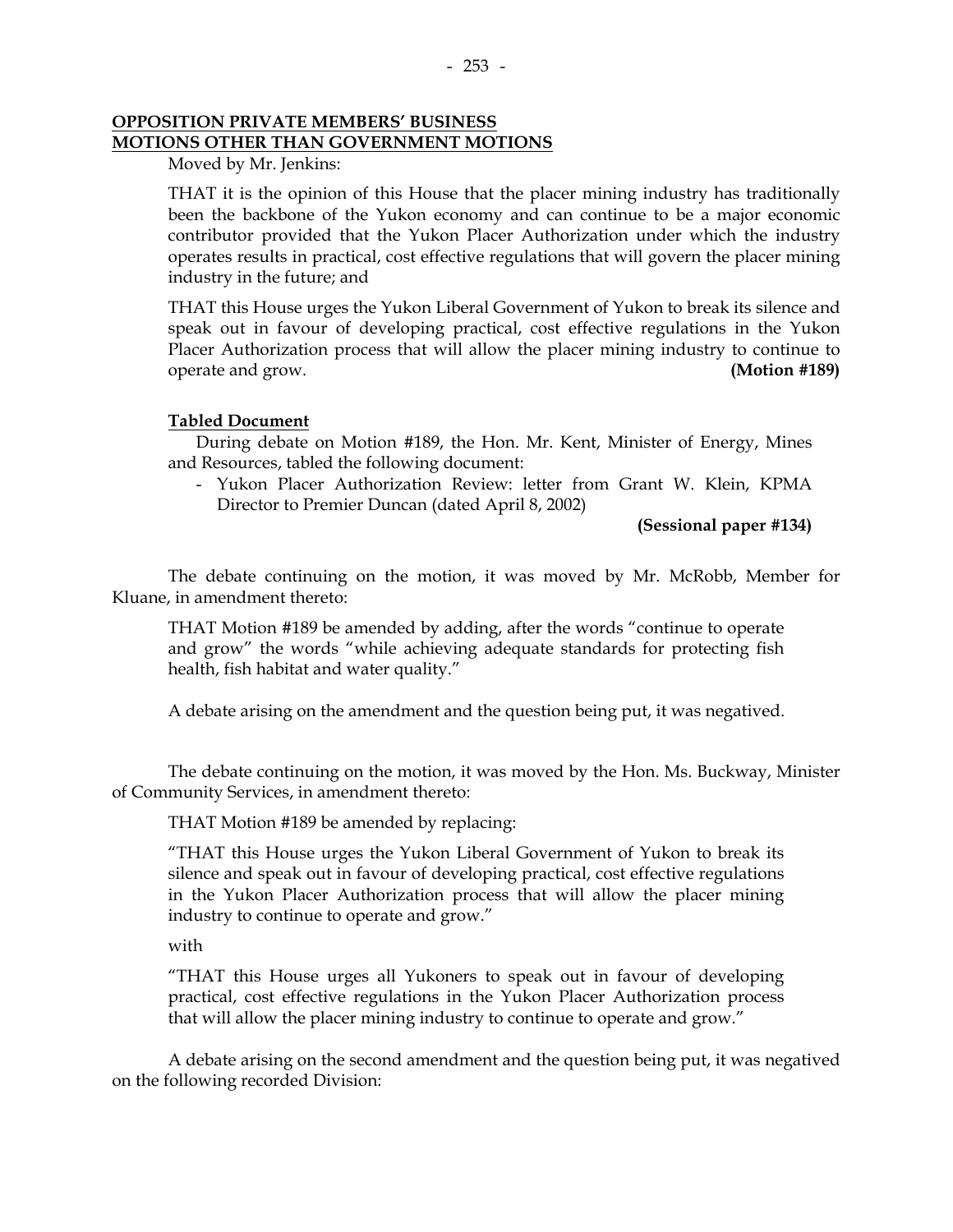### YEA

| Duncan     | Edelman    | Buckway  |   |
|------------|------------|----------|---|
| McLachlan  | Tucker     | Kent     | 7 |
| Eftoda     |            |          |   |
|            |            |          |   |
|            | <b>NAY</b> |          |   |
| Fairclough | McRobb     | Jim      |   |
| Fentie     | Peter      | McLarnon | 9 |
| Keenan     | Jenkins    | Roberts  |   |

 The debate continuing on the main motion, and the time reaching 6:00 p.m., while the Hon. Mr. McLachlan, Government House Leader, was speaking to it, the Speaker, pursuant to Standing Order 2(2), adjourned the House until 1:00 p.m. the following day, and debate on Motion #189 was accordingly adjourned.

\_\_\_\_\_\_\_\_\_\_\_\_\_\_\_\_\_\_\_\_\_\_\_\_\_\_\_\_\_\_\_\_\_\_\_\_\_\_\_\_\_\_

The Assembly adjourned at 6:00 p.m. until 1:00 p.m., Thursday, April 11 , 2002.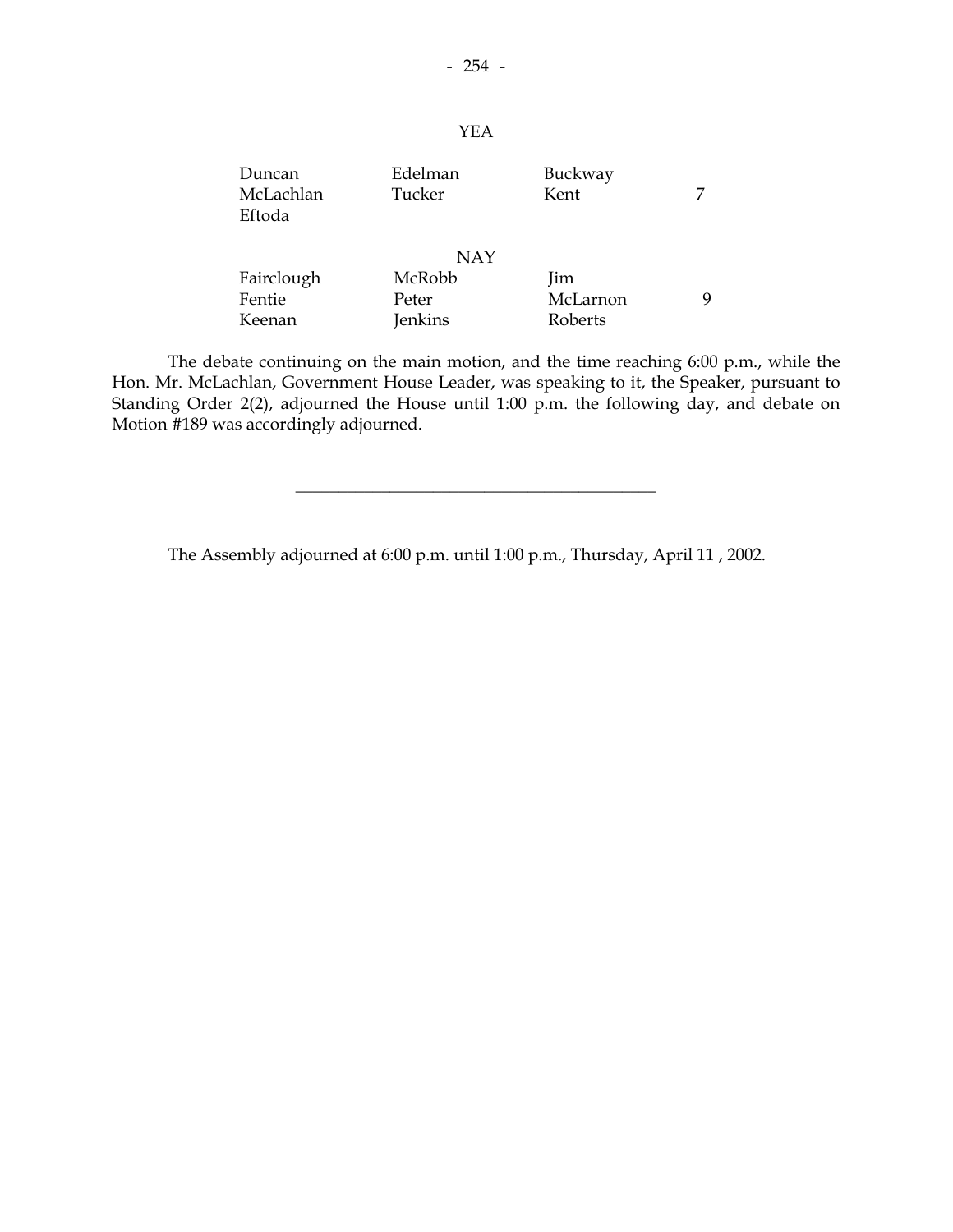### **VOTES AND PROCEEDINGS**

### **of the**

### **YUKON LEGISLATIVE ASSEMBLY**

### **30th Legislative Assembly Second Session**

### Thursday, April 11, 2002

The Speaker took the Chair at 1:00 p.m.

#### **TABLING RETURNS AND DOCUMENTS**

Hon. Ms. Buckway, Minister responsible for the Yukon Liquor Corporation

- Yukon Lottery Commission 2000-2001 Annual Report **(Sessional Paper #135)** 

#### **INTRODUCTION OF BILLS (First Reading)**

 Bill #64 - Spousal Compensation Act -Hon. Mrs. Edelman

- Bill #61 Electoral District Boundaries Act, 2002 -Hon. Ms. Duncan
- Bill #57 Government Organisation Act -Hon. Ms. Duncan
- Bill #73 Act to Amend the Workers' Compensation Act -Hon. Ms. Edelman
- Bill #74 Act to Amend the Public Service Act -Hon. Ms. Buckway

#### **GOVERNMENT BILLS**

The following Bill was called for Second Reading:

Bill #9 - Second Appropriation Act, 2002-03 -Hon. Ms. Duncan

 A debate continuing (from April 9, 2002) on the motion for Second Reading of Bill #9, and the question being put, it was agreed to on the following recorded Division:

### YEA

| Duncan    | Tucker         | lim            |    |
|-----------|----------------|----------------|----|
| McLachlan | Buckway        | McLarnon       | 11 |
| Eftoda    | Kent           | <b>Roberts</b> |    |
| Edelman   | <b>Jenkins</b> |                |    |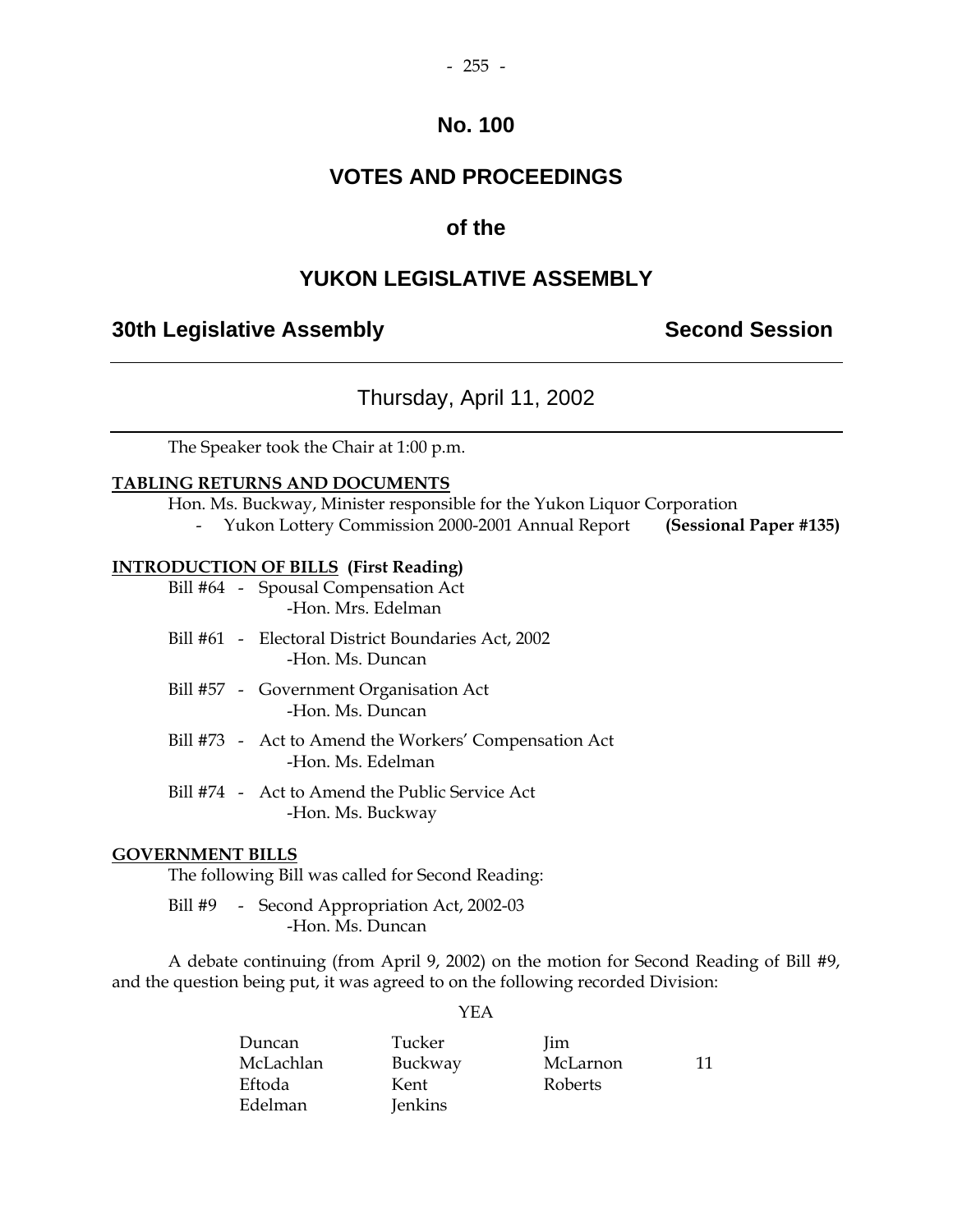#### NAY

| Fairclough | Keenan | Peter |  |
|------------|--------|-------|--|
| Fentie     | McRobb |       |  |

 Bill #9, entitled *Second Appropriation Act, 2002-03*, was accordingly, referred to Committee of the Whole.

The following Bill was read a second time and referred to Committee of the Whole:

 Bill #10 - Third Appropriation Act, 2001-02 -Hon. Ms. Duncan

#### **COMMITTEE OF THE WHOLE**

According to Order, the Assembly resolved into Committee of the Whole:

Progress was reported on the following Bill:

 Bill #10 - Third Appropriation Act, 2001-02 -Hon. Ms. Duncan

The report of the Chair was adopted.

The Assembly adjourned at 6:00 p.m. until 1:00 p.m., Monday, April 15 , 2002.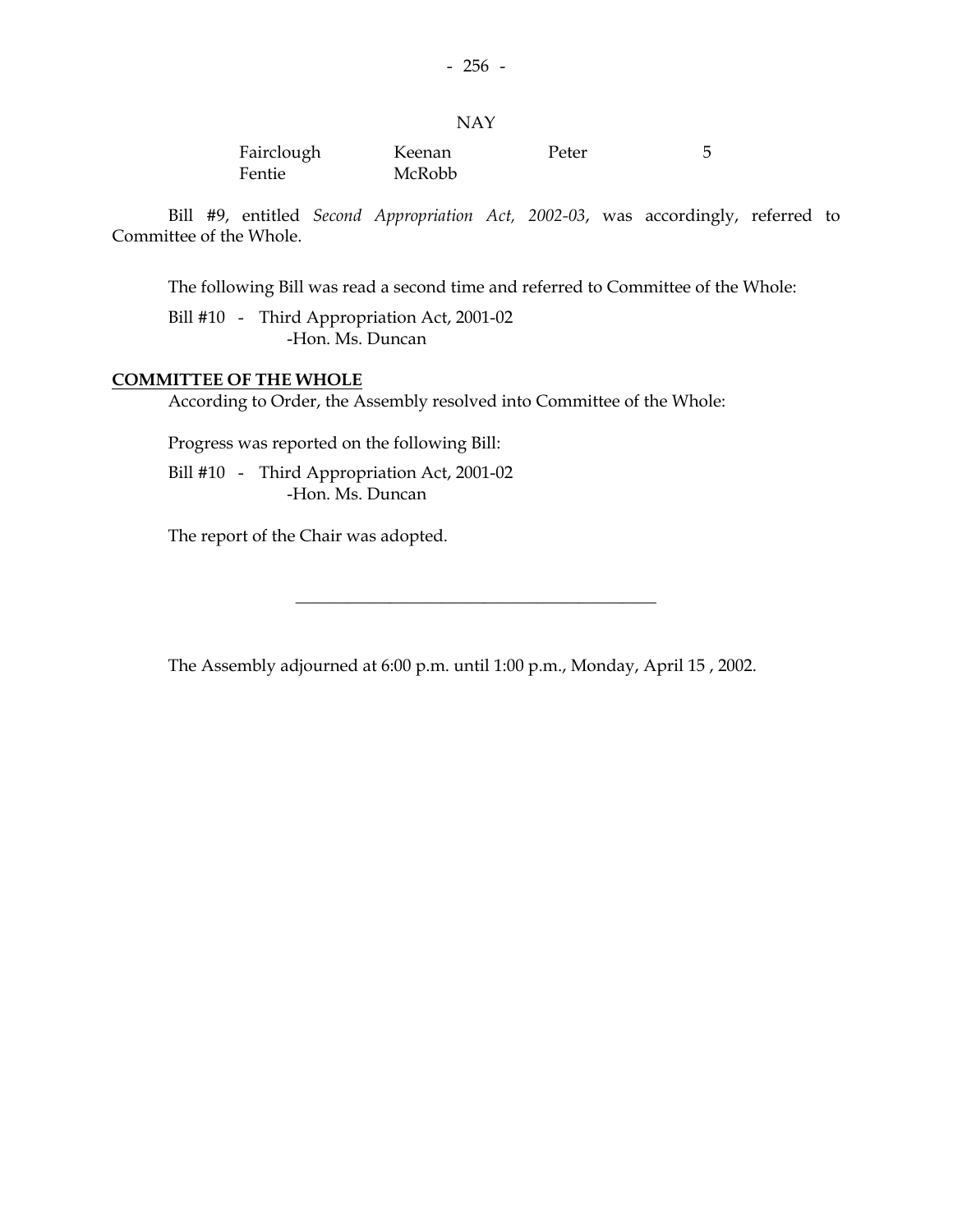### **VOTES AND PROCEEDINGS**

### **of the**

### **YUKON LEGISLATIVE ASSEMBLY**

### **30th Legislative Assembly Second Session**

### Monday, April 15, 2002

The Speaker took the Chair at 1:00 p.m.

#### **TRIBUTES**

#### **Gender Equity Awareness Week**

 The Hon. Ms. Tucker, Minister responsible for the Status of Women, recognized April 14 to 20, 2002 as being Gender Equity Awareness Week.

#### **POINT OF PERSONAL PRIVILEGE**

 Prior to Tabling Returns and Documents, the Hon. Mrs. Edelman rose on a Point of Personal Privilege, apologized for comments made in an e-mail and informed the House of her resignation as Minister responsible for the Status of Women.

#### **TABLING RETURNS AND DOCUMENTS**

Hon. Ms. Duncan, Premier

Land Inventory, review of (Government Audit Services) (January 2002)

**(Sessional Paper #136)** 

- Fixed Assets Management Review (Government Audit Services) (January 2002) **(Sessional Paper #137)**
- Investment Procedures and Trust Funds, review of (Government Audit Services) (January 2002) **(Sessional Paper #138)**
- Trade and Investment Fund, evaluation of (Government Audit Services) (January 2002) **Sessional Paper #139)**
- Yukon Economic Outlook 2002 (April 2002) **(Sessional Paper #140)**

### **SPEAKER'S RULING (Re: Question of Privilege regarding unauthorized removal of MLA computer files)**

"The Chair will now deliver its ruling on the Question of Privilege raised by the Member for Whitehorse Centre on April 8, 2002.

Standing Order 7(1)(b) states that a Member wishing to raise a Question of Privilege shall provide the Speaker with written notice of the question at least two hours before the opening of the sitting. The Member for Whitehorse Centre notified the Speaker's Office prior to 11:00 a.m. on April 8, 2002 that he wished to raise a Question of Privilege but was unable to do so in writing at that time as the printer in his office was under repair. He hand delivered the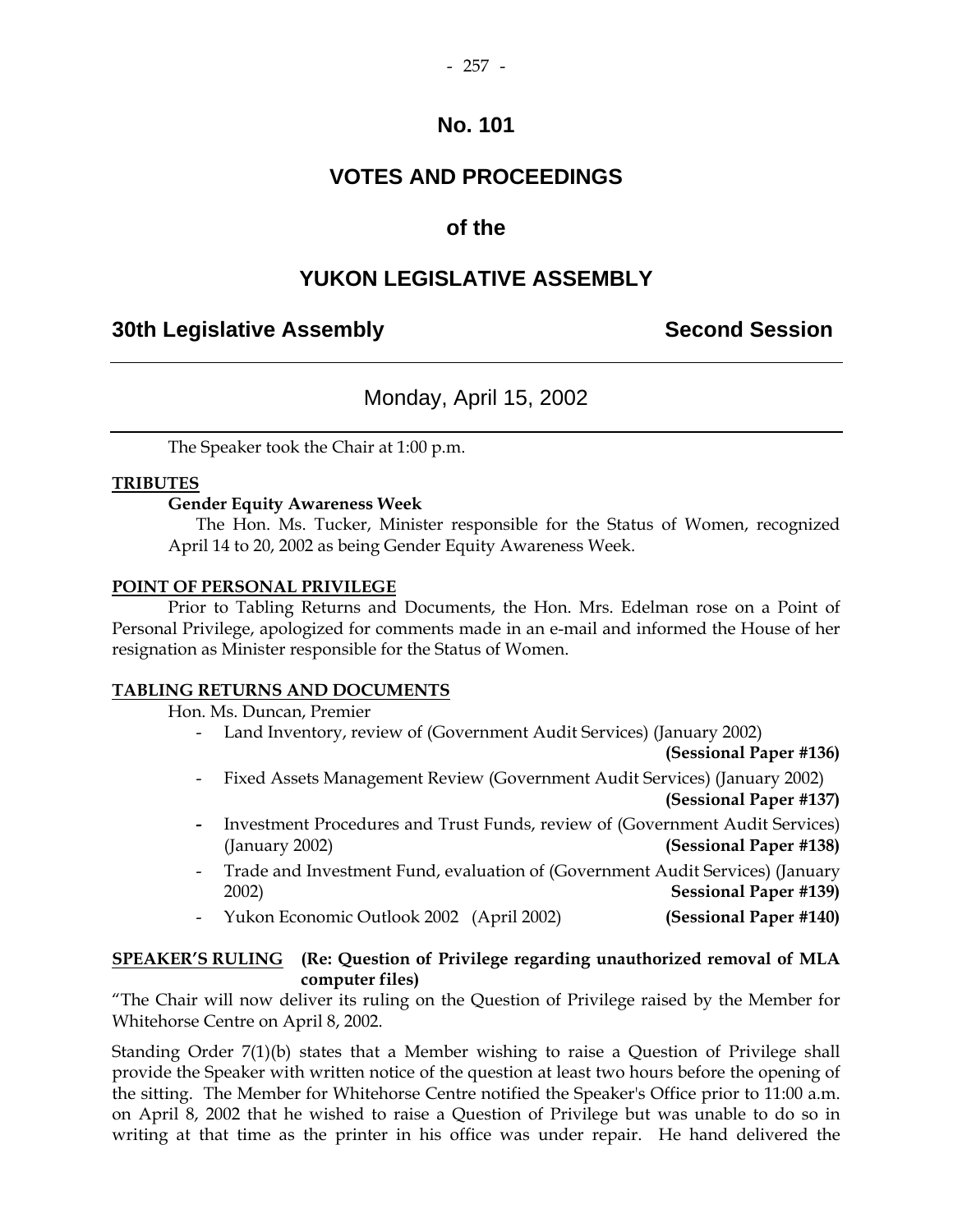required written notice at 12:16 p.m. The Chair accepts the actions taken by the Member for Whitehorse Centre to provide notice to the Speaker as meeting the spirit and intent of Standing Order 7(1)(b).

Standing Order 7(4) states that the Speaker must rule on (a) whether there appears, on the face of it, to be a case of breach of privilege, and (b) whether the matter has been raised at the earliest opportunity.

The normal practice of this House has been that, to meet the 'earliest opportunity' requirement, a Question of Privilege must be raised at the time the event occurred or on the next sitting day. With respect to the matter raised by the Member for Whitehorse Centre, the Chair understands that its full particulars were not known until April 5. The next sitting day was April 8 and the matter, therefore, was raised in the House at the earliest opportunity.

The Chair must, then, decide whether there appears, on the face of it, to be a case of breach of privilege. If the Chair were to so decide, the Chair would then give priority to a motion proposing an action to deal with the *prima facie* breach of privilege. The usual motion put forward in such situations is to refer the matter to the Standing Committee on Rules, Elections and Privileges for review and recommendation.

The foundation of the Question of Privilege raised by the Member for Whitehorse Centre was that computer files on computers assigned to him, to the Member for McIntyre-Takhini and to the Member for Porter Creek North had been removed without their knowledge or approval. The Member for Whitehorse Centre said, in his statement to the House on April 8, 'The Point of Privilege focuses on the fact that this government ran roughshod over the established and wellprecedented right of elected Members in any form of Parliament in the Commonwealth. The right to confidentiality with constituents is necessary to ensure fair representation. When that confidentiality is breached, it seriously affects the ability of the elected Members to do their duty in a position of trust.'

In *House of Commons Procedure and Practice*, it is stated, on page 51, that '[T]he rights and immunities accorded to Members individually are generally categorized under the following headings:

- freedom of speech;
- freedom from arrest in civil actions;
- exemption from jury duty;
- exemption from attendance as a witness.'

The privilege of freedom of speech is considered the most important and is obviously the only heading that could have possible application in this matter.

The freedom of speech enjoyed by Members may be characterized as deep but narrow. It is deep in that Members are allowed to say almost anything they wish while participating in parliamentary proceedings, such as debates in the Assembly and work in Committees. Members are bound only by the conventions of parliamentary language and the Standing Orders. That privilege is narrow in that it applies solely to a Member's participation in parliamentary proceedings and does not cover communications between Members and their constituents.

Further, it is clear that the Members in question have been able to fully exercise freedom of speech while participating in the proceedings of this Assembly despite the fact that their files were withheld from them.

The Chair must find, therefore, that there is no *prima facie* breach of privilege in this case.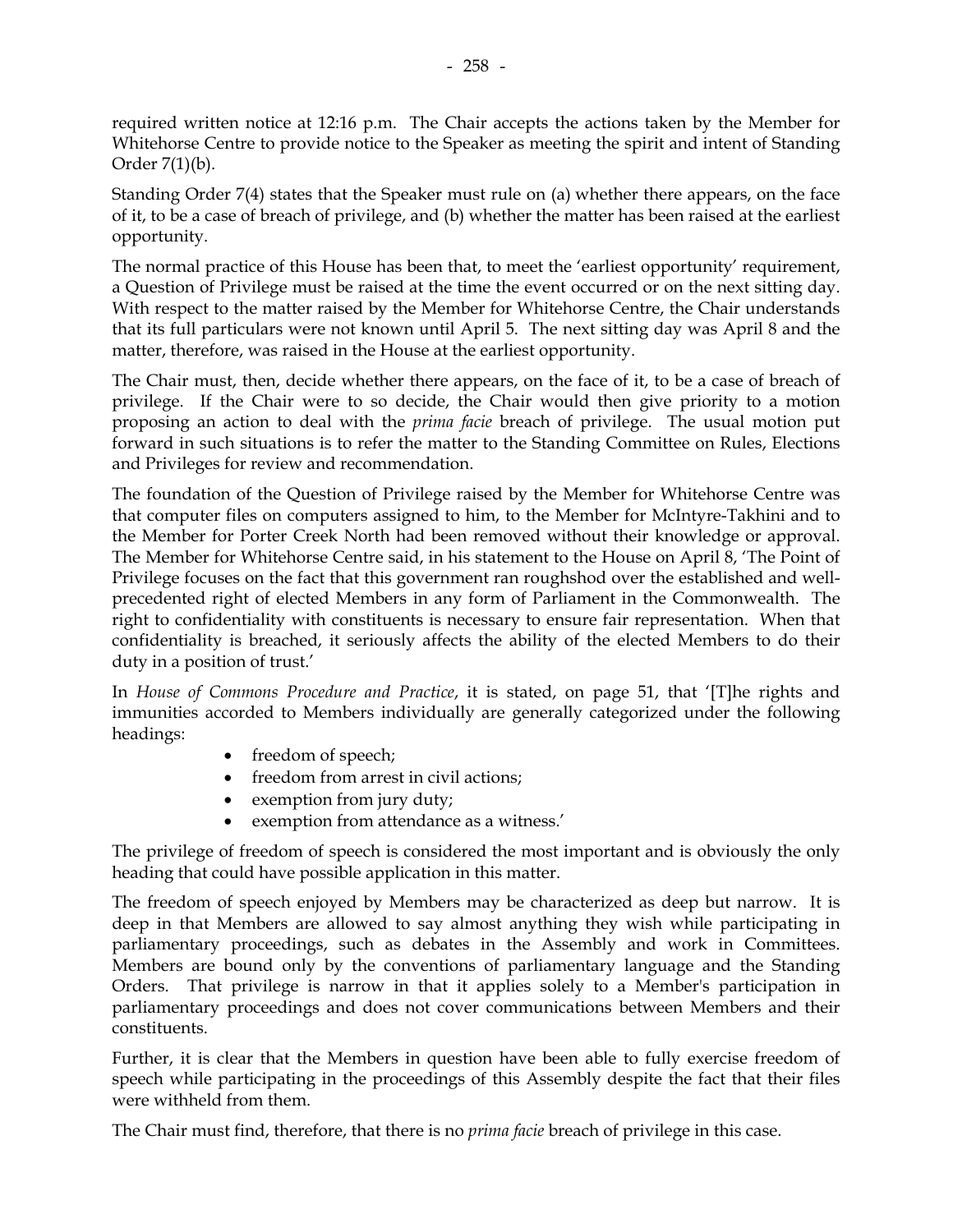In reaching this conclusion the Chair considered a 1980 report of a Special Committee on Privileges of the Yukon Legislative Assembly. That special committee was struck to investigate the wire-tapping of the phone of a Member of this Assembly.

In reaching its conclusions the Special Committee relied on an Ontario Court of Appeal decision in *Roman Corp. Ltd. et al v. Hudson's Bay Oil & Gas Co. Ltd. et al*. This decision extended proceedings in Parliament to include Members' telephone conversations in relation to activities in the Assembly or in committees of the Assembly. It might be concluded that the Special Committee's finding could now logically be found to apply to computer files and, in particular, e-mail communications. However, the court decision relied upon by the Special Committee has, in the intervening years, been rejected in court cases of a similar nature. It has also been subjected to cautionary notes in parliamentary authorities such as *Parliamentary Privilege in Canada*.

The Chair also looked beyond the usual parliamentary authorities and our own possible precedents. In preparing this ruling, jurisdictions across Canada have been surveyed to determine their experience and rules in dealing with the issue of the ownership of electronically stored information. It is an area in which there is little experience.

The only similar case that could be found occurred in the House of Commons last year. Members may be familiar with that matter as it was covered fairly extensively in the media. In that case Deborah Grey, Member of Parliament for Edmonton North, was denied access to her computer files after she left the Canadian Alliance caucus to sit with the Progressive Conservative/Democratic Representative caucus. In that case Speaker Milliken did not find that Ms. Grey's privileges had been breached.

That being said, Members must be aware that, although a given action may not constitute a breach of a defined privilege such as freedom of speech, it may still be considered a contempt of the Assembly.

The 22nd edition of *Erskine May's Parliamentary Practice* defines contempt, on page 108, in the following way:

 'Generally speaking, any act or omission which obstructs or impedes either House of Parliament in the performance of its functions, or which obstructs or impedes any Member or officer of such House in the discharge of his duty, or which has a tendency, directly or indirectly, to produce such results may be treated as a contempt even though there is no precedent of the offence.'

The report of the 1980 Special Committee noted that the duties of today's parliamentarians have expanded far beyond just that of being a legislator. It stated that a Member 'has become a mediator between the citizen and the government, the "ombudsman" vis-à-vis the public administration, the transmitter of the electorate's grievances.'

The Special Committee expressed the view that 'quite possibly the most important duty of an MLA is to serve his constituents and that, in our present technological age, a vital tool for fulfilling this duty is telephone communication.' The Special Committee, further, was of the opinion that the fear of wiretapping had resulted in obstructing Members and their constituents in the use of the telephone as a means of communication. As a result, it found that the wiretapping of a Member's telephone constituted a contempt of the Assembly.

The Special Committee's report contains direction that we must acknowledge in today's circumstances. In 1980, that committee found that interference with a Member's telephone was a contempt. A similar committee established today would have to assess the merits of this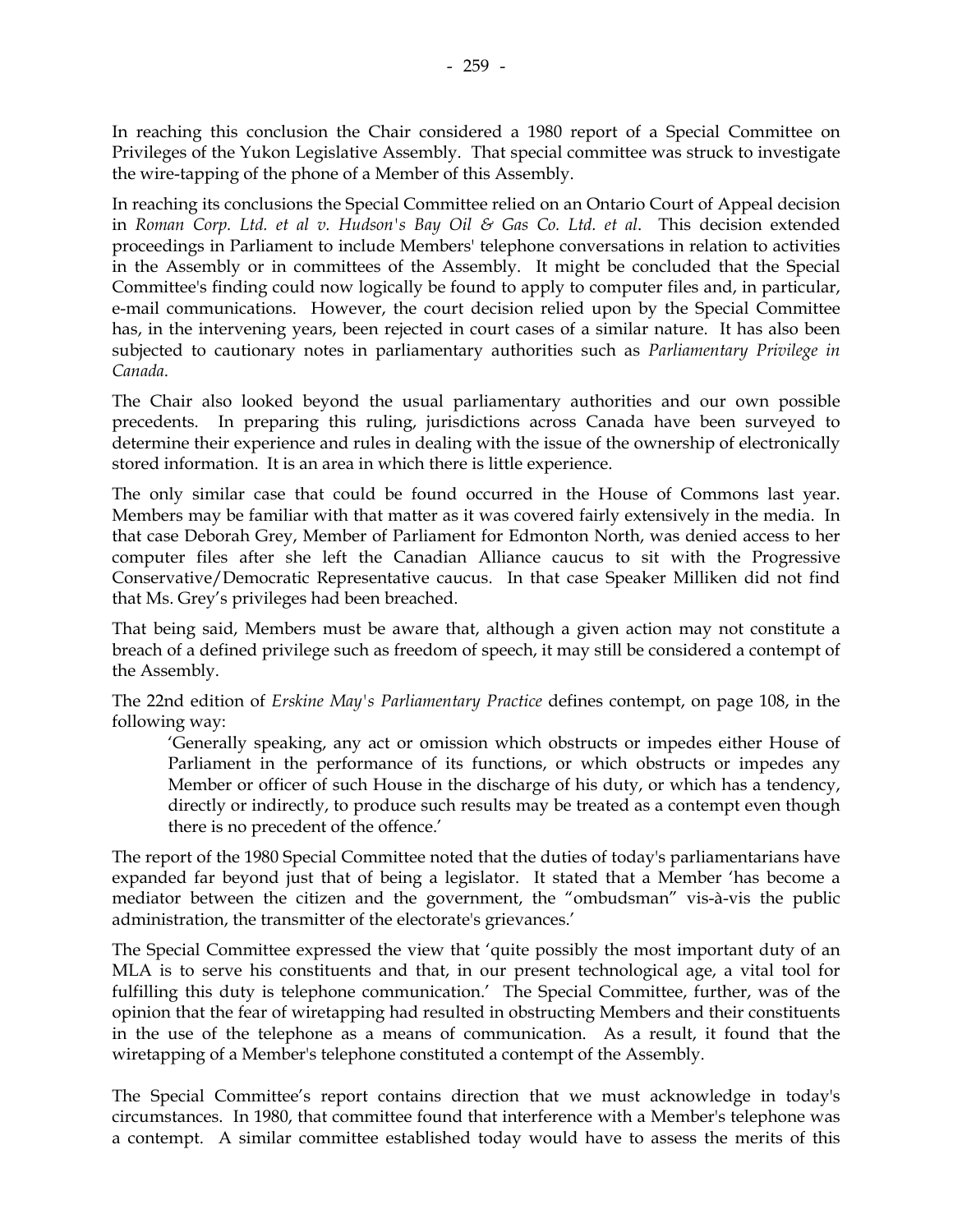particular case and draw its own conclusions respecting electronic communications by way of computer between Members and their constituents.

It is clear that what occurred, and the manner in which it occurred, was unacceptable. However, the Chair is prepared to give the benefit of the doubt to the persons associated with this event and to find, at this time, that their actions may have been attributable to a lack of proper direction and a lack of appreciation of the independence of Private Members, even those in the government caucus.

In concluding this ruling, the Chair wishes to emphasize the following central points:

- 1. The electronic files, which had been in the possession of the Member for Whitehorse Centre, have either been returned or are in the process of being returned.
- 2. Arrangements have been, or are being made to review the electronic files that had been in the possession of the Members for McIntyre-Takhini and Porter Creek North with those two Members. The purpose of such review is to determine whether any of those files were Cabinet documents and, therefore, not the property of the Members. This review is to be concluded as soon as possible and all files not of a restricted nature will be returned to the Members for McIntyre-Takhini and Porter Creek North.
- 3. The Legislative Assembly has not, by motion nor through the Members' Services Board, taken action to establish a directive or guidelines or a protocol respecting the ownership, maintenance and disposition of electronic information and data in the possession of members of this Assembly.
- 4. It appears that there is no clear government procedure in place, at the time a Minister leaves office, for determining how to deal with the electronic information and data possessed by the Minister.

Following from those central points, the Chair has decided to take a similar approach to that of Speaker Milliken of the House of Commons of Canada. In dealing with the case involving Ms. Grey, Speaker Milliken concluded his ruling by directing the establishment of new protocols to ensure that the problem encountered with the files and data belonging to Ms. Grey did not reoccur.

The Chair, therefore, is directing the Clerk to develop a draft protocol covering the issues that have been brought to light by this event. The Chair further directs that the Clerk is to provide an opportunity for all Members to offer their advice on the contents of the protocol and, in due course, to present it to the Members' Services Board for review and adoption.

It must be understood that the Assembly can only put in place rules respecting Members of the Assembly and not Ministers. The Chair, therefore, recommends that the government undertake to review its own procedures in this regard and to ensure a similar protocol is in place regarding Cabinet Ministers.

The Chair appreciates the attention of Members to this rather lengthy ruling. It is very much to be hoped that the direction provided in this ruling will lead to the problems encountered by the Members for Whitehorse Centre, McIntyre-Takhini and Porter Creek North being resolved for the good of the Assembly and in the best interests of all members.

Thank you. We will now proceed to Orders of the Day."

### **MOTIONS RESPECTING APPOINTMENTS OF PRESIDING OFFICERS Election of Deputy Chair of Committee of the Whole**

On motion of the Hon. Mr. McLachlan, Government House Leader: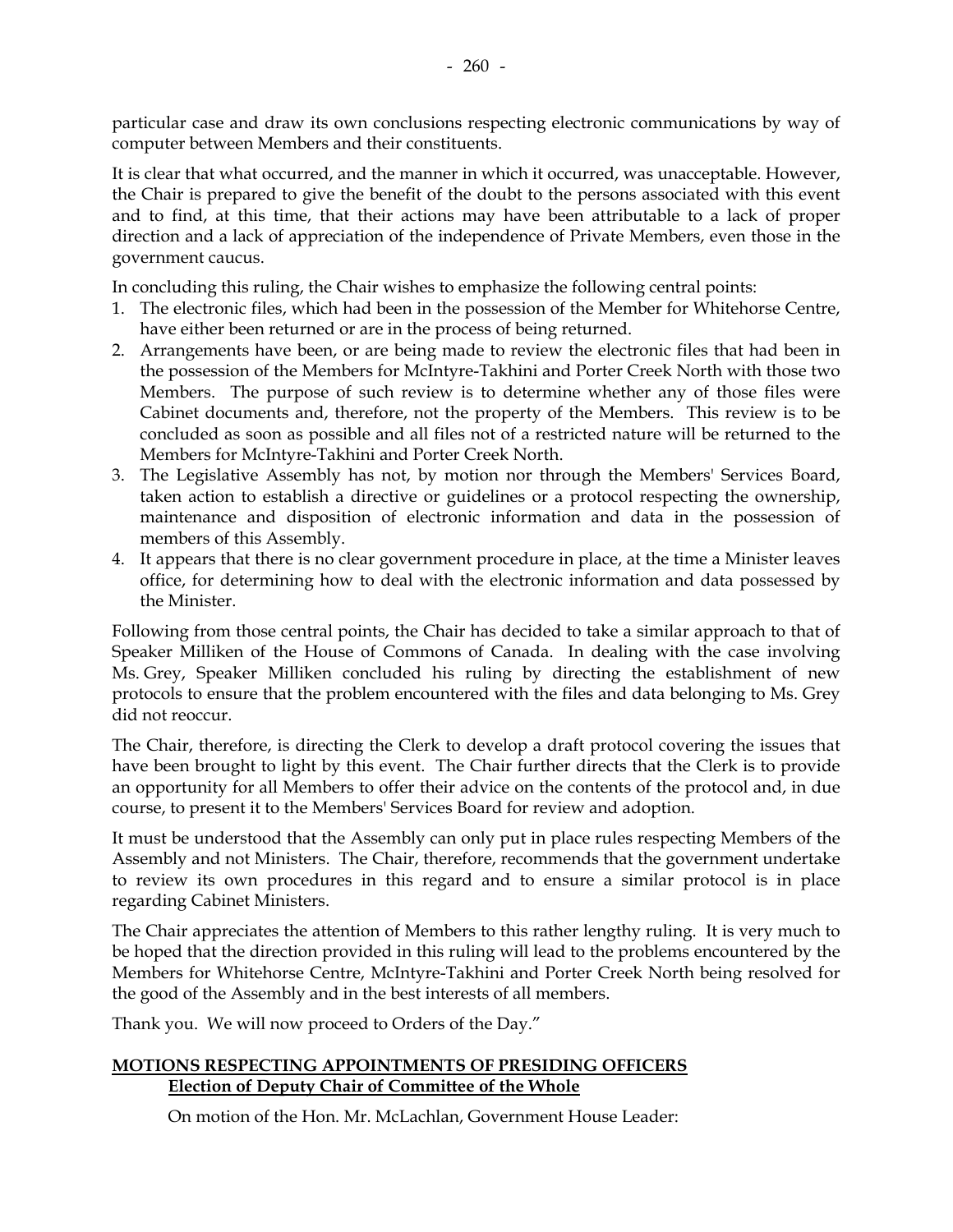RESOLVED THAT Don Roberts, Member for Porter Creek North, be appointed Deputy Chair of Committee of the Whole. **(Motion #217)** 

#### **COMMITTEE OF THE WHOLE**

According to Order, the Assembly resolved into Committee of the Whole:

The following Bill was reported without amendment:

 Bill #10 - Third Appropriation Act, 2001-02 -Hon. Ms. Duncan

Progress was reported on the following Bill:

Bill #9 - Second Appropriation Act, 2002-03 -Hon. Ms. Duncan

The report of the Chair was adopted.

The Assembly adjourned at 6:00 p.m. until 1:00 p.m., Tuesday, April 16, 2002.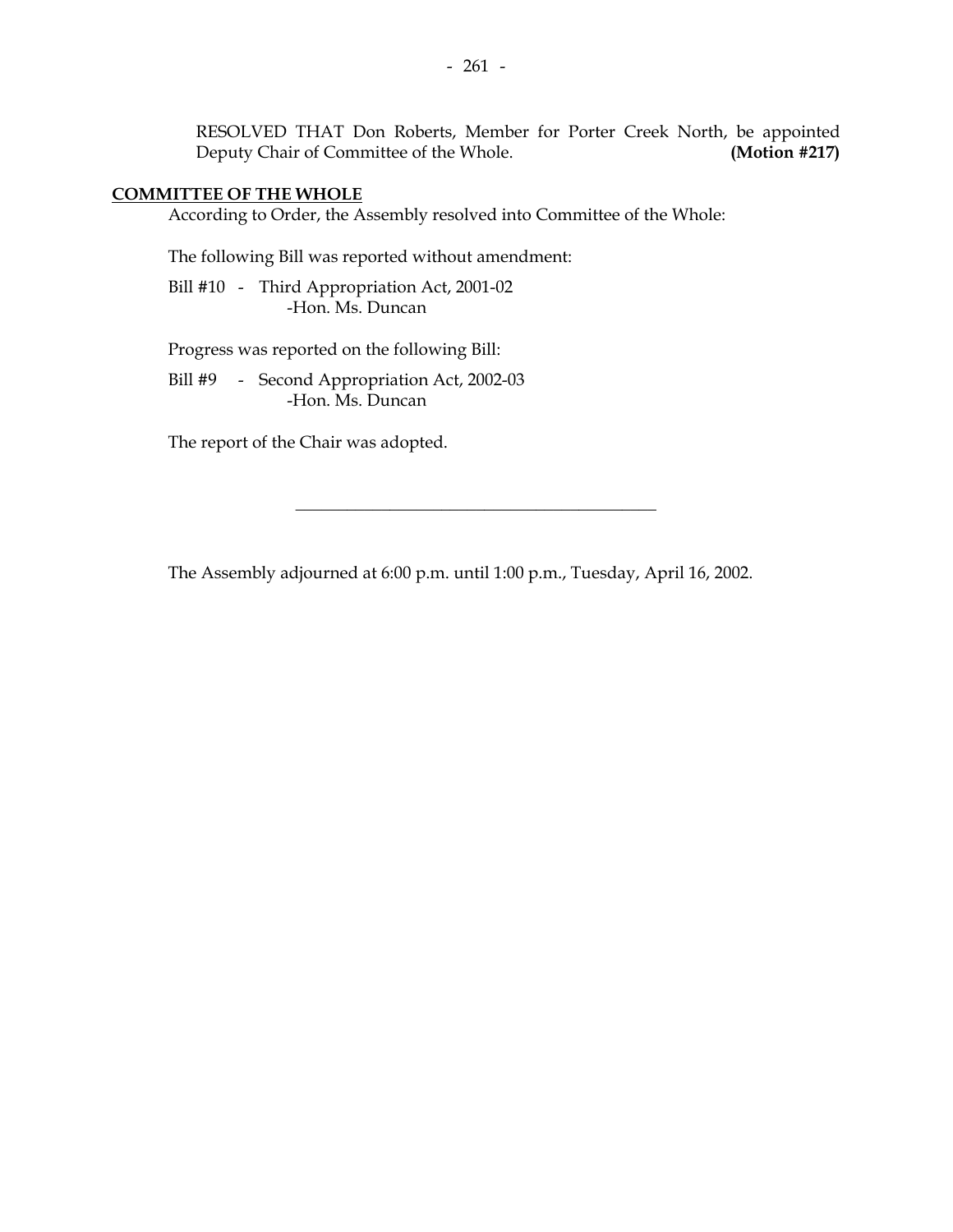### **VOTES AND PROCEEDINGS**

### **of the**

### **YUKON LEGISLATIVE ASSEMBLY**

### **30th Legislative Assembly Second Session**

### Tuesday, April 16, 2002

The Speaker took the Chair at 1:00 p.m.

#### **TABLING RETURNS AND DOCUMENTS**

Hon. Ms. Duncan, Premier

- Renewal costs and organization charts **(Legislative Return #101)**
- Conflict of Interest (Members and Ministers) Act: letter from the Yukon Conflicts Commissioner regarding possible amendments (dated March 25, 2002)

**(Sessional Paper #141)** 

Mr. Jenkins, Leader of the Third Party

Protected Areas Strategy: letters from Yukon Chamber of Mines to Peter Jenkins (dated April 11, 2002), The Klondike Placer Miners' Association to Yukon Legislative Assembly (dated April 10, 2002), and the Yukon Agricultural Association to Yukon Legislative Assembly (dated April 10, 2002)

**(Sessional Paper #142)** 

#### **WITHDRAWAL OF MOTION FROM THE ORDER PAPER**

 The Speaker informed the House that Motion #207, standing in the name of the Leader of the Third Party, was now outdated and had been ordered to be dropped from the Order Paper.

#### **GOVERNMENT BILLS**

The following Bills were read a second time and referred to Committee of the Whole:

- Bill #64 Spousal Compensation Act -Hon. Mrs. Edelman
- Bill #51 Official Tree Act -Hon. Mr. Eftoda

#### **COMMITTEE OF THE WHOLE**

According to Order, the Assembly resolved into Committee of the Whole:

Progress was reported on the following Bill: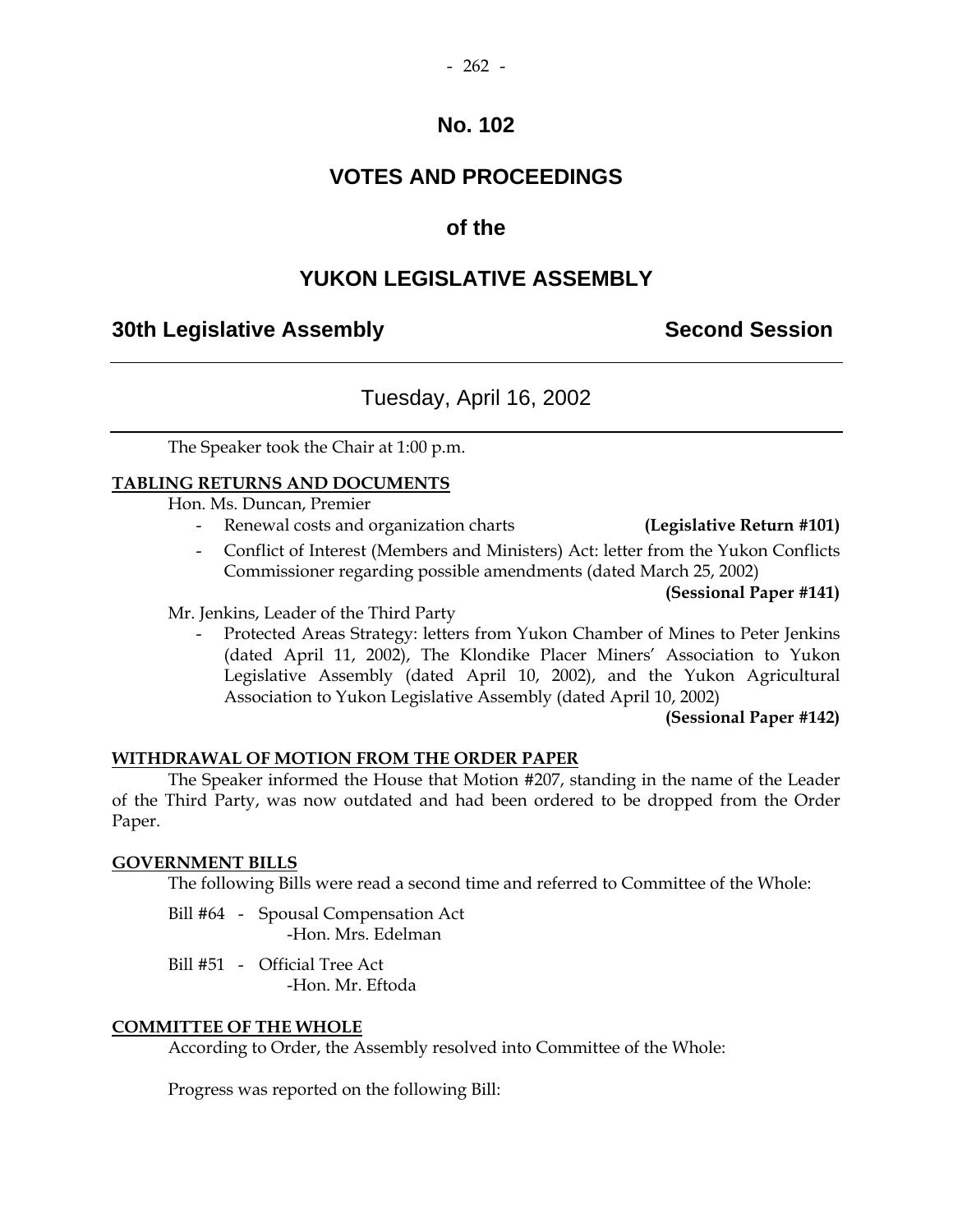#### Bill #9 - Second Appropriation Act, 2002-03 -Hon. Ms. Duncan

The report of the Chair was adopted.

#### **HOUSE LEADERS REPORT (Length of Sitting)**

 The Hon. Mr. McLachlan, Government House Leader, rose pursuant to Standing Order 75(2) to inform the House that House Leaders meetings have been held for the purpose of reaching agreement on the number of sitting days for the current sitting. Further, pursuant to Standing Order 75(4), the Hon. Mr. McLachlan informed the House that the House Leaders meetings had not produced an agreement.

 Based on the report of the Government House Leader, the Speaker informed the House that, pursuant to Standing Order 75(3), the current sitting would be 30 days in length with the final sitting day to be Tuesday, May 28, 2002.

\_\_\_\_\_\_\_\_\_\_\_\_\_\_\_\_\_\_\_\_\_\_\_\_\_\_\_\_\_\_\_\_\_\_\_\_\_\_\_\_\_\_

The Assembly adjourned at 6:00 p.m. until 1:00 p.m., Wednesday, April 17, 2002.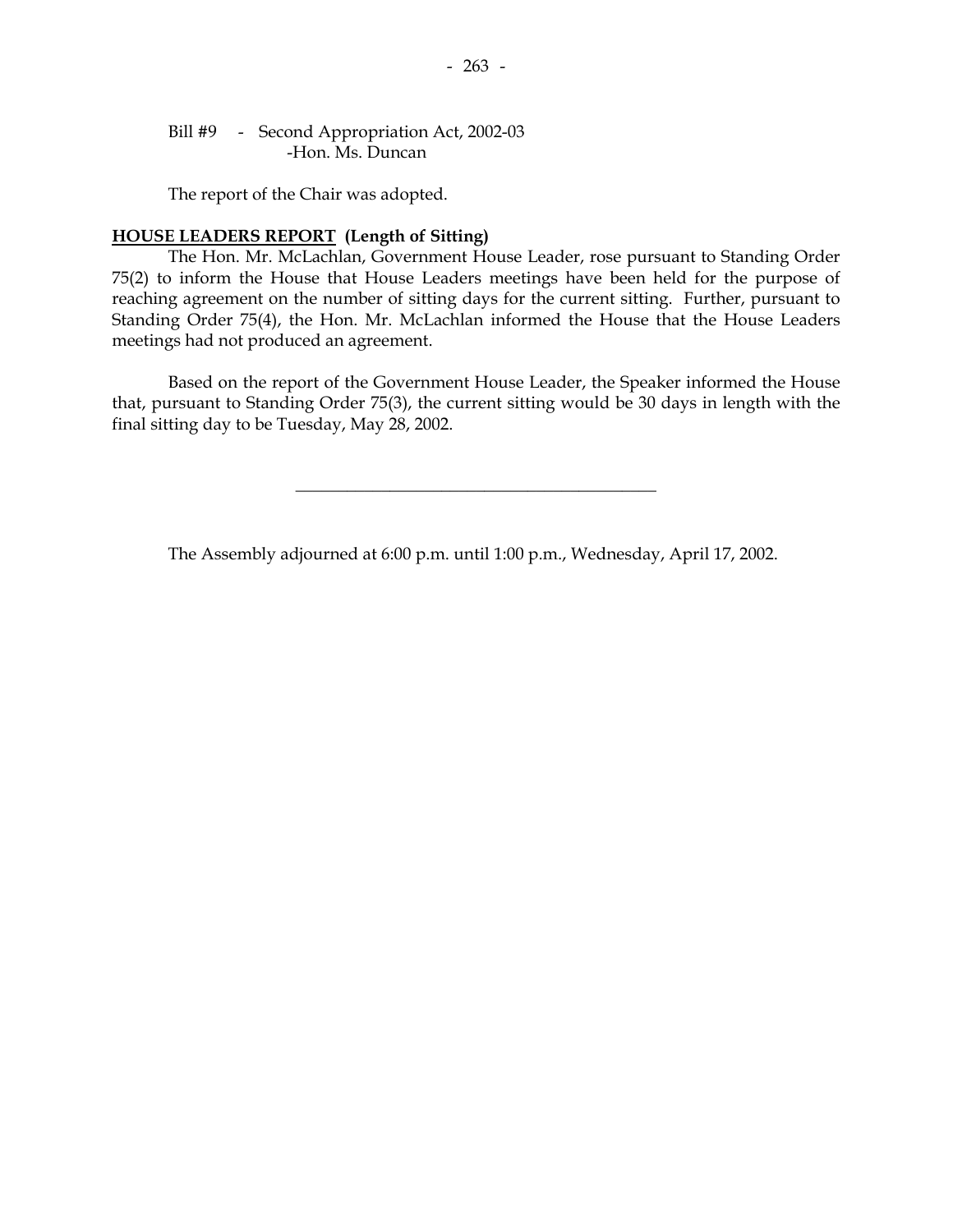### **VOTES AND PROCEEDINGS**

### **of the**

### **YUKON LEGISLATIVE ASSEMBLY**

### **30th Legislative Assembly Second Session**

### Wednesday, April 17, 2002

The Speaker took the Chair at 1:00 p.m.

#### **TRIBUTES**

#### **Law Day**

 The Hon. Mr. McLachlan, Minister of Justice, on behalf of all Members, recognized Law Day across Canada. This year's theme is "Freedom versus security, what's the big deal?"

#### **Girl Guide Cookie Week**

 The Hon. Ms. Duncan, Premier, recognized Girl Guide Cookie Week and paid tribute, on behalf of all Members, to all the girls and women who make up the Girl Guide movement.

#### **TABLING RETURNS AND DOCUMENTS**

Hon. Mr. Kent, Minister of Energy, Mines and Resources

 - Agricultural Risk Management: Canada-Yukon Territory Framework Agreement (dated June 28, 2001) **(Legislative Return #102)** 

#### **PETITIONS (Response to Petition #5)**

 The Hon. Mr. Eftoda, Minister of Business, Tourism and Culture, gave an oral response to Petition #5 (received by the House on April 4, 2002) with regard to declaring a summer solstice statutory holiday.

#### **GOVERNMENT BILLS**

The following Bill was read a second time and referred to Committee of the Whole:

 Bill #62 - Act to Amend the Employment Standards Act -Hon. Ms. Buckway

#### **COMMITTEE OF THE WHOLE**

According to Order, the Assembly resolved into Committee of the Whole:

Progress was reported on the following Bill: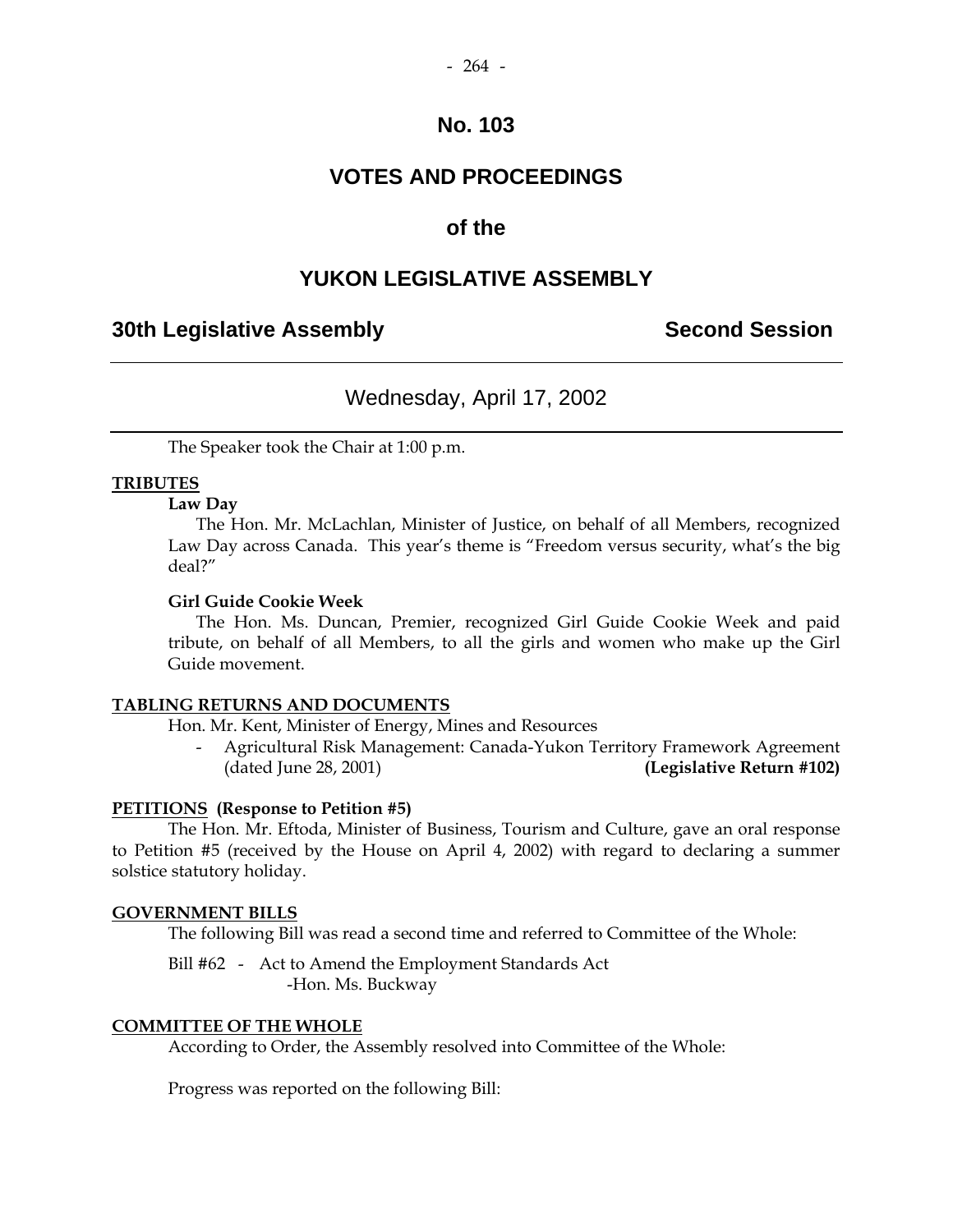### Bill #9 - Second Appropriation Act, 2002-03 -Hon. Ms. Duncan

The report of the Chair was adopted.

The Assembly adjourned at 5:57 p.m. until 1:00 p.m., Thursday, April 18, 2002.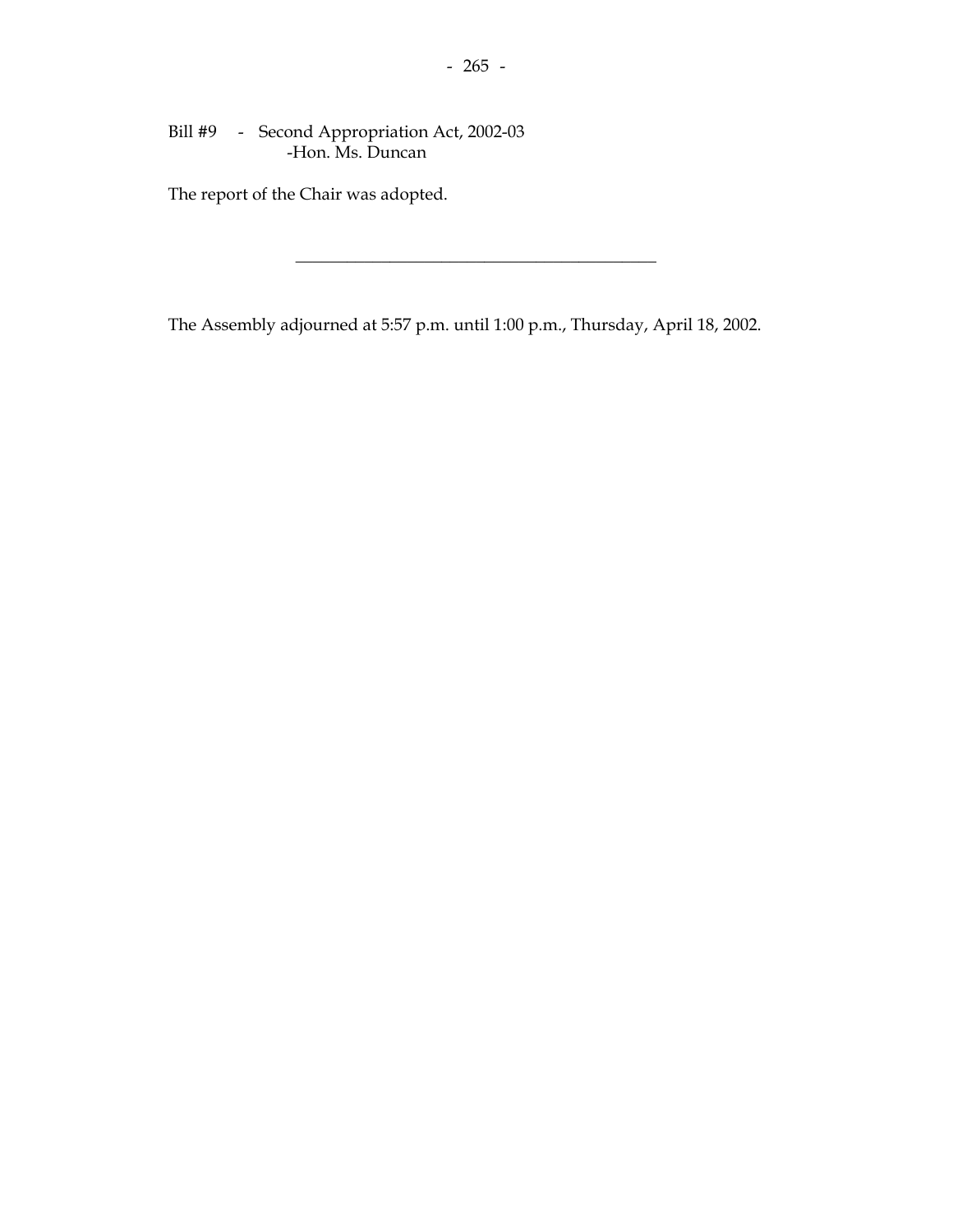### **VOTES AND PROCEEDINGS**

### **of the**

### **YUKON LEGISLATIVE ASSEMBLY**

### **30th Legislative Assembly Second Session**

### Thursday, April 18, 2002

The Speaker took the Chair at 1:00 p.m.

#### **TRIBUTES**

#### **In remembrance of Princess Patricia's Canadian Light Infantry battle group soldiers**

 The Hon. Ms. Duncan, Premier, on behalf of all Members, paid tribute to the Princess Patricia's Canadian Light Infantry battle group soldiers in Afghanistan. Condolences were extended to the families and friends of the soldiers killed and wounded during a training accident near Kandahar, Afghanistan, and to the 3rd Battalion, of the Princess Patricia's Canadian Light Infantry battle group for their lost comrades.

#### **Arctic National Wildlife Refuge Supporters**

 Mrs. Peter, Member for Vuntut Gwitchin, thanked all supporters of the Arctic National Wildlife Refuge.

### **TABLING RETURNS AND DOCUMENTS**

Hon. Mr. Schneider, Speaker

 - Yukon Human Rights Commission: Report on Activities (1999/2000 and 2000/01) **(Sessional Paper #143)** 

Hon. Mrs. Edelman, Minister of Health and Social Services

 - Kwanlin Dun First Nation child welfare liaison staff: funding included in 2002/03 budget **(Legislative Return #103)** 

#### **QUESTION OF PRIVILEGE**

 Mr. Jim, Member for McIntyre-Takhini, rose on a Question of Privilege regarding his right to speak on behalf of constituents. The Speaker heard the Question of Privilege and took it under advisement.

#### **GOVERNMENT BILLS**

The following Bill was read a second time and referred to Committee of the Whole:

Bill #55 - Act to Amend the Income Tax Act (No. 5) -Hon. Ms. Duncan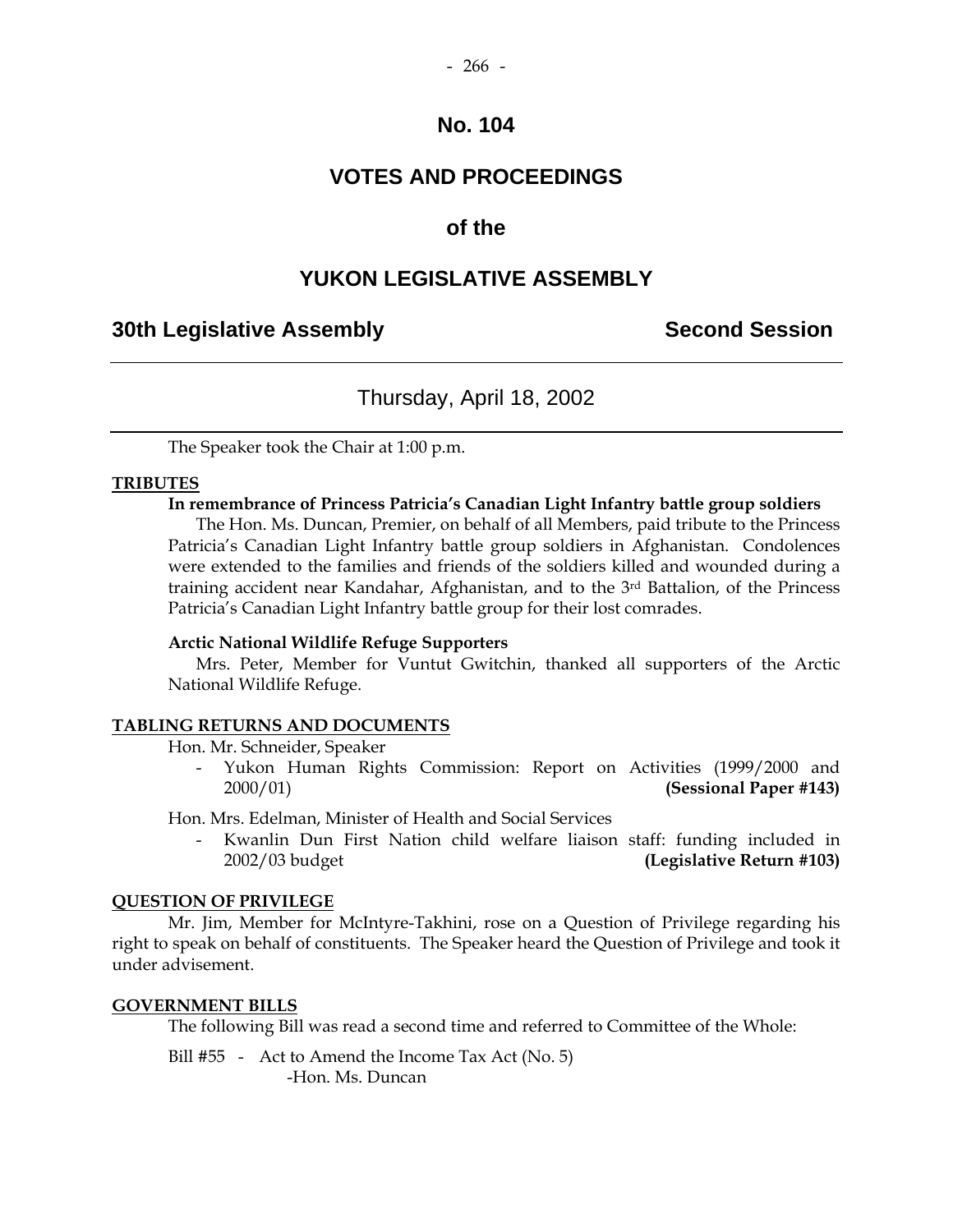#### **APPOINTMENT OF ACTING CHAIR OF COMMITTEE OF THE WHOLE**

 Prior to resolving into Committee of the Whole, the Speaker made the following statement:

 "Order Please. Standing Order 5(3) states that if the Chair and Deputy Chair are absent, the Speaker shall, before leaving the Chair upon the Assembly resolving into Committee of the Whole, appoint a Member to be Acting Chair. By the power vested in me as Speaker, I appoint the Member for Kluane to be the Chair."

#### **COMMITTEE OF THE WHOLE**

 According to Order, the Assembly resolved into Committee of the Whole. Following the recess, the Chair of Committee took the Chair.

Progress was reported on the following Bill:

Bill #9 - Second Appropriation Act, 2002-03 -Hon. Ms. Duncan

The report of the Chair was adopted.

The Assembly adjourned at 5:58 p.m. until 1:00 p.m., Monday, April 22, 2002.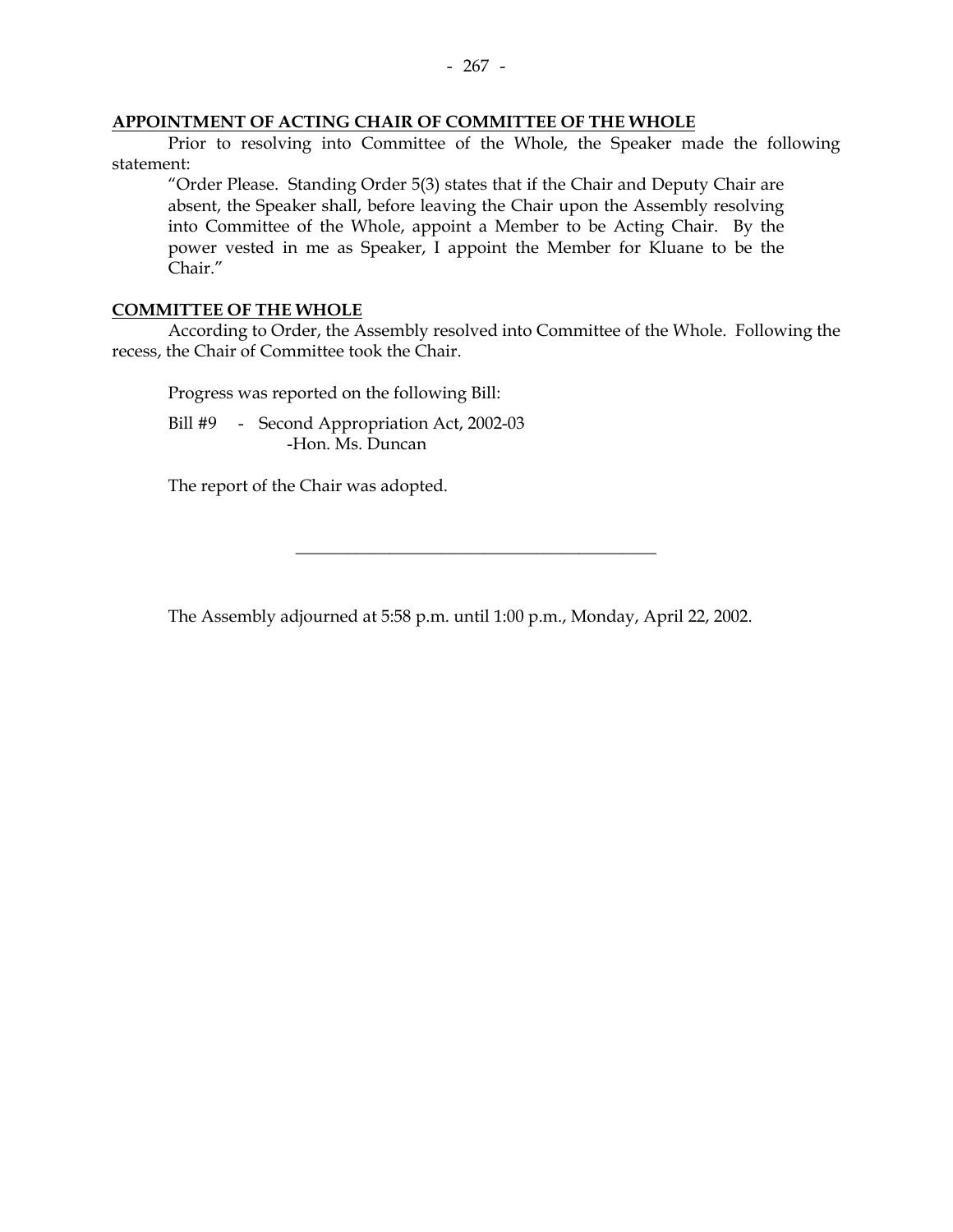### **VOTES AND PROCEEDINGS**

### **of the**

### **YUKON LEGISLATIVE ASSEMBLY**

### **30th Legislative Assembly Second Session**

### Monday, April 22, 2002

The Speaker took the Chair at 1:00 p.m.

#### **TRIBUTES**

#### **In recognition of the Queen's Golden Jubilee**

 The Hon. Ms. Duncan, Premier, on behalf of all Members, paid tribute to Her Majesty Queen Elizabeth II, on the occasion of her Golden Jubilee.

#### **International Earth Day**

 Mr. McRobb, Member for Kluane, the Hon. Mr. Eftoda, Minister of the Environment, and Mr. Jenkins, Leader of the Third Party, paid tribute to International Earth Day. This years' theme is "protect our planet".

#### **National Volunteer Week**

 The Hon. Ms. Buckway, Minister of Community Services, Mr. Keenan, Member for Ross River-Southern Lakes, and Mr. Jenkins, Leader of the Third Party, recognized April 21 to April 27 as National Volunteer Week and paid tribute to all volunteers.

#### **TABLING RETURNS AND DOCUMENTS**

Hon. Ms. Duncan, Premier

- Statistics in O&M Estimates, 2002-03 by department **(Legislative Return #104)** 

Hon. Mr. McLachlan, Minister of Justice

 - Yukon Judicial Compensation Commission (2001): Report and recommendations of the Commission (dated April 12, 2002) **(Sessional Paper #144)** 

Mr. McLarnon, Member for Whitehorse Centre

 - Spousal benefits, reinstatement of; and maximum wage rate/restoration of indexing: Memo (dated April 15, 2002) from the Executive Director of the Yukon Chamber of Commerce to members of the Yukon Chamber of Commerce

#### **(Filed Document #19)**

#### **GOVERNMENT BILLS**

The following Bill was read a second time and referred to Committee of the Whole:

Bill #56 - An Act to Amend the Tobacco Tax Act (No. 2) -Hon. Ms. Duncan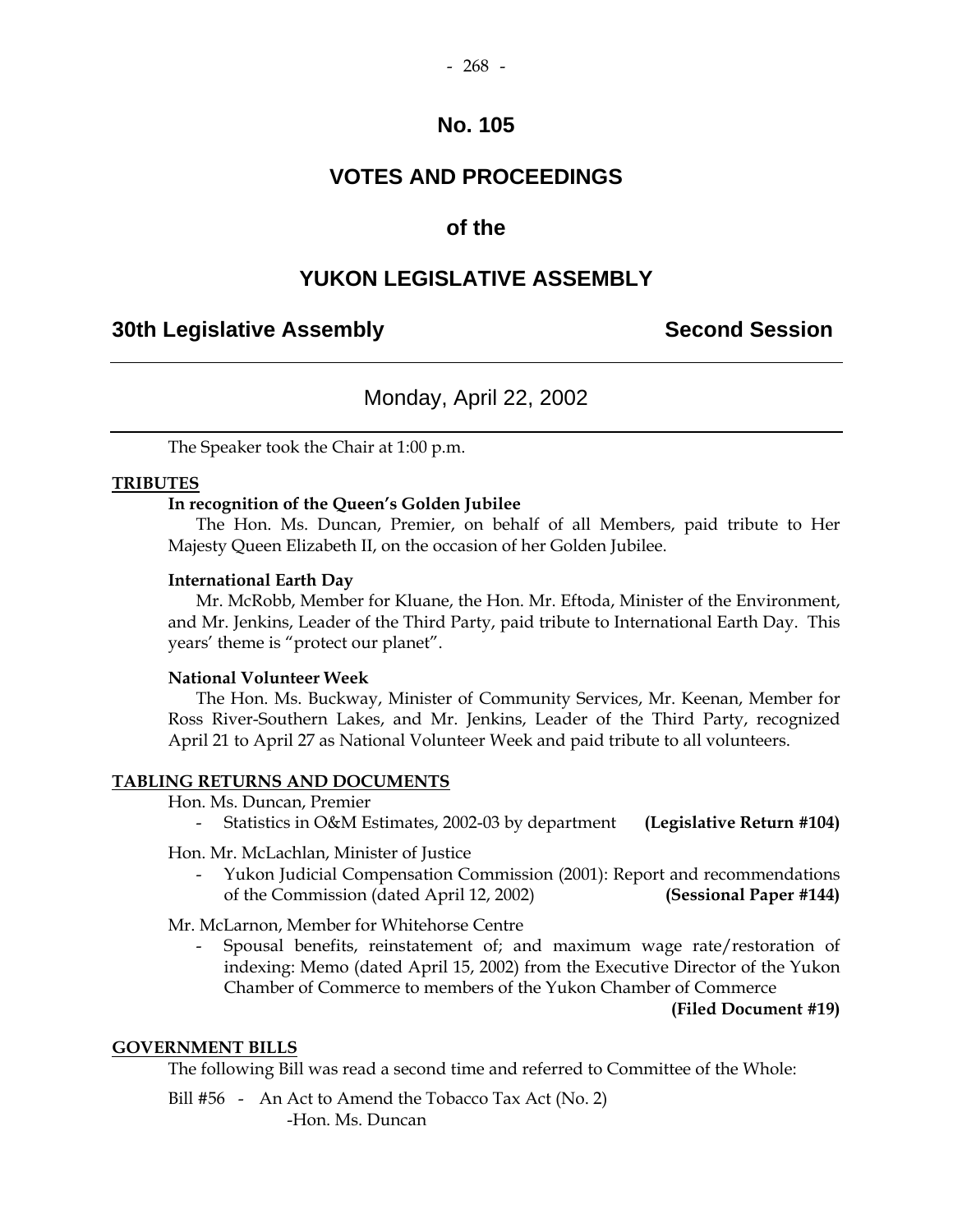### **COMMITTEE OF THE WHOLE**

According to Order, the Assembly resolved into Committee of the Whole.

Progress was reported on the following Bill:

 Bill #9 - Second Appropriation Act, 2002-03 -Hon. Ms. Duncan

The report of the Chair was adopted.

The Assembly adjourned at 5:59 p.m. until 1:00 p.m., Tuesday, April 23, 2002.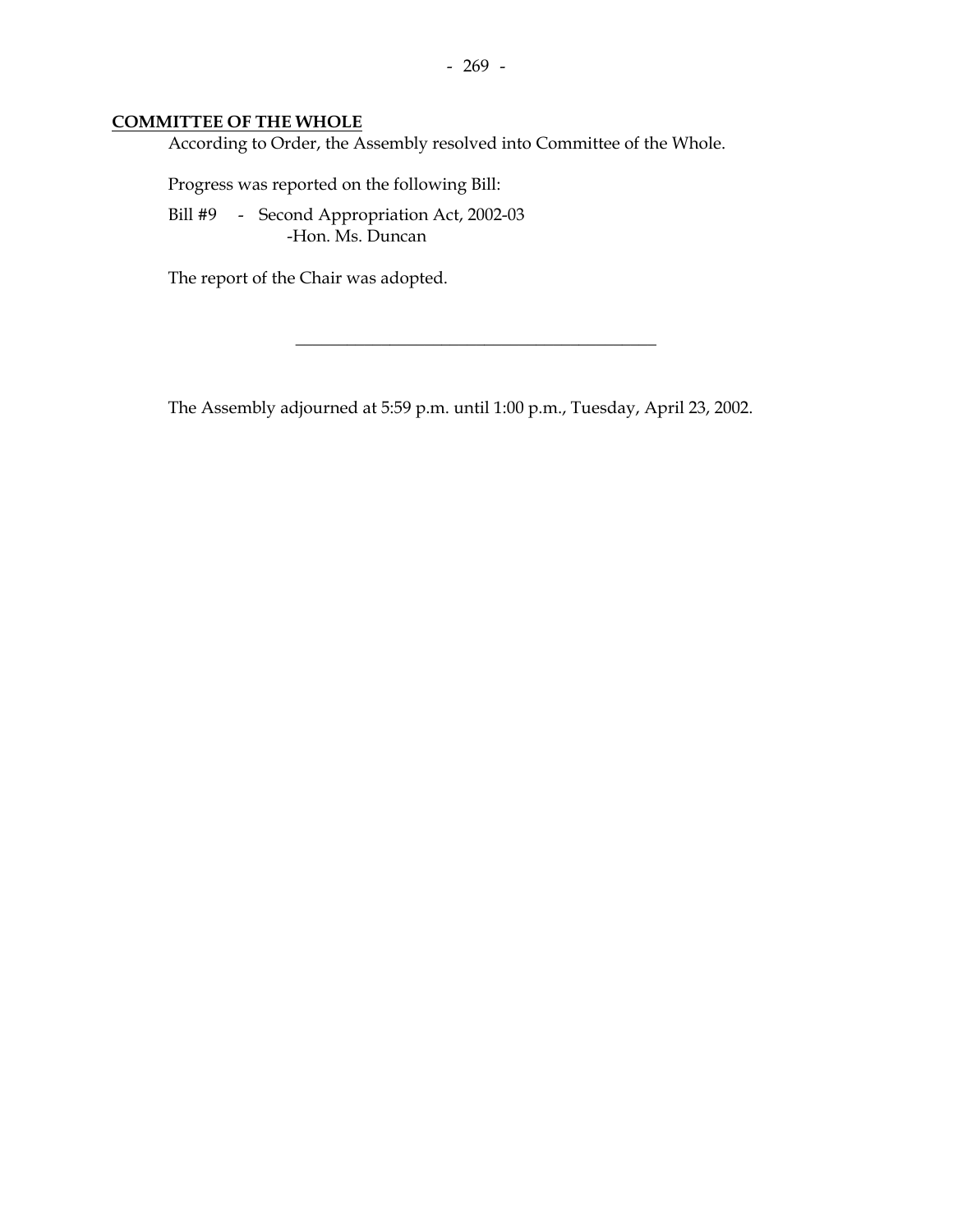### **VOTES AND PROCEEDINGS**

### **of the**

### **YUKON LEGISLATIVE ASSEMBLY**

### **30th Legislative Assembly Second Session**

### Tuesday, April 23, 2002

The Speaker took the Chair at 1:00 p.m.

#### **TRIBUTES**

#### **Goldman Environmental Prize recipients: Norma Kassi, Jonathon Solomon, and Sarah James**

 The Hon. Mr. Eftoda, Minister of Environment, paid tribute to Norma Kassi of Old Crow, Yukon, Jonathan Solomon of Fort Yukon, Alaska, and Sarah James of Arctic Village, Alaska who were awarded the Goldman Environmental Prize.

#### **Canada Book Day**

 Mr. Jenkins, Leader of the Third Party, paid tribute to Canada Book Day, and to Yukon's libraries and librarians.

#### **TABLING RETURNS AND DOCUMENTS**

Hon. Mr. Kent, Minister of Energy, Mines and Resources

- Water quality: Elsa/United Keno Hill Mine site **(Legislative Return #105)** 

Hon. Mrs. Edelman, Minister of Health and Social Services

 - Children in care: First Nation children in treatment programmes outside the Yukon during 2001/02 fiscal year **(Legislative Return #106)** 

#### **NOTICE RE OPPOSITION PRIVATE MEMBERS' BUSINESS**

 Pursuant to Standing Order 14.2(3), Mr. Fentie, Official Opposition House Leader, identified Motion #128 and Motion #101 as being the items to be called during Opposition Private Members' Business on Wednesday, April 24, 2002.

#### **Notice Re Opposition Private Members' Business: Clarification**

 Later in the day's sitting and before proceeding with Government Bills, the Speaker clarified the items to be called during Opposition Private Members' Business on Wednesday, April 24. The Chair understood those items to be Motion No. 228, which was incorrectly numbered as No. 128 on the Notice Paper, and Bill No. 101, standing in the name of the Member for Ross River-Southern Lakes, on the Order Paper.

 Mr. Fentie, Official Opposition House Leader, confirmed the Speaker's correction of the record.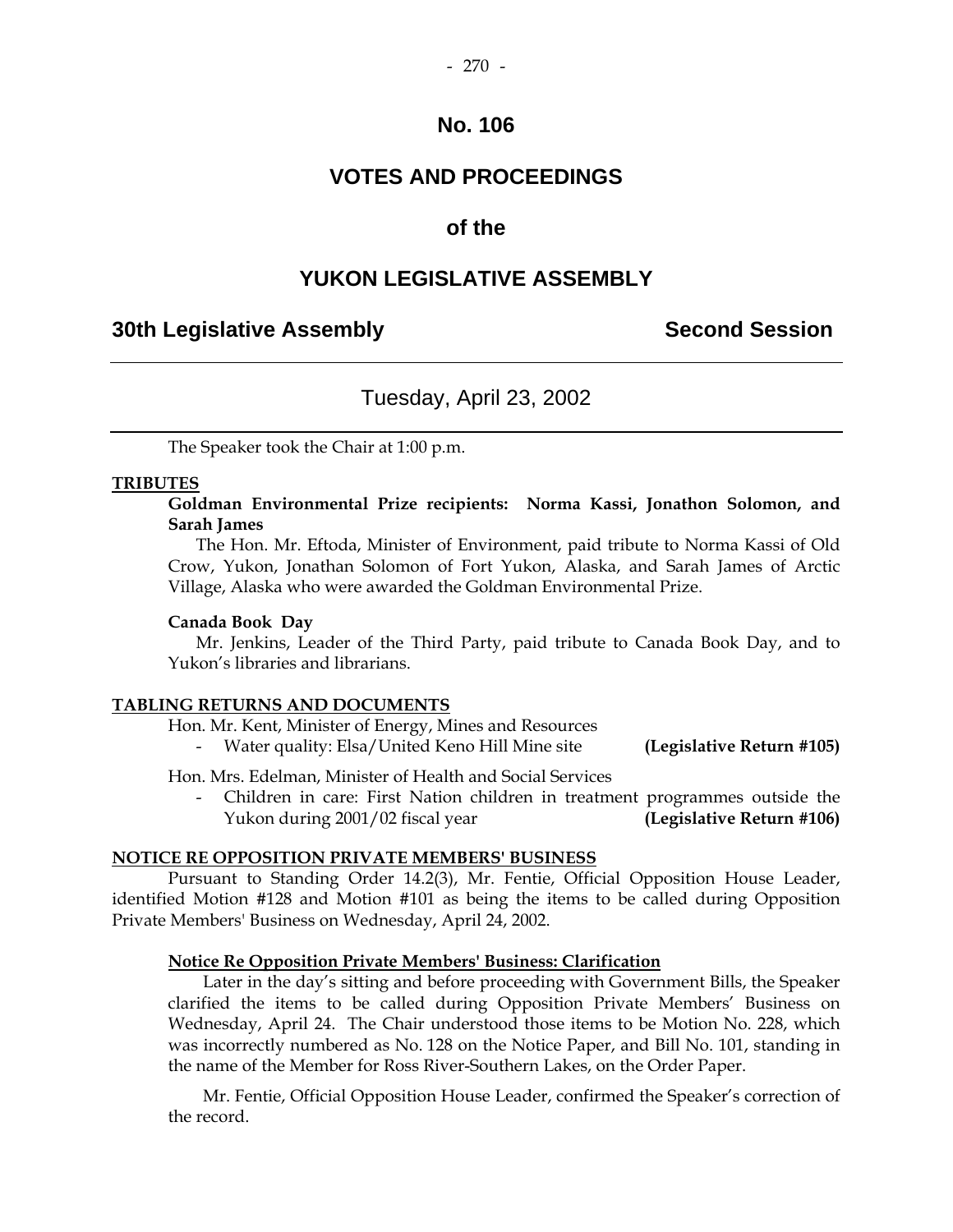#### **SPEAKER'S RULING (Question of Privilege raised on April 18, 2002)**

 Before proceeding to Orders of the Day, the Speaker gave the following ruling on the Question of Privilege raised on April 18, 2002, by the Member for McIntyre-Takhini regarding his right to speak of behalf of constituents.

"Standing Order  $7(1)(b)$  states that a Member wishing to raise a Question of Privilege shall provide the Speaker with written notice of the question at least two hours before the opening of the sitting. The Member for McIntyre-Takhini hand delivered the required written notice to the Speaker's Office prior to 11:00 a.m. on April 18, 2002. In doing so the Member for McIntyre-Takhini satisfied the requirement of Standing Order 7(1)(b).

Standing Order 7(4) states that the Speaker must rule on (a) whether there appears, on the face of it, to be a case of breach of privilege, and (b) whether the matter has been raised at the earliest opportunity.

The normal practice of this House has been that, to meet the 'earliest opportunity' requirement, a Question of Privilege must be raised at the time the event occurred or on the next sitting day. With respect to the matter raised by the Member for McIntyre-Takhini, the events referred to in his representation on the Question of Privilege took place on April 17, 2002. The next sitting day was April 18 and the matter, therefore, was raised in the House at the earliest opportunity.

The Chair must, then, decide whether there appears, on the face of it, to be a case of breach of privilege. If the Chair were to so decide, the Chair would then give priority to a motion proposing an action to deal with the *prima facie* breach of privilege. The usual motion put forward in such situations is to refer the matter to the Standing Committee on Rules, Elections and Privileges for review and recommendation.

To reiterate this procedural point, it is up to the Chair to decide whether there is, on the face of it, a Question of Privilege and, therefore, a need to give priority of debate to the matter. It must be understood, however, that no matter what the Chair decides, the House itself may make a determination, through a substantive motion moved in the normal way, that something is a matter of privilege. That is the House's choice.

The Member for McIntyre-Takhini, when raising the Question of Privilege on April 18, stated that the basis of his complaint was related to a letter, dated April 17, 2002, from the Minister of Health and Social Services to the Chief of the Kwanlin Dun First Nation. The contents of the letter, which the Member for McIntyre-Takhini provided to the House, are, in parliamentary format, as follows:

 'In light of recent events surrounding child welfare, I want to be very careful to ensure that we continue to deal with each other on a respectful government-to-government basis.

 'I accept that [the Member for McIntyre-Takhini] represents his constituents, however I am unclear as to whether or not he speaks for the Kwanlin Dun First Nation Government. Could you please clarify for me whether or not [the Member for McIntyre-Takhini] is a spokesperson for the Kwanlin Dun First Nation on child welfare issues?'

The Member for McIntyre-Takhini then informed the House of his perspective of the intent and consequences of this letter. He said '[T]he Minister has directly attacked my right to ask questions in the House by asking if I had permission from my First Nation Government to bring forward questions on behalf of constituents who also happen to be Kwanlin Dun. The Member is also implying through this letter that I am solely representing the view of the Kwanlin Dun Government on these issues, instead of my sworn duties to all Yukoners and to this Legislature.'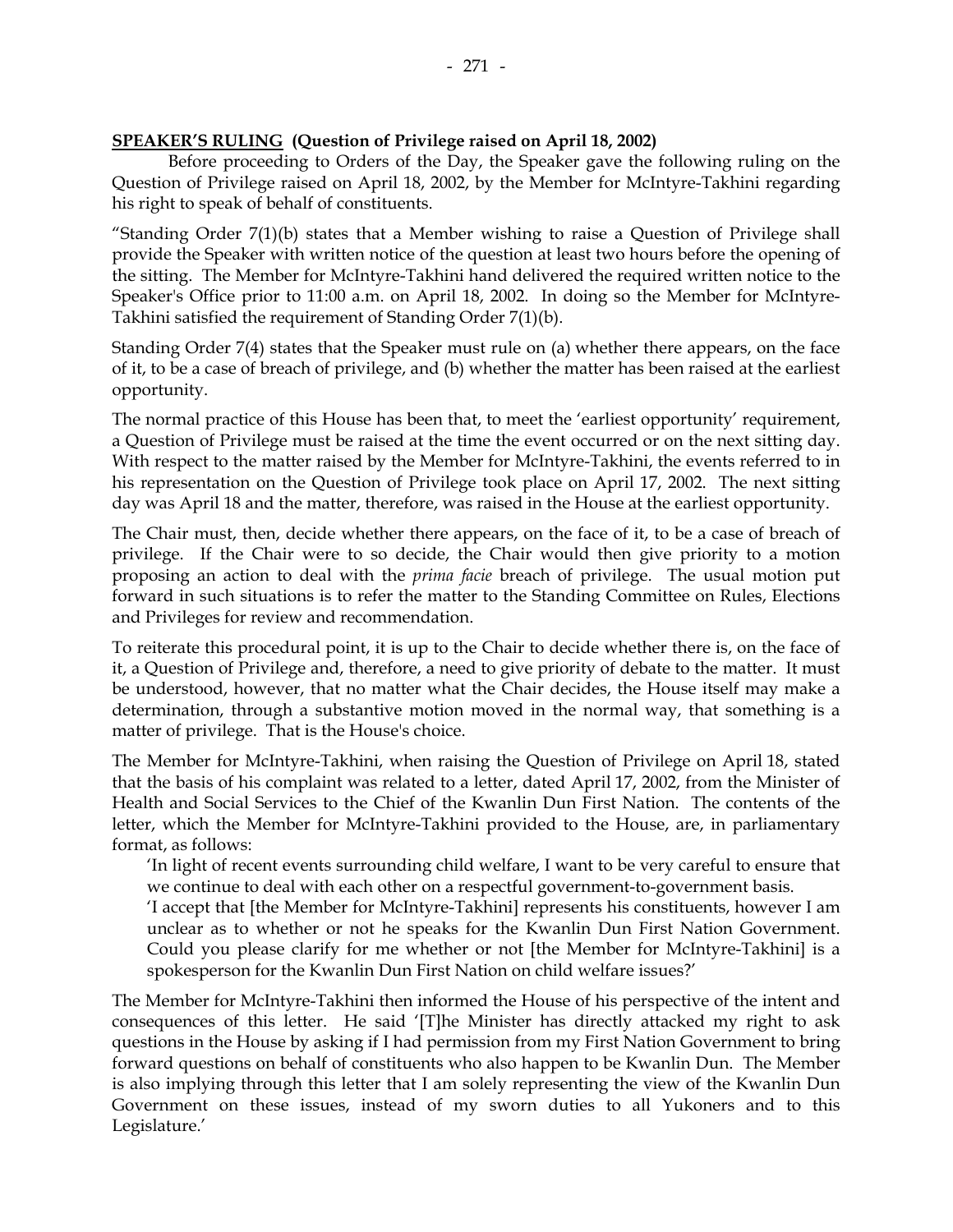The Member for McIntyre-Takhini did not identify a specific heading of privilege as having been breached. Rather, he said that while his concern 'does not fall easily under the steadfast rules of parliamentary privilege, . . . it must be addressed as a contempt of the legislature, because it affects all Members of this House.'

The 22nd edition of *Erskine May's Parliamentary Practice* defines contempt, on page 108, in the following way:

 'Generally speaking, any act or omission which obstructs or impedes either House of Parliament in the performance of its functions, or which obstructs or impedes any member or officer of such House in the discharge of his duty, or which has a tendency, directly or indirectly, to produce such results may be treated as a contempt even though there is no precedent of the offence.'

The Chair's task, then, is to determine whether the Minister's words and actions and their effect constitute a contempt of this Assembly. In doing so the Chair must consider not simply whether the Member's rights have been attacked – as he has alleged – but whether the Minister's words and actions have obstructed or impeded the Member for McIntyre-Takhini in the discharge of his duty.

In this regard, the Chair concludes, after due consideration, that the Minister's words and actions do not constitute a *prima facie* breach of privilege or a contempt of the Assembly.

The Member for McIntyre-Takhini is correct to be concerned about safeguarding his rights, and those of other members of the Assembly. However, the Chair is not convinced that the words and actions of the Minister of Health and Social Services have, directly or indirectly, had the effect of obstructing or impeding the Member in the discharge of his duties.

The Chair notes, for example, that though it may be felt by the Member for McIntyre-Takhini that the Minister questioned his right to ask the questions he did, the Minister had already answered a main question and a supplementary question on the issue. The Minister then answered the Member's second supplementary question. Also, the Minister had answered questions on a similar issue the previous day. Further, on April 18, the Minister tabled a Legislative Return that expanded upon the answers she had already provided. The Chair must conclude, therefore, that the Member has been able to fully exercise freedom of speech while participating in the proceedings of this Assembly.

While the Chair has not found a *prima facie* question of privilege, the Chair does wish to comment on the statements made in the House by the Minister of Health and Social Services when she said 'First of all, I didn't realize that the Member opposite is suddenly representing the Kwanlin Dun First Nation. Mr. Speaker we deal with the Kwanlin Dun First Nation on a government to government basis.'

Statements like that made by the Minister of Health and Social Services are not unprecedented in this Assembly and this House has ways of dealing with them. Members will recall, for example, last November 21 when the Member for Klondike utilized terminology that could have been interpreted as suggesting the Member for Kluane was acting as a spokesperson for the Canadian Parks and Wilderness Society. At that time the Chair ruled 'it isn't in order to suggest that a member is representing somebody or someone other than his constituents.' Such a suggestion is an imputation of an unavowed motive and, pursuant to Standing Order 19(g), is out of order because it is unparliamentary language.

Therefore, in reference to matters such as that raised by the Member for McIntyre-Takhini, the Chair would suggest that, in the future, Members who are concerned that the language being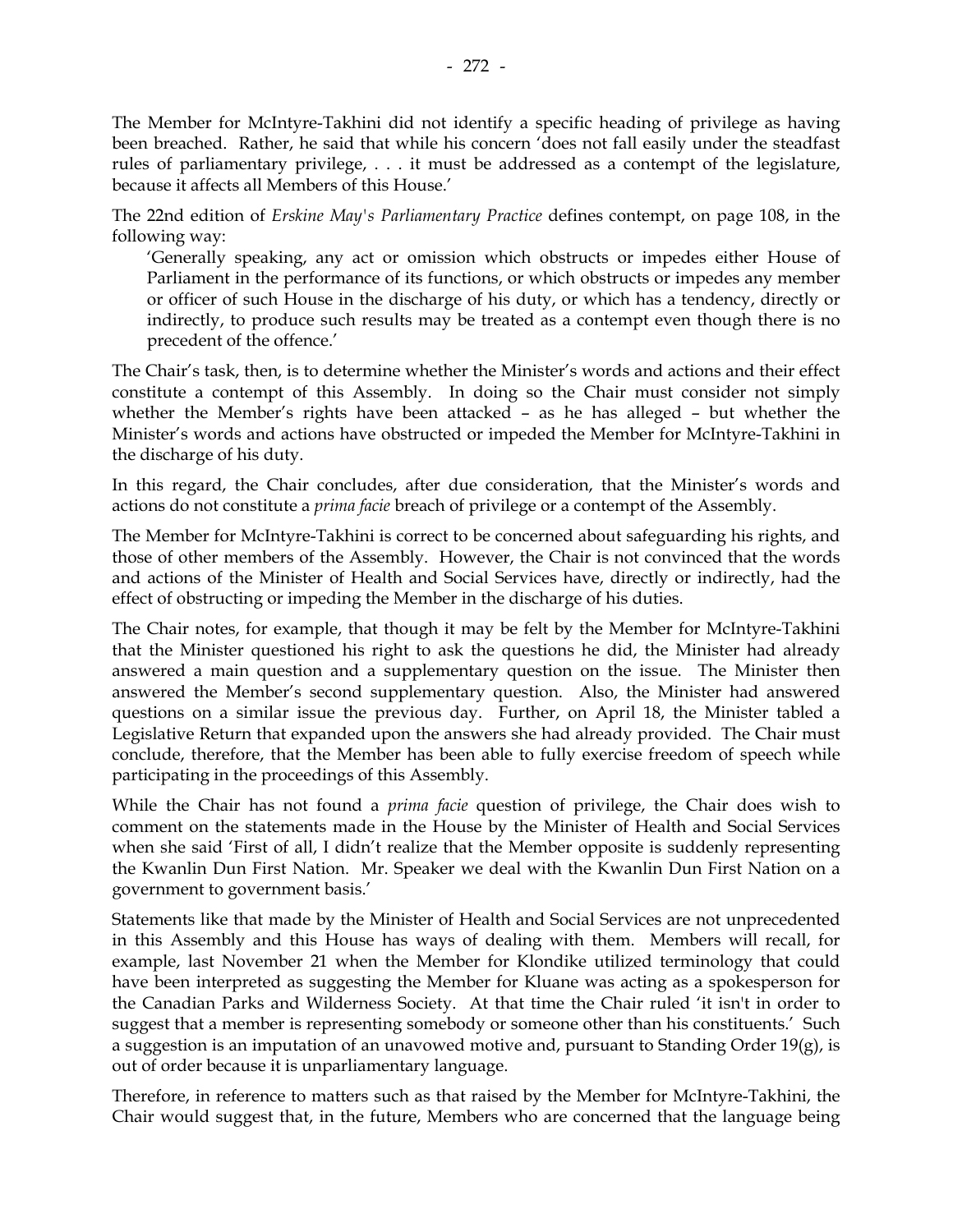used is unparliamentary raise the issue with the House as a Point of Order at the time the statements are made.

The Chair would further suggest that Members recognize the sensitivity of their colleagues to the language and tone of debate and make best efforts to obey the strictures against the use of offensive, provocative or threatening language in the House.

The Chair appreciates the attention of Members to this ruling.

Thank you. We will now proceed to Orders of the Day."

#### **GOVERNMENT BILLS**

The following Bills were read a second time and referred to Committee of the Whole:

|  | Bill #72 - Act to Amend the Financial Administration Act |
|--|----------------------------------------------------------|
|  | -Hon. Ms. Duncan                                         |

 Bill #65 - Act to Amend the Dental Profession Act -Hon. Mrs. Edelman

#### **COMMITTEE OF THE WHOLE**

According to Order, the Assembly resolved into Committee of the Whole.

Progress was reported on the following Bill:

Bill #9 - Second Appropriation Act, 2002-03 -Hon. Ms. Duncan

The report of the Chair was adopted.

The Assembly adjourned at 5:59 p.m. until 1:00 p.m., Wednesday, April 24, 2002.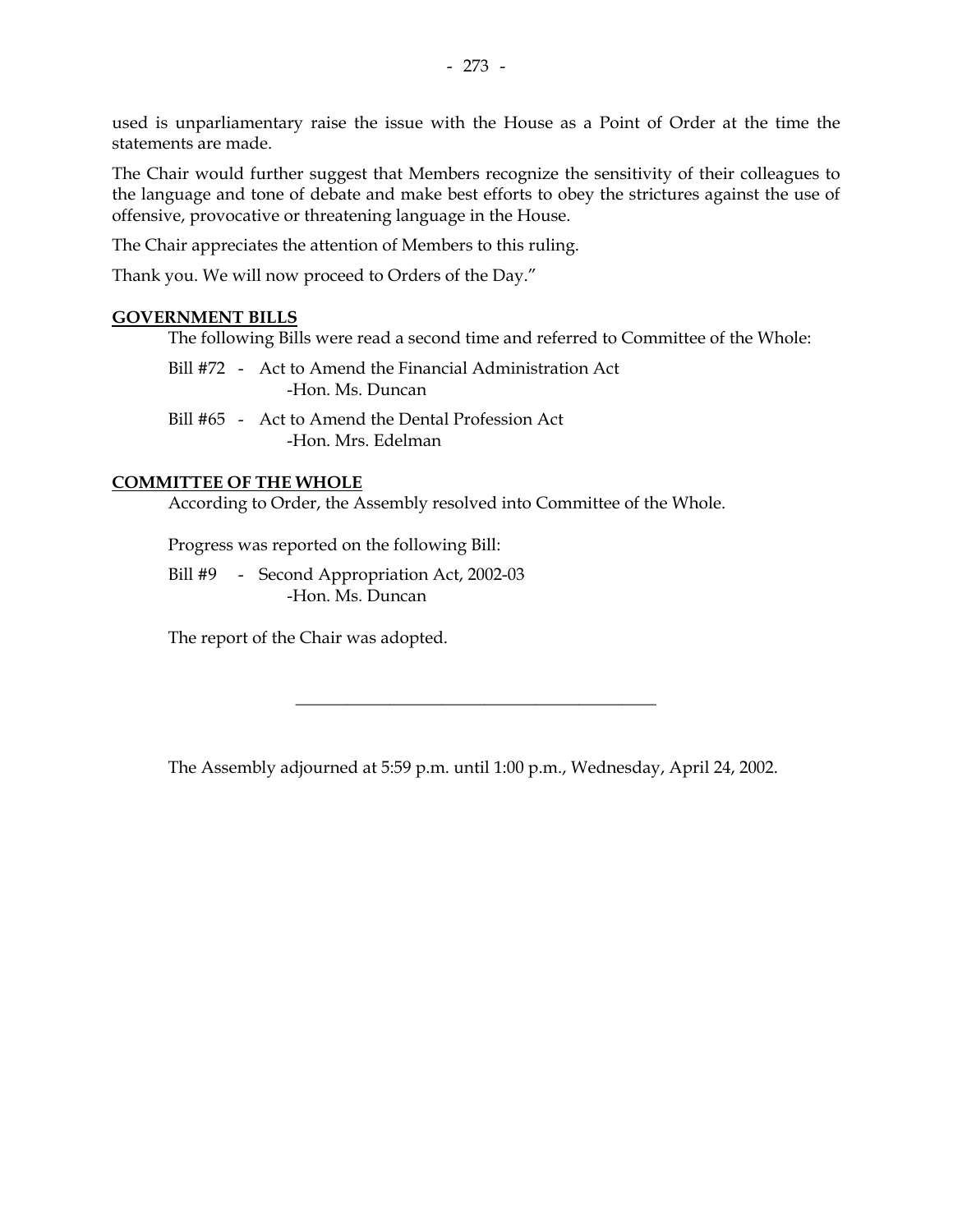### **VOTES AND PROCEEDINGS**

### **of the**

### **YUKON LEGISLATIVE ASSEMBLY**

### **30th Legislative Assembly Second Session**

### Wednesday, April 24, 2002

The Speaker took the Chair at 1:00 p.m.

#### **TRIBUTES**

#### **In recognition of moratorium on identification of protected areas**

 Mr. Jenkins, Leader of the Third Party, paid tribute to the Minister of Environment and to the Minister of Energy, Mines and Resources on their announcement of a moratorium on identification of lands under the Protected Areas Strategy until the land claims Memorandums of Understanding have been ratified.

#### **In remembrance of Annie Charlie**

 Mr. McRobb, Member for Kluane, paid tribute to respected elder of the Champagne-Aishihik First Nation, Annie Charlie, who passed away on December 17, 2001.

#### **TABLING RETURNS AND DOCUMENTS**

Mr. Fairclough, Leader of the Official Opposition

 - Official Opposition Spring 2002 Legislative Questionnaire Results (to April 24, 2002) **(Filed Document #19)** 

#### **OPPOSITION PRIVATE MEMBERS' BUSINESS MOTIONS OTHER THAN GOVERNMENT MOTIONS**

Moved by Mr. Fentie, Member for Watson Lake:

THAT it is the opinion of this House that it is in the best interests of Yukon people that their elected representatives apply themselves to the task of strengthening the economy in a constructive and creative manner, in cooperation with other governments and the private sector; and

THAT this House urges the Yukon Liberal government to work with all members of this House toward the immediate adoption and implementation of a five-point economic action plan consisting of the following components:

(1) an all-party legislative committee to develop a template of activities and timelines for the Yukon government to undertake to improve the economy in the short and medium terms;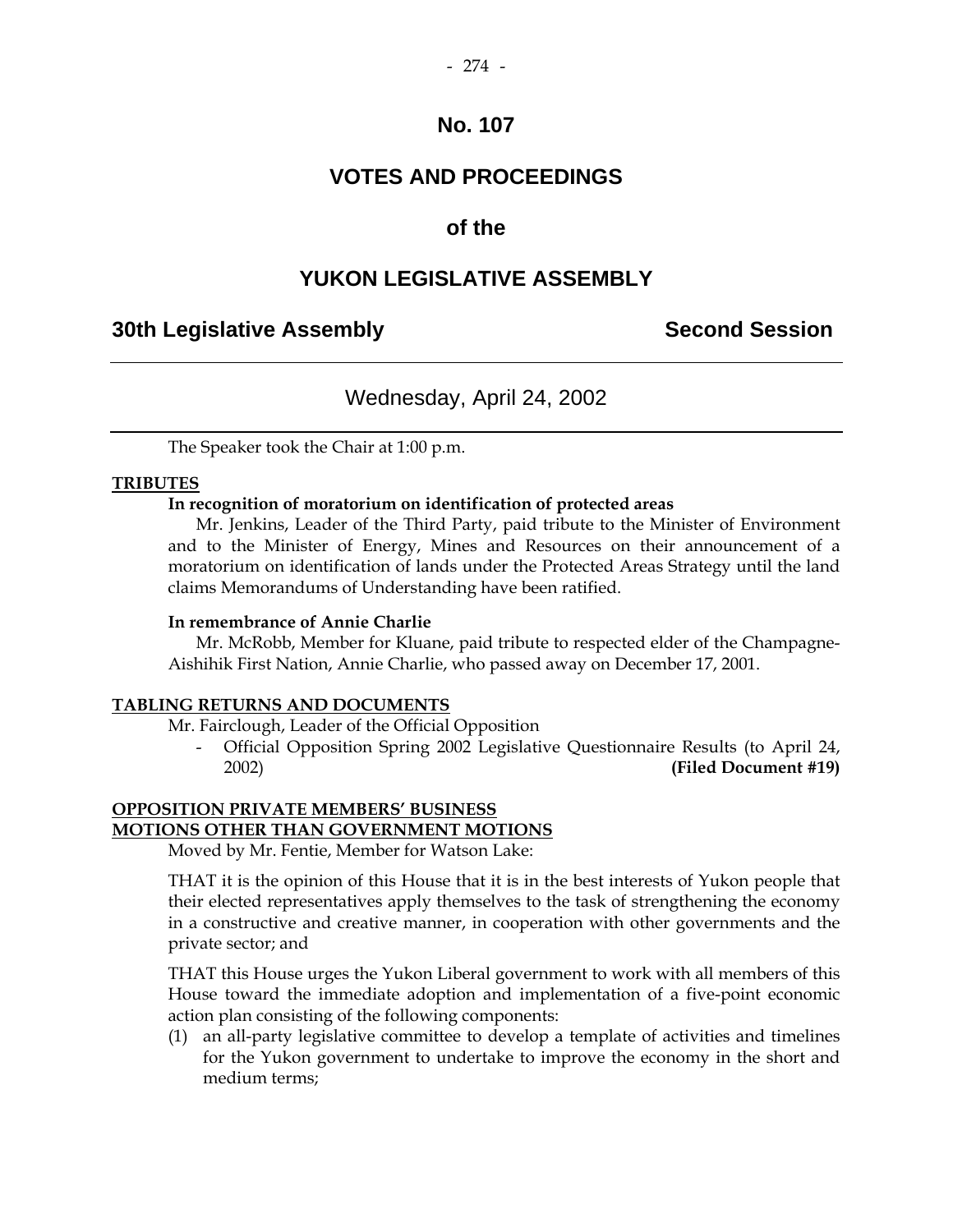- (2) a cross-sectoral task force of public and private sector decision makers to identify immediate steps that can be undertaken to create jobs and economic opportunities for this year;
- (3) a senior-level Yukon delegation to Ottawa, with all-party representation from the Legislative Assembly, as well as First Nations, municipal, business and labour representation, to lobby the federal government to enter into a comprehensive economic development agreement with the Yukon without delay;
- (4) immediate appropriation of \$3.5 million from the accumulated surplus to create jobs, improve safety and meet community priorities through existing vehicles such as the Fire Smart Program, the Rural Roads Upgrading Program and Project Yukon; and
- (5) immediate allocation of \$5 million from the Yukon permanent fund to invest in practical initiatives to support small business and tourism, and to encourage development of a pool of venture capital by providing seed financing to the fireweed fund. **(Motion #228)**

Debate started on the motion.

#### **QUORUM COUNT**

 At 4:03 p.m., during debate on Motion #228, the Hon. Mrs. Edelman, Minister of Health and Social Services, rose on a Point of Order to state that there did not appear to be a quorum present. Pursuant to Standing Order 3(2), the Speaker rang the bells and then did a count. A quorum was present for the count.

 The debate continuing on the motion, it was moved by the Hon. Ms. Duncan, Premier, in amendment thereto:

 THAT Motion No. 228 be amended by deleting the second paragraph and substituting for it the following:

"THAT this House urges the Yukon Liberal government to continue:

- (1) its two-year long effort to convince the opposition parties that the formation of an all-party committee for the selection of persons to sit on boards and committees is in the best interests of Yukoners;
- (2) to identify steps that can be undertaken to create jobs and economic opportunities in the territory
- (3) to lobby the federal government for the Yukon's inclusion in the Western Diversification Fund; and
- (4) its practices of listening to Yukoners, spending Yukon taxpayers' money wisely and doing what it said it would do."

### **Amendment modified by the Speaker**

Upon review of the amendment by the Speaker, it was found that clause (1) of the amendment was not pertaining to the subject matter of the original motion and the Speaker modified the amendment to read:

 "THAT Motion #228 be amended by deleting the second paragraph and substituting for it the following: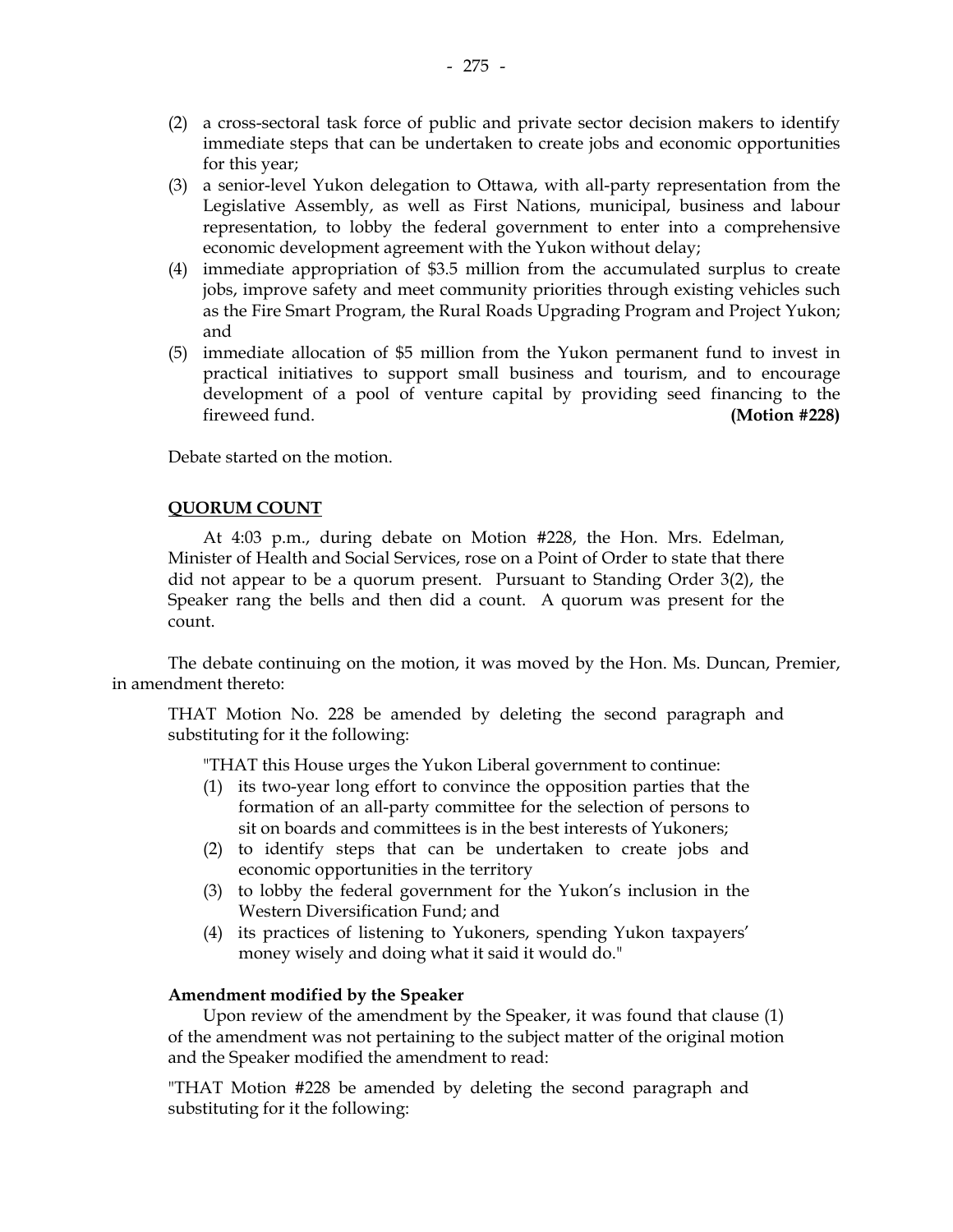"THAT this House urges the Yukon Liberal government to continue:

- (1) to identify steps that can be undertaken to create jobs and economic opportunities in the territory;
- (2) to lobby the federal government for the Yukon's inclusion in the Western Diversification Fund; and
- (3) its practices of listening to Yukoners, spending Yukon taxpayers' money wisely, and doing what it said it would do."

 A debate arising on the amendment and the time reaching 6:00 p.m., while the Hon. Mr. Eftoda, Minister of Environment, was speaking to it, the Speaker, pursuant to Standing Order 2(2), adjourned the House until 1:00 p.m. the following day, and debate on the amendment and Motion #228 was accordingly adjourned.

\_\_\_\_\_\_\_\_\_\_\_\_\_\_\_\_\_\_\_\_\_\_\_\_\_\_\_\_\_\_\_\_\_\_\_\_\_\_\_\_\_\_

The Assembly adjourned at 6:00 p.m. until 1:00 p.m., Thursday, April 25, 2002.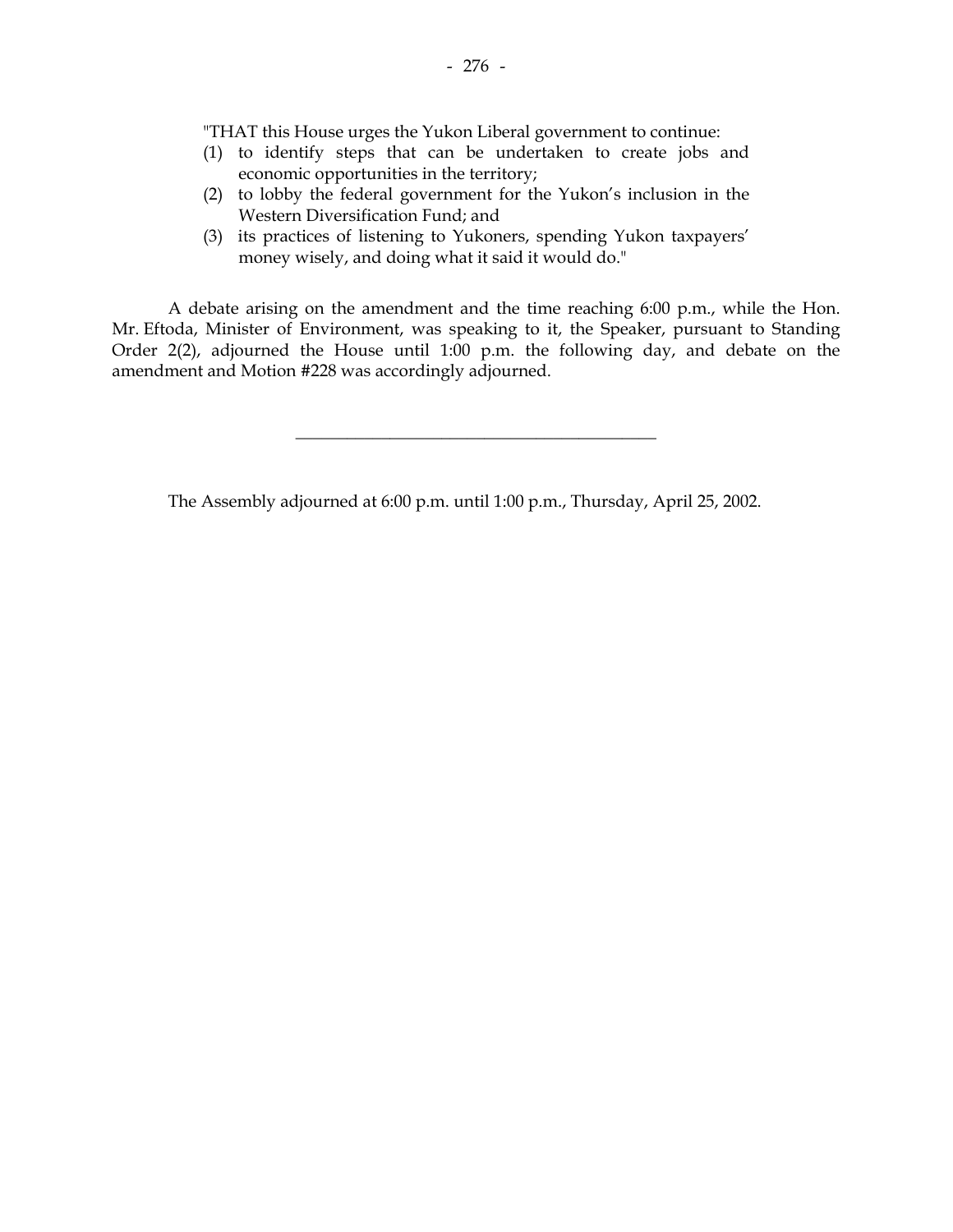## **VOTES AND PROCEEDINGS**

### **of the**

### **YUKON LEGISLATIVE ASSEMBLY**

### **30th Legislative Assembly Second Session**

### Thursday, April 25, 2002

The Speaker took the Chair at 1:00 p.m.

### **TABLING RETURNS AND DOCUMENTS**

Hon. Mrs. Edelman, Minister of Health and Social Services

Dawson City health services: information pertaining to

**(Legislative Return #107)** 

#### **GOVERNMENT BILLS**

The following Bills were read a second time and referred to Committee of the Whole:

- Bill #60 Act to Amend the Access to Information and Protection of Privacy Act -Hon. Ms. Duncan
- Bill #58 Act to Amend the Economic Development Act -Hon. Ms. Duncan
- Bill #59 Government Accountability Act -Hon. Ms. Duncan
- Bill #57 Government Organisation Act -Hon. Ms. Duncan
- Bill #71 Corporate Governance Act -Hon. Ms. Duncan

### **COMMITTEE OF THE WHOLE**

According to Order, the Assembly resolved into Committee of the Whole.

Progress was reported on the following Bill:

Bill #9 - Second Appropriation Act, 2002-03 -Hon. Ms. Duncan

The report of the Chair was adopted.

The Assembly adjourned at 5:59 p.m. until 1:00 p.m., Monday, April 29, 2002.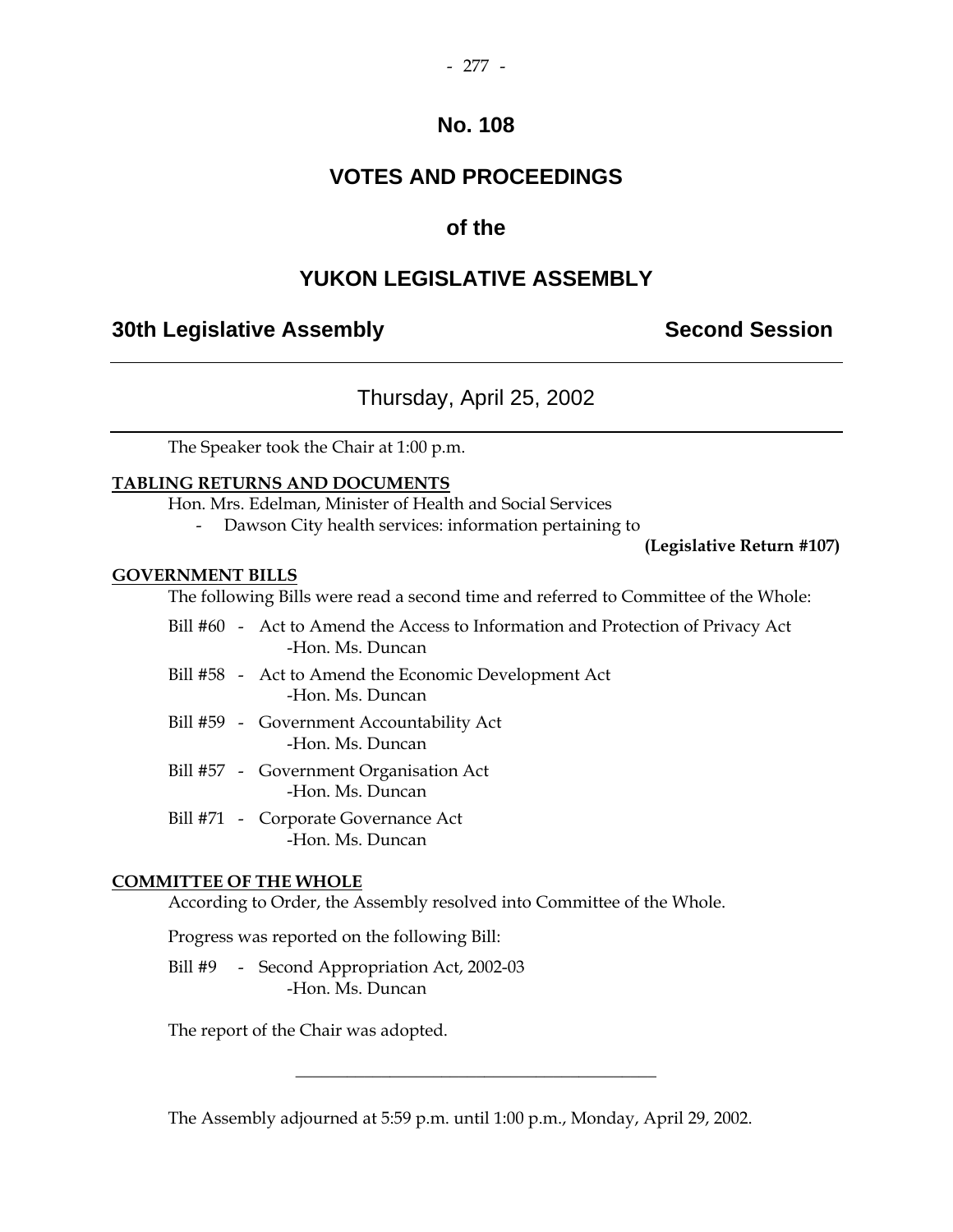# **VOTES AND PROCEEDINGS**

# **of the**

# **YUKON LEGISLATIVE ASSEMBLY**

# **30th Legislative Assembly Second Session**

# Monday, April 29, 2002

The Speaker took the Chair at 1:00 p.m.

## **TRIBUTES**

## **National Day of Mourning**

The Hon. Mrs. Edelman, Minister responsible for the Yukon Workers' Compensation Health and Safety Board, Mr. Keenan, Member for Ross River-Southern Lakes, Mr. Jenkins, Leader of the Third Party, and Mr. Roberts, Member for Porter Creek North, recognized Sunday, April 28, 2002 as the National Day of Mourning for workers who have died or were injured on the job. The House observed a moment of silence.

#### **TABLING RETURNS AND DOCUMENTS**

Hon. Ms. Duncan, Premier

Faro mine (Anvil Range Mining Corporation) reclamation: status of; Twenty-Seventh Report of the Interim Receiver (dated November 16, 2001) attached

**(Legislative Return #108)** 

- North American Tungsten: sums outstanding; road work

## **(Legislative Return #109)**

 - Trust Agreements: Yukon Government's contribution to Yukon Foundation and allocation to the Yukon Teacher Mentoring Endowment Fund; Trust Agreement between the Yukon Government and the Yukon Foundation attached

**(Legislative Return #110)** 

Hon. Mr. Kent, Minister responsible for Youth

Youth Voices Endowment Fund **(Legislative Return #111)** 

## **INTRODUCTION OF BILLS (First Reading)**

 Bill #103 - Electoral District Boundaries Act -Mr. Jenkins

## **SPEAKER'S STATEMENT (re Tabling Documents and Raising Points of Orders)**

"Before we proceed to Question Period, the Chair would like to briefly comment on two matters.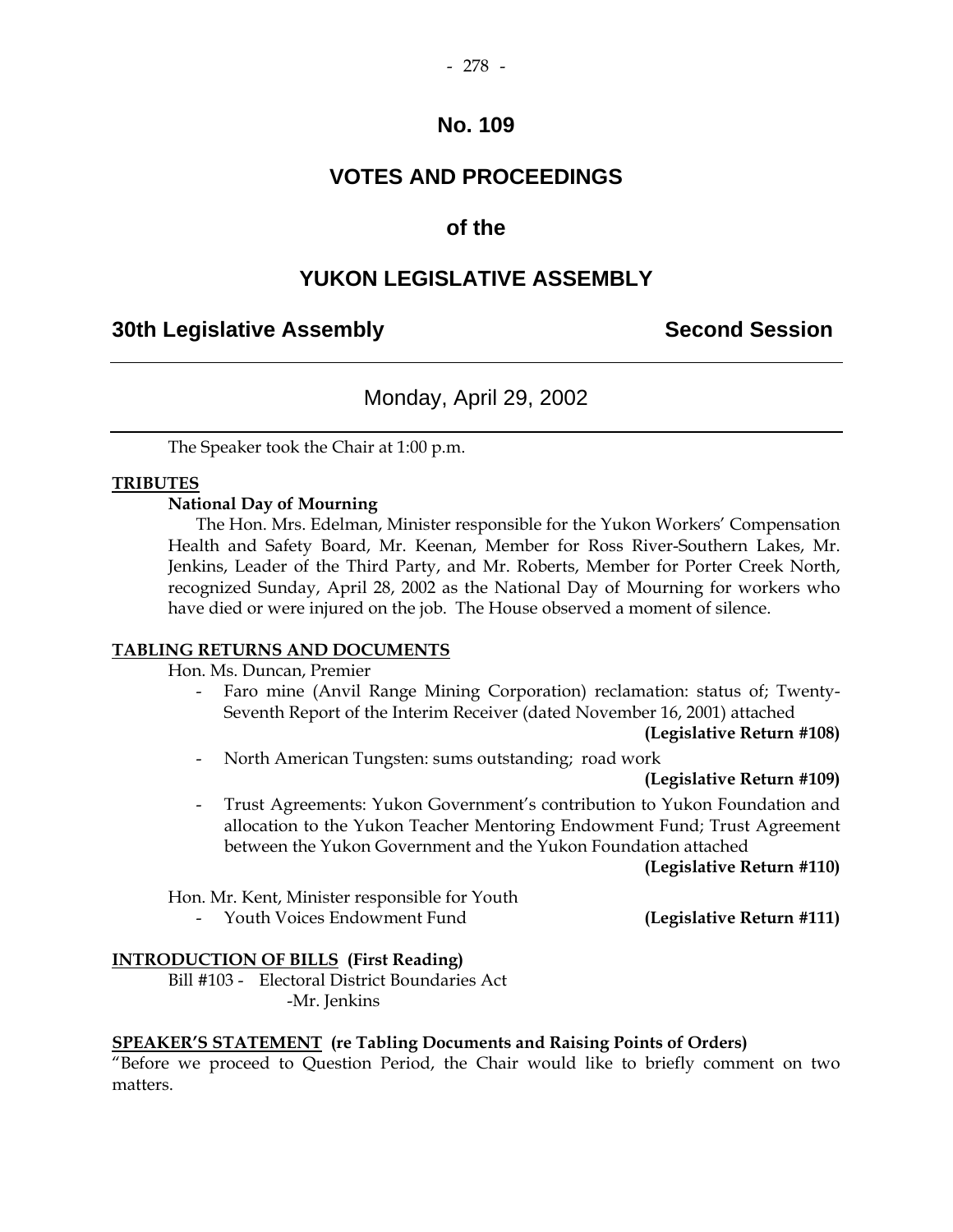Last Wednesday during Tabling of Returns and Documents, the Government House Leader raised a Point of Order with regard to the results of a questionnaire tabled by the Leader of the Official Opposition.

The Government House Leader stated that, 'when the Standing Orders of this Legislature were created and the slot for Tabling Returns and Documents was put in, it was with the understanding that, when Members were tabling documents, they tabled the entire results of the documents, not half a story, not part of a story that only they wanted heard.'

The practice of this Assembly is to allow all Members to table documents. The few restrictions that apply to such documents are that the author is identified and that they conform to standards of parliamentary language. No attention is paid to whether the document tabled is in any way complete. That is not for the Chair to decide.

A second issue concerns the manner in which Members raise Points of Order regarding unparliamentary language. In some cases it is clear which words or phrases are offensive. At other times it is not so clear. The Chair would appreciate it if, in future, Members would identify those words or phrases they find offensive, and which Standing Order they believe has been breached, when raising Points of Order or advising the Chair as the Chair prepares to rule on points of order. I think we recall the difficulties the Chair had last week trying to determine what the Point of Order was.

Thank you. We will now proceed with Question Period."

#### **GOVERNMENT BILLS**

The following Bill was called for Second Reading:

 Bill #61 - Electoral District Boundaries Act, 2002 -Hon. Ms. Duncan

 A debate arising on the motion for Second Reading of Bill #61, and the question being put, it was agreed to on the following recorded Division:

YEA

|             | 1 1 <i>1 1</i> 1 |         |    |
|-------------|------------------|---------|----|
| Duncan      | Tucker           | Keenan  |    |
| McLachlan   | Buckway          | McRobb  | 12 |
| Eftoda      | Fairclough       | Peter   |    |
| Edelman     | Fentie           | Jenkins |    |
|             |                  |         |    |
|             | <b>NAY</b>       |         |    |
| Kent<br>Jim | McLarnon         | Roberts |    |

 Bill #61, entitled *Electoral District Boundaries Act, 2002*, was accordingly, referred to Committee of the Whole.

#### **COMMITTEE OF THE WHOLE**

 According to Order, the Assembly resolved into Committee of the Whole. Following the recess, the Chair of Committee took the Chair.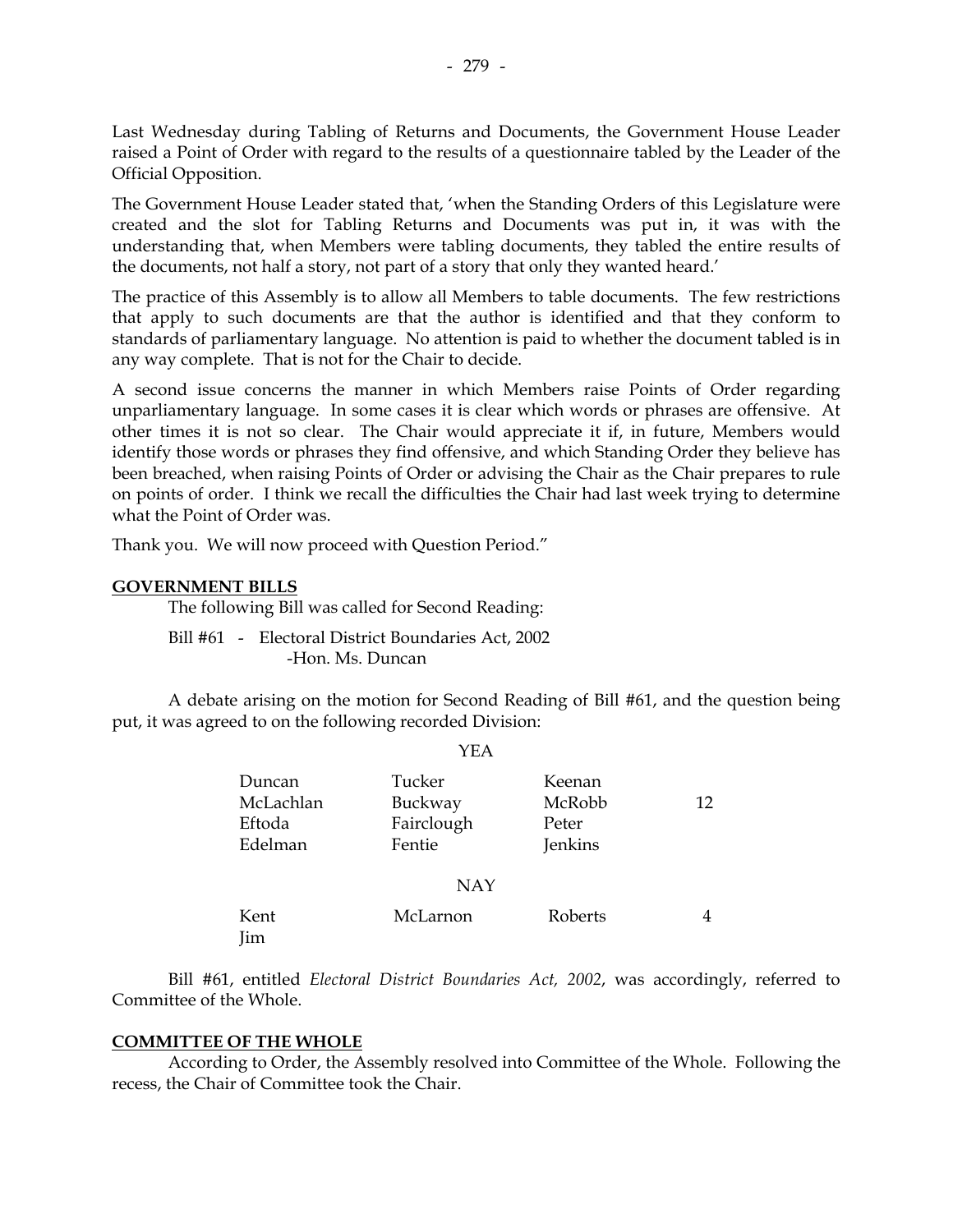Progress was reported on the following Bill:

 Bill #9 - Second Appropriation Act, 2002-03 -Hon. Ms. Duncan

The report of the Chair was adopted.

The Assembly adjourned at 5:56 p.m. until 1:00 p.m., Tuesday, April 30 , 2002.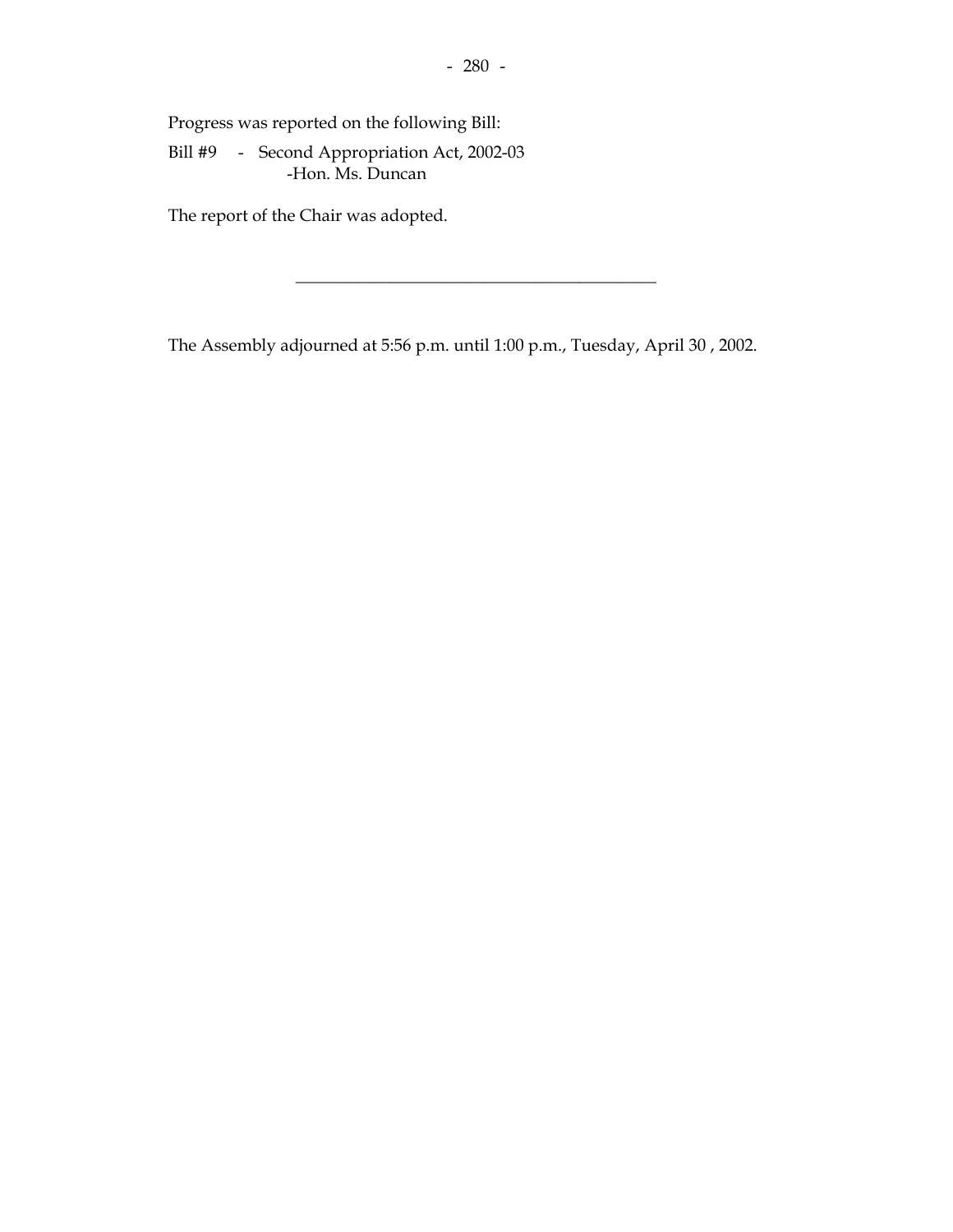# **VOTES AND PROCEEDINGS**

## **of the**

# **YUKON LEGISLATIVE ASSEMBLY**

## **30th Legislative Assembly Second Session**

# Tuesday, April 30, 2002

The Speaker took the Chair at 1:00 p.m.

#### **TRIBUTES**

## **In recognition of Jane Steele, Departmental Administrator, Legislative Assembly Office**

The Hon. Ms. Duncan, Premier, and Mr. McLarnon, Member for Whitehorse Centre, paid tribute to Jane Steele, Departmental Administrator, for the Legislative Assembly Office, who, at the end of the day, was retiring after 28 years of service for the government. Best wishes for her retirement were extended.

#### **Yukon Writers Festival**

 The Hon. Ms. Buckway, Minister of Community Services, on behalf of all Members, recognized the Yukon Writers Festival taking place in Whitehorse and other Yukon communities.

#### **TABLING RETURNS AND DOCUMENTS**

Hon. Ms. Duncan, Premier

- Faro Memorandum of Understanding: allocation of funds

**(Legislative Return #112)** 

 - Faro mine site (Anvil Range Mining Corporation): information pertaining to abandonment

## **(Legislative Return #113)**

## **GOVERNMENT MOTIONS (respecting an extended adjournment of the House)**

 Unanimous consent having been requested and granted to waive the provisions of Standing Order 27(1) with regard to notice, it was moved by the Hon. Mr. McLachlan, Government House Leader:

RESOLVED THAT this House supports the Minister of Business, Tourism and Culture representing Yukon and Yukoners' interests at the Rendezvous Canada event in Halifax, Nova Scotia, during the dates of May 17 to May 22, 2002;

THAT this House, in a demonstration of that support, will stand adjourned from its rising on Thursday, May 16, 2002 until 1:00 p.m. on Thursday, May 23, 2002; and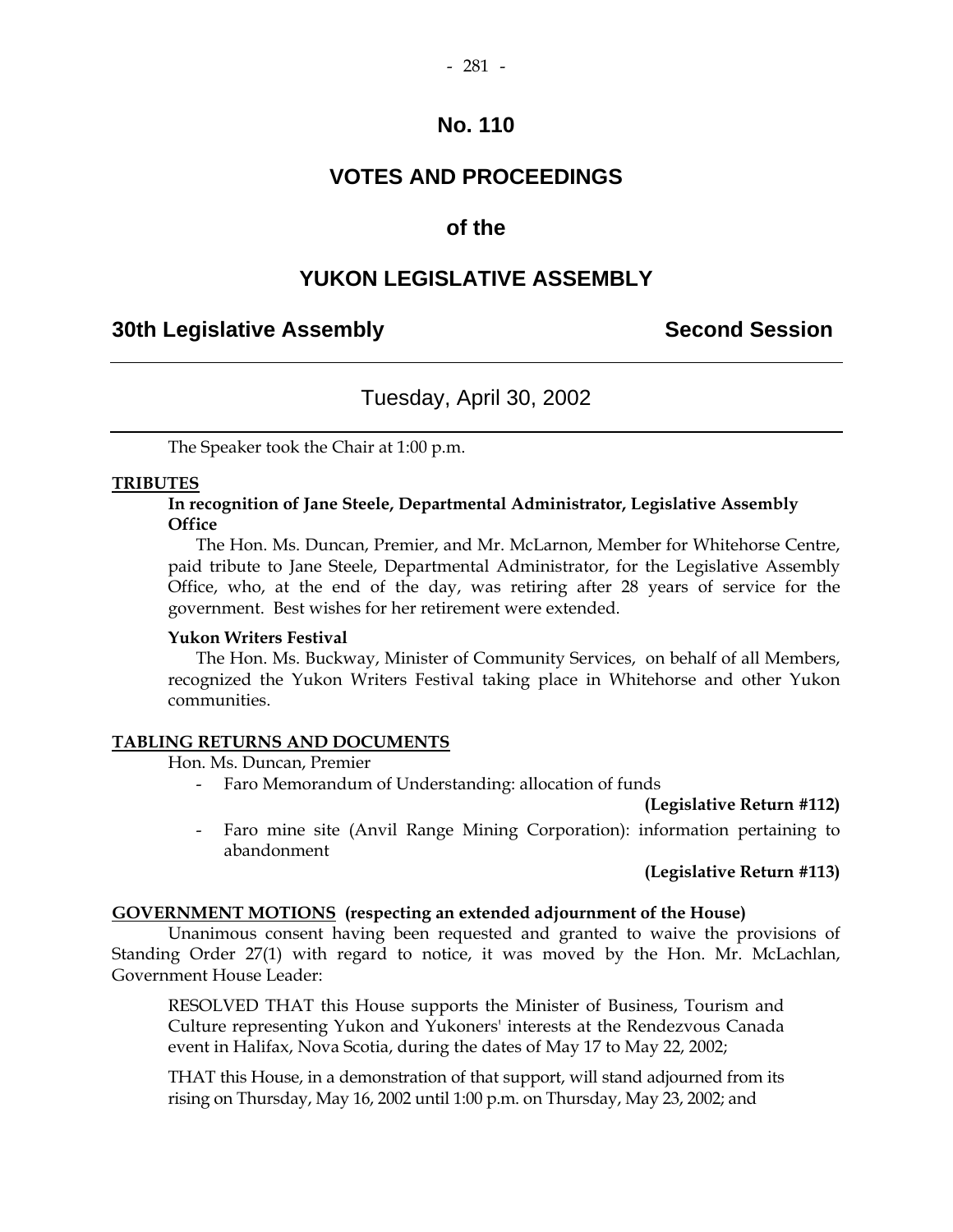THAT this House recognizes that this action will result in the completion date of the 2002 Spring Sitting, established pursuant to Standing Order 75, being moved from Tuesday, May 28, 2002 to Thursday, May 30, 2002.

**(Motion #243)** 

## **COMMITTEE OF THE WHOLE**

 According to Order, the Assembly resolved into Committee of the Whole. Following the recess, the Chair of Committee took the Chair.

Progress was reported on the following Bill:

Bill #9 - Second Appropriation Act, 2002-03 -Hon. Ms. Duncan

The report of the Chair was adopted.

The Assembly adjourned at 5:59 p.m. until 1:00 p.m., Wednesday, May 1 , 2002.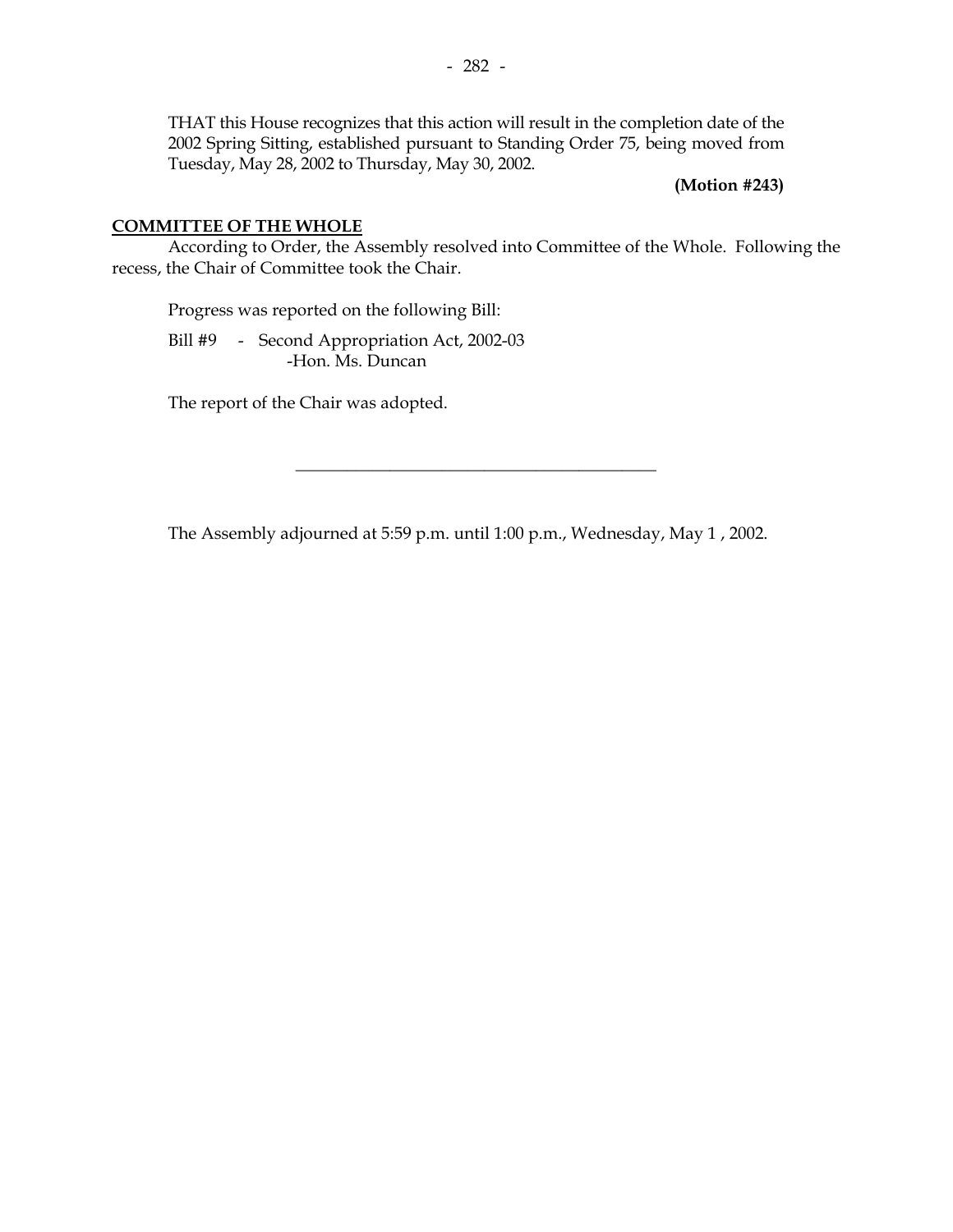# **VOTES AND PROCEEDINGS**

# **of the**

# **YUKON LEGISLATIVE ASSEMBLY**

# **30th Legislative Assembly Second Session**

# Wednesday, May 1, 2002

The Speaker took the Chair at 1:00 p.m.

## **TRIBUTES**

## **Sexual Assault Prevention Month**

The Hon. Ms. Tucker, Minister responsible for the Status of Women, on behalf of all Members, recognized the month of May as Sexual Assault Prevention Month.

## **TABLING RETURNS AND DOCUMENTS**

Hon. Ms. Buckway, Minister responsible for the Yukon Housing Corporation

- Yukon Housing Corporation Organizational Chart **(Legislative Return #114)**
- Social and Staff Housing Occupancy Rates as at March 31, 2002 by community

**(Legislative Return #115)** 

| Mayo housing units sold to Nacho Nyak Dun First Nation |
|--------------------------------------------------------|
|--------------------------------------------------------|

**(Legislative Return #116)** 

- Mountain View Place carrying costs **(Legislative Return #117)** 

Hon. Mr. McLachlan, Minister of Justice

 - Community Justice Review: responses to questions on various issues asked during Question Period (April 30, 2002) **(Legislative Return #118)** 

## **COMMITTEE OF THE WHOLE**

 According to Order, the Assembly resolved into Committee of the Whole. Following the recess, the Chair of Committee took the Chair.

Progress was reported on the following Bill:

Bill #9 - Second Appropriation Act, 2002-03 -Hon. Ms. Duncan

The report of the Chair was adopted.

The Assembly adjourned at 6:00 p.m. until 1:00 p.m., Thursday, May 2 , 2002.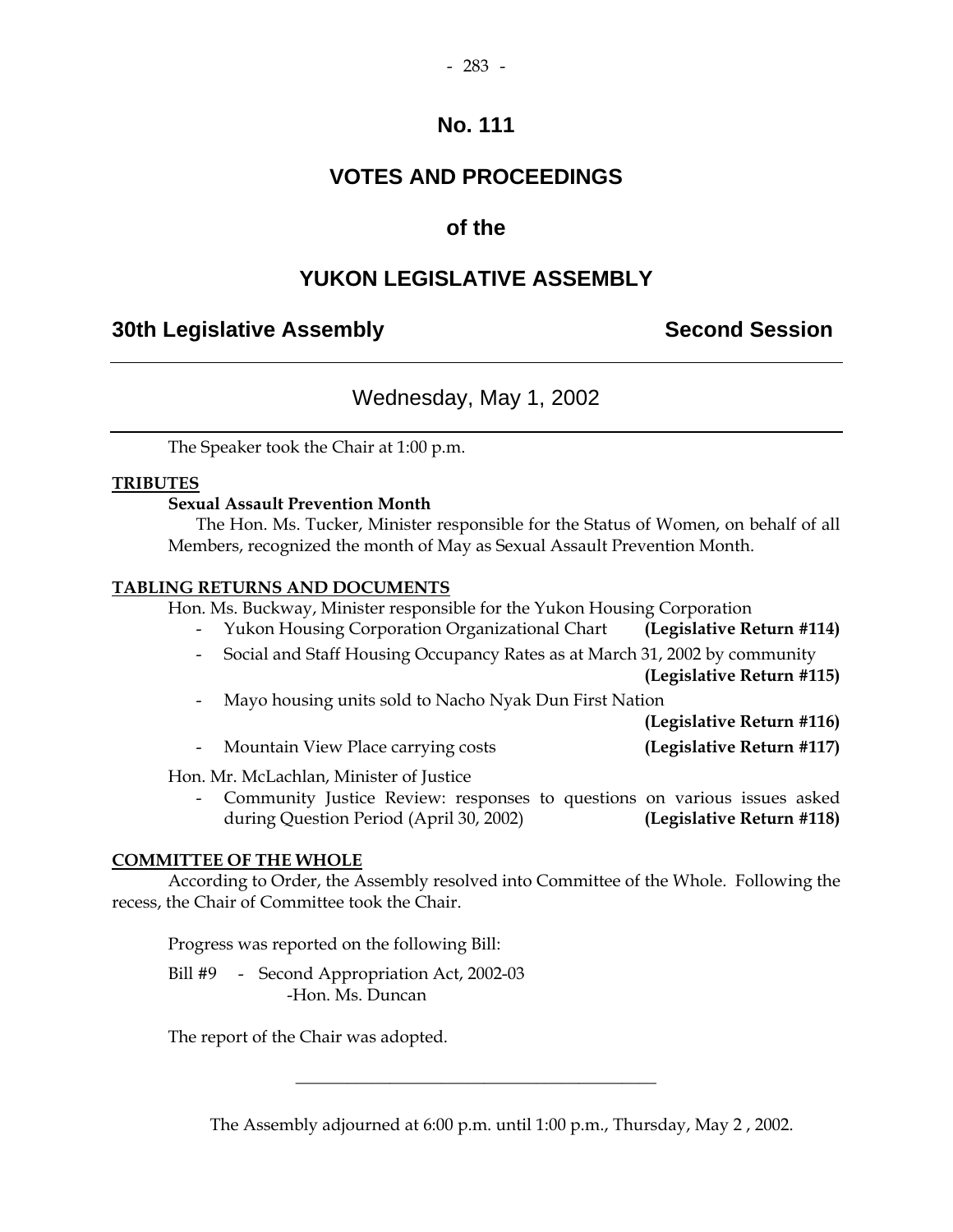# **VOTES AND PROCEEDINGS**

# **of the**

# **YUKON LEGISLATIVE ASSEMBLY**

# **30th Legislative Assembly Second Session**

# Thursday, May 2, 2002

The Speaker took the Chair at 1:00 p.m.

## **TABLING RETURNS AND DOCUMENTS**

Hon. Mr. Schneider, Speaker

Report of the Chief Electoral Officer of the Yukon on Election Financing and Political Contributions 2000-2001 **(Sessional Paper #145)** 

Hon. Mr. Kent, Minister of Energy, Mines and Resources

 - Alaska Highway Pipeline Project: Economic Effects on the Yukon and Canada, Final Report by M.C. McCracken, Informetrica Limited (dated April 2002)

**(Sessional Paper #146)** 

## Hon. Mr. Kent, Minister of Infrastructure

| - Queen's Printer Agency 2002/03 Business Plan | (Sessional Paper #147) |
|------------------------------------------------|------------------------|
| Fleet Vehicle Agency 2002/03 Business Plan     | (Sessional Paper #148) |

 **-** Property Management Agency 2002/03 Business Plan **(Sessional Paper #149)** 

Mrs. Peter, Member for Vuntut Gwitchin

Wood Street Centre: letters respecting transfer of programs to Whitehorse Elementary School **(Filed Document #20)** 

## **COMMITTEE OF THE WHOLE**

 According to Order, the Assembly resolved into Committee of the Whole. Following the recess, the Chair of Committee took the Chair.

Progress was reported on the following Bill:

Bill #9 - Second Appropriation Act, 2002-03 -Hon. Ms. Duncan

The report of the Chair was adopted.

The Assembly adjourned at 5:59 p.m. until 1:00 p.m., Monday, May 6 , 2002.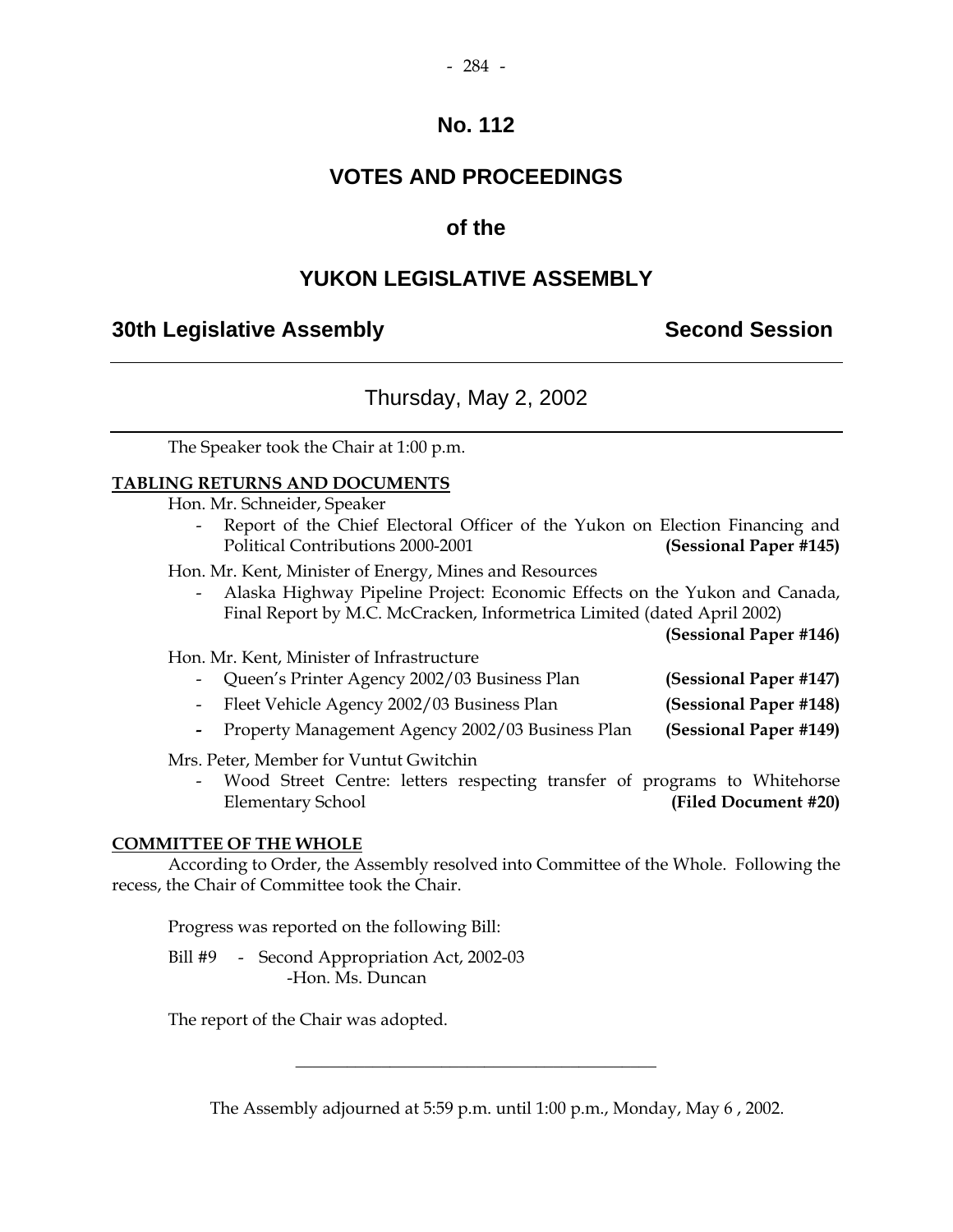# **VOTES AND PROCEEDINGS**

# **of the**

# **YUKON LEGISLATIVE ASSEMBLY**

# **30th Legislative Assembly Second Session**

# Monday, May 6, 2002

The Speaker took the Chair at 1:00 p.m.

## **TRIBUTES**

## **National Nursing Week**

 The Hon. Mrs. Edelman, Minister of Health and Social Services, on behalf of all Members, recognized the week of May 6-12 as National Nursing Week.

## **Emergency Preparedness Week**

 The Hon. Ms. Buckway, Minister of Community Services, recognized the week of May 6-12 as Emergency Preparedness Week across Canada.

## **TABLING RETURNS AND DOCUMENTS**

Hon. Mr. McLachlan, Minister of Justice

- Crime Prevention and Victim Services Trust Fund 2000/01 Annual Report

**(Sessional Paper #150)** 

## **COMMITTEE OF THE WHOLE**

 According to Order, the Assembly resolved into Committee of the Whole. Following the recess, the Chair of Committee took the Chair.

Progress was reported on the following Bill:

 Bill #9 - Second Appropriation Act, 2002-03 -Hon. Ms. Duncan

The report of the Chair was adopted.

The Assembly adjourned at 5:57 p.m. until 1:00 p.m., Tuesday, May 7 , 2002.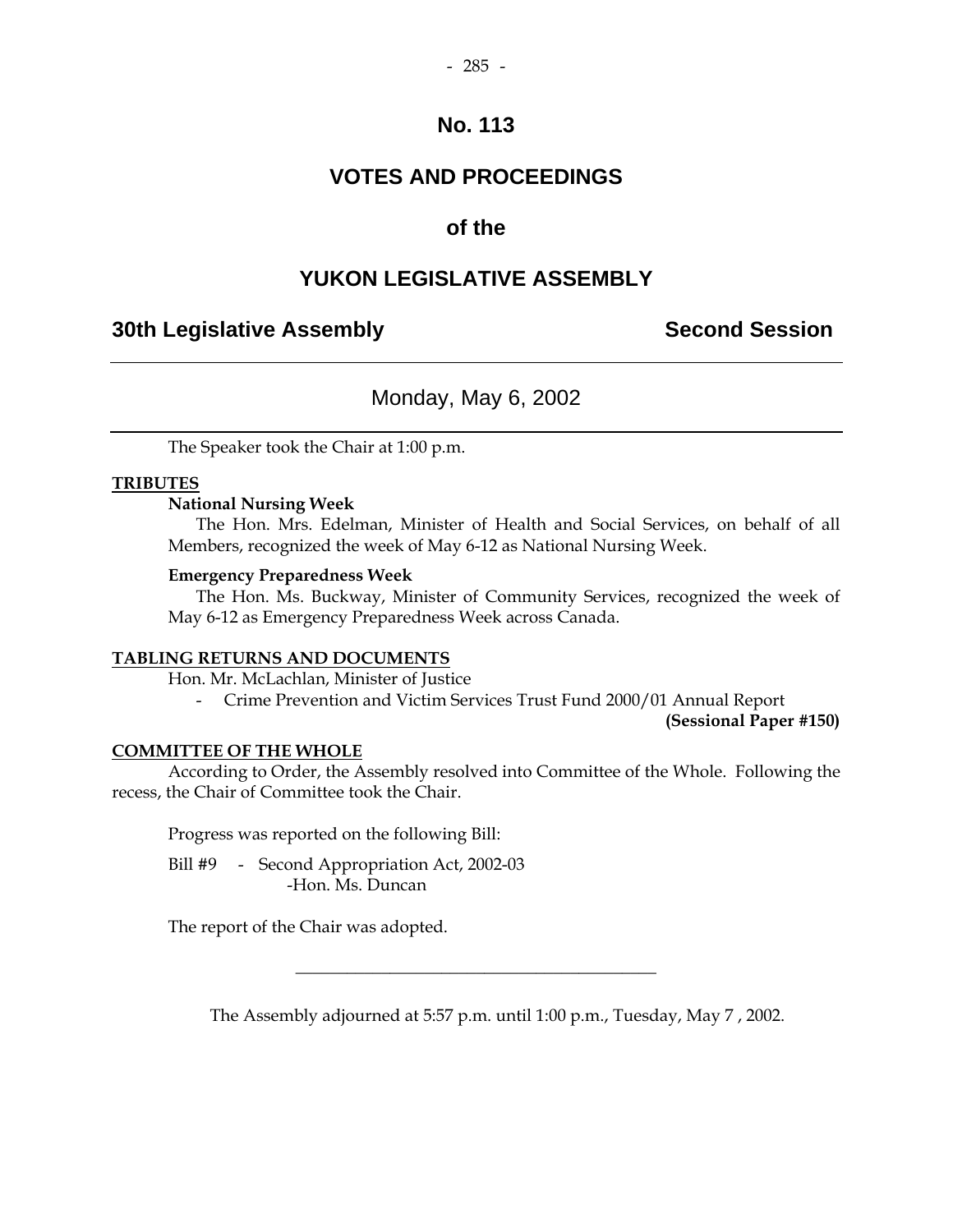# **VOTES AND PROCEEDINGS**

## **of the**

## **YUKON LEGISLATIVE ASSEMBLY**

## **30th Legislative Assembly Second Session**

## Tuesday, May 7, 2002

The Speaker took the Chair at 1:00 p.m.

#### **TRIBUTES**

#### **International Youth Week (Bringing Youth Toward Equality in the Yukon)**

 The Hon. Mr. Kent, Minister responsible for Youth, and Mrs. Peter, Member for Vuntut Gwitchin, recognized the week of May 6-12 as International Youth Week. Bringing Youth Toward Equality (BYTE) organizes events in the Yukon.

#### **National Mental Health Week**

 The Hon. Mrs. Edelman, Minister of Health and Social Services, recognized the week of May 6-12 as National Mental Health Week.

## **SPEAKER'S STATEMENT (Re: identification of members of the public or businesses during debate)**

Following Question Period, the Speaker made the following statement:

"For the last few days, members of the public have been identified in this House. In previous sittings, we have ruled that that is not parliamentary. These people have absolutely no way to defend themselves. Further, it causes disorder in the House. Far be it for the Chair to try to limit debate but, out of respect for other people who cannot defend themselves, I would ask the Members if they would be judicious in their choice of words and when they decide they're going to identify a person or a business that can't defend themselves."

#### **NOTICE RE OPPOSITION PRIVATE MEMBERS' BUSINESS**

 Pursuant to Standing Order 14.2(3), Mr. McRobb, Official Opposition House Leader, identified Bill #101 and Motion #250 as items to be called during Opposition Private Members' Business on Wednesday, May 8, 2002.

 Pursuant to Standing Order 14.2(3), Mr. Jenkins, Leader of the Third Party, identified Bill #103 and Motion #251 as items to be called during Opposition Private Members' Business on Wednesday, May 8, 2002.

#### **COMMITTEE OF THE WHOLE**

 According to Order, the Assembly resolved into Committee of the Whole. Following the recess, the Chair of Committee took the Chair.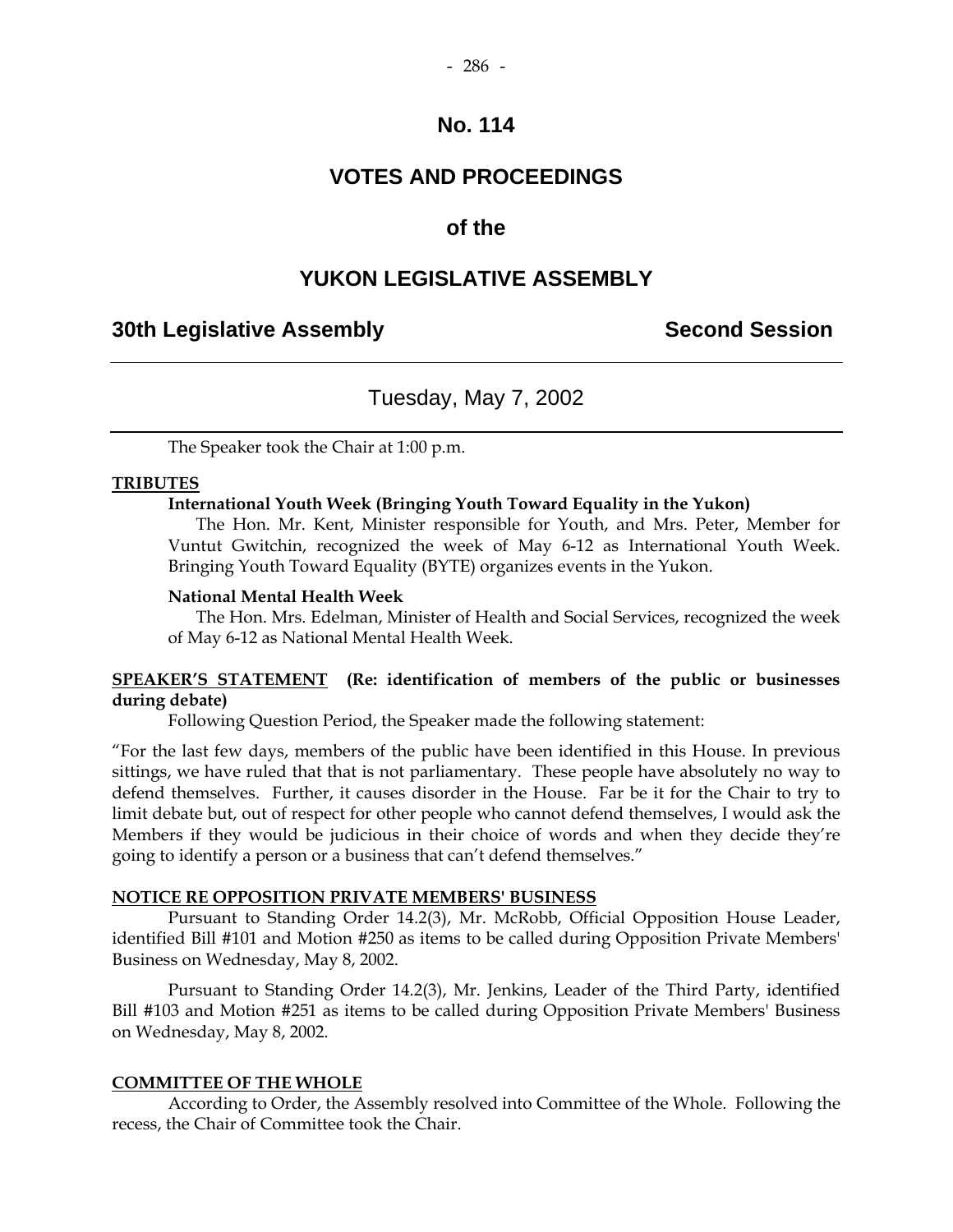Progress was reported on the following Bill:

 Bill #9 - Second Appropriation Act, 2002-03 -Hon. Ms. Duncan

The report of the Chair was adopted.

The Assembly adjourned at 5:57 p.m. until 1:00 p.m., Wednesday, May 8 , 2002.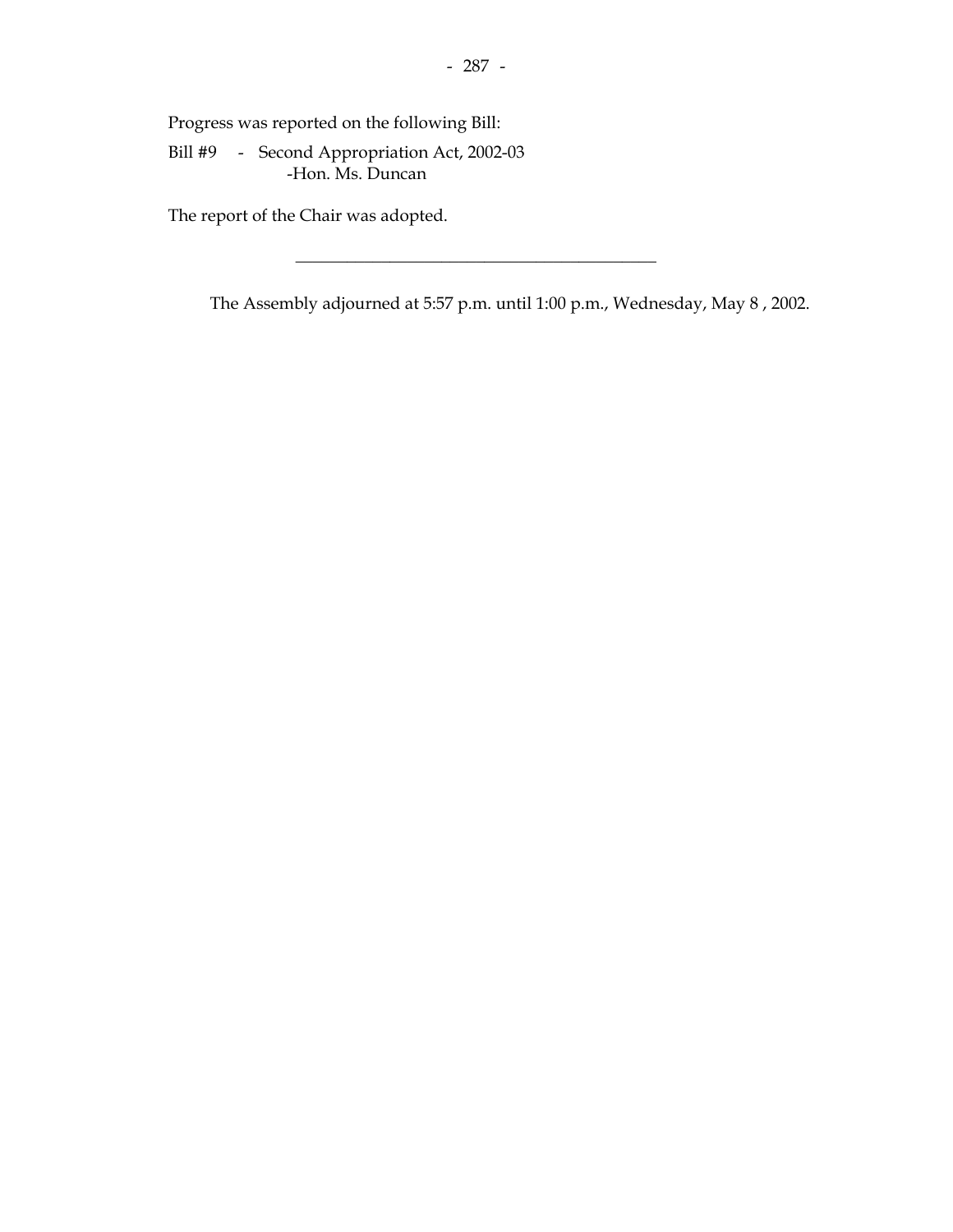# **VOTES AND PROCEEDINGS**

# **of the**

# **YUKON LEGISLATIVE ASSEMBLY**

# **30th Legislative Assembly Second Session**

# Wednesday, May 8, 2002

The Speaker took the Chair at 1:00 p.m.

## **TRIBUTES**

## **Prairie Northern Fetal Alcohol Syndrome Conference**

 The Hon. Mrs. Edelman, Minister of Health and Social Services, Mr. Jenkins, Leader of the Third Party and Mr. Roberts, Member for Porter Creek North, paid tribute to the Prairie Northern Fetal Alcohol Syndrome Conference, taking place in Whitehorse this week.

## **TABLED DOCUMENT**

 During Question Period, Mr. Keenan, Member for Ross River-Southern Lakes, filed the following document:

> Water License Application MN00-031, City of Whitehorse: letter from David Sherstone, Regional Manager, Water Resources, Indian and Northern Affairs Canada to Ms. Judi White, Secretary, Yukon Territory Water Board (dated May 3, 2002); Canadian Environmental Assessment Act Screening Report (May 3, 2002) attached **(Filed Document #21)**

## **OPPOSITION PRIVATE MEMBERS' BUSINESS BILLS OTHER THAN GOVERNMENT BILLS**

The following Bill was called for Second Reading:

 Bill #101 - Child, Youth and Family Advocacy Act -Mr. Keenan

 A debate arising on the motion for Second Reading and the question being put, it was agreed to on the following recorded Division:

YEA

| Duncan    | Buckway    | Peter    |    |
|-----------|------------|----------|----|
| McLachlan | Kent       | Jenkins  |    |
| Eftoda    | Fairclough | Fentie   | 15 |
| Edelman   | Keenan     | McLarnon |    |
| Tucker    | McRobb     | Roberts  |    |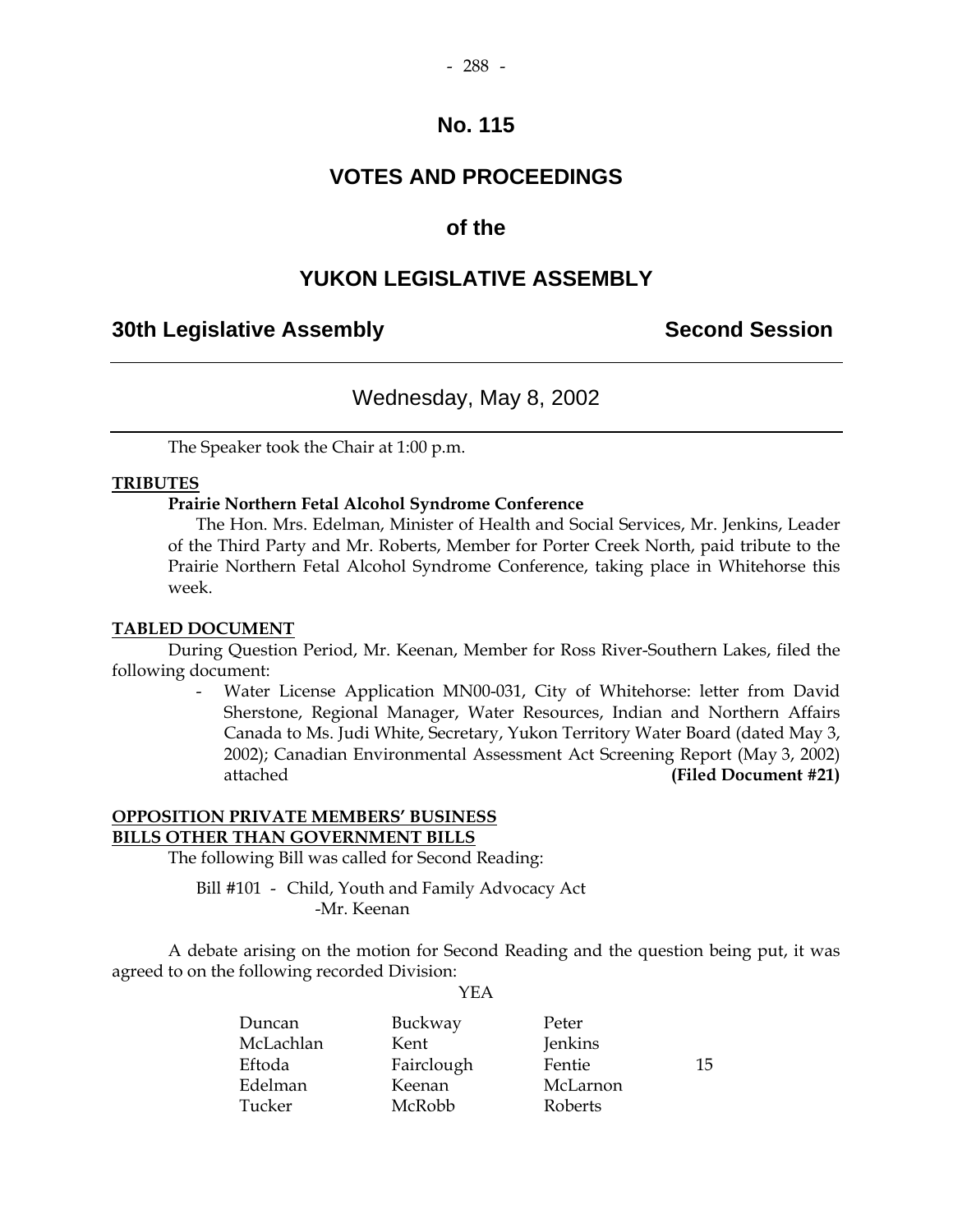## NAY

0

 Bill #101, entitled *Child, Youth and Family Advocacy Act*, was accordingly, referred to Committee of the Whole.

## **COMMITTEE OF THE WHOLE**

According to Order, the Assembly resolved into Committee of the Whole.

Progress was reported on the following Bill:

 Bill #101 - Child, Youth and Family Advocacy Act -Mr. Keenan

The report of the Chair was adopted.

The Assembly adjourned at 6:00 p.m. until 1:00 p.m., Thursday, May 9 , 2002.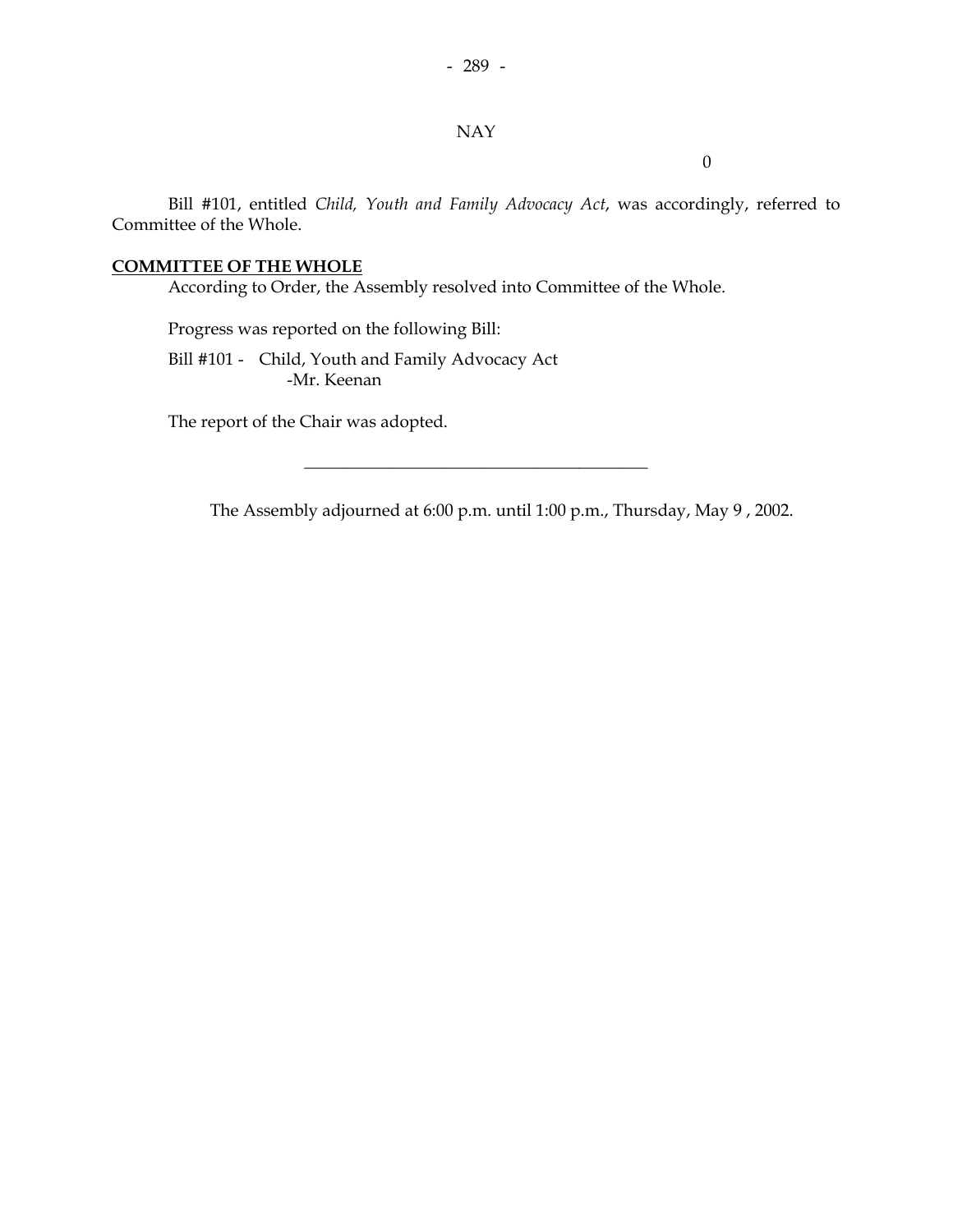# **VOTES AND PROCEEDINGS**

# **of the**

# **YUKON LEGISLATIVE ASSEMBLY**

# **30th Legislative Assembly Second Session**

# Thursday, May 9, 2002

The Speaker took the Chair at 1:00 p.m.

## **TRIBUTES**

## **Canada Health Day**

 The Hon. Mrs. Edelman, Minister of Health and Social Services, recognized May 12, 2002 as Canada Health Day.

## **Information Technology Week**

 The Hon. Mr. Eftoda, Minister of Business, Tourism and Culture recognized Canada's annual Information Technology Week and paid tribute to Yukoners who have been instrumental in the development of "IT" in the territory.

## **TABLING RETURNS AND DOCUMENTS**

Hon. Ms. Duncan, Premier

- Capital expenditure authority: Financial Administration Act

**(Legislative Return #119)** 

Hon. Mr. Eftoda, Minister of the Environment

 - Species at Risk Act (Bill C-5) House Standing Committee recommendations: letters (dated December 11, 2001) to the Right Hon. Jean Chrétien, Prime Minister and to the Hon. David Anderson, federal Minister of Environment, from the Hon. Dale Eftoda, Minister of Renewable Resources

## **(Filed Document #22)**

## **COMMITTEE OF THE WHOLE**

 According to Order, the Assembly resolved into Committee of the Whole. Following the recess, the Chair of Committee took the Chair.

Progress was reported on the following Bill:

Bill #9 - Second Appropriation Act, 2002-03 -Hon. Ms. Duncan

The report of the Chair was adopted.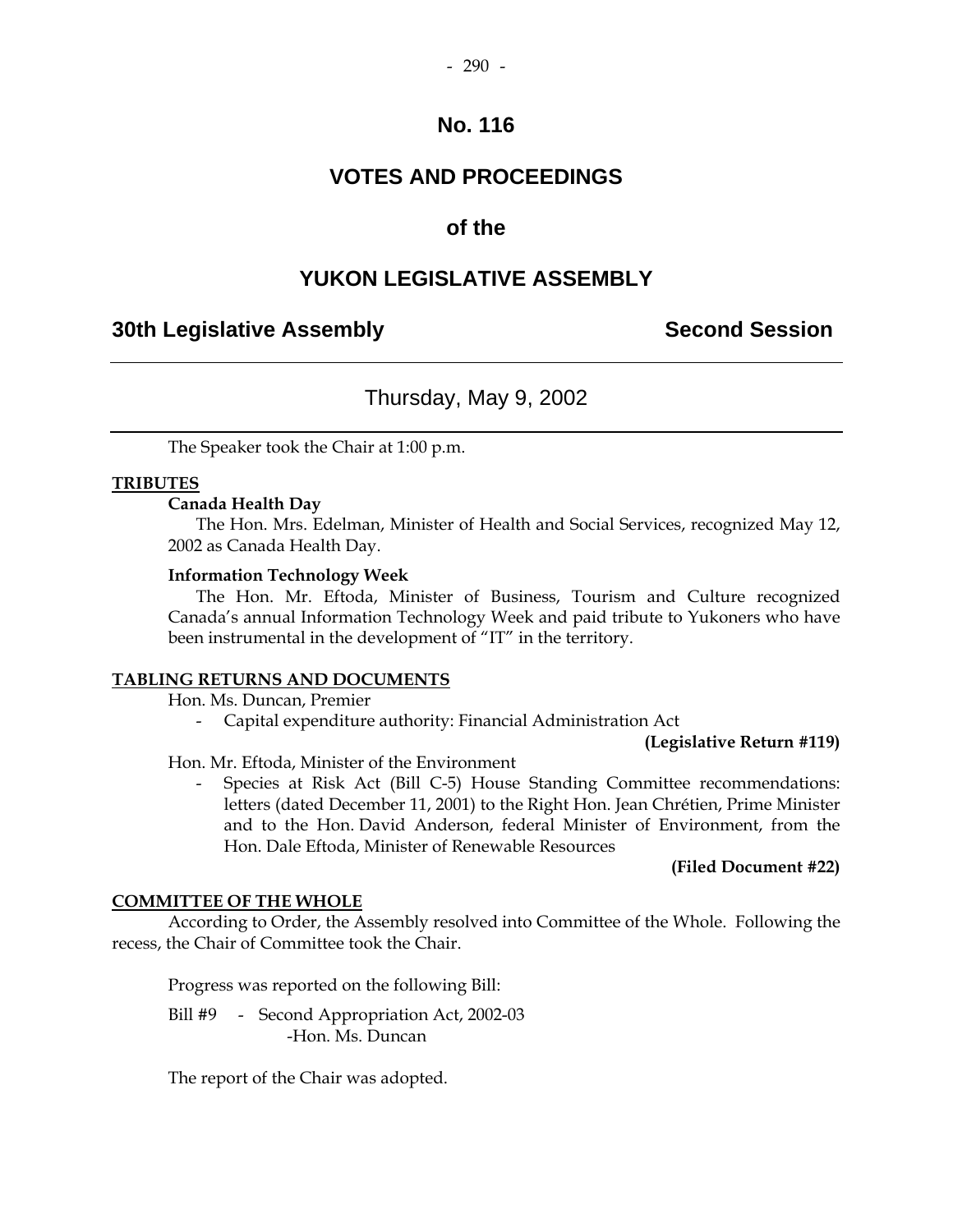\_\_\_\_\_\_\_\_\_\_\_\_\_\_\_\_\_\_\_\_\_\_\_\_\_\_\_\_\_\_\_\_\_\_\_\_\_\_\_\_

The Assembly adjourned at 6:00 p.m. until 1:00 p.m., Monday, May 13 , 2002.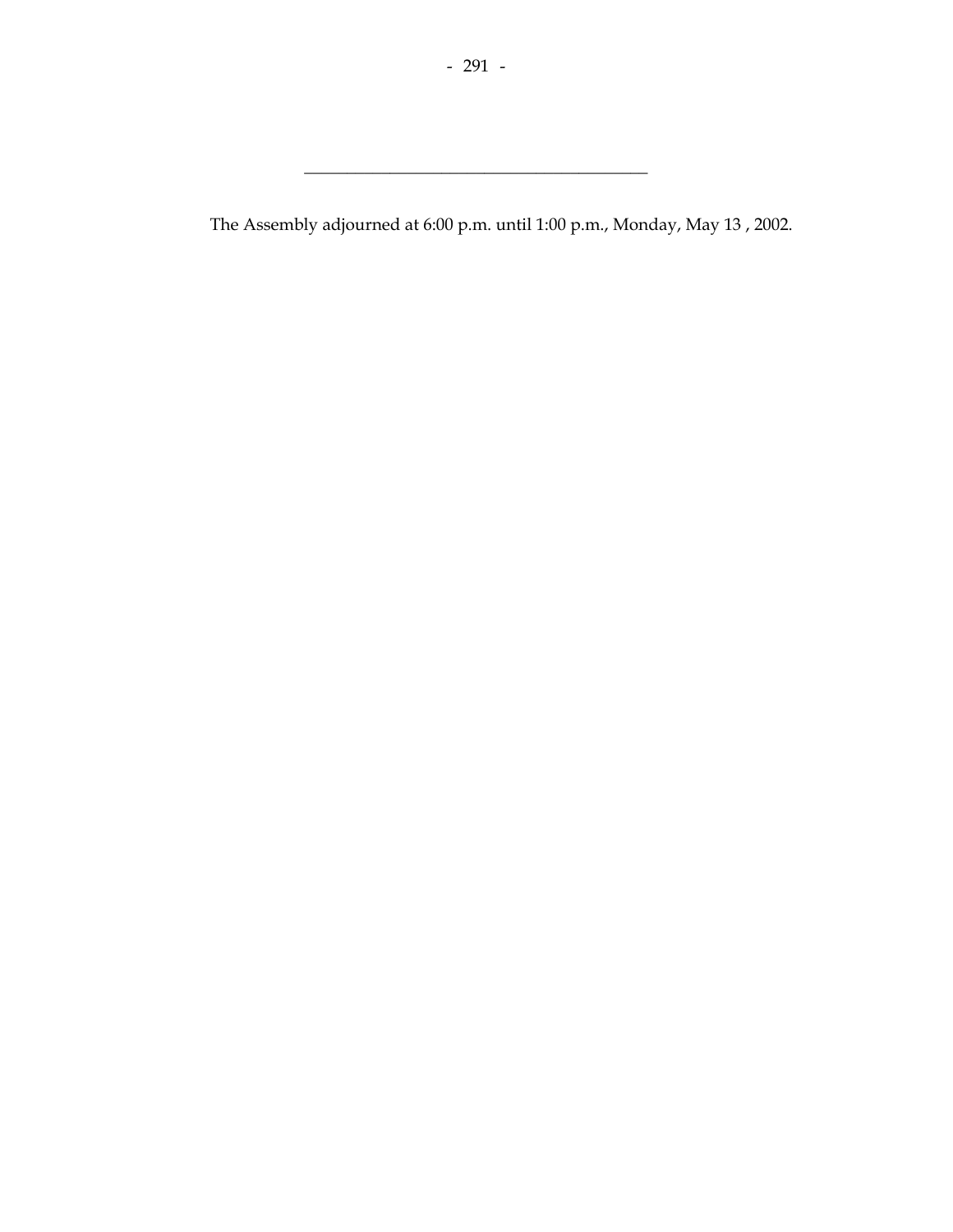# **VOTES AND PROCEEDINGS**

# **of the**

# **YUKON LEGISLATIVE ASSEMBLY**

# **30th Legislative Assembly Second Session**

# Monday, May 13, 2002

The Speaker took the Chair at 1:00 p.m.

## **TRIBUTES**

## **World Road Association**

 The Hon. Mr. Kent, Minister of Infrastructure, recognized the World Road Association C-4 Technical Committee which was holding meetings in Whitehorse.

#### **Police Week**

 The Hon. Mr. McLachlan, Minister of Justice, recognized May 12 to 18, 2002 as Police Week.

## **TABLING RETURNS AND DOCUMENTS**

Hon. Mr. Schneider, Speaker

 - Travel Expenses of Members of the Yukon Legislative Assembly 2001-02 (dated April 2002) **(Sessional Paper #151)** 

## **SPEAKER'S STATEMENT (re: Question Period)**

Before calling Question Period, the Chair made the following statement:

"During Question Period last Thursday the Minister of Business, Tourism and Culture, in response to a question from the Member for Kluane, concluded his answer to the main question with what the Minister called "an add-on." This add-on was, in fact, a comment on the previous exchange of questions and answers between the Member for Watson Lake and the Minister of Energy, Mines and Resources.

The Chair has also noticed that opposition members occasionally preface their main question with a comment on a previous exchange to which they were not a party. For example, last Wednesday the Member for Whitehorse Centre commented on the answer given by the Minister of Education in response to questions posed by the Member for Vuntut Gwitchin. The Member for Whitehorse Centre then proceeded to put his main question to the Minister of Environment.

As Guideline 2 of our Guidelines for Oral Question Period states, a question ought to seek information and should not be argumentative. Guideline 9 says, a reply to a question should be relevant to the question asked and should not provoke debate.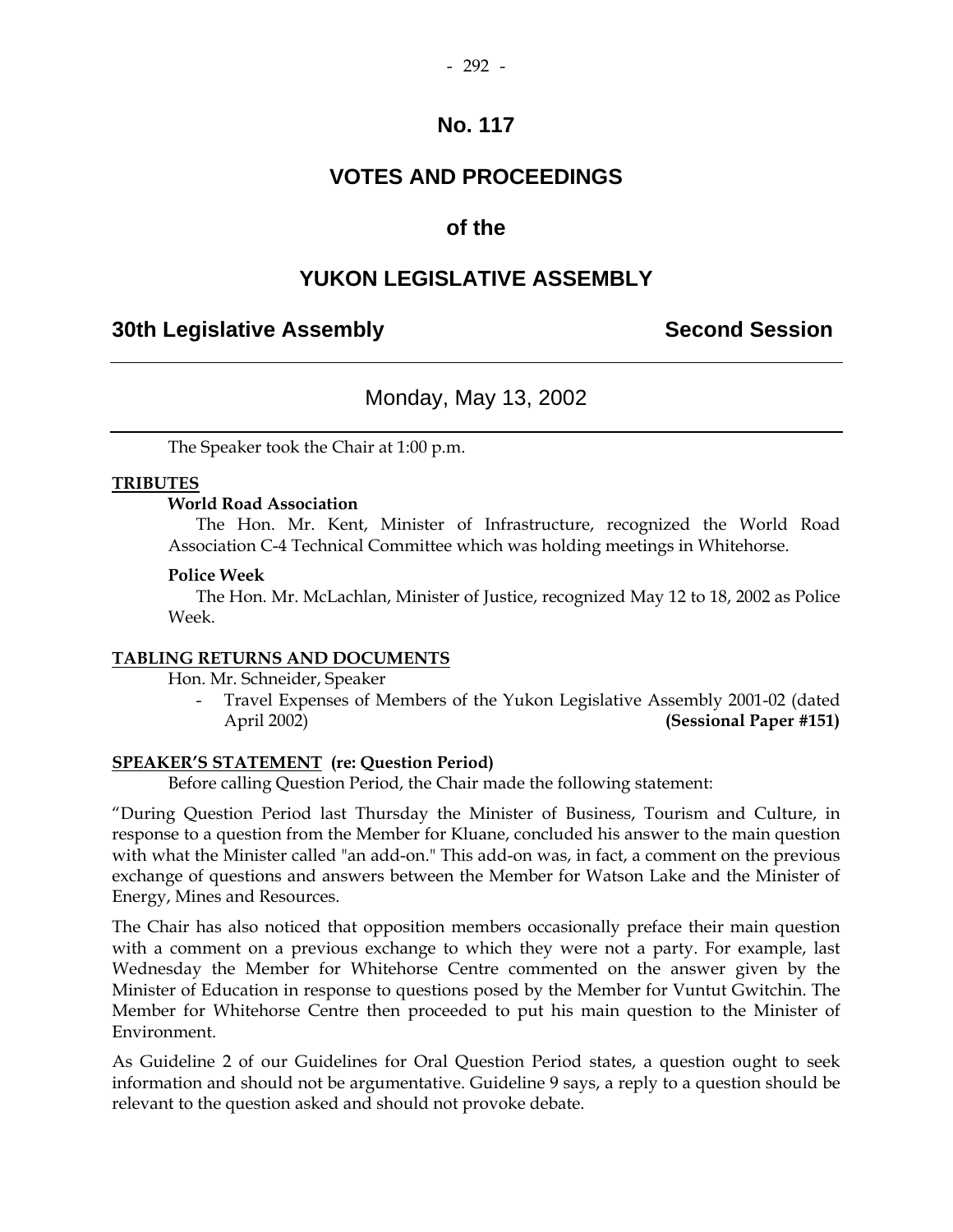Comments on previous exchanges, therefore, are not in order as they do not seek information or are not relevant to the question asked. Such comments also provoke argument and debate. The Chair thanks all Members in advance for their adherence to these guidelines."

#### **GOVERNMENT MOTIONS**

 Mr. McLachlan, Government House Leader, on behalf of the House Leaders, requested unanimous consent for Motion #264 standing in the name of the Premier, to be called at this time.

Unanimous consent was granted.

Moved by the Hon. Ms. Duncan:

THAT pursuant to Section 18 of the *Conflict of Interest (Members and Ministers) Act* that the Legislative Assembly appoint David Phillip Jones, Q.C., as a member of the Conflict of Interest Commission for a three-year period. **(Motion #264)** 

 A debate arising on the motion and debate having been concluded, the Speaker informed the House that he would call for a recorded Division.

#### **Speaker's Call for Recorded Division**

"Before putting the Question, the Chair must draw Members' attention to section 18(4) of the *Conflict of Interest (Members and Ministers) Act*. That section requires that the motion appointing a Conflicts Commissioner be supported by at least two-thirds of the Members of the Assembly present for the vote. In order to ensure that the requirements of section 18 of the *Conflict of Interest (Members and Ministers) Act* are met, the Chair will now call for a recorded division."

The motion was agreed to on the following recorded Division:

Duncan Kent Jenkins McLachlan Fairclough Fentie Eftoda Keenan Iim 16 Edelman McRobb McLarnon Tucker Peter Roberts Buckway NAY

YEA

 $\Omega$ 

 The Speaker declared Motion #264 carried by the required two-thirds of the Members of the Assembly present for the vote.

## **COMMITTEE OF THE WHOLE**

 According to Order, the Assembly resolved into Committee of the Whole. Following the recess, the Chair of Committee took the Chair.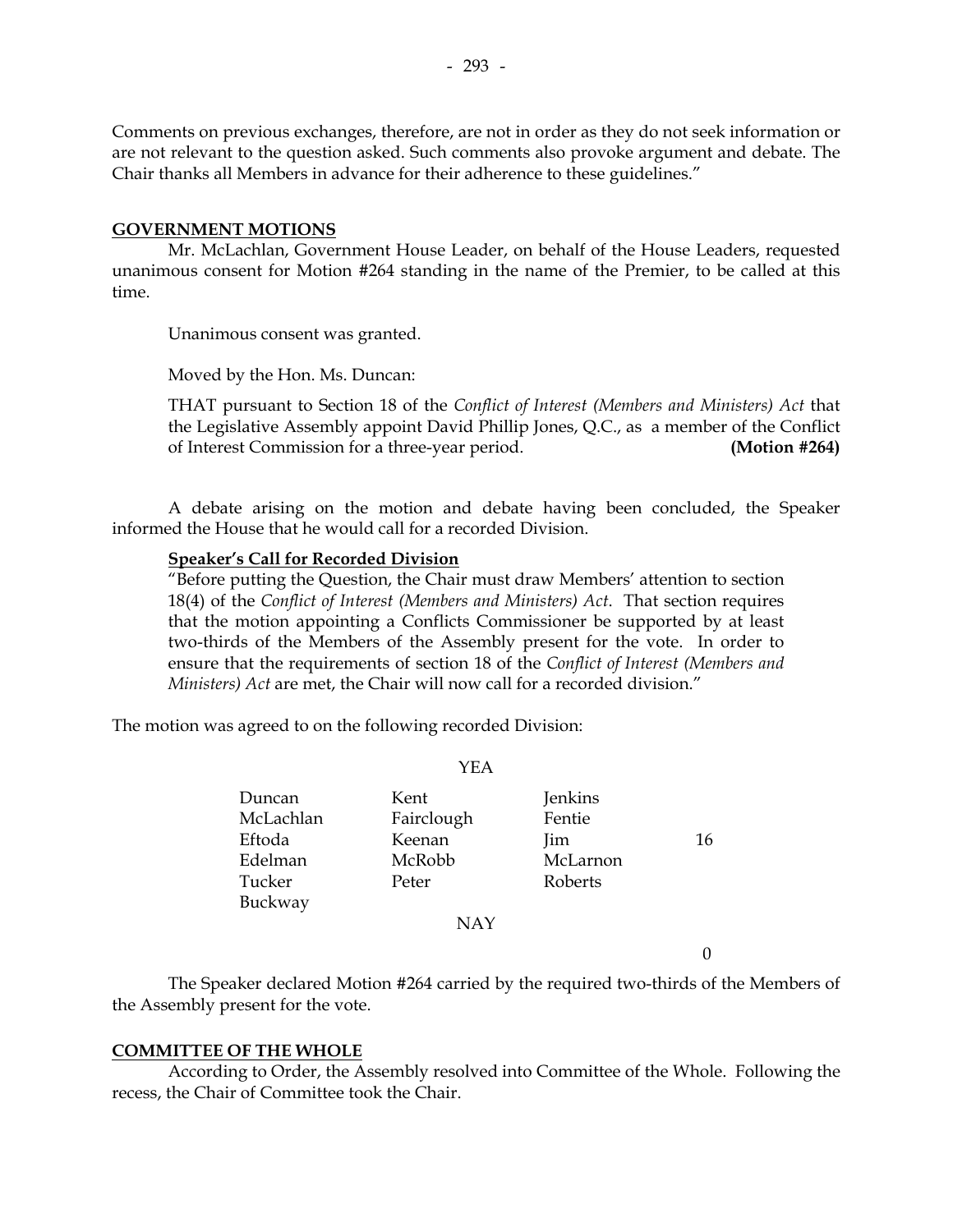Progress was reported on the following Bill:

 Bill #9 - Second Appropriation Act, 2002-03 -Hon. Ms. Duncan

The report of the Chair was adopted.

The Assembly adjourned at 6:00 p.m. until 1:00 p.m., Tuesday, May 14 , 2002.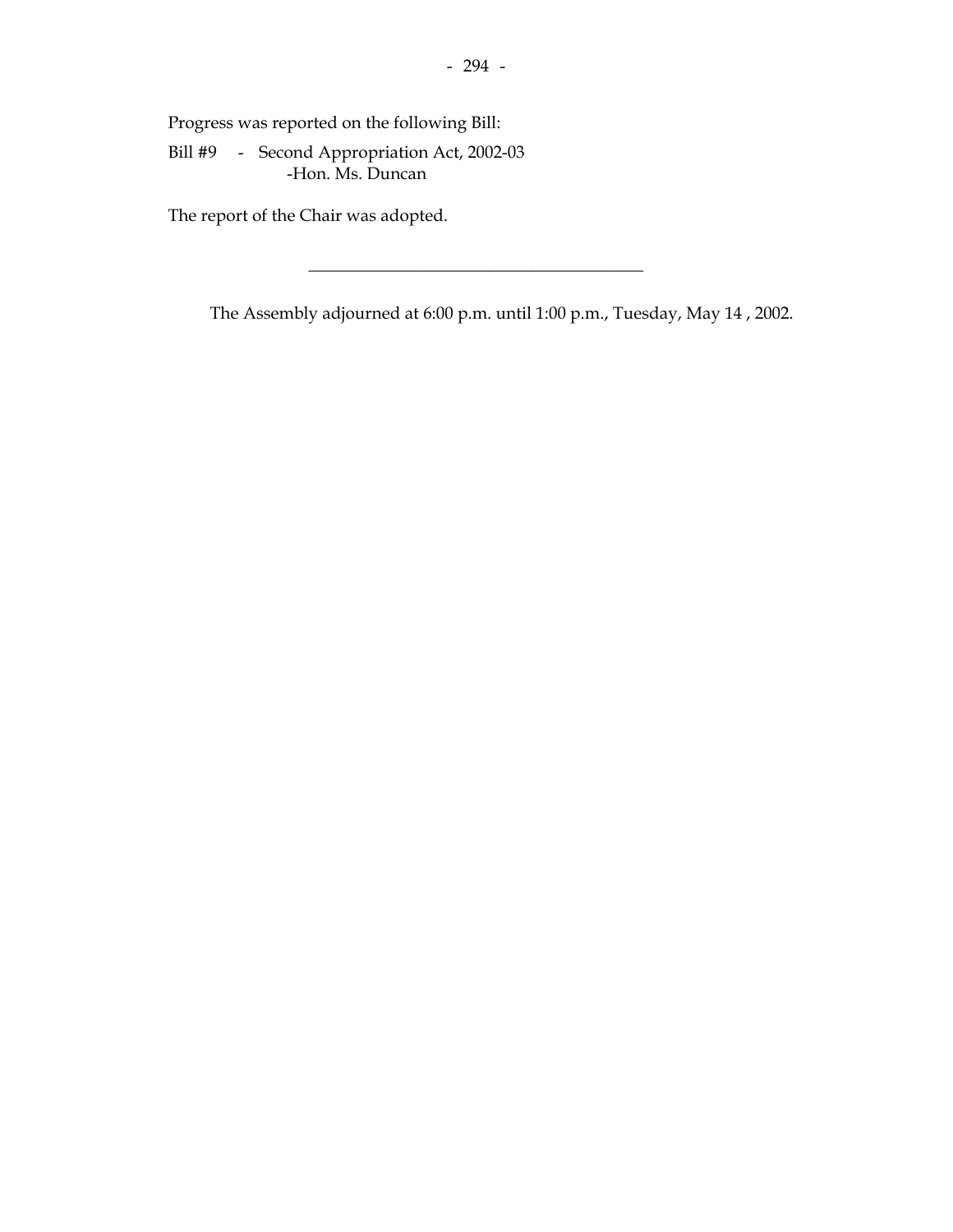# **VOTES AND PROCEEDINGS**

# **of the**

# **YUKON LEGISLATIVE ASSEMBLY**

# **30th Legislative Assembly Second Session**

# Tuesday, May 14, 2002

The Speaker took the Chair at 1:00 p.m.

## **TABLING RETURNS AND DOCUMENTS**

Hon. Ms. Buckway, Minister of Community Services

- Tax lien procedure: information pertaining to **(Legislative Return #120)**
- Property tax administration for First Nations: explanation

**(Legislative Return #121)** 

Hon. Mr. Kent, Minister of Infrastructure

- Air Travel, Yukon Government Committee: Anti-Competition Guidelines (dated March, 2002); Terms of Reference (dated March, 2002) **(Sessional Paper #152)**
- Air Travel Policy, Government of Yukon (effective April 1, 2002)

**(Sessional Paper #153)**

## **COMMITTEE OF THE WHOLE**

 According to Order, the Assembly resolved into Committee of the Whole. Following the recess, the Chair of Committee took the Chair.

\_\_\_\_\_\_\_\_\_\_\_\_\_\_\_\_\_\_\_\_\_\_\_\_\_\_\_\_\_\_\_\_\_\_\_\_\_\_\_

Progress was reported on the following Bill:

Bill #9 - Second Appropriation Act, 2002-03 -Hon. Ms. Duncan

The report of the Chair was adopted.

The Assembly adjourned at 5:59 p.m. until 1:00 p.m., Wednesday, May 15 , 2002.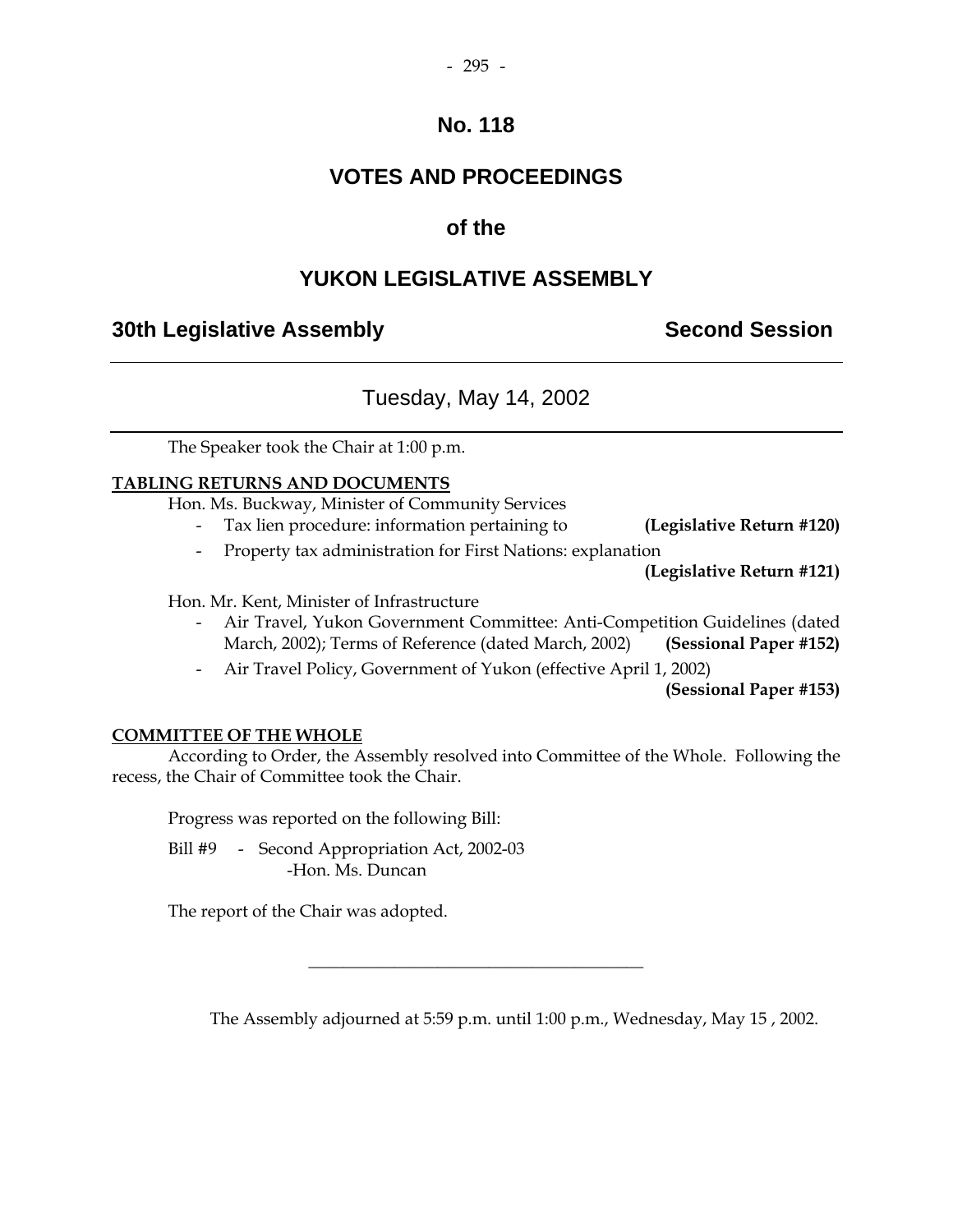# **VOTES AND PROCEEDINGS**

# **of the**

# **YUKON LEGISLATIVE ASSEMBLY**

# **30th Legislative Assembly Second Session**

# Wednesday, May 15, 2002

The Speaker took the Chair at 1:00 p.m.

## **TRIBUTES**

## **International Hospice Month**

The Hon. Mrs. Edelman, Minister of Health and Social Services, recognized May as International Hospice Month and paid tribute to the volunteers and staff of Hospice Yukon.

## **SPEAKER'S STATEMENT (Questions and Answers)**

Before proceeding with Orders of the Day, the Speaker made the following statement:

"Earlier, I briefly spoke on the choice of words and so on in the House. With the recently amended seating order in the House, the Chair is endeavouring to get as many questions in as we can so that all Members have a chance to ask questions. If the Chair is going to interrupt each time a Member asking a question uses personal accusations or language that may cause disorder, then the Chair will be interfering with debate, and we certainly will get one fewer question, if not two fewer questions, in. Additional to that, I would ask the Members to — and it's getting pretty good. Members are pretty much getting their questions in within a minute. Some members are running over time and that, again, is going to impact in the end. We could end up with one fewer question. So, the answers are within the allotted time limit.

Order please. The Member for Whitehorse Centre — do you care to challenge the Chair? The Chair is keeping track of the answers here, and the time. I also have two assistants keeping track of the time. The answers are within the time limit.

After having said that, I'm trying to get a bit of cooperation in here, and it's coming from most Members, so that we can get as many questions in here and have the opposition keep the government accountable. But I can't do this without the cooperation of all Members.

With that, we will proceed to Orders of the Day."

## **COMMITTEE OF THE WHOLE**

 According to Order, the Assembly resolved into Committee of the Whole. Following the recess, the Chair of Committee took the Chair.

Progress was reported on the following Bill: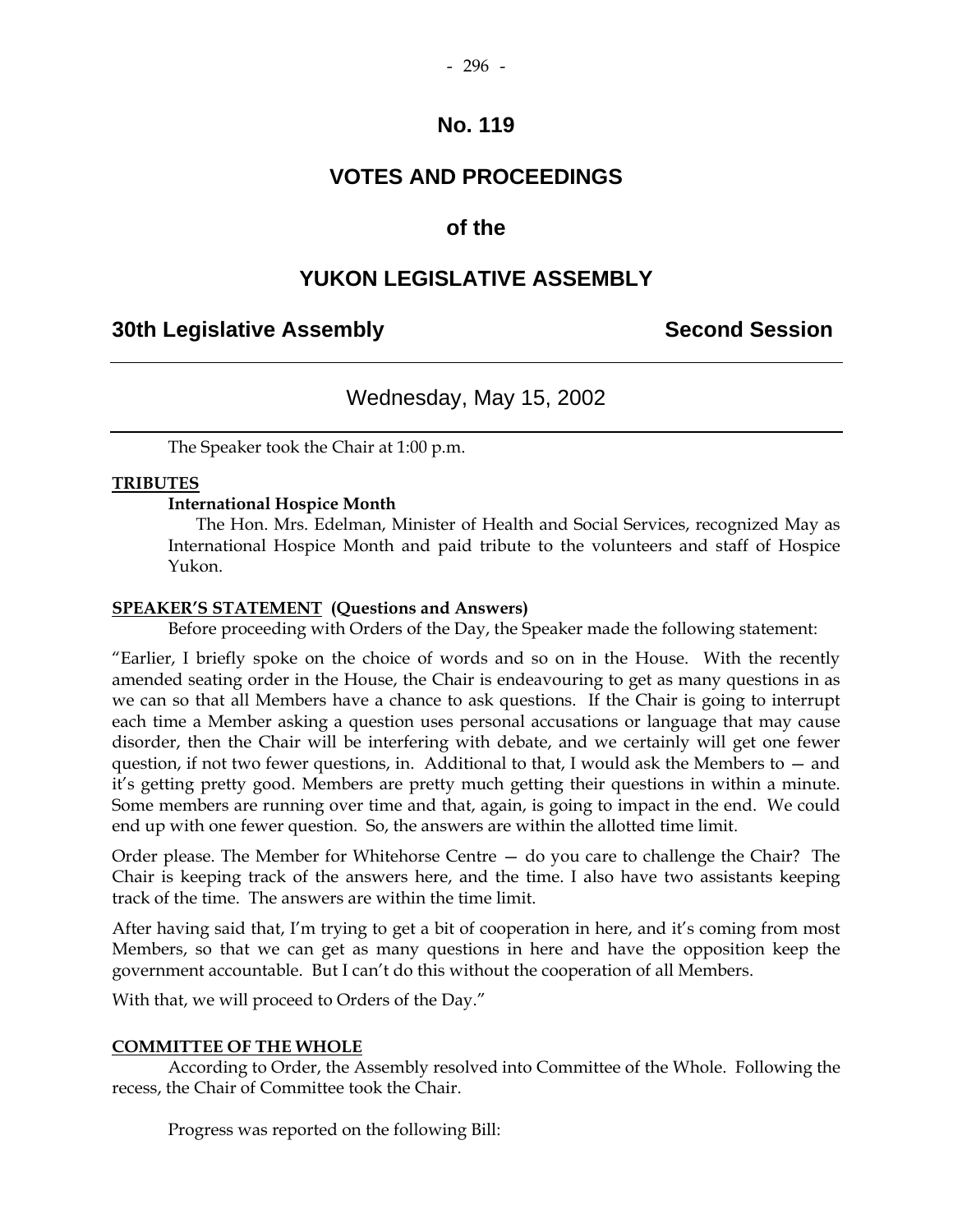Bill #9 - Second Appropriation Act, 2002-03 -Hon. Ms. Duncan

The report of the Chair was adopted.

The Assembly adjourned at 5:59 p.m. until 1:00 p.m., Thursday, May 16, 2002.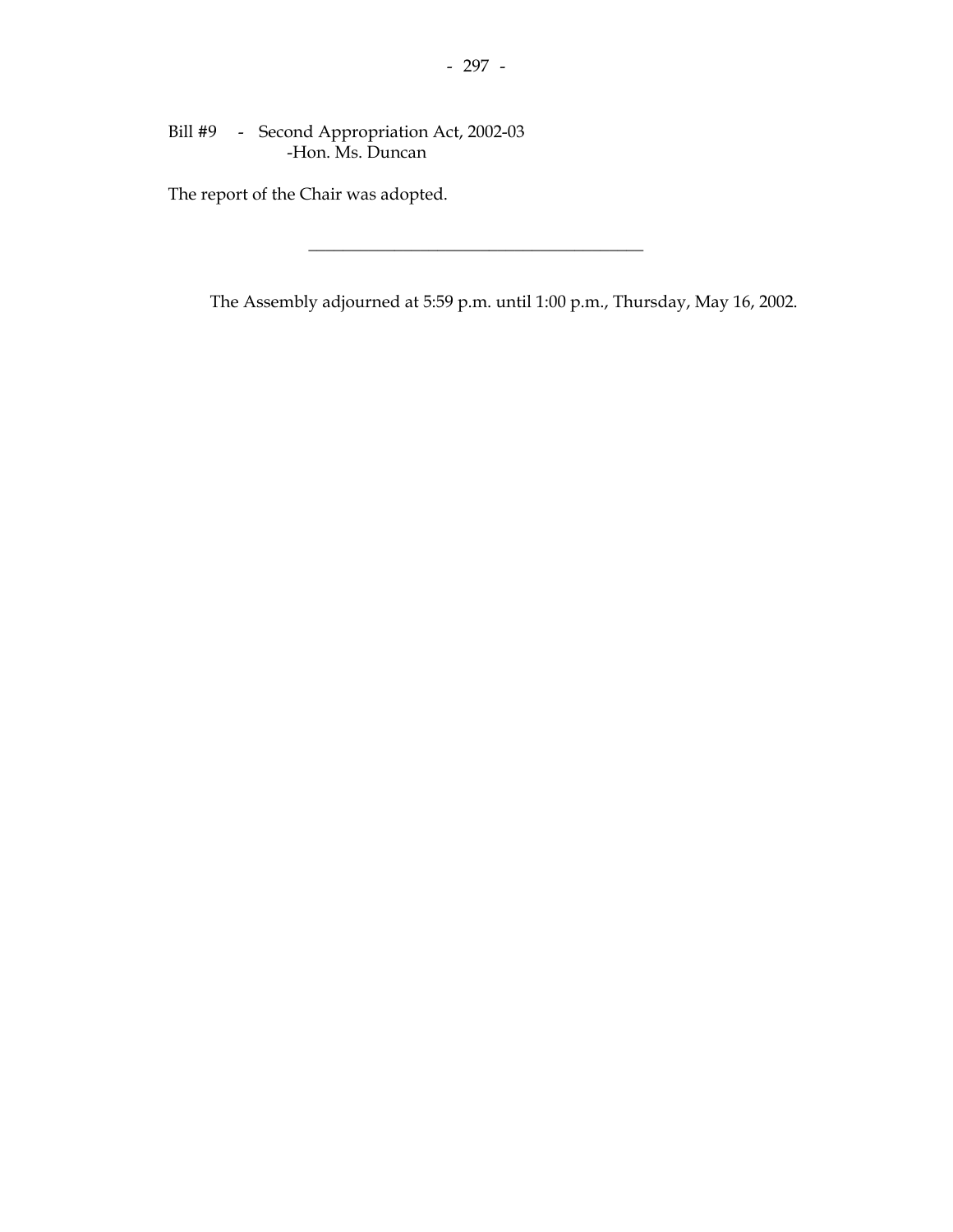# **VOTES AND PROCEEDINGS**

# **of the**

# **YUKON LEGISLATIVE ASSEMBLY**

# **30th Legislative Assembly Second Session**

# Thursday, May 16, 2002

The Speaker took the Chair at 1:00 p.m.

## **TRIBUTES**

## **16th International Gold Show (Dawson City)**

The Hon. Mr. Kent, Minister Energy, Mines and Resources, recognized the 16<sup>th</sup> International Gold Show being held in Dawson City May 17 to 18, 2002.

## **TABLING RETURNS AND DOCUMENTS**

Hon. Ms. Buckway, Minister responsible for Yukon Housing Corporation

- Yukon Housing Corporation Maintenance and Service Contracts: administration and listing of **(Legislative Return #122)**
- Yukon Housing Corporation mobile home purchases: contract of Purchase and Sale and Agreement for Sale of Land **(Legislative Return #123)**

## **COMMITTEE OF THE WHOLE**

 According to Order, the Assembly resolved into Committee of the Whole. Following the recess, the Chair of Committee took the Chair.

Progress was reported on the following Bill:

Bill #9 - Second Appropriation Act, 2002-03 -Hon. Ms. Duncan

The report of the Chair was adopted.

The Assembly adjourned at 5:58 p.m. until 1:00 p.m., Thursday, May 23, 2002.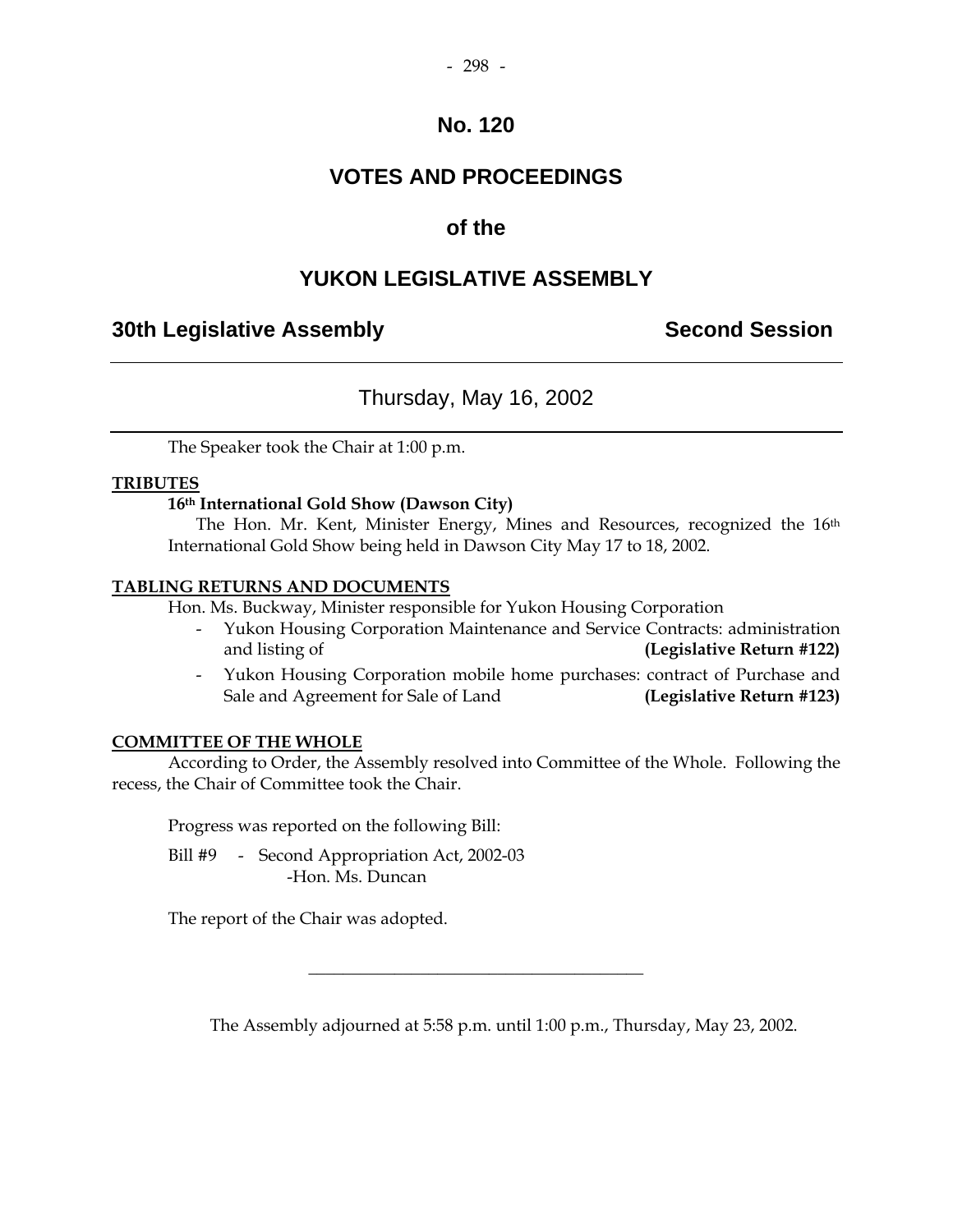# **VOTES AND PROCEEDINGS**

# **of the**

# **YUKON LEGISLATIVE ASSEMBLY**

# **30th Legislative Assembly Second Session**

# Thursday, May 23, 2002

The Speaker took the Chair at 1:00 p.m.

## **TRIBUTES**

## **Yukon Geology Program and staff**

The Hon. Mr. Kent, Minister Energy, Mines and Resources, paid tribute to the Yukon Geology Program and staff.

#### **Child Care Awareness Day**

 The Hon. Mrs. Edelman, Minister of Health and Social Services, and Mr. Keenan, Member for Ross River-Southern Lakes, recognized May 24, 2002 as Child Care Awareness Day.

## **TABLING RETURNS AND DOCUMENTS**

Hon. Mr. Kent, Minister of Infrastructure

 - Government Contracting Summary Report by Department (April 1, 2001 – February 28, 2002) **(Sessional Paper #154)** 

Hon. Ms. Duncan, Premier

- Banking services expenditures: explanation of **(Legislative Return #124)**

## **GOVERNMENT BILLS**

The following Bill was read a second time and referred to Committee of the Whole:

 Bill #73 - Act to Amend the Workers' Compensation Act -Hon. Mrs. Edelman

## **COMMITTEE OF THE WHOLE**

Moved by the Hon. Mr. McLachlan, Government House Leader:

 THAT the Speaker do now leave the Chair and that the House resolve into Committee of the Whole.

 The motion to resolve into Committee of the Whole was agreed to on the following recorded Division: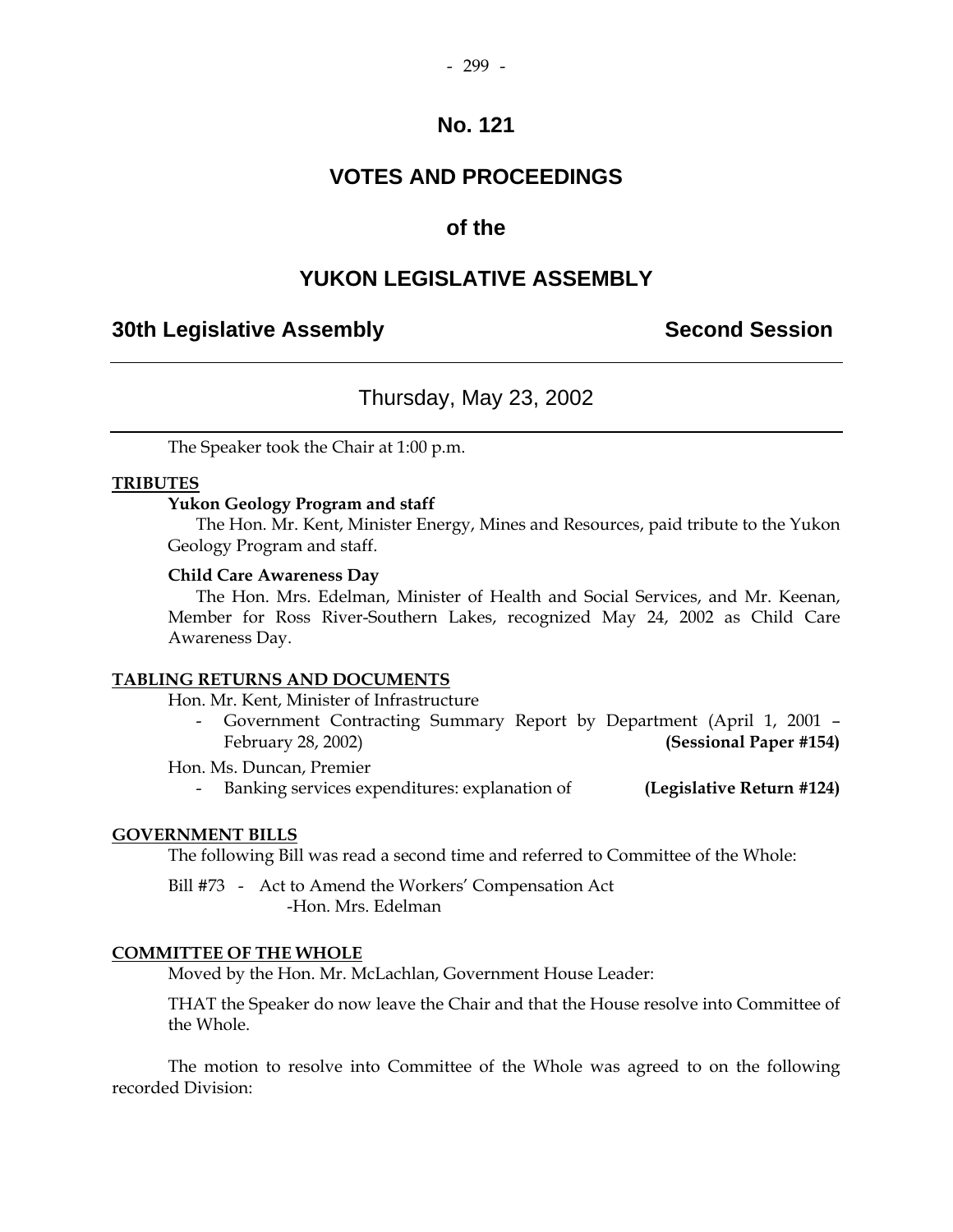| Duncan<br>McLachlan<br>Eftoda<br>Edelman | Tucker<br>Buckway<br>Kent<br>Fairclough | Keenan<br>McRobb<br>Peter | 11 |
|------------------------------------------|-----------------------------------------|---------------------------|----|
|                                          | <b>NAY</b>                              |                           |    |
| Jenkins<br>Fentie                        | <i>lim</i><br>McLarnon                  | Roberts                   | 5  |

 According to Order, the Assembly resolved into Committee of the Whole. Following the recess, the Chair of Committee took the Chair.

The following Bill was reported with amendment:

 Bill #73 - Act to Amend the Workers' Compensation Act -Hon. Mrs. Edelman

The following Bills were reported without amendment:

- Bill #64 Spousal Compensation Act -Hon. Mrs. Edelman
- Bill #51 Official Tree Act -Hon. Mr. Eftoda
- Bill #55 Act to Amend the Income Tax Act (No. 5) -Hon. Ms. Duncan
- Bill #72 Act to Amend the Financial Administration Act -Hon. Ms. Duncan
- Bill #56 Act to Amend the Tobacco Tax Act (No. 2) -Hon. Ms. Duncan

Progress was reported on the following Bill:

Bill #9 - Second Appropriation Act, 2002-03 -Hon. Ms. Duncan

The report of the Chair was adopted.

The Assembly adjourned at 5:58 p.m. until 1:00 p.m., Monday, May 27, 2002.

\_\_\_\_\_\_\_\_\_\_\_\_\_\_\_\_\_\_\_\_\_\_\_\_\_\_\_\_\_\_\_\_\_\_\_\_\_\_\_

YEA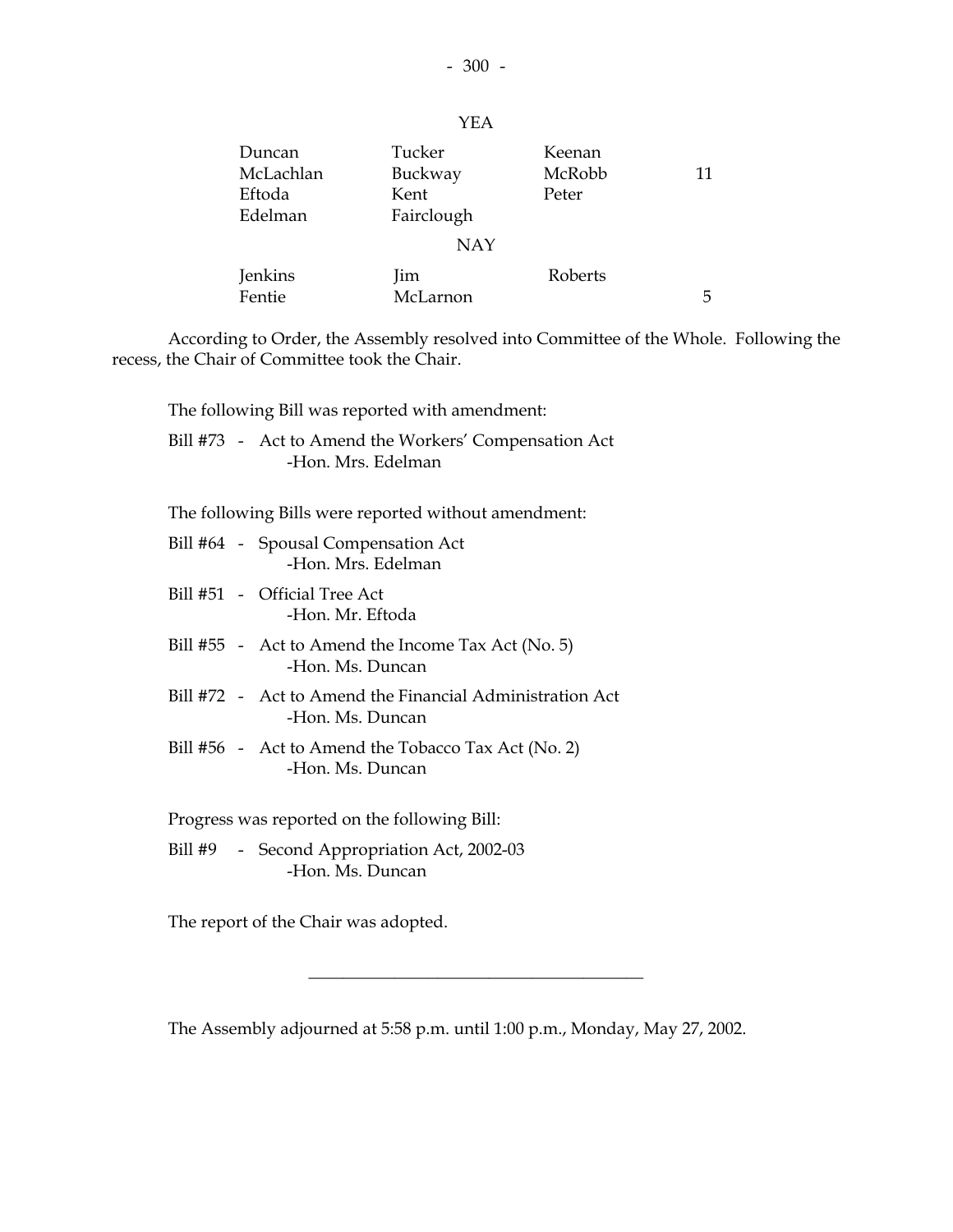# **VOTES AND PROCEEDINGS**

# **of the**

# **YUKON LEGISLATIVE ASSEMBLY**

# **30th Legislative Assembly Second Session**

# Monday, May 27, 2002

The Speaker took the Chair at 1:00 p.m.

## **TABLING RETURNS AND DOCUMENTS**

Hon. Ms. Duncan, Premier

 - Banking agreement with TD Canada Trust: Yukon Government obligations re loss or theft **(Legislative Return #125)** 

## **COMMITTEE OF THE WHOLE**

According to Order, the Assembly resolved into Committee of the Whole.

Progress was reported on the following Bill:

Bill #9 - Second Appropriation Act, 2002-03 -Hon. Ms. Duncan

The report of the Chair was adopted.

The Assembly adjourned at 5:59 p.m. until 1:00 p.m., Tuesday, May 28, 2002.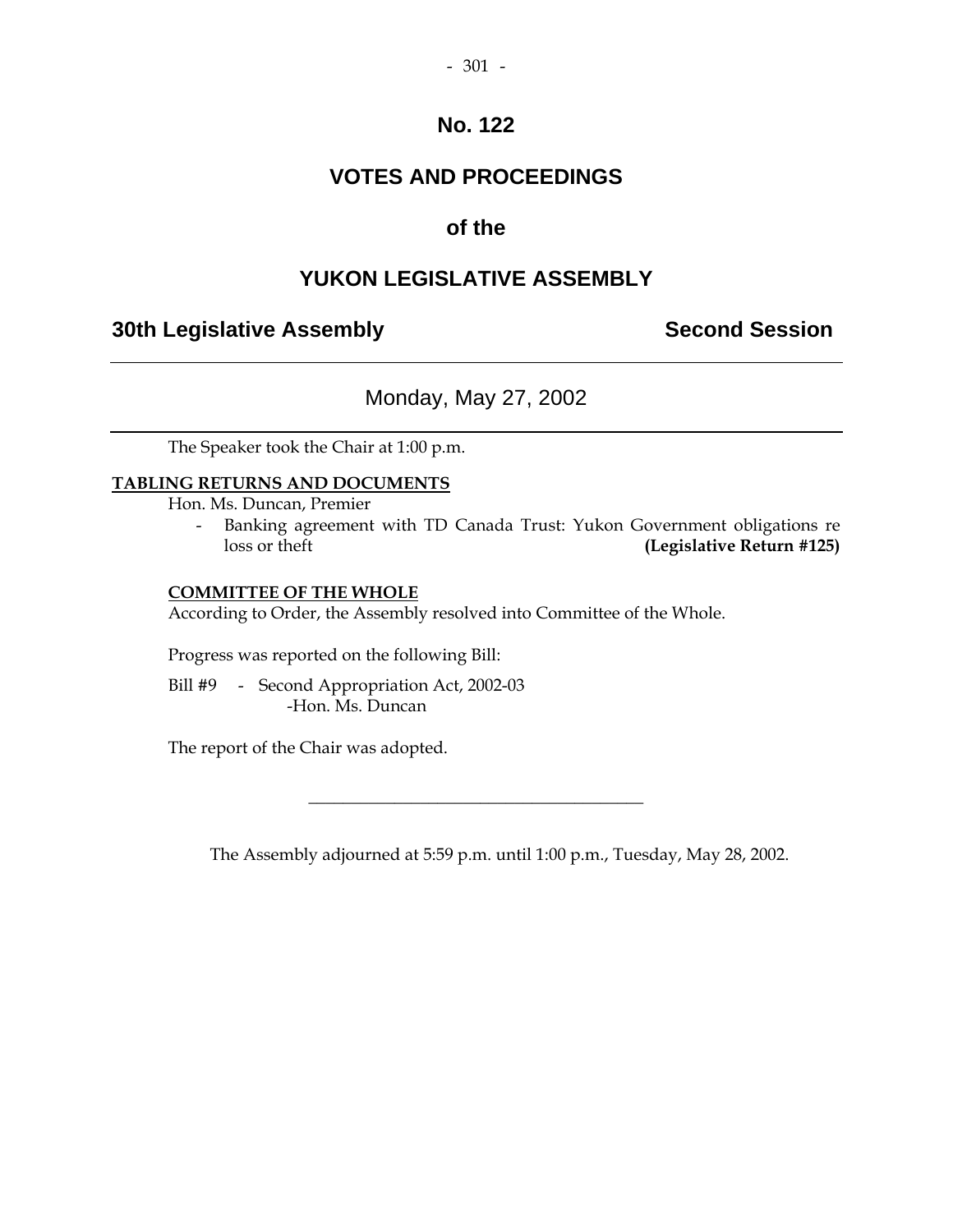# **VOTES AND PROCEEDINGS**

# **of the**

# **YUKON LEGISLATIVE ASSEMBLY**

# **30th Legislative Assembly Second Session**

## Tuesday, May 28, 2002

The Speaker took the Chair at 1:00 p.m.

## **TRIBUTES**

## **Rescue of Constable David Wallace, RCMP**

Mrs. Peter, Member for Vuntut Gwitchin, paid tribute to the members of the community of Old Crow who assisted in the rescue of RCMP Constable David Wallace after a boating accident.

## **TABLING RETURNS AND DOCUMENTS**

Hon. Mr. Eftoda, Minister of Environment

- Yukon Geographical Place Names Board 2000/01 Annual Report

**(Sessional Paper #155)** 

Hon. Mr. Kent, Minister of Infrastructure

- Motor Transport Board 2000/01 Annual Report **(Sessional Paper #156)**
- Rural Roads Upgrade Projects: project amounts (by community) approved 1998 to 2001 **(Legislative Return #126)**

 Hon. Mrs. Edelman, Minister responsible for Yukon Workers' Compensation Health and Safety Board

 - Yukon Workers' Compensation Health and Safety Board: Report by Ted Hughes, Q.C, requested by the President and Chief Executive Officer of the YWH&SB regarding a statement made on April 17, 2002 in the Yukon Legislative Assembly (dated May 23, 2002) **(Sessional Paper #157)** 

## **NOTICE RE OPPOSITION PRIVATE MEMBERS' BUSINESS**

 Pursuant to Standing Order 14.2(3), Mr. Jenkins, Leader of the Third Party, identified Bill #103 and Motion #273 as items to be called during Opposition Private Members' Business on Wednesday, May 29, 2002.

## **GOVERNMENT MOTIONS**

Moved by the Hon. Ms. Duncan, Premier: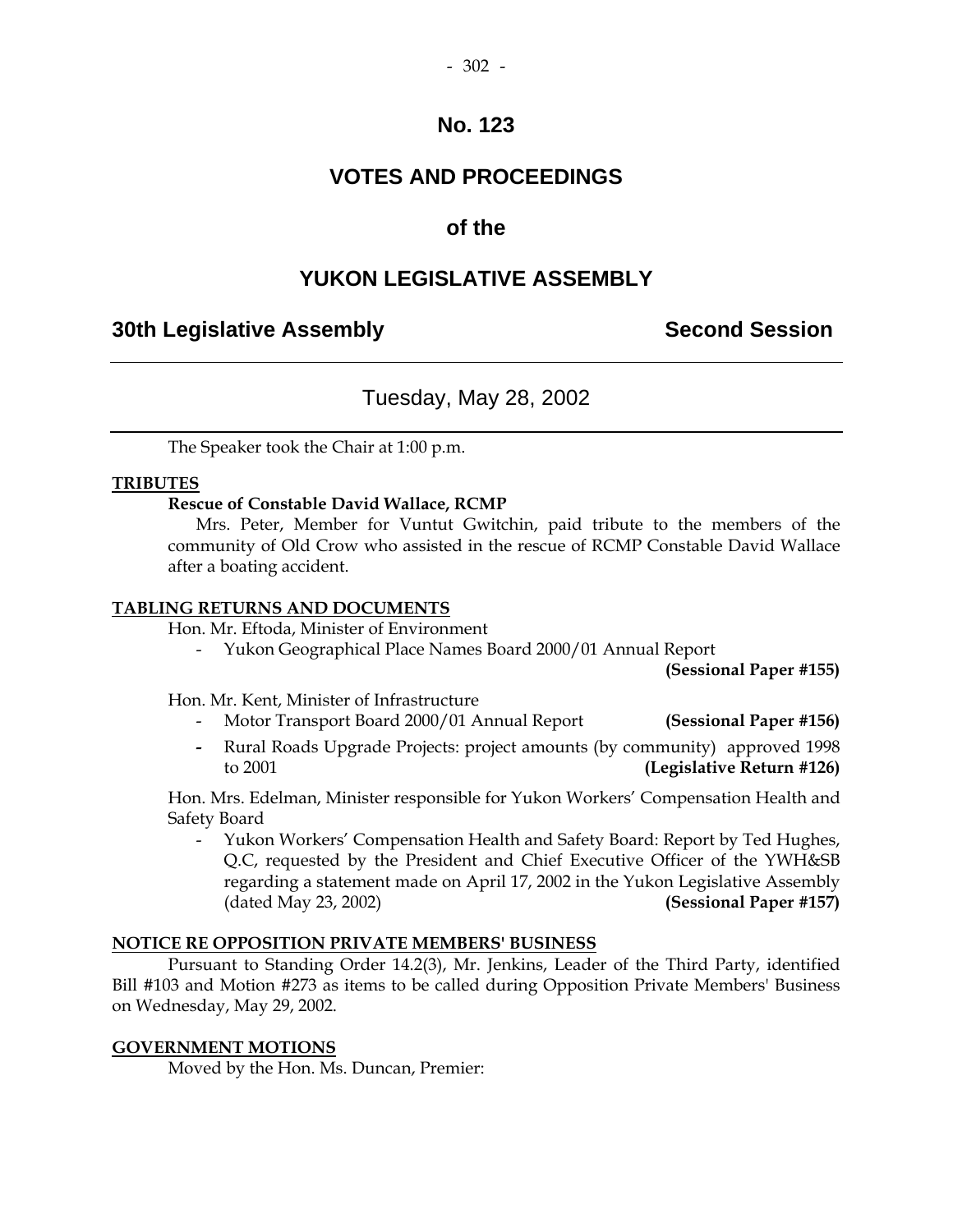THAT in celebration of the 100<sup>th</sup> anniversary of the incorporation of the Town of Dawson City, this Assembly supports the designation of Dawson City as honorary capital of the Yukon for the duration of the centennial year commencing June 4, 2002.

#### **(Motion #248)**

A debate arising on the motion and the question being put, it was agreed to.

#### **MOTION TO RESOLVE INTO COMMITTEE OF THE WHOLE**

Moved by the Hon. Mr. McLachlan, Government House Leader:

 THAT the Speaker do now leave the Chair and that the House resolve into Committee of the Whole.

 The motion to resolve into Committee of the Whole was negatived on the following recorded Division:

YEA

# Duncan Edelman Buckway McLachlan Tucker Kent 7 Eftoda NAY Fairclough Peter Jim Keenan Jenkins McLarnon 9 McRobb Fentie Roberts

#### **GOVERNMENT BILLS**

The following Bill was called for Third Reading:

 Bill #10 - Third Appropriation Act, 2001-02 -Hon. Ms. Duncan

 The question being put on the motion for Third Reading, it was agreed to on the following Recorded Division:

|           | YEA        |          |    |
|-----------|------------|----------|----|
| Duncan    | Kent       | Jenkins  |    |
| McLachlan | Fairclough | Fentie   |    |
| Eftoda    | Keenan     | Jim      | 16 |
| Edelman   | McRobb     | McLarnon |    |
| Tucker    | Peter      | Roberts  |    |
| Buckway   |            |          |    |

## NAY

 $\Omega$ 

Bill #10, entitled *Third Appropriation Act, 2001-02*, accordingly, passed the House.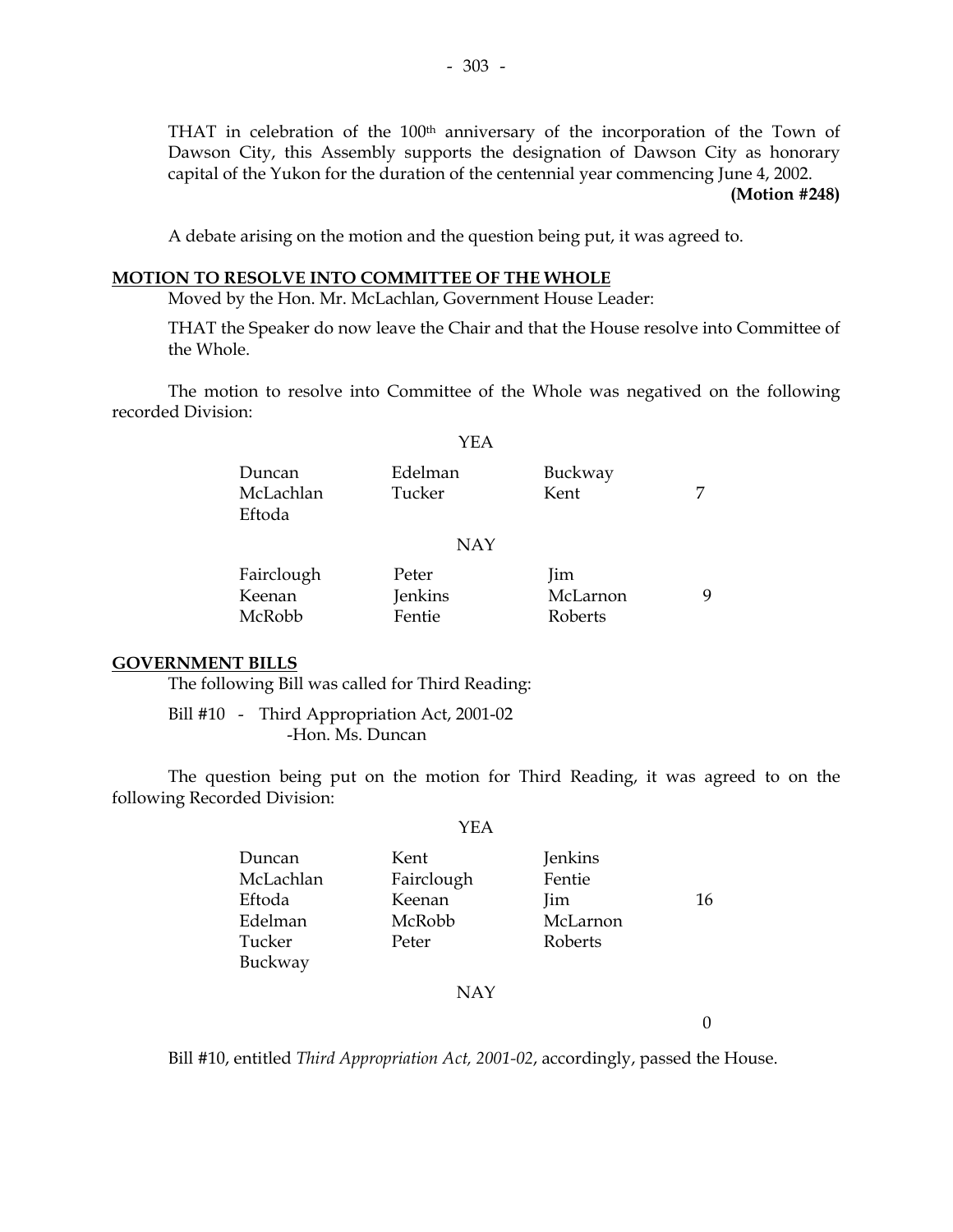The following Bill was called for Third Reading:

 Bill #73 - Act to Amend the Workers' Compensation Act -Hon. Mrs. Edelman

#### **Unanimous Consent to expedite business**

 Mr. McRobb, Official Opposition House Leader rose and requested unanimous consent to give Third Reading to Bill #73, Bill #64, Bill #72, Bill #56, Bill #55, and Bill #51.

 $-304 -$ 

#### **Speaker's Ruling**

"The Chair is informed the Official Opposition House Leader cannot ask for unanimous consent respecting all the noted Bills that were mentioned and are on the Order Paper. We are on Bill #73. The accepted practice is to deal with each Bill individually; therefore, I believe the correct procedure now is to continue on with Bill #73. The Official Opposition House Leader has the floor."

 The question being put on the motion for Third Reading, it was agreed to on the following Recorded Division:

YEA

| Duncan    | Kent       | Jenkins  |    |
|-----------|------------|----------|----|
| McLachlan | Fairclough | Fentie   |    |
| Eftoda    | Keenan     | Jim      | 16 |
| Edelman   | McRobb     | McLarnon |    |
| Tucker    | Peter      | Roberts  |    |
| Buckway   |            |          |    |
|           |            |          |    |

NAY

0

 Bill #73, entitled *Act to Amend the Workers' Compensation Act*, accordingly, passed the House.

The following Bill was called for Third Reading:

 Bill #64 - Spousal Compensation Act -Hon. Mrs. Edelman

 The question being put on the motion for Third Reading, it was agreed to on the following Recorded Division:

| Duncan    | Kent       | Jenkins  |    |
|-----------|------------|----------|----|
| McLachlan | Fairclough | Fentie   |    |
| Eftoda    | Keenan     | Jim      | 16 |
| Edelman   | McRobb     | McLarnon |    |
| Tucker    | Peter      | Roberts  |    |
| Buckway   |            |          |    |
|           |            |          |    |

#### YEA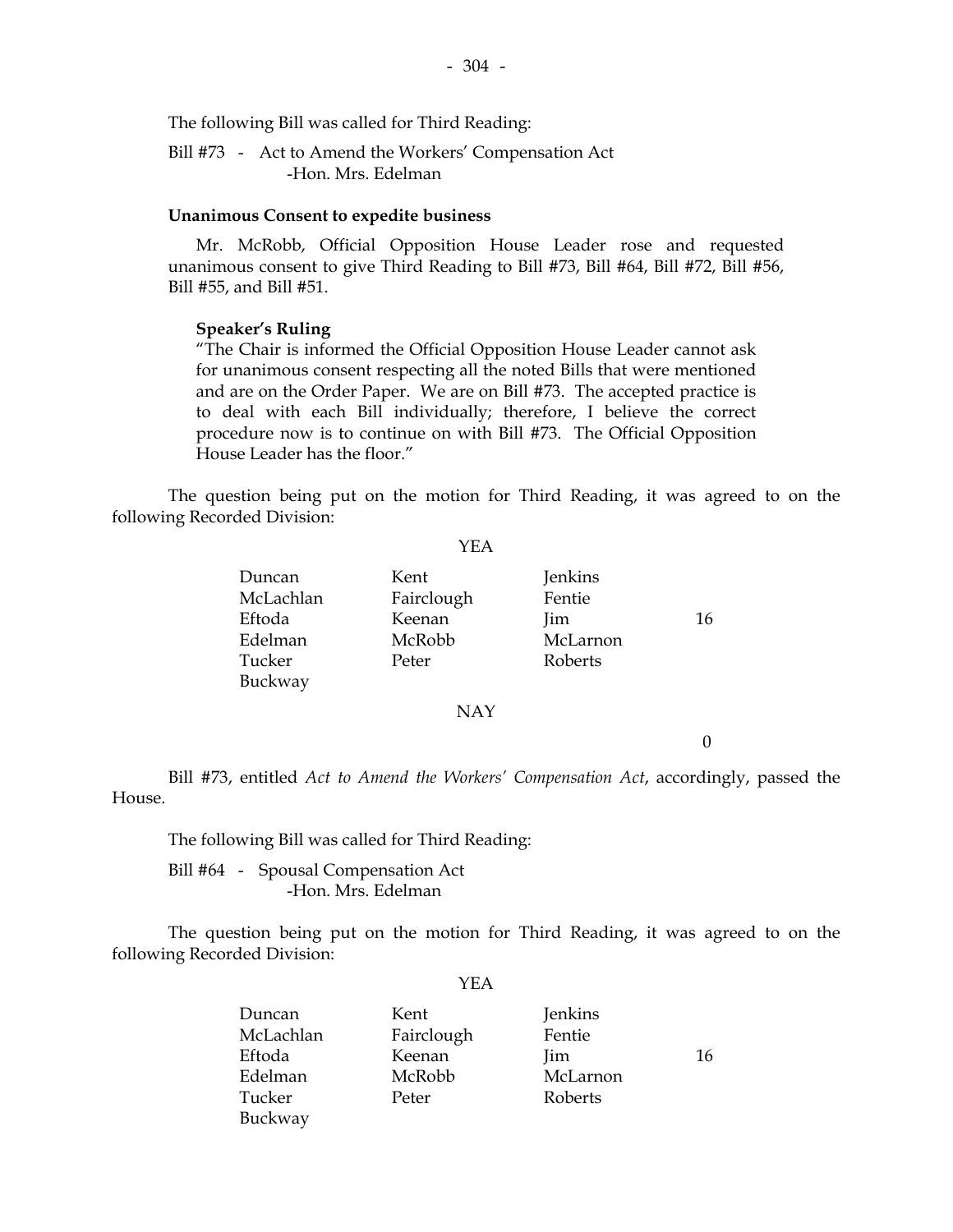#### NAY

0

Bill #64, entitled *Spousal Compensation Act*, accordingly, passed the House.

The following Bill was called for Third Reading:

 Bill #51 - Official Tree Act -Hon. Mr. Eftoda

 The question being put on the motion for Third Reading, it was agreed to on the following Recorded Division:

YEA

| Duncan    | Kent       | Jenkins  |    |
|-----------|------------|----------|----|
| McLachlan | Fairclough | Fentie   |    |
| Eftoda    | Keenan     | Jim      | 16 |
| Edelman   | McRobb     | McLarnon |    |
| Tucker    | Peter      | Roberts  |    |
| Buckway   |            |          |    |
|           |            |          |    |

#### NAY

 $\theta$ 

Bill #51, entitled *Official Tree Act*, accordingly, passed the House.

The following Bill was called for Third Reading:

Bill #55 - Act to Amend the Income Tax Act (No. 5) -Hon. Ms. Duncan

 The question being put on the motion for Third Reading, it was agreed to on the following Recorded Division:

|           | YEA        |          |    |
|-----------|------------|----------|----|
| Duncan    | Kent       | Jenkins  |    |
| McLachlan | Fairclough | Fentie   |    |
| Eftoda    | Keenan     | Jim      | 15 |
| Tucker    | McRobb     | McLarnon |    |
| Buckway   | Peter      | Roberts  |    |
|           | <b>NAY</b> |          |    |

0

Bill #55, entitled *Act to Amend the Income Tax Act (No.5)*, accordingly, passed the House.

The following Bill was called for Third Reading:

 Bill #72 - Act to Amend the Financial Administration Act -Hon. Ms. Duncan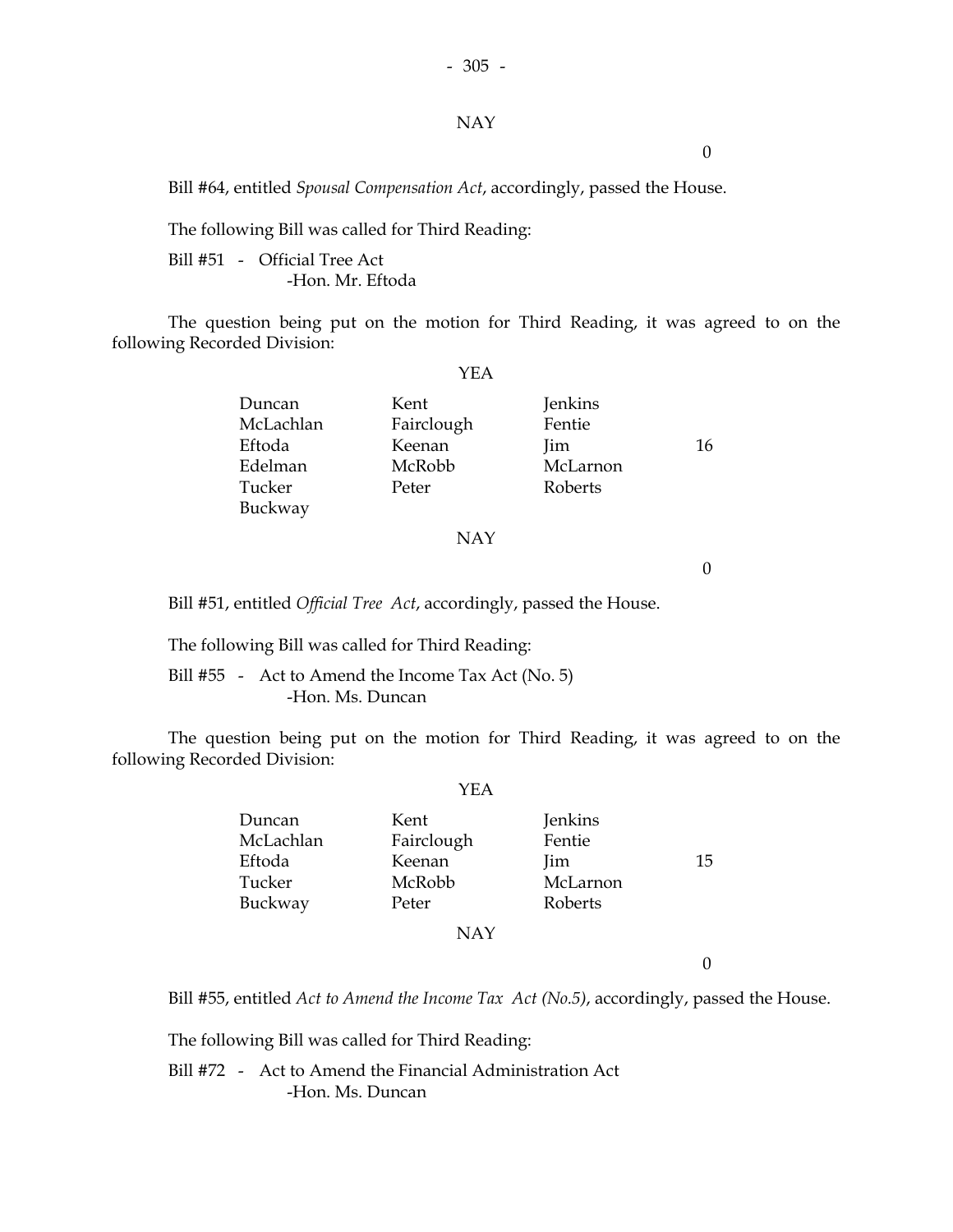The question being put on the motion for Third Reading, it was agreed to on the following Recorded Division:

|           | YEA        |         |    |
|-----------|------------|---------|----|
| Duncan    | Buckway    | Peter   |    |
| McLachlan | Kent       | Jenkins |    |
| Eftoda    | Fairclough | Fentie  | 15 |
| Edelman   | Keenan     | Jim     |    |
| Tucker    | McRobb     | Roberts |    |
|           | <b>NAY</b> |         |    |

0

 Bill #72, entitled *Act to Amend the Financial Administration Act*, accordingly, passed the House.

The following Bill was called for Third Reading:

Bill #56 - Act to Amend the Tobacco Tax Act (No.2) -Hon. Ms. Duncan

 The question being put on the motion for Third Reading, it was agreed to on the following Recorded Division:

| Duncan    | Buckway    | Peter   |    |
|-----------|------------|---------|----|
| McLachlan | Kent       | Jenkins |    |
| Eftoda    | Fairclough | Fentie  | 15 |
| Edelman   | Keenan     | lim     |    |
| Tucker    | McRobb     | Roberts |    |
|           |            |         |    |

NAY

McLarnon 1

Bill #56, entitled *Act to Amend the Tobacco Tax Act*, accordingly, passed the House.

#### **REQUEST FOR RECESS**

 The Hon. Mr. McLachlan, Government House Leader, requested that the House take a brief recess in order to permit the House Leaders to meet to establish the business of the House.

 The Speaker heard from the Opposition House Leaders and recessed the House in order that the House Leaders could meet.

#### **MOTIONS OTHER THAN GOVERNMENT MOTIONS**

 Motion nos. 5, 7, 11, 12, 13, 17, 18, 19, 22, 23, 24, 25, and 30 were called and deferred to the next sitting day:

Moved by Mr. Keenan:

THAT it is the opinion of this House that:

 (1) like most parts of Canada, especially northern Canada, the Yukon is facing a possible shortage of doctors and other medical personnel; and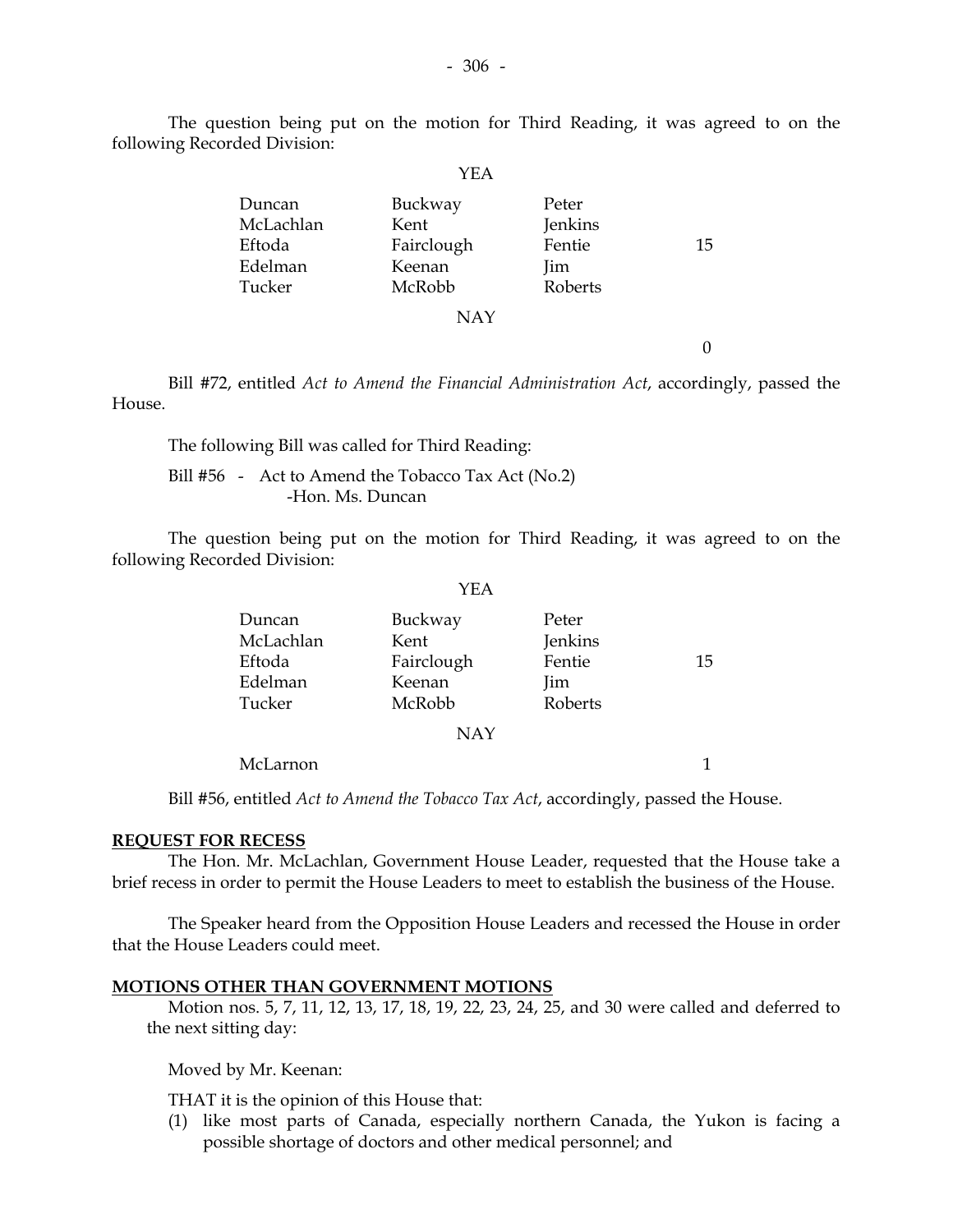- (2) such shortages could pose a serious hardship for Yukon people, both in the City of Whitehorse and in rural communities; and
- (3) this is an issue that requires thoughtful, long-term planning that should not be limited by partisan political considerations; and

 THAT this House urges the Yukon Government to continue working to solve the ongoing problem of recruiting and retaining medical personnel throughout the territory. **(Motion #31 as amended)** 

 The debate continuing from March 28, 2001, it was moved by Mr. Fairclough, Leader of the Official Opposition:

THAT debate be now adjourned.

 The question being put on the motion to adjourn debate on Motion #31 as amended, it was agreed to on the following recorded Division:

 $V\Gamma$   $\Lambda$ 

|           | ⊥ L / L    |          |    |
|-----------|------------|----------|----|
| Duncan    | Kent       | Jenkins  |    |
| McLachlan | Fairclough | Fentie   |    |
| Eftoda    | Keenan     | lim      | 16 |
| Edelman   | McRobb     | McLarnon |    |
| Tucker    | Peter      | Roberts  |    |
| Buckway   |            |          |    |
|           | <b>NAY</b> |          |    |

Motion nos. 37, 50, 54, 64, 80, 83, and 89 were called and deferred to the next sitting day:

Moved by Mr. Jenkins:

 THAT it is the opinion of this House that the five-point plan put forward by the resource users coalition group to correct the deficiencies in the Yukon Protected Areas Strategy should be adopted by the Yukon Liberal Government and include the following provisions:

- (1) give the secretariat supporting the Yukon Protected Areas Strategy independent status so that it is not tied to either the Department of Renewable Resources or the Department of Economic Development,
- (2) conduct full scale assessments of the economic impacts of protecting a particular area in addition to the full scale environmental assessments that are currently being done,
- (3) establish a cap on the total amount of area that can be protected under the strategy,
- (4) guarantee access to land that may be blocked through the creation of a protected area, and
- (5) create no more protected areas until the completion of the seven outstanding Yukon Indian Land Claims Agreements.

**(Motion #97)** 

0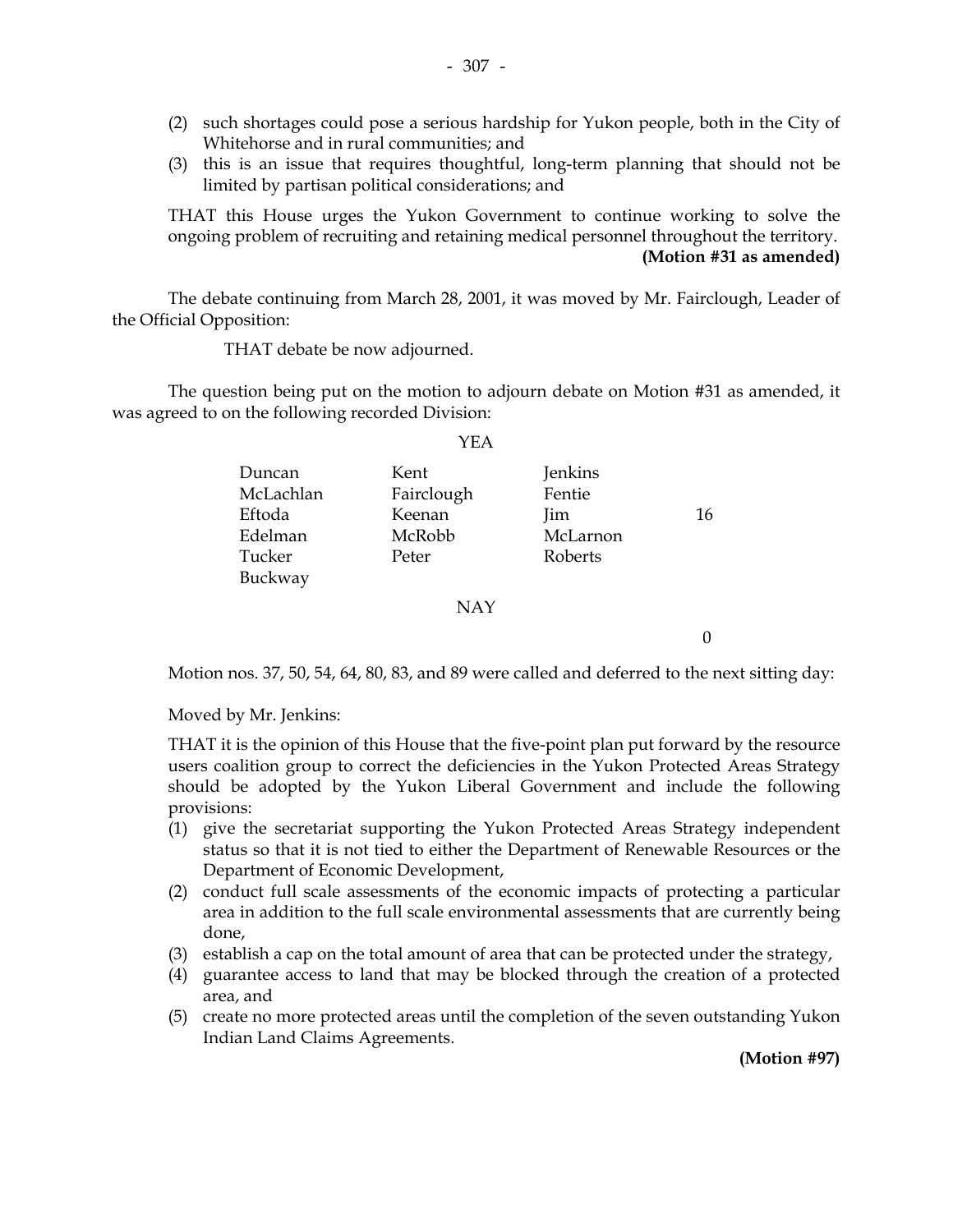Amendment moved by Mr. Fentie:

 THAT Motion #97 be amended by deleting all the words from "THAT it is the opinion of this House" to the word "provisions" inclusive and substituting for them the following:

 "THAT it is the opinion of this House that the Yukon Liberal Government should initiate meetings with the seven coalition members who have refused to participate in the Public Advisory Committee on the Yukon Protected Areas Strategy with a goal of establishing meaningful dialogue between all the partners in the YPAS process and to honour the commitment of the Yukon Liberal Government to give consideration to the following provisions:"

 The question being put on the amendment, it was agreed to on the following Recorded Division:

#### YEA

| Fairclough | Peter   | lim      |  |
|------------|---------|----------|--|
| Keenan     | Jenkins | McLarnon |  |
| McRobb     | Fentie  | Roberts  |  |
|            | NAY     |          |  |

| Duncan    | Edelman | Buckway |  |
|-----------|---------|---------|--|
| McLachlan | Tucker  | Kent    |  |
| Eftoda    |         |         |  |

Debate starting on the motion as amended, it was moved by Mr. McLarnon:

THAT debate be now adjourned.

 The question being put, it was agreed to, and Motion #97 as amended was, accordingly, adjourned.

Motion nos. 102, 115, 118, and 131 were called and deferred to the next sitting day.

#### **Withdrawal of Motion #141**

 The Speaker ordered that Motion #141 be dropped from the Order Paper as it was obsolete.

Motion nos. 143 and 145 were called and deferred to the next sitting day.

Moved by Mr. McLarnon:

THAT it is the opinion of this House that:

- (1) the Yukon Liberal Party made a commitment to Yukoners that, if elected, a Liberal Government would replace the Grey Mountain Primary School,
- (2) the Leader of the Official Opposition has brought forward a motion encouraging the Yukon Liberal Government to replace the Grey Mountain Primary School,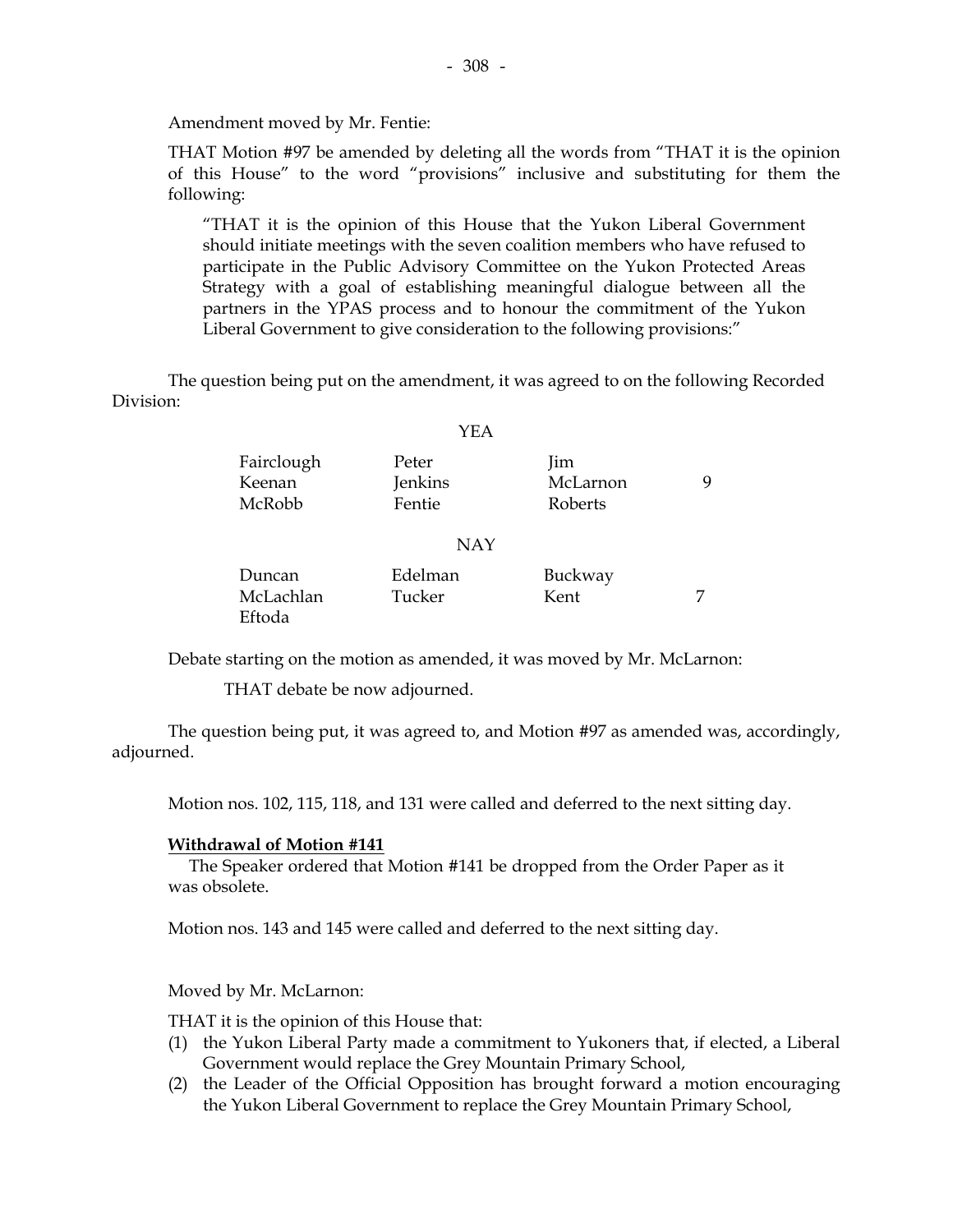(3) while all three political parties in the Yukon have made the commitment to replace the Grey Mountain Primary School, the Yukon Liberal Government is the only government to have followed through on this commitment; and

 THAT this House commends the Yukon Liberal Government for having the courage to do what they said they would do by allocating the appropriate resources in the 2002-03 capital budget this fall to begin the necessary planning and design work for this school replacement project. **(Motion #149)** 

Amendment moved by Mr. Fairclough:

 THAT Motion #149 be amended in the final clause by deleting the wording after the phrase, "THAT this House," and substituting for it the words:

 "supports the Yukon Liberal Government in allocating the appropriate resources in the 2002-03 capital budget to begin the necessary planning and design work for this school replacement project, provided that elementary school enrolment in Whitehorse warrants it and no other elementary schools in Whitehorse are closed as a result."

Adjourned debate: Hon. Mr. Eftoda

Debate started on the amendment.

#### **Quorum Count**

 At 5:26 p.m., during debate on the amendment to Motion #149, the Hon. Mr. McLachlan, Government House Leader, rose on a Point of Order to state that there did not appear to be a quorum present. Pursuant to Standing Order 3(2), the Speaker rang the bells and then did a count. A quorum was present for the count.

#### **Request For Recess**

 The Hon. Mr. McLachlan, Government House Leader, requested that the House take a brief recess in order to permit the House Leaders to meet to establish the business of the House.

 The Speaker heard from the Opposition House Leaders and recessed the House in order that the House Leaders could meet.

#### **Clarification re Motion #149**

 The Speaker clarified to the House that an error on the Order Paper did not show that the amendment had been previously negatived. Therefore, it was the motion, not the amendment, that was being debated.

#### **Motion To Adjourn**

The Hon. Ms. Duncan, Premier, moved that the House do now adjourn.

 In order to adjourn the House, debate on Motion #149 would have to first be adjourned.

 The Order Paper showed that the Hon. Mr. Eftoda had previously adjourned debate on Motion #149.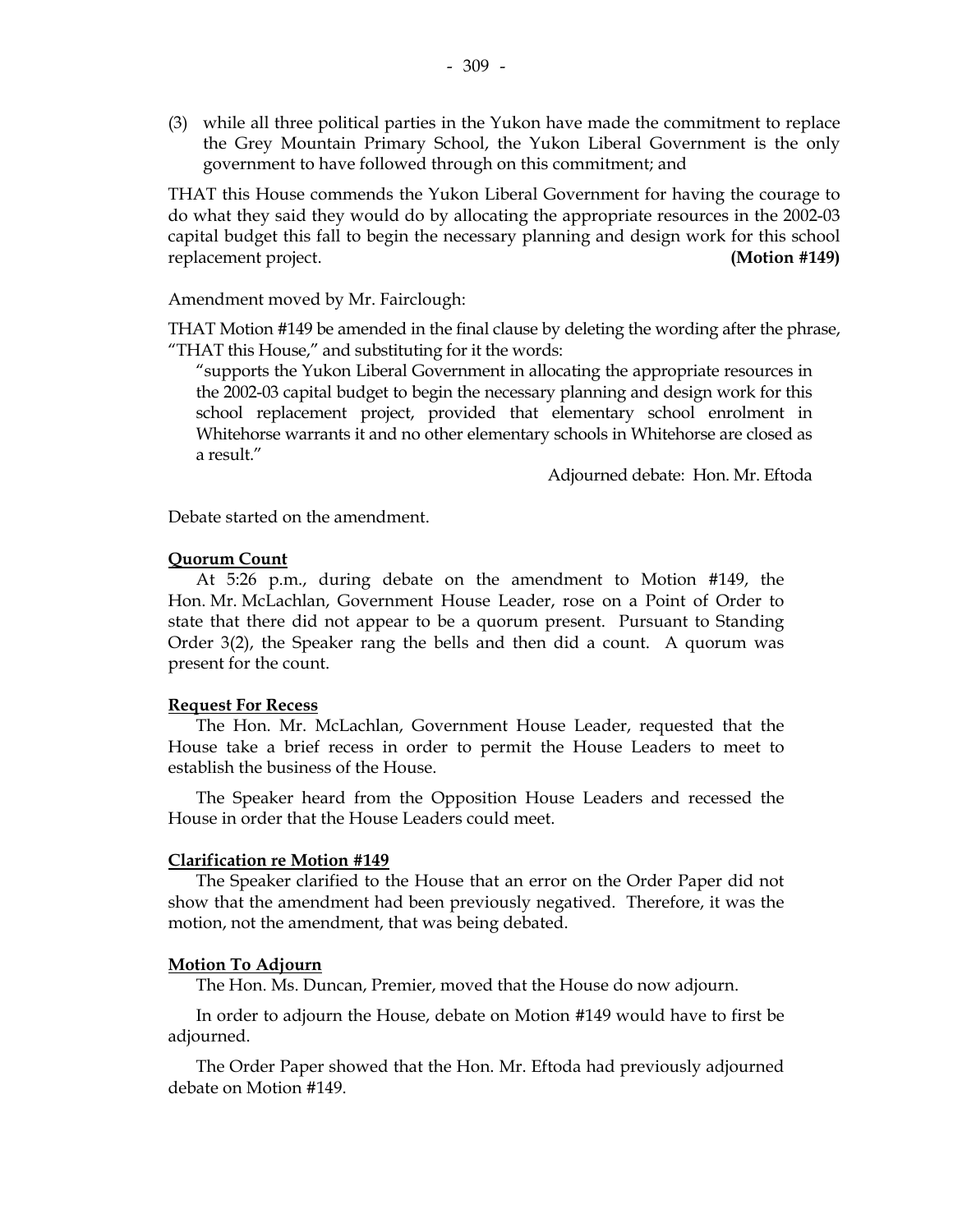The Speaker, therefore, requested unanimous consent from the House to permit the Minister of Environment to adjourn debate on Motion #149 a second time. Unanimous consent was granted and debate on Motion #149 was accordingly adjourned.

\_\_\_\_\_\_\_\_\_\_\_\_\_\_\_\_\_\_\_\_\_\_\_\_\_\_\_\_\_\_\_\_\_\_\_\_\_\_\_

The Assembly adjourned at 5:53 p.m. until 1:00 p.m., Wednesday, May 29, 2002.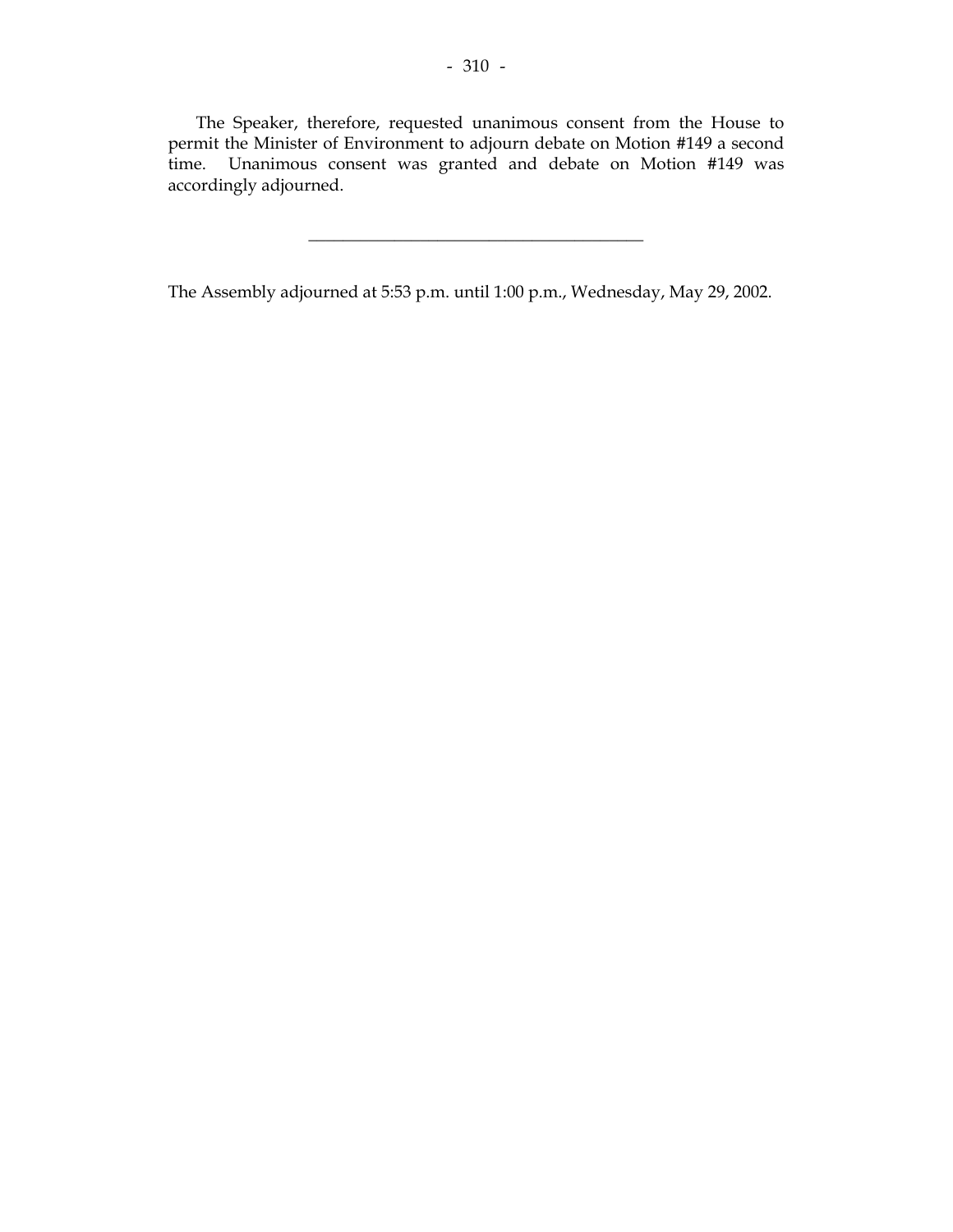# **VOTES AND PROCEEDINGS**

# **of the**

# **YUKON LEGISLATIVE ASSEMBLY**

# **30th Legislative Assembly Second Session**

# Wednesday, May 29, 2002

The Speaker took the Chair at 1:00 p.m.

## **TABLING RETURNS AND DOCUMENTS**

Hon. Ms. Buckway, Minister of Community Services

- Infrastructure Status Report – 2002: Community Services

**(Sessional Paper #158)** 

Hon. Ms. Duncan, Premier

 - Electoral District Boundaries Act, 2002 (Bill #61): letter from Premier Pat Duncan to Eric Fairclough, Leader of the Official Opposition (dated May 29, 2002) confirming their agreement made on this date **(Sessional Paper #159)** 

## **OPPOSITION PRIVATE MEMBERS' BUSINESS BILLS OTHER THAN GOVERNMENT BILLS**

The following Bill was called for Second Reading:

 Bill #103 - Electoral District Boundaries Act -Mr. Jenkins

 A debate arising on the motion for Second Reading of Bill #103, it was moved by Mr. Jenkins to adjourn debate.

## **Speaker's Ruling**

 "Order please. The Chair has been advised that the mover of the motion is not entitled to move adjournment of debate in this proceeding; therefore, the Chair will rule that the leader of the third party can take the floor and continue. If he chooses not to, the Chair will ask for any other members who wish to be heard. Normal procedure would be that we go from one side to the other. If the leader of the third party chooses not to retain the floor, then I will give the government the opportunity to rebut. "

Moved by Mr. Fairclough, Leader of the Official Opposition:

THAT debate do now adjourn.

The question being put on the motion to adjourn debate, it was agreed to.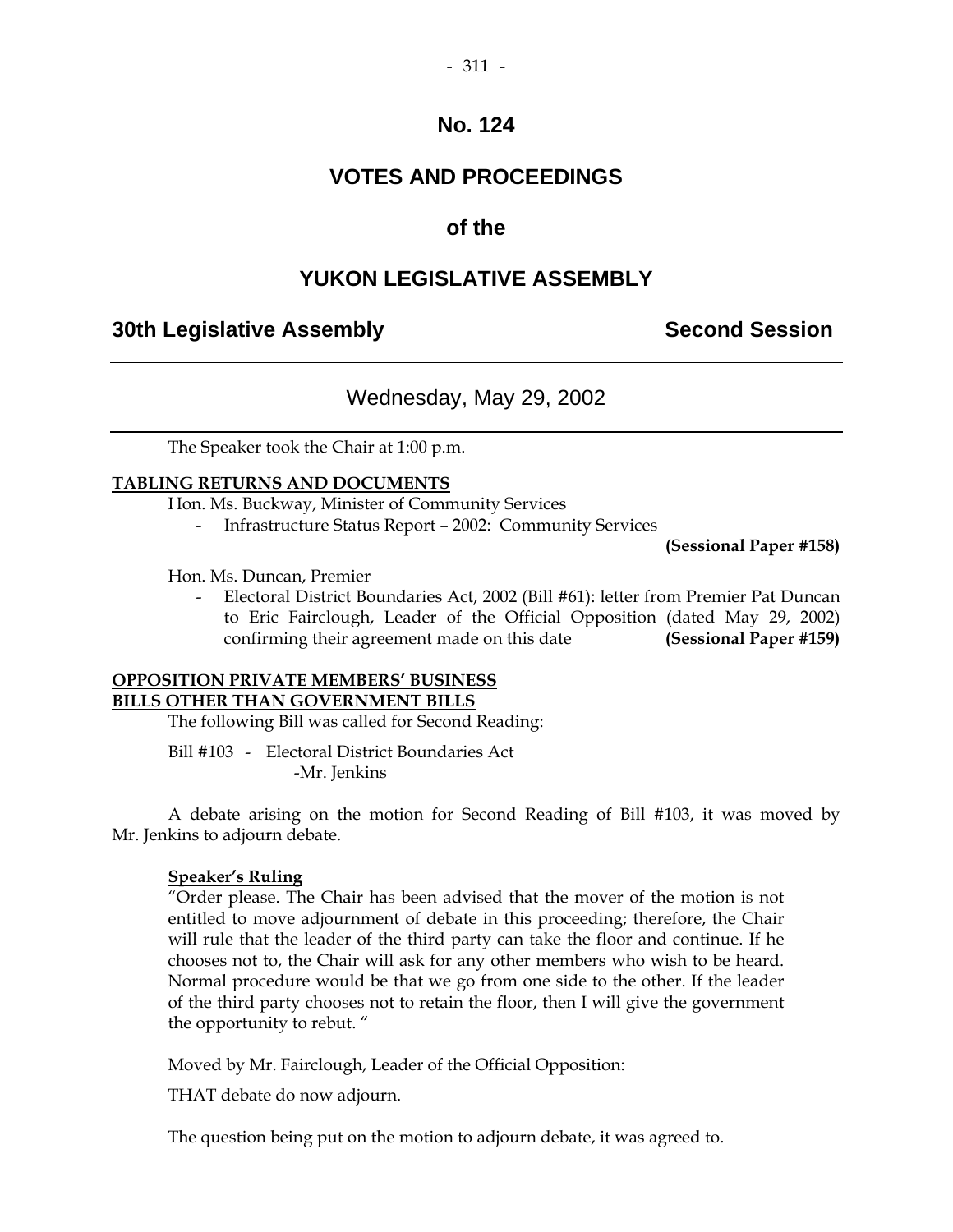## **MOTIONS OTHER THAN MOTIONS**

Moved by Mr. Fentie:

THAT it is the opinion of this House that:

- (1) the Premier of Yukon, in advancing the argument that two pipelines, the Alaska Highway Natural Gas Pipeline and the Mackenzie Valley Pipeline Route, are better than one, has dismissed the Dempster Lateral as being a viable alternative for transporting Canadian natural gas to market,
- (2) because of this fundamental error, the Alaska Highway Natural Gas Pipeline is being perceived by some in the Government of Canada as a pipeline that would transport only Alaskan natural gas and leave Canadian natural gas stranded in the Mackenzie Delta, and
- (3) the construction of the Mackenzie Valley Pipeline Route and its gathering lines, one of which could be built to siphon off Yukon natural gas located in the Eagle Plains basin, will result in promoting economic benefits in the Northwest Territories rather than Yukon; and

 THAT this House urges the Yukon Premier to break her silence and speak out in favour of building the Dempster Lateral to allow Canadian natural gas located in the Northwest Territories and Yukon to be transported to market by the Alaska Highway Natural Gas Pipeline. **(Motion #273)** 

#### **Unanimous Consent to defer debate on Motion #273**

 Mr. Fentie, Member for Watson Lake, requested unanimous consent not to proceed with Motion #273 at this time. Unanimous consent was granted.

## **COMMITTEE OF THE WHOLE**

According to Order, the Assembly resolved into Committee of the Whole.

Progress was reported on the following Bill:

Bill #9 - Second Appropriation Act, 2002-03 -Hon. Ms. Duncan

The report of the Chair was adopted.

The Assembly adjourned at 6:00 p.m. until 1:00 p.m., Thursday, May 30, 2002.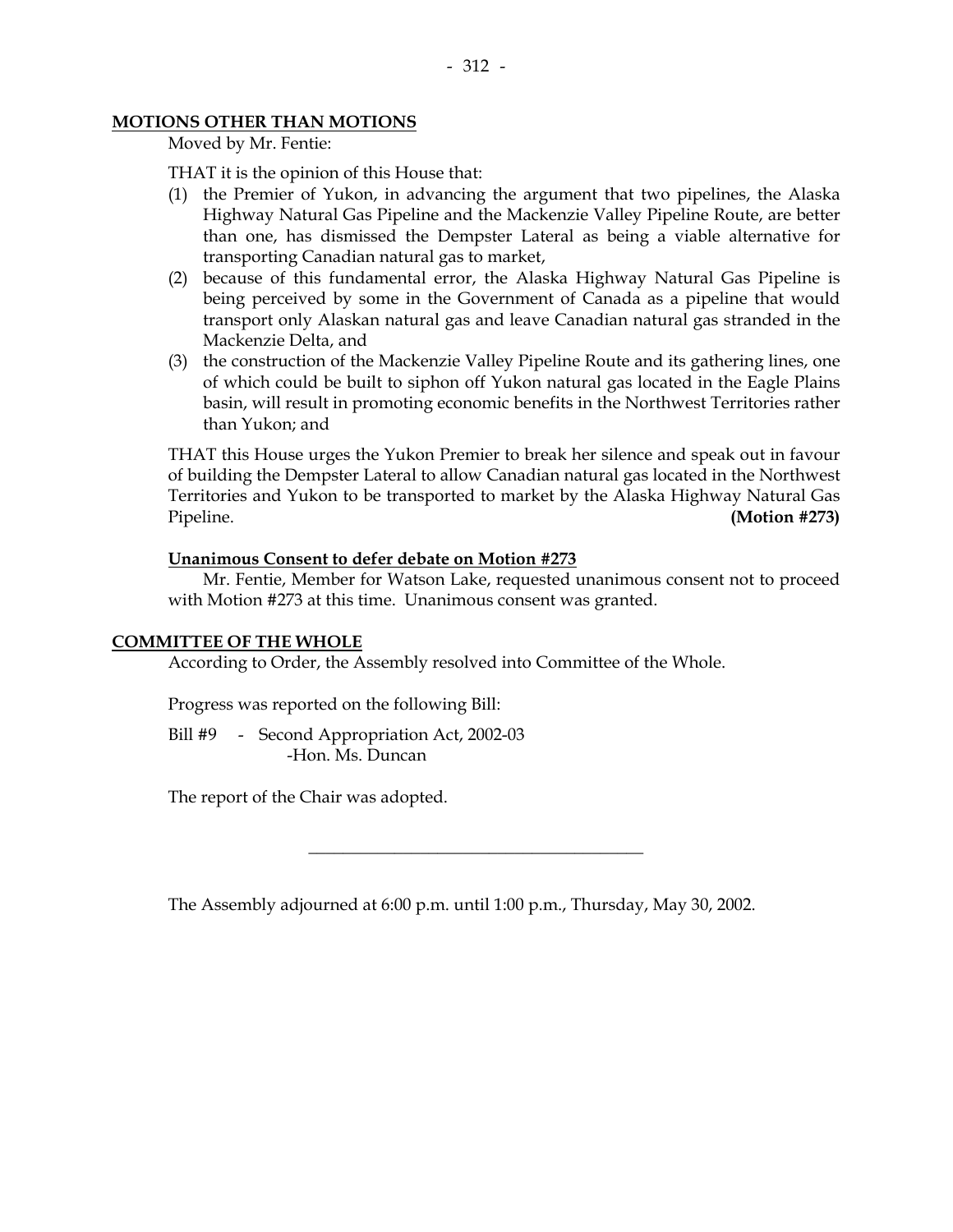# **VOTES AND PROCEEDINGS**

# **of the**

# **YUKON LEGISLATIVE ASSEMBLY**

## **30th Legislative Assembly Second Session**

## Thursday, May 30, 2002

The Speaker took the Chair at 1:00 p.m.

#### **TRIBUTES**

#### **In recognition of Father Jean-Marie Mouchet**

 Mr. Roberts, Member for Porter Creek North, and Mrs. Peter, Member for Vuntut Gwitchin, recognized Father Jean-Marie Mouchet who was inducted into the Yukon Hall of Fame in 1980, received the Commissioner's Award in 1981, the Award Chevalier de l'Ordre National du Mérite from the French government and the Order of Canada from the Governor General in 1993. During his 25 years in Old Crow, Fr. Mouchet established a health and fitness program and was the main founder of the TEST program in the Yukon. Congratulations were extended to Fr. Mouchet on his book "*Men and Women of the Tundra"*.

#### **World No Tobacco Day**

 The Hon. Mrs. Edelman, Minister of Health and Social Services, recognized May 31 as being World No Tobacco Day.

#### **In recognition of Ken MacGillivray**

 Mr. McLarnon, Member for Whitehorse Centre, paid tribute to Ken MacGillivray, Press Secretary for the Liberal Party, who was leaving the Yukon to relocate in the lower mainland of B.C.

#### **TABLING RETURNS AND DOCUMENTS**

Hon. Ms. Tucker, Minister of Education

 - Yukon Education, Public Schools Branch 2000-01 School Year Annual Report **(Sessional Paper #160)** 

Hon. Ms. Buckway, Minister of Community Services

- Property taxes: list of outstanding property taxes owed to the Yukon Government by mining companies **(Legislative Return #127)**
- Property taxes: outstanding amount owed on Elsa mine properties

**(Legislative Return #128)**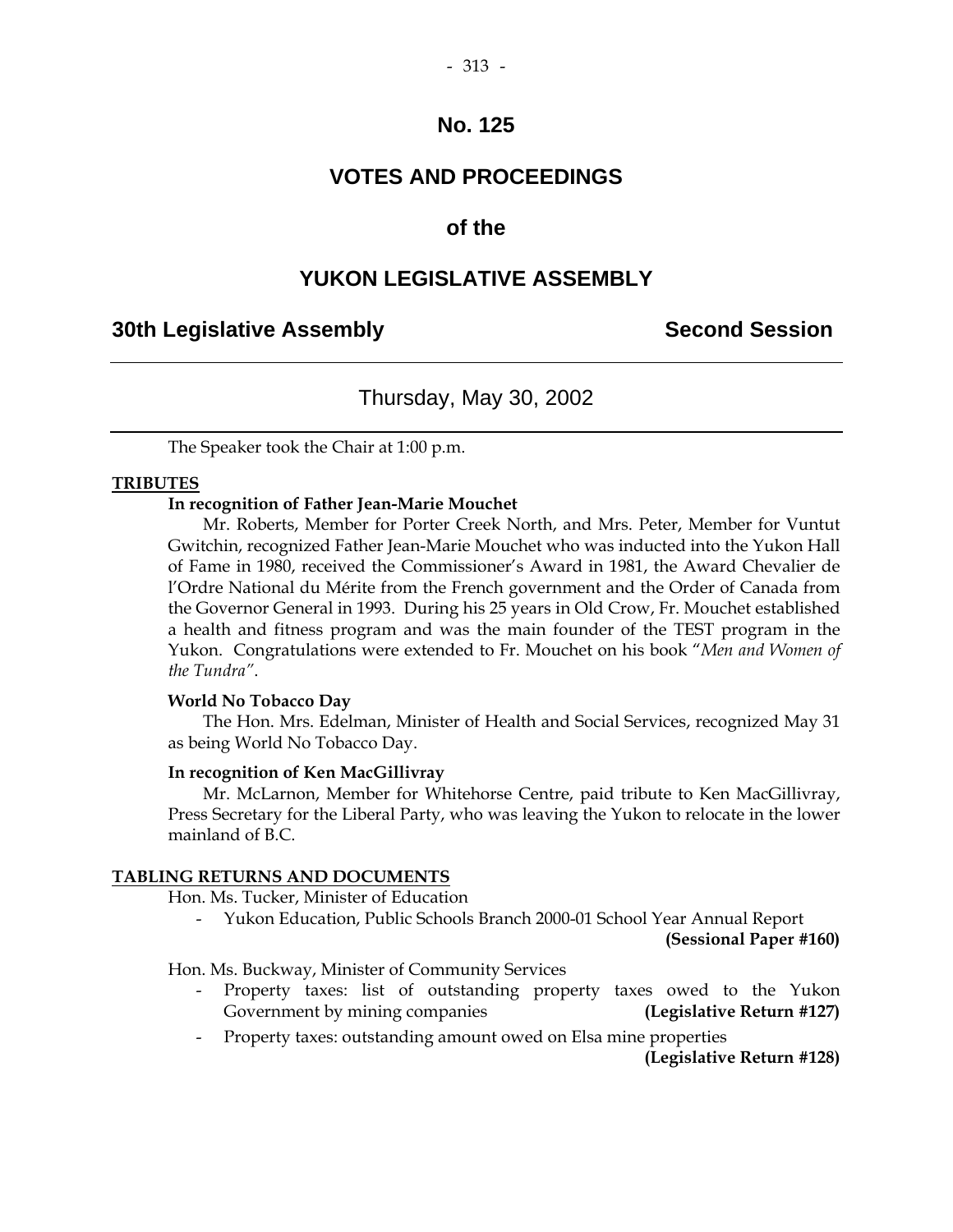Hon. Mr. Kent, Minister of Energy, Mines and Resources

 - Natural gas distribution utility franchise: Letter dated (May 7, 2002) from Mayor Bourassa, City of Whitehorse to the Hon. Mr. Kent, Minister of Energy Mines and Resources and Minister Kent's response letter (dated May 15, 2002)

|                          |                                                                                        | (Legislative Return #129) |
|--------------------------|----------------------------------------------------------------------------------------|---------------------------|
| $\overline{\phantom{a}}$ | Energy policy of the Yukon Government: information pertaining to                       |                           |
|                          |                                                                                        | (Legislative Return #130) |
| $\overline{\phantom{a}}$ | Pipeline unit: list of contract staff and contract costs                               | (Legislative Return #131) |
| $\overline{\phantom{0}}$ | Dempster Lite Pipeline cost: estimates and explanation                                 |                           |
|                          |                                                                                        | (Legislative Return #132) |
| $\overline{\phantom{a}}$ | Dawson Airport construction contract: explanation of compensation to the<br>contractor | (Legislative Return #133) |

Hon. Mr. McLachlan, Minister of Justice

 - Whitehorse Correctional Centre: explanation of policy and procedure regarding return of inmates upon release **(Legislative Return #134)**

### **TABLED DOCUMENT**

 During Question Period, the Hon. Mrs. Edelman, Minister responsible for the Yukon Workers' Compensation Health and Safety Board, tabled the following document:

 - Yukon Workers' Compensation Health and Safety Board: letter (dated April 18, 2002) from James E. Brohman, Vice-Chair, Workers' Task Force to Hon. Sue Edelman, Minister responsible for the Yukon Workers' Compensation Health and Safety Board regarding comments made on April 17, 2002 in the Yukon Legislative Assembly **(Sessional Paper #161)** 

### **COMMITTEE OF THE WHOLE**

According to Order, the Assembly resolved into Committee of the Whole.

The following Bills were reported without amendment:

|  | Bill #9 - Second Appropriation Act, 2002-03<br>-Hon. Ms. Duncan                                     |
|--|-----------------------------------------------------------------------------------------------------|
|  | Bill #65 - Act to Amend the Dental Profession Act<br>-Hon. Mrs. Edelman                             |
|  | Bill #62 - Act to Amend the Employment Standards Act<br>-Hon. Ms. Buckway                           |
|  | Bill #60 - Act to Amend the Access to Information and Protection of Privacy Act<br>-Hon. Ms. Duncan |
|  | Bill #58 - Act to Amend the Economic Development Act<br>-Hon. Mr. Duncan                            |
|  | Bill #59 - Government Accountability Act<br>-Hon. Ms. Duncan                                        |
|  | Bill #57 - Government Organisation Act<br>-Hon. Ms. Duncan                                          |
|  | Bill #71 - Corporate Governance Act<br>-Hon. Ms. Duncan                                             |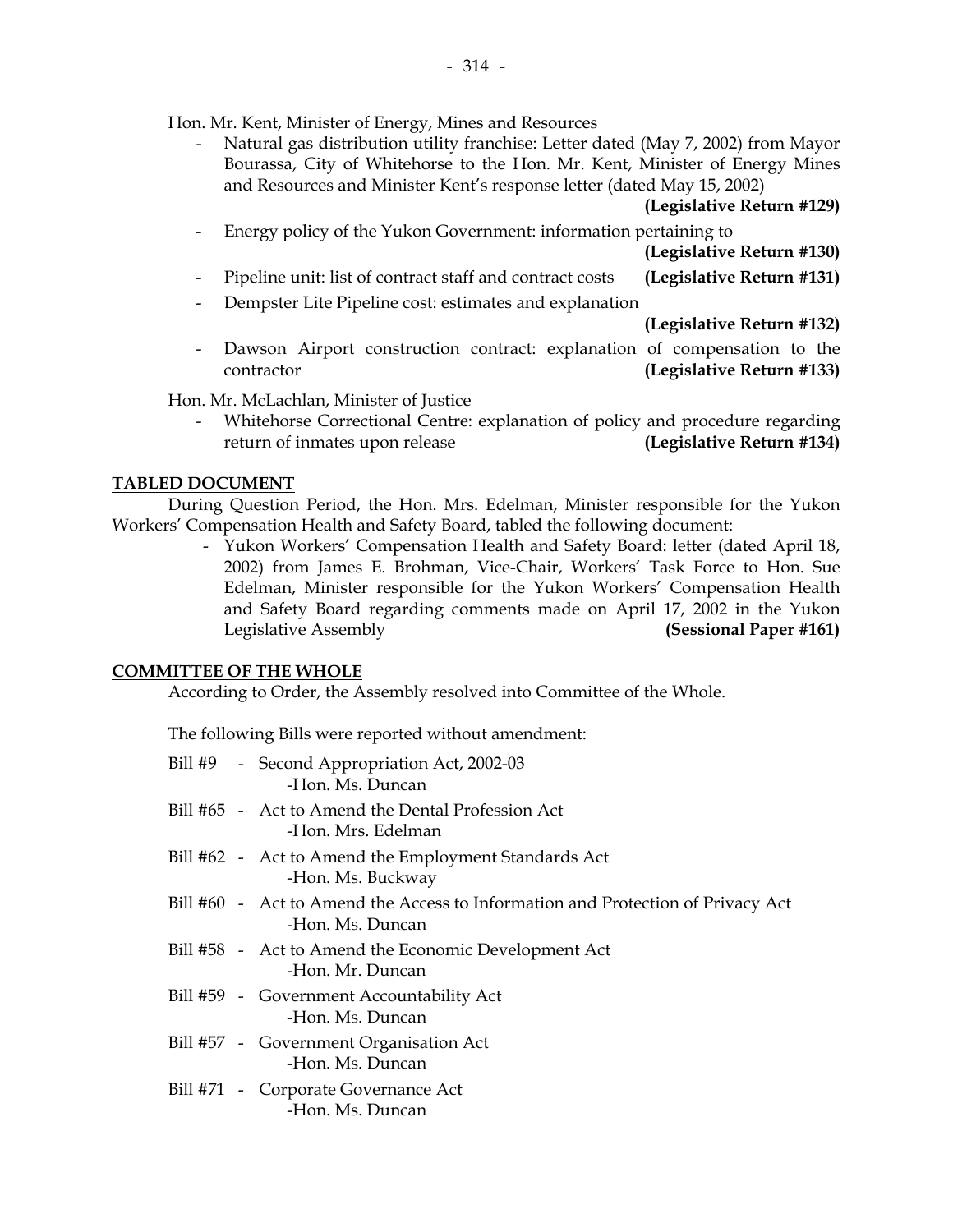Bill #61 - Electoral District Boundaries Act, 2002 -Hon. Ms. Duncan

The report of the Chair was adopted.

### **GOVERNMENT BILLS**

The following Bill was called for Third Reading:

Bill #9 - Second Appropriation Act, 2002-03 -Hon. Ms. Duncan

 The question being put on the motion for Third Reading, it was agreed to on the following recorded Division:

YEA

| Duncan<br>McLachlan<br>Eftoda  | Edelman<br>Tucker<br>Buckway | Kent<br>McLarnon<br>Roberts | 9 |
|--------------------------------|------------------------------|-----------------------------|---|
|                                | <b>NAY</b>                   |                             |   |
| Fairclough<br>Keenan<br>McRobb | Peter<br>Jenkins             | Fentie<br>Jim               | 7 |

Bill #9, entitled *Second Appropriation Act, 2002-03*, accordingly, passed the House.

The following Bill was called for Third Reading:

 Bill #62 - Act to Amend the Employment Standards Act -Hon. Ms. Buckway

 The question being put on the motion for Third Reading, it was agreed to on the following recorded Division:

YEA

| Duncan    | Kent       | Jenkins  |    |
|-----------|------------|----------|----|
| McLachlan | Fairclough | Fentie   |    |
| Eftoda    | Keenan     | Jim      | 16 |
| Edelman   | McRobb     | McLarnon |    |
| Tucker    | Peter      | Roberts  |    |
| Buckway   |            |          |    |
|           |            |          |    |

NAY

0

 Bill #62, entitled *Act to Amend the Employment Standards Act*, accordingly, passed the House.

The following Bill was called for Third Reading:

 Bill #65 - Act to Amend the Dental Profession Act -Hon. Mrs. Edelman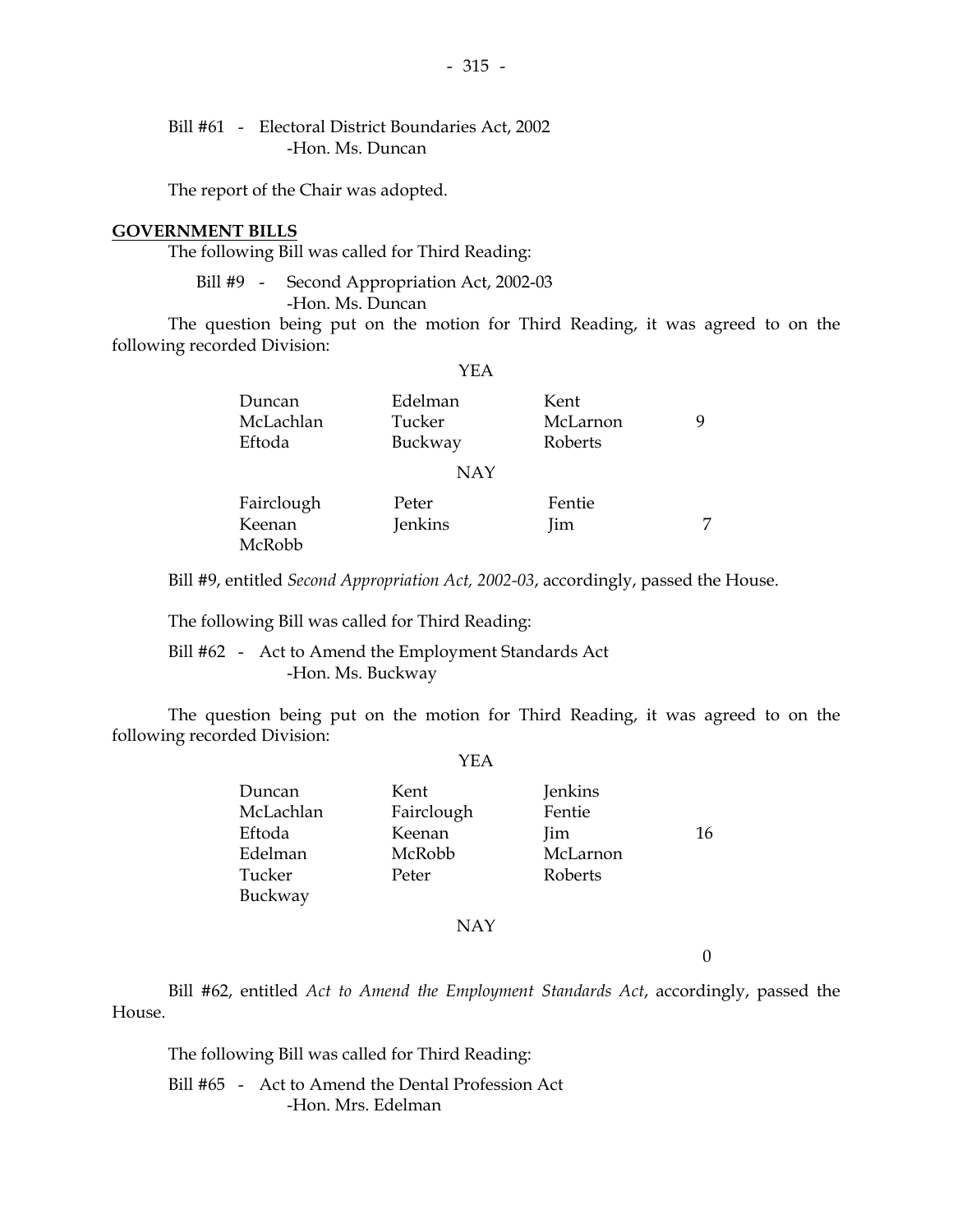$-316 -$ 

 The question being put on the motion for Third Reading, it was agreed to on the following recorded Division:

|           | .          |          |    |
|-----------|------------|----------|----|
| Duncan    | Kent       | Jenkins  |    |
| McLachlan | Fairclough | Fentie   |    |
| Eftoda    | Keenan     | lim      | 16 |
| Edelman   | McRobb     | McLarnon |    |
| Tucker    | Peter      | Roberts  |    |
| Buckway   |            |          |    |
|           | <b>NAY</b> |          |    |
|           |            |          |    |

Bill #65, entitled *Act to Amend the Dental Profession Act*, accordingly, passed the House.

The following Bill was called for Third Reading:

 Bill #60 - Act to Amend the Access to Information and Protection of Privacy Act -Hon. Ms. Duncan

 The question being put on the motion for Third Reading, there were an equal number of votes on the following recorded Division:

 $Y_{\rm ET}$ 

|                                | YEA                          |                        |   |
|--------------------------------|------------------------------|------------------------|---|
| Duncan<br>McLachlan<br>Eftoda  | Edelman<br>Tucker<br>Buckway | Kent<br>Roberts        | 8 |
|                                | <b>NAY</b>                   |                        |   |
| Fairclough<br>Keenan<br>McRobb | Peter<br>Jenkins<br>Fentie   | <i>lim</i><br>McLarnon | 8 |

### **CASTING VOTE**

There being an equal number of votes, the Speaker stated:

 "Standing Order 4(2) states that in the case of an equality of votes, the Speaker shall give a casting vote. In general, the principle applied to motions and bills is that decisions should not be taken except by a majority. In this case, however, the Chair is aware that the passage of this Bill is a test of the confidence of the Assembly in the government. It is my view that questions of confidence are of such importance that an expression of nonconfidence should be clearly stated by a majority. The Chair, therefore, votes for the motion. The motion for Third Reading of Bill No. 60 is carried."

 Bill #60, entitled *Act to Amend the Access to Information and Protection of Privacy Act*, accordingly, passed the House.

The following Bill was called for Third Reading:

## YEA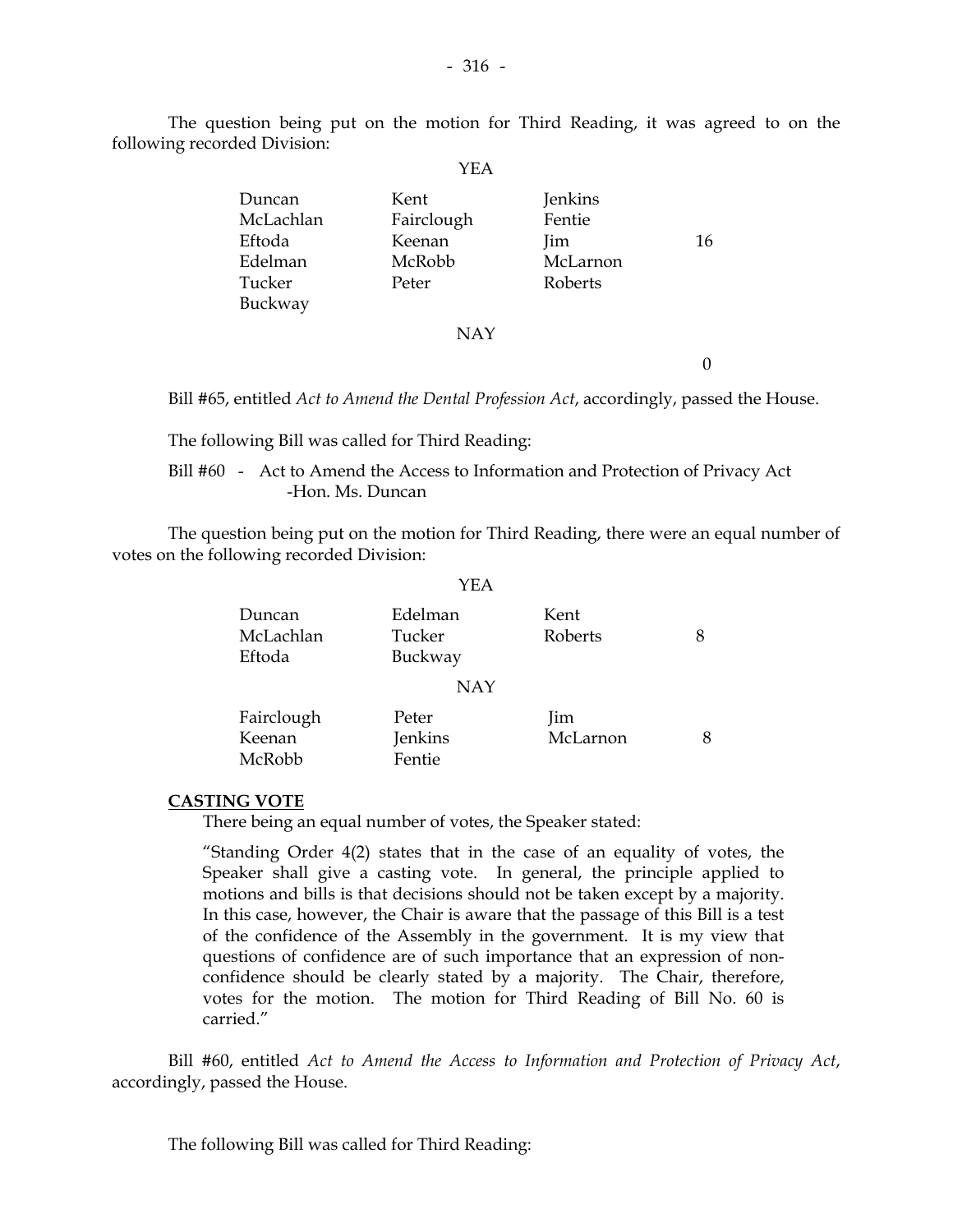### Bill #58 - Act to Amend the Economic Development Act -Hon. Ms. Duncan

 The question being put on the motion for Third Reading, and the question being put, there were an equal number of votes on the following recorded Division:

|                               | YEA                          |                 |   |
|-------------------------------|------------------------------|-----------------|---|
| Duncan<br>McLachlan<br>Eftoda | Edelman<br>Tucker<br>Buckway | Kent<br>Roberts | 8 |
|                               | <b>NAY</b>                   |                 |   |
| Fairclough                    | Peter                        | lim             |   |
| Keenan                        | Jenkins                      | McLarnon        | 8 |
| McRobb                        | Fentie                       |                 |   |

### **CASTING VOTE**

There being an equal number of votes, the Speaker stated:

 "Standing Order 4(2) states that in the case of an equality of votes, the Speaker shall give a casting vote. In general, the principle applied to motions and bills is that decisions should not be taken except by a majority. In this case, however, the Chair is aware that the passage of this Bill is a test of the confidence of the Assembly in the government. It is my view that questions of confidence are of such importance that an expression of nonconfidence should be clearly stated by a majority. The Chair, therefore, votes for the motion. The motion for Third Reading of Bill No. 58 is carried."

 Bill #58, entitled *Act to Amend the Economic Development Act*, accordingly, passed the House.

The following Bill was called for Third Reading:

 Bill #59 - Government Accountability Act -Hon. Ms. Duncan

 The question being put on the motion for Third Reading, it was agreed to on the following recorded Division:

YEA

|                                | 1 L L                        |                             |   |
|--------------------------------|------------------------------|-----------------------------|---|
| Duncan<br>McLachlan<br>Eftoda  | Edelman<br>Tucker<br>Buckway | Kent<br>McLarnon<br>Roberts | 9 |
|                                | <b>NAY</b>                   |                             |   |
| Fairclough<br>Keenan<br>McRobb | Peter<br>Jenkins             | Fentie<br><i>lim</i>        |   |

 Bill #59, entitled *Government Accountability Act*, accordingly, passed the House. The following Bill was called for Third Reading: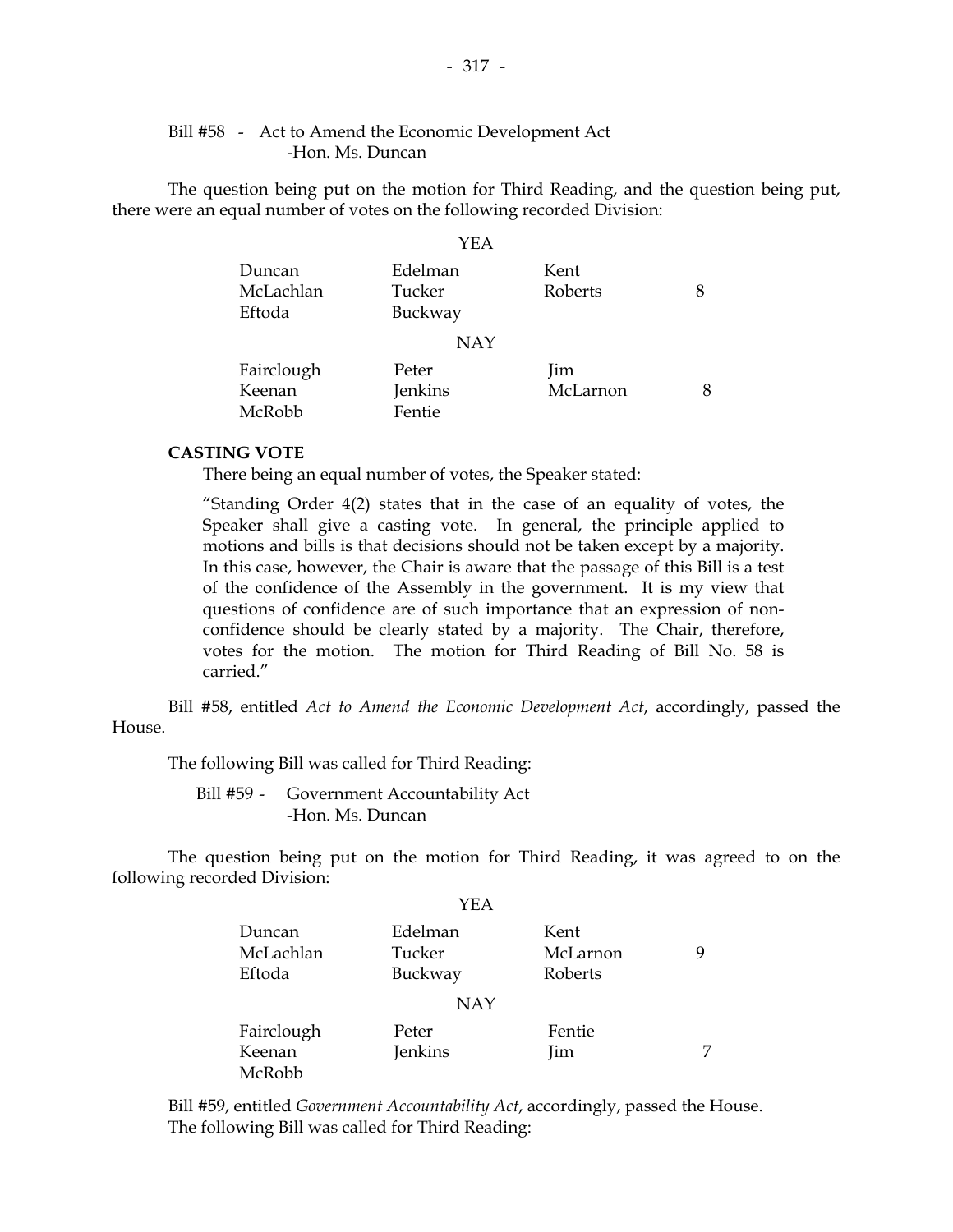### Bill #57 - Government Organisation Act -Hon. Ms. Duncan

 The question being put on the motion for Third Reading, and the question being put, there were an equal number of votes on the following recorded Division:

#### YEA

| Duncan<br>McLachlan<br>Eftoda | Edelman<br>Tucker<br>Buckway | Kent<br>Roberts | 8 |
|-------------------------------|------------------------------|-----------------|---|
|                               | <b>NAY</b>                   |                 |   |
| Fairclough                    | Peter                        | Jim             |   |
| Keenan                        | Jenkins                      | McLarnon        | 8 |
| McRobb                        | Fentie                       |                 |   |

### **CASTING VOTE**

There being an equal number of votes, the Speaker stated:

 "Standing Order 4(2) states that in the case of an equality of votes, the Speaker shall give a casting vote. In general, the principle applied to motions and bills is that decisions should not be taken except by a majority. In this case, however, the Chair is aware that the passage of this Bill is a test of the confidence of the Assembly in the government. It is my view that questions of confidence are of such importance that an expression of nonconfidence should be clearly stated by a majority. The Chair, therefore, votes for the motion. The motion for Third Reading of Bill No. 57 is carried."

Bill #57, entitled *Government Organisation Act*, accordingly, passed the House.

The following Bill was called for Third Reading:

 Bill #71 - Corporate Governance Act -Hon. Ms. Duncan

 The question being put on the motion for Third Reading, and the question being put, there were an equal number of votes on the following recorded Division:

YEA

| Duncan<br>McLachlan<br>Eftoda | Edelman<br>Tucker<br>Buckway | Kent<br>Roberts | 8 |
|-------------------------------|------------------------------|-----------------|---|
|                               | <b>NAY</b>                   |                 |   |
| Fairclough                    | Peter                        | Jim             |   |
| Keenan                        | Jenkins                      | McLarnon        |   |
| McRobb                        | Fentie                       |                 |   |

### **CASTING VOTE**

There being an equal number of votes, the Speaker stated: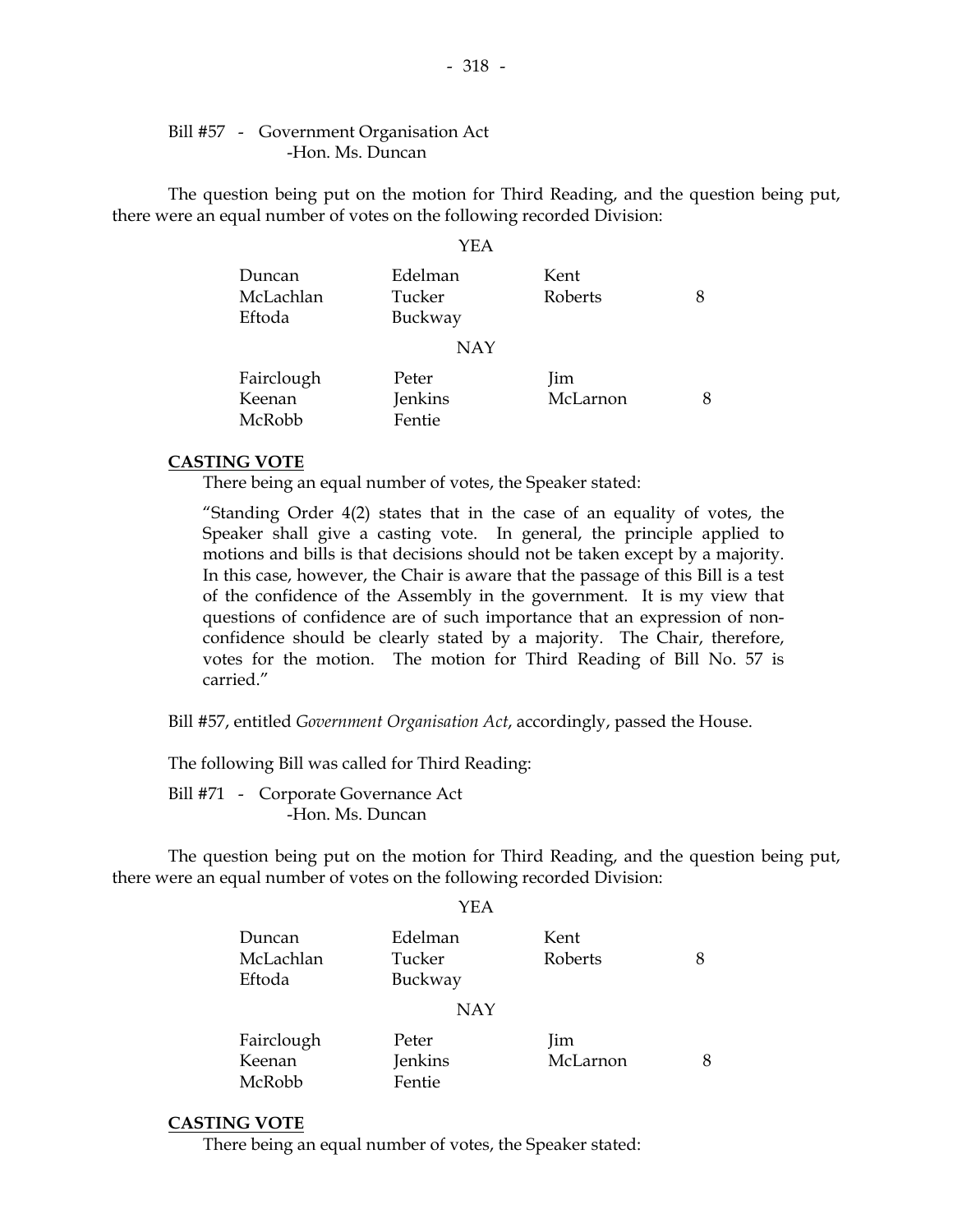"Standing Order 4(2) states that in the case of an equality of votes, the Speaker shall give a casting vote. In general, the principle applied to motions and bills is that decisions should not be taken except by a majority. In this case, however, the Chair is aware that the passage of this Bill is a test of the confidence of the Assembly in the government. It is my view that questions of confidence are of such importance that an expression of nonconfidence should be clearly stated by a majority. The Chair, therefore, votes for the motion. The motion for Third Reading of Bill No. 71 is carried."

Bill #71, entitled *Corporate Governance Act*, accordingly, passed the House.

The following Bill was called for Third Reading:

 Bill #61 - Electoral District Boundaries Act, 2002 -Hon. Ms. Duncan

 The question being put on the motion for Third Reading, it was agreed to on the following recorded Division:

|                                          | <b>YEA</b>                                |                            |    |
|------------------------------------------|-------------------------------------------|----------------------------|----|
| Duncan<br>McLachlan<br>Eftoda<br>Edelman | Buckway<br>Fairclough<br>Keenan<br>McRobb | Peter<br>Jenkins<br>Fentie | 11 |
|                                          | <b>NAY</b>                                |                            |    |
| Tucker<br>Kent                           | Jim<br>McLarnon                           | Roberts                    | 5  |

Bill #61, entitled *Electoral District Boundaries Act, 2000*, accordingly, passed the House.

### **WITHDRAWAL OF BILL**

 The Speaker informed the House that Bill #103, entitled *Electoral District Boundaries Act*, standing in the name of the Leader of the Third Party, would be dropped from the Order Paper, as it was similar in intent and subject matter to Bill #61, entitled *Electoral District Boundaries Act, 2002*, which had passed the House.

### **ASSENT TO BILLS**

 The Assembly received the Administrator, Ms. Van Bibber, to give Assent to certain Bills passed by the House.

The Administrator, having entered the Chamber, took her seat in the Speaker's chair.

The Speaker, the Hon. Mr. Schneider, addressed the Administrator:

 "Madame Administrator, the Assembly has, as its present session, passed certain Bills to which, in the name and on behalf of the Assembly, I respectfully request your Assent"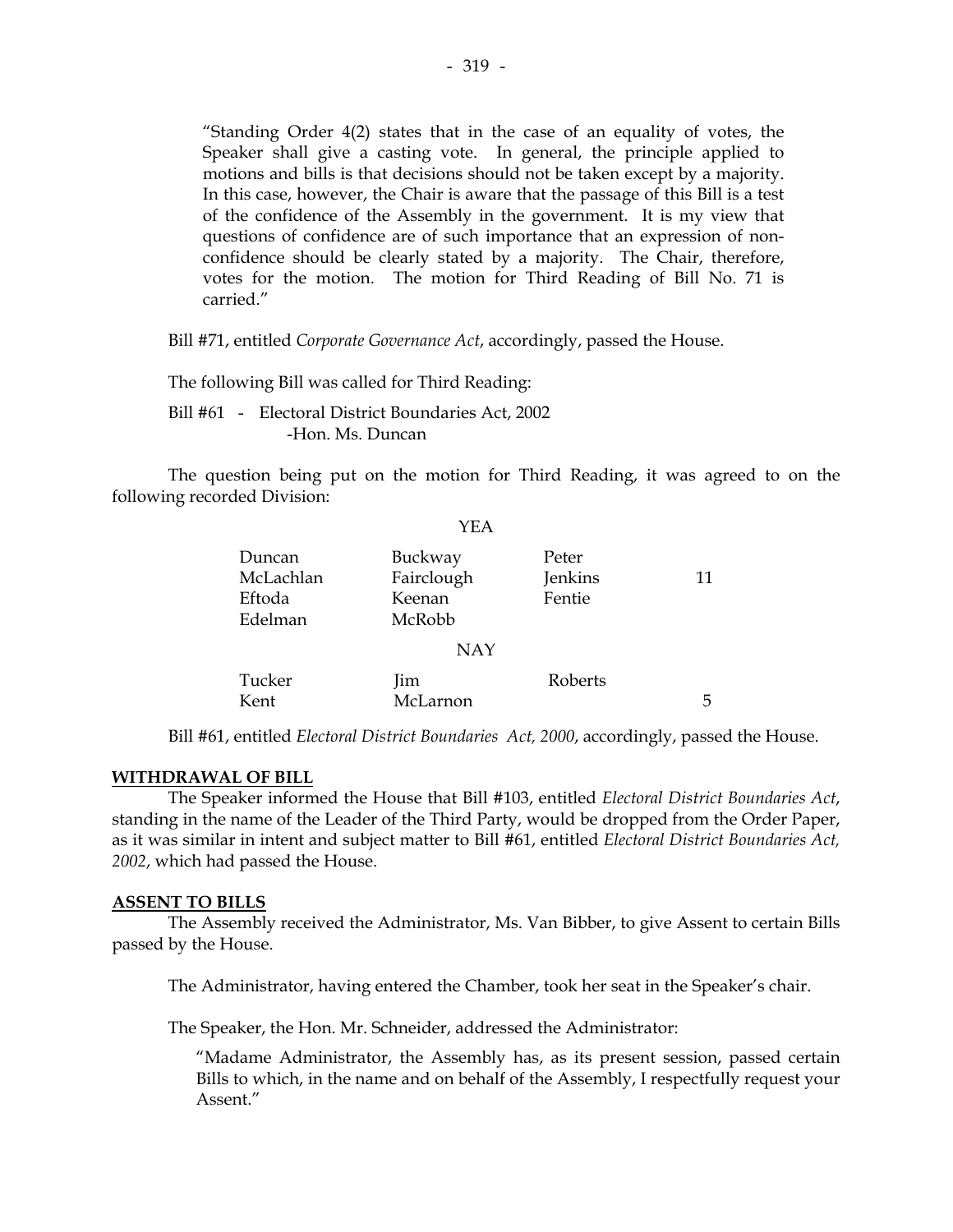The Clerk of the Assembly, Patrick L. Michael, then read the titles of the Bills which had been passed as follows:

|  | Bill #10 - Third Appropriation Act, 2001-02<br>-Hon. Ms. Duncan                                     |
|--|-----------------------------------------------------------------------------------------------------|
|  | Bill #73 - Act to Amend the Workers' Compensation Act<br>-Hon. Mrs. Edelman                         |
|  | Bill #64 - Spousal Compensation Act<br>-Hon. Mrs. Edelman                                           |
|  | Bill #51 - Official Tree Act<br>-Hon. Mr. Eftoda                                                    |
|  | Bill $#55$ - Act to Amend the Income Tax (No. 5)<br>-Hon. Ms. Duncan                                |
|  | Bill #72 - Act to Amend the Financial Administration Act<br>-Hon. Ms. Duncan                        |
|  | Bill #56 - Act to Amend the Tobacco Tax Act (No. 2)<br>-Hon. Ms. Duncan                             |
|  | Bill #9 - Second Appropriation Act, 2002-03<br>-Hon. Ms. Duncan                                     |
|  | Bill #62 - Act to Amend the Employment Standards Act<br>-Hon. Ms. Buckway                           |
|  | Bill #65 - Act to Amend the Dental Profession Act<br>-Hon. Mrs. Edelman                             |
|  | Bill #60 - Act to Amend the Access to Information and Protection of Privacy Act<br>-Hon. Ms. Duncan |
|  | Bill #58 - Act to Amend the Economic Development Act<br>-Hon. Mr. McLachlan                         |
|  | Bill #59 - Government Accountability Act<br>-Hon. Ms. Duncan                                        |
|  | Bill #57 - Government Organisation Act<br>-Hon. Ms. Duncan                                          |
|  | Bill #71 - Corporate Governance Act<br>-Hon. Ms. Duncan                                             |
|  | Bill #61 - Electoral District Boundaries Act, 2002<br>-Hon. Ms. Duncan                              |
|  | The Administrator assented the Bills:                                                               |

"I hereby assent to the Bills as enumerated by the Clerk."

The Administrator then retired from the Chamber.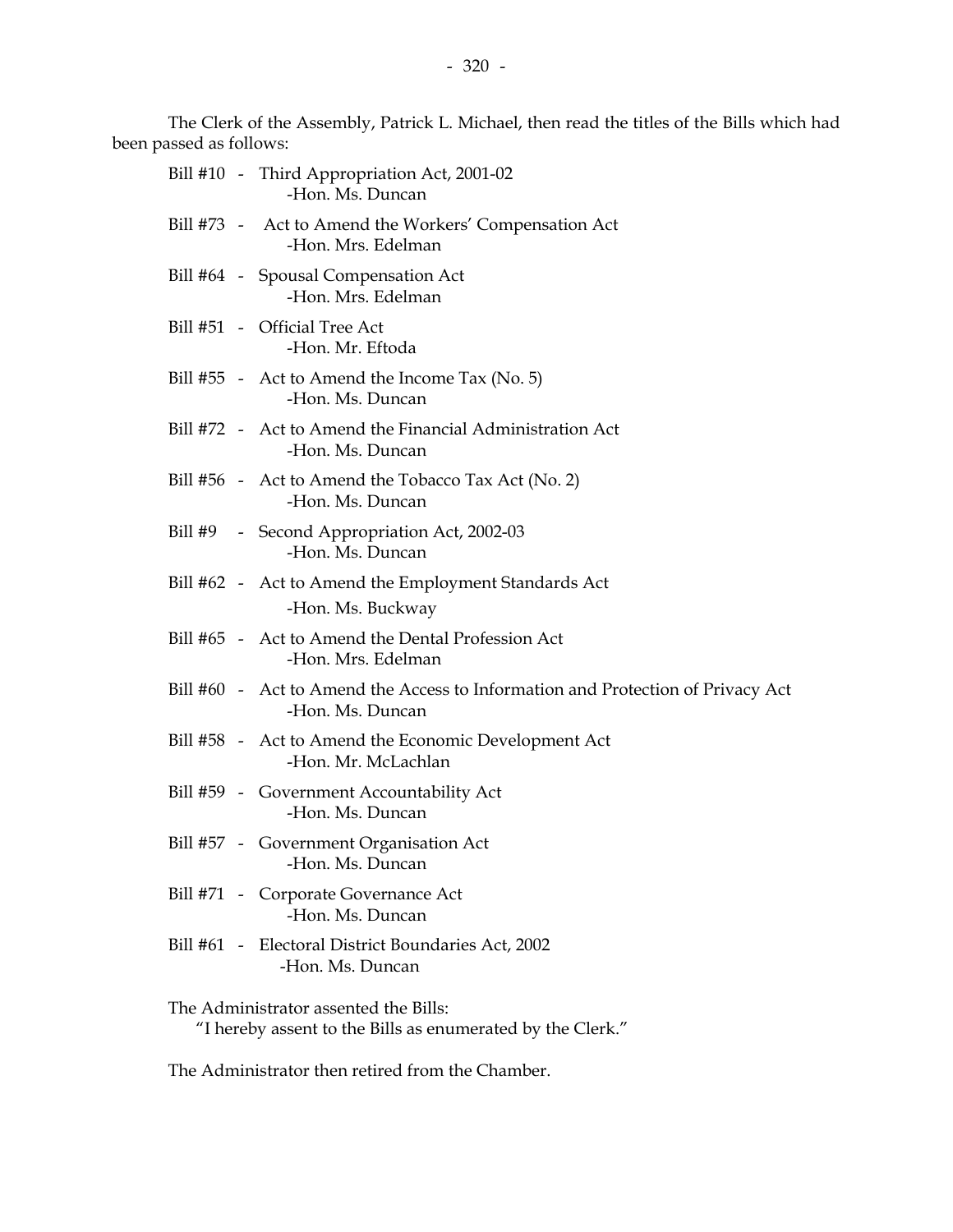## **ADJOURNMENT OF SITTING**

 As the House had reached the maximum number of days permitted for the Spring Sitting, as established pursuant to Standing Order 75(3), and the House had completed consideration of the designated legislation, the Speaker declared that the House was now adjourned.

\_\_\_\_\_\_\_\_\_\_\_\_\_\_\_\_\_\_\_\_\_\_\_\_\_\_\_\_\_\_\_\_\_\_\_\_\_\_\_

The Assembly adjourned at 5:35 p.m.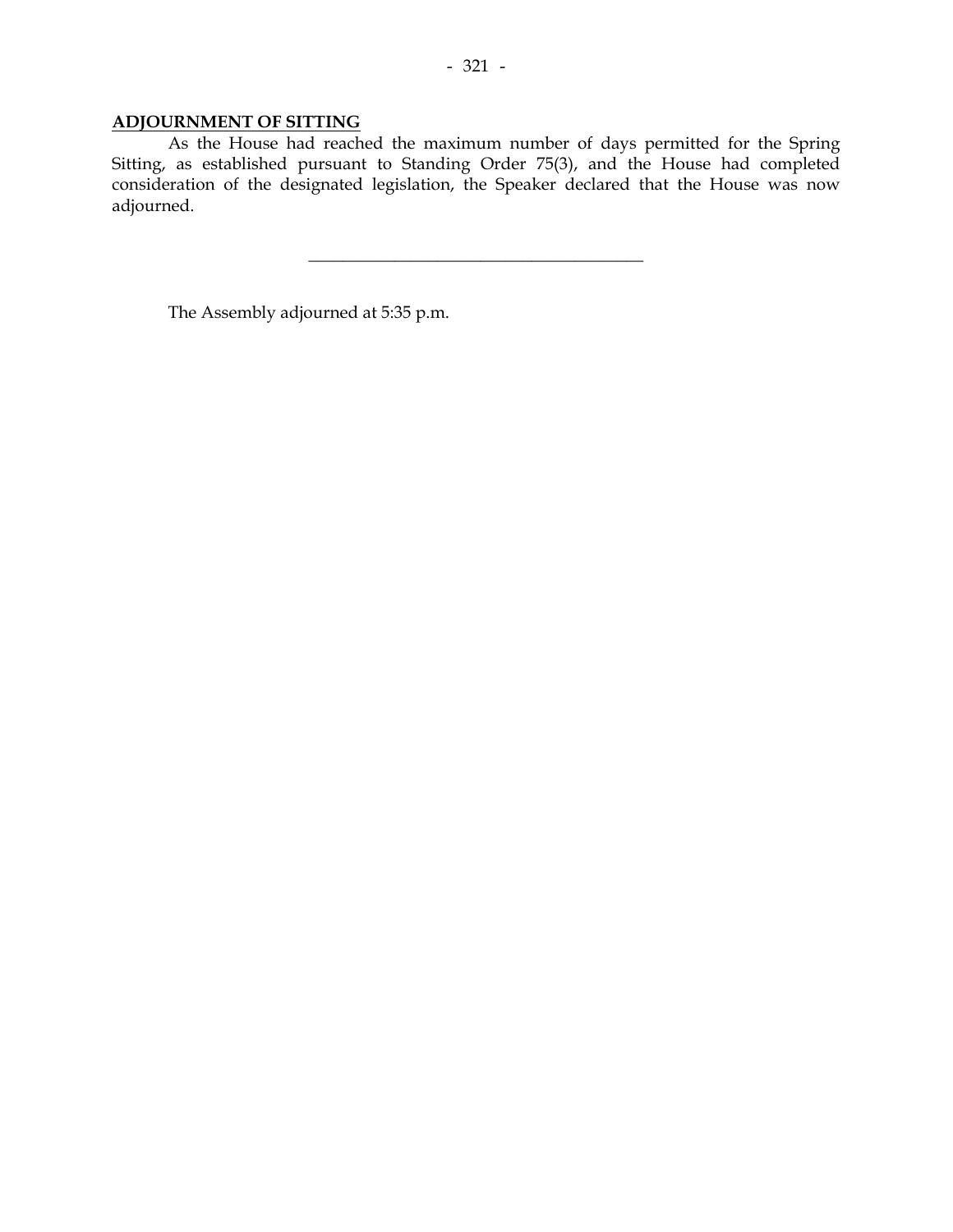## **INDEX TO JOURNALS**

## **Second Session Contract Contract Contract Contract Contract Contract Contract Contract Contract Contract Contract Contract Contract Contract Contract Contract Contract Contract Contract Contract Contract Contract Contract**

## **April 4, 2002 – May 30, 2002**

## **YUKON LEGISLATIVE ASSEMBLY**

## **A**

PAGE

| <b>ACTING CHAIR OF COMMITTEE OF THE WHOLE</b>                                                                                       |                                                          |                   |
|-------------------------------------------------------------------------------------------------------------------------------------|----------------------------------------------------------|-------------------|
| <b>ADJOURNMENT OF SITTING</b>                                                                                                       |                                                          |                   |
| <b>ADMINISTRATOR (Geraldine Van Bibber)</b><br>Assent to Bill Nos. 10, 73, 64, 51, 55, 72, 56, 9, 62, 65, 60, 58, 59, 57, 71, 61320 |                                                          |                   |
| <b>ASSENT TO BILLS</b><br>Assent to Bill Nos. 10, 73, 64, 51, 55, 72, 56, 9, 62, 65, 60, 58, 59, 57, 71, 61319-320                  |                                                          |                   |
|                                                                                                                                     | B                                                        |                   |
|                                                                                                                                     | <b>Abbreviations</b>                                     |                   |
| <b>1R</b> - First Reading of Bill                                                                                                   | <b>C/W</b> - (Reported out of)<br>Committee of the Whole | <b>P</b> - Passed |
| 2R - Second Reading<br><b>3R</b> - Third Reading                                                                                    |                                                          | A - Assent        |

### **BILLS**

(For Progress of Bills chart see Appendix A)

## **Bills, Government**

| Bill # | Title                                                                       | 1R             | 2R             | C/W<br>* with<br>amendment | <b>3R&amp;P</b> | A                             |
|--------|-----------------------------------------------------------------------------|----------------|----------------|----------------------------|-----------------|-------------------------------|
| 60     | Access to Information and<br>Protection of Privacy Act, Act to<br>Amend the | $02 - 04 - 10$ | $02 - 04 - 25$ | $02 - 05 - 30$             | $02 - 05 - 30$  | $02 - 05 - 30$<br>(continued) |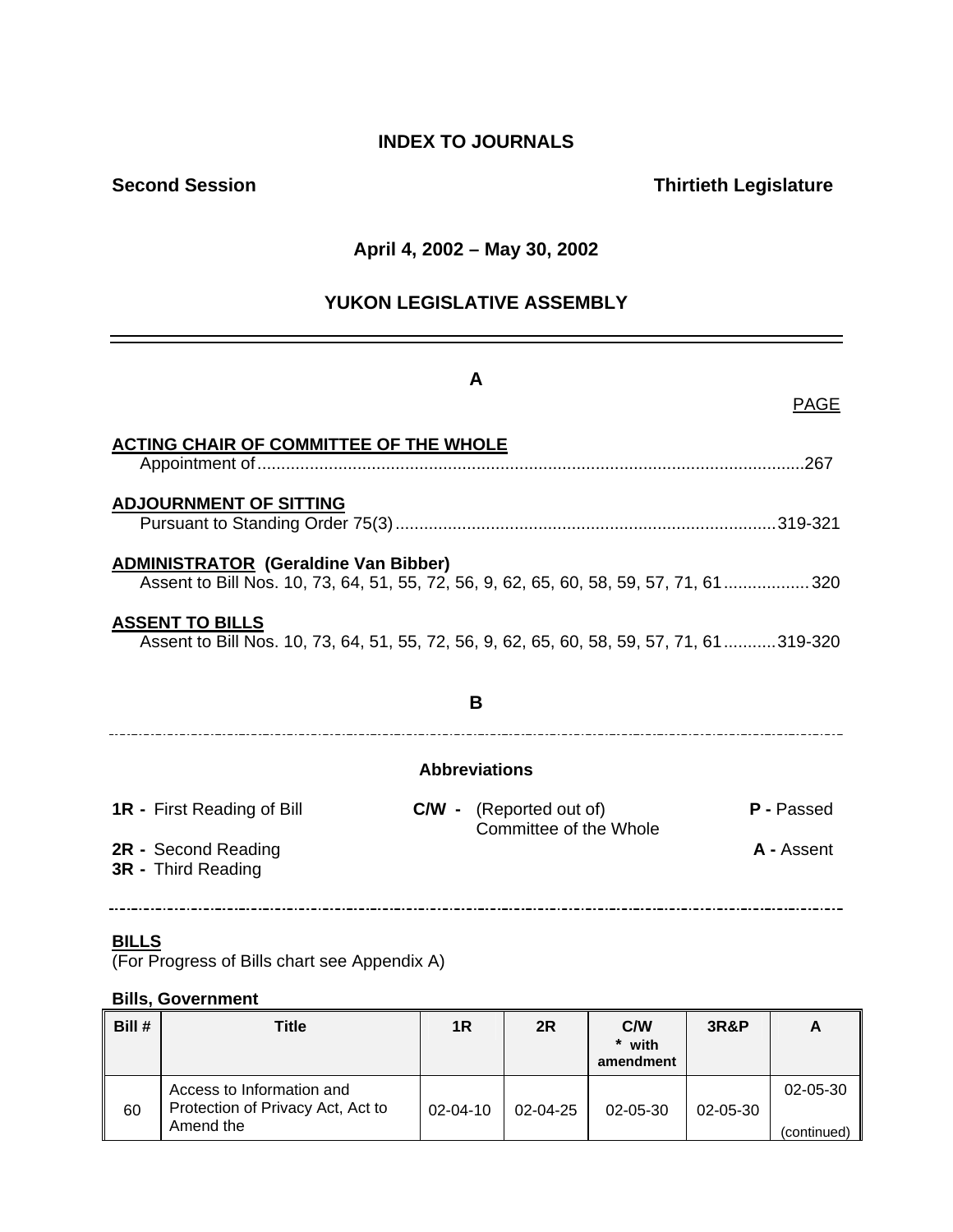| Bill # | Title                                             | 1R             | 2R             | C/W<br>* with<br>amendment | <b>3R&amp;P</b> | A        |
|--------|---------------------------------------------------|----------------|----------------|----------------------------|-----------------|----------|
| 71     | Corporate Governance Act                          | 02-04-10       | 02-04-25       | 02-05-30                   | 02-05-30        | 02-05-30 |
| 65     | Dental Profession Act, Act to<br>Amend the        | 02-04-10       | 02-04-23       | $02 - 05 - 30$             | $02 - 05 - 30$  | 02-05-30 |
| 58     | Economic Development Act, Act to<br>Amend the     | 02-04-10       | 02-04-25       | 02-05-30                   | 02-05-30        | 02-05-30 |
| 63     | Education Act, Act to Amend the                   | 02-04-08       |                |                            |                 |          |
| 61     | Electoral District Boundaries Act.<br>2002        | 02-04-11       | 02-04-29       | 02-05-30                   | 02-05-30        | 02-05-30 |
| 62     | Employment Standards Act, Act to<br>Amend the     | $02 - 04 - 10$ | 02-04-17       | $02 - 05 - 30$             | $02 - 05 - 30$  | 02-05-30 |
| 66     | Environmental Assessment Act                      | 02-04-08       |                |                            |                 |          |
| 72     | Financial Administration Act, Act to<br>Amend the | $02 - 04 - 10$ | 02-04-23       | $02 - 05 - 23$             | $02 - 05 - 28$  | 02-05-30 |
| 59     | Government Accountability Act                     | $02 - 04 - 10$ | 02-04-25       | $02 - 05 - 30$             | $02 - 05 - 30$  | 02-05-30 |
| 57     | Government Organisation Act                       | 02-04-11       | 02-04-25       | 02-05-30                   | 02-05-30        | 02-05-30 |
| 55     | Income Tax Act (No. 5), Act to<br>Amend the       | 02-04-09       | 02-04-18       | 02-05-23                   | 02-05-28        | 02-05-30 |
| 51     | <b>Official Tree Act</b>                          | 02-04-08       | $02 - 04 - 16$ | $02 - 05 - 23$             | $02 - 05 - 28$  | 02-05-30 |
| 67     | <b>Placer Mining Act</b>                          | 02-04-08       |                |                            |                 |          |
| 74     | Public Service Act, Act to Amend<br>the           | $02 - 04 - 11$ |                |                            |                 |          |
| 68     | Quartz Mining Act                                 | 02-04-08       |                |                            |                 |          |
| 9      | Second Appropriation Act, 2002-<br>03             | 02-04-04       | 02-04-11       | 02-05-30                   | 02-05-30        | 02-05-30 |
| 64     | Spousal Compensation Act                          | $02 - 04 - 11$ | 02-04-16       | 02-05-23                   | $02 - 05 - 28$  | 02-05-30 |
| 69     | Territorial Lands (Yukon) Act                     | 02-04-08       |                |                            |                 |          |
| 10     | Third Appropriation Act, 2001-02                  | 02-04-04       | 02-04-11       | $02 - 04 - 15$             | 02-05-28        | 02-05-30 |
| 56     | Tobacco Tax Act (No. 2), Act to<br>Amend the      | 02-04-09       | 02-04-22       | 02-05-23                   | 02-05-28        | 02-05-30 |
| 70     | <b>Waters Act</b>                                 | 02-04-08       |                |                            |                 |          |
| 73     | Workers' Compensation Act, Act to<br>Amend the    | $02 - 04 - 11$ | 02-05-23       | $*$ 02-05-23               | 02-05-28        | 02-05-30 |

## **Other Than Government**

| Bill # | Title                                   | 1R             | 2R                              | C/W | <b>3R&amp;P</b>                                       |                                       |
|--------|-----------------------------------------|----------------|---------------------------------|-----|-------------------------------------------------------|---------------------------------------|
| 101    | Child, Youth and Family Advocacy<br>Act | $00-11-20$     | 02-05-08                        |     |                                                       |                                       |
| 103    | Electoral District Boundaries Act       | $02 - 04 - 29$ | Adjourned<br>debate<br>02-05-29 |     | Dropped from Order paper<br>$02 - 05 - 30$<br>House.) | (similar to Bill #61 which passed the |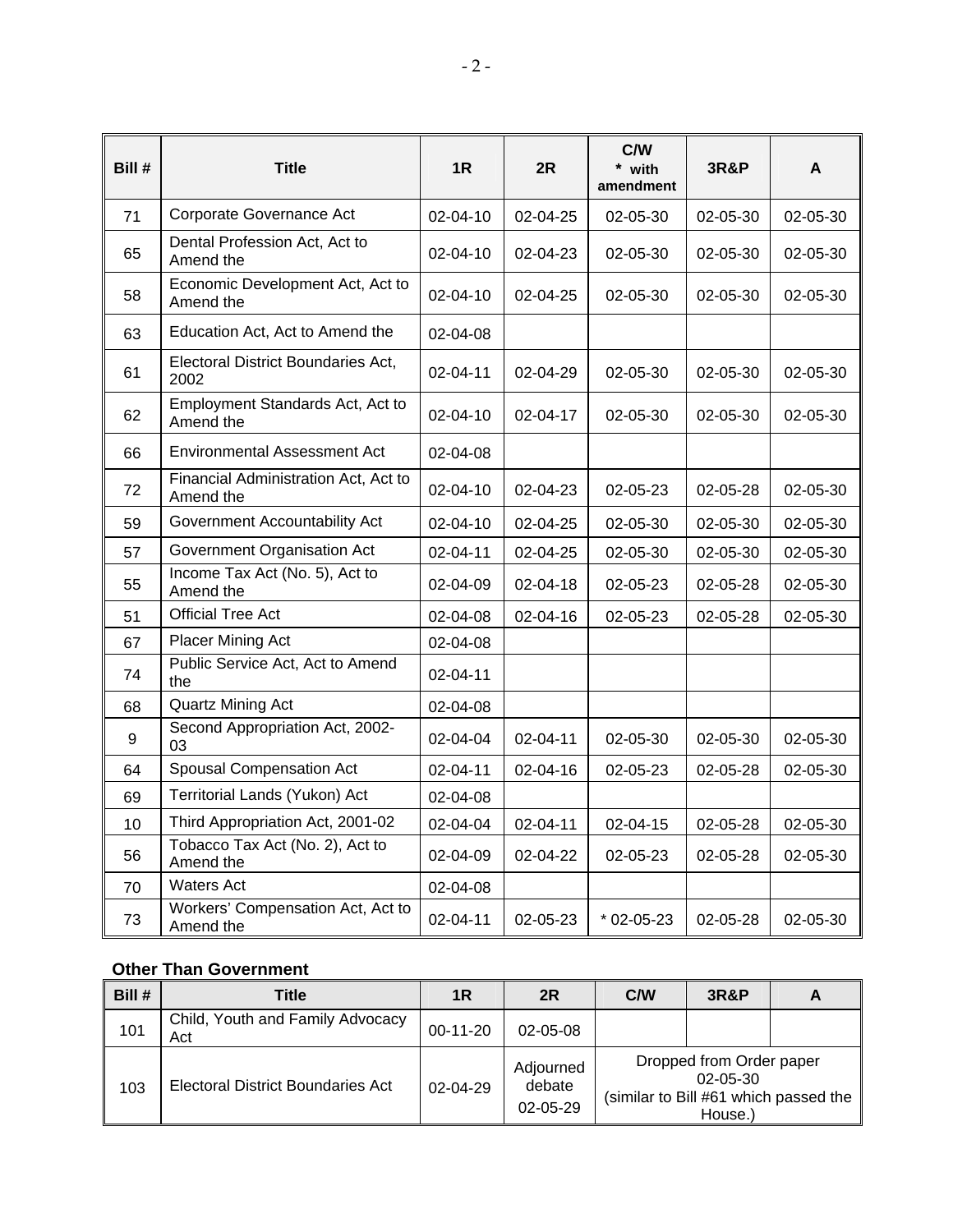## **BUDGET SPEECH**

| I OGG. |  |  |  |  |  |  |  |  |  |  |  |  |  |  |  |  |  |  |  |  |  |  |  |  |  |  |  |  |  |  |  |  |  |  |  |  |  |  |  |  |  |  |  |  |  |  |  |  |  |  |  |  |  |  |  |  |  |  |  |  |  |  |  |  |  |  |  |  |  |  |  |  |  |  |  |  |  |  |  |  |  |  |  |  |  |  |  |  |  |  |  |  |  |  |  |  |  |  |  |  |  |  |  |  |  |  |  |  |  |  |  |  |  |  |  |  |  |  |  |  |  |  |  |  |  |  |  |  |  |  |  |  |  |  |  |  |  |  |  |  |  |  |  |  |  |  |
|--------|--|--|--|--|--|--|--|--|--|--|--|--|--|--|--|--|--|--|--|--|--|--|--|--|--|--|--|--|--|--|--|--|--|--|--|--|--|--|--|--|--|--|--|--|--|--|--|--|--|--|--|--|--|--|--|--|--|--|--|--|--|--|--|--|--|--|--|--|--|--|--|--|--|--|--|--|--|--|--|--|--|--|--|--|--|--|--|--|--|--|--|--|--|--|--|--|--|--|--|--|--|--|--|--|--|--|--|--|--|--|--|--|--|--|--|--|--|--|--|--|--|--|--|--|--|--|--|--|--|--|--|--|--|--|--|--|--|--|--|--|--|--|--|--|--|--|
|--------|--|--|--|--|--|--|--|--|--|--|--|--|--|--|--|--|--|--|--|--|--|--|--|--|--|--|--|--|--|--|--|--|--|--|--|--|--|--|--|--|--|--|--|--|--|--|--|--|--|--|--|--|--|--|--|--|--|--|--|--|--|--|--|--|--|--|--|--|--|--|--|--|--|--|--|--|--|--|--|--|--|--|--|--|--|--|--|--|--|--|--|--|--|--|--|--|--|--|--|--|--|--|--|--|--|--|--|--|--|--|--|--|--|--|--|--|--|--|--|--|--|--|--|--|--|--|--|--|--|--|--|--|--|--|--|--|--|--|--|--|--|--|--|--|--|--|

## $\mathbf C$

# **CASTING VOTE**<br>Speaker

| peaker |  |
|--------|--|
|        |  |
|        |  |
|        |  |
|        |  |
|        |  |

## **CHANGES TO ORDER PAPER**

| Removing motions in the name of Cynthia Tucker and Jim McLachlan due |  |
|----------------------------------------------------------------------|--|
|                                                                      |  |

## **CLERK OF THE LEGISLATIVE ASSEMBLY (Patrick L. Michael)**

## D

## DEBATE<br>Adjourned:

| djourned: |  |
|-----------|--|
|           |  |
|           |  |
|           |  |
|           |  |
|           |  |
|           |  |
|           |  |
|           |  |
|           |  |
|           |  |

## DEPUTY CHAIR OF COMMITTEE OF THE WHOLE

### **DIVISION**

| (continued) |
|-------------|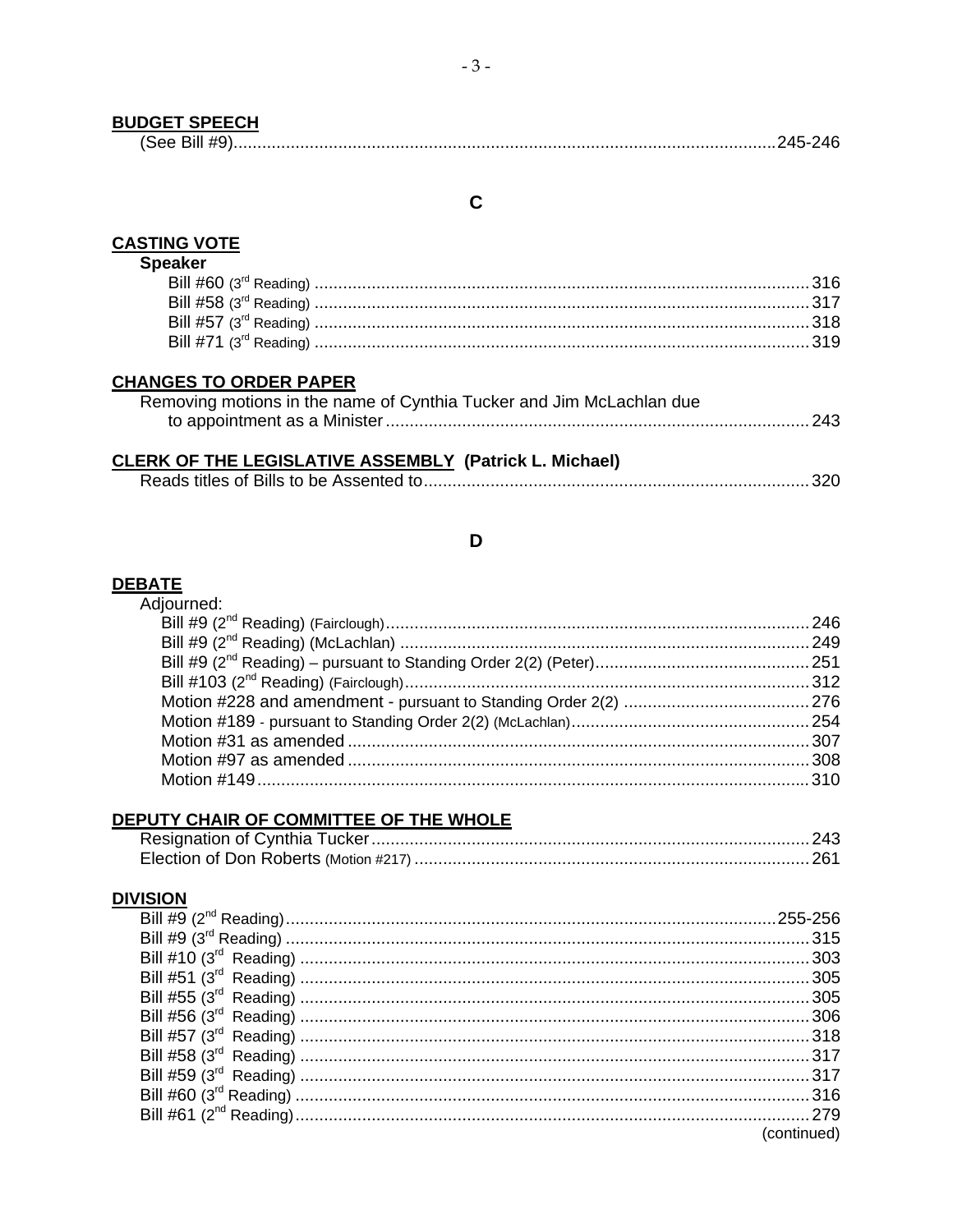## **DIVISION (continued)**

| Motion #264 (Division called by Speaker pursuant to Conflict of Interest      |  |
|-------------------------------------------------------------------------------|--|
|                                                                               |  |
|                                                                               |  |
| Motion to resolve into Committee of the Whole (May 28, 2002) (negatived)  303 |  |
|                                                                               |  |

## **F**

## **FILED DOCUMENTS**

| Official Opposition Spring 2002 Legislative Questionnaire Results                                                                                                                                                                                                                     |     |
|---------------------------------------------------------------------------------------------------------------------------------------------------------------------------------------------------------------------------------------------------------------------------------------|-----|
| Species at Risk Act (Bill C-5) House Standing Committee recommendations:<br>letters (dated December 11, 2001) to the Right Hon. Jean Chrétien,<br>Prime Minister and to the Hon. David Anderson, federal Minister of<br>Environment, from the Hon. Dale Eftoda, Minister of Renewable | 290 |
| Spousal benefits, reinstatement of; and maximum wage rate/restoration<br>of indexing: Memo (dated April 15, 2002) from the Executive Director<br>of the Yukon Chamber of Commerce to members of the Yukon                                                                             | 268 |
| Water License Application MN00-031, City of Whitehorse: letter from<br>David Sherstone, Regional Manager, Water Resources, Indian and<br>Northern Affairs Canada to Ms. Judi White, Secretary, Yukon Territory<br>Water Board (dated May 3, 2002); Canadian Environmental Assessment  |     |
| Wood Street Centre: letters respecting transfer of programs to Whitehorse                                                                                                                                                                                                             | 284 |

## **H**

## **HOUSE LEADERS REPORT (Length of Sitting)**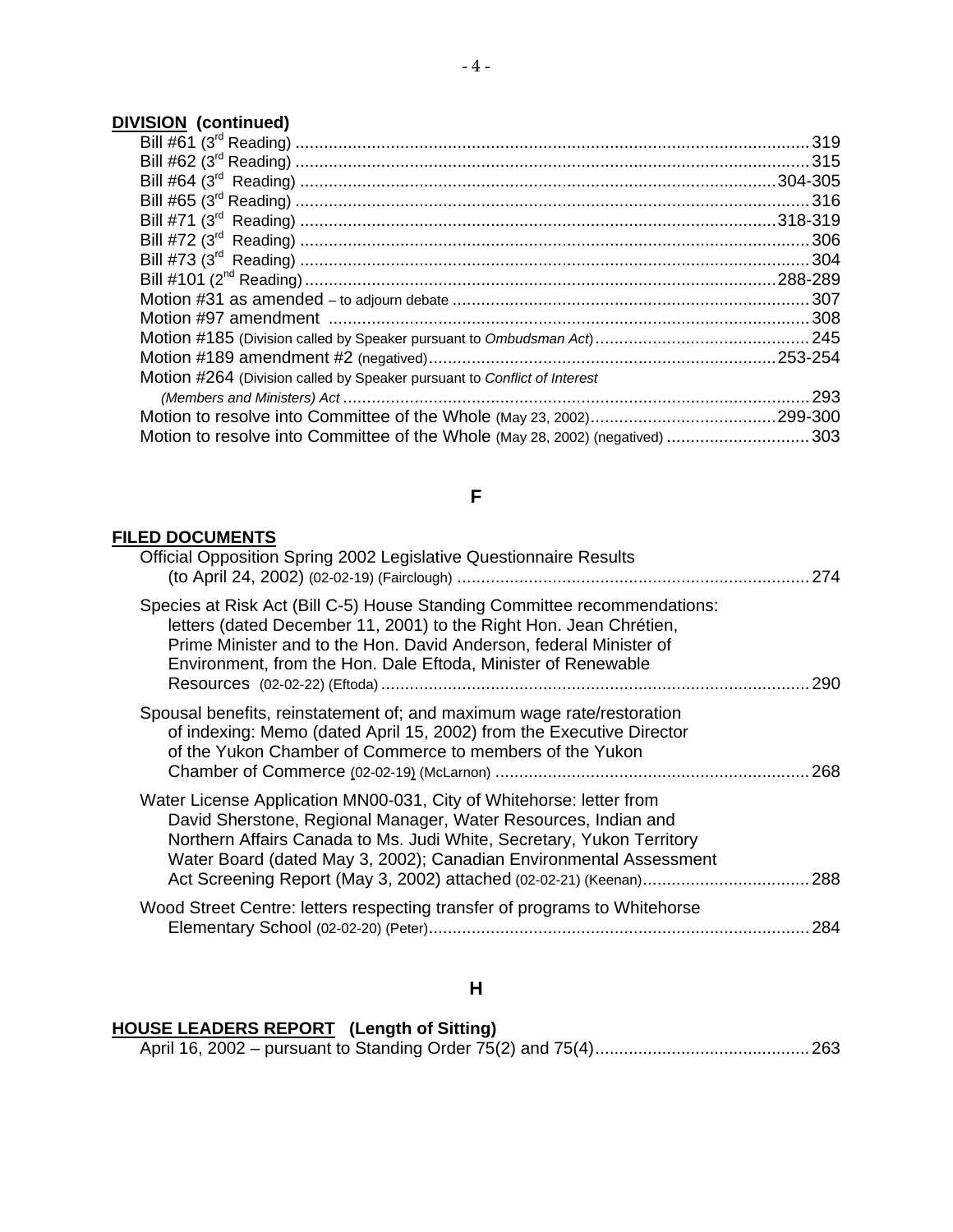| <b>INTRODUCTIONS</b>                                                                                                                                                                                                                                                                                                                                                                                                                               |                                                                                  |
|----------------------------------------------------------------------------------------------------------------------------------------------------------------------------------------------------------------------------------------------------------------------------------------------------------------------------------------------------------------------------------------------------------------------------------------------------|----------------------------------------------------------------------------------|
|                                                                                                                                                                                                                                                                                                                                                                                                                                                    | L                                                                                |
| <b>LEGISLATIVE ASSEMBLY</b><br><b>Sessional Summary</b><br>Divisions - 26<br>Filed Documents - 5<br>Government Bills Introduced this sitting - 23  Government Bills Passed - 16<br>Legislative Returns - 34<br>Motions Passed, Government - 4<br>Motions Debated, Other than Government - 5<br>Motions Deferred to next sitting day, Other than Government - 26<br>Motions Passed, Other than Government - 0<br>Petitions - 1<br>Sitting Days - 30 | Sessional Papers - 34<br><b>Written Questions - 0</b>                            |
| <b>LEGISLATIVE RETURNS</b><br>Agricultural Risk Management: Canada-Yukon Territory Framework                                                                                                                                                                                                                                                                                                                                                       |                                                                                  |
| Banking agreement with TD Canada Trust: Yukon Government obligations                                                                                                                                                                                                                                                                                                                                                                               |                                                                                  |
|                                                                                                                                                                                                                                                                                                                                                                                                                                                    |                                                                                  |
| Capital expenditure authority: Financial Administration Act                                                                                                                                                                                                                                                                                                                                                                                        |                                                                                  |
| Children in care: First Nation children in treatment programmes outside                                                                                                                                                                                                                                                                                                                                                                            |                                                                                  |
| Community Justice Review: responses to questions on various issues                                                                                                                                                                                                                                                                                                                                                                                 | asked during Question Period (April 30, 2002) (02-02-118) (McLachlan) 283        |
| Dawson Airport construction contract: explanation of compensation to the                                                                                                                                                                                                                                                                                                                                                                           |                                                                                  |
|                                                                                                                                                                                                                                                                                                                                                                                                                                                    | Dawson City health services: information pertaining to (02-02-107) (Edelman) 277 |
|                                                                                                                                                                                                                                                                                                                                                                                                                                                    | Dempster Lite Pipeline cost: estimates and explanation (02-02-132) (Kent)  314   |
| Energy policy of the Yukon Government: information pertaining to                                                                                                                                                                                                                                                                                                                                                                                   |                                                                                  |
| Faro Memorandum of Understanding: allocation of funds                                                                                                                                                                                                                                                                                                                                                                                              |                                                                                  |
| Faro mine site (Anvil Range Mining Corporation): information pertaining                                                                                                                                                                                                                                                                                                                                                                            |                                                                                  |
| Faro mine (Anvil Range Mining Corporation) reclamation: status of;<br>Twenty-Seventh Report of the Interim Receiver (dated November 16,                                                                                                                                                                                                                                                                                                            |                                                                                  |

(continued)

**I**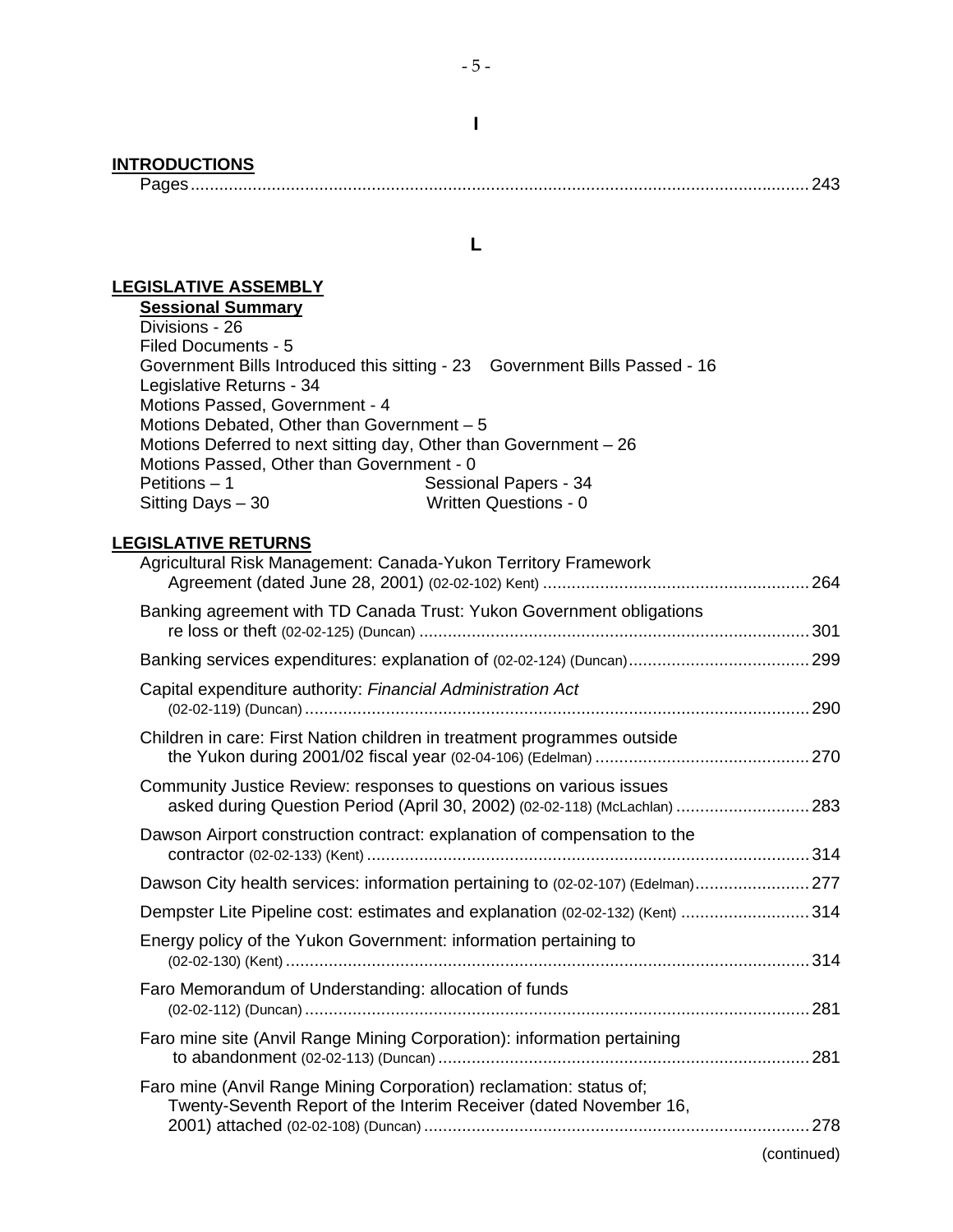## **LEGISLATIVE RETURNS (continued)**

| Kwanlin Dun First Nation child welfare liaison staff: funding included                                                                                                                                 |  |
|--------------------------------------------------------------------------------------------------------------------------------------------------------------------------------------------------------|--|
| Mayo housing units sold to Nacho Nyak Dun First Nation                                                                                                                                                 |  |
|                                                                                                                                                                                                        |  |
| North American Tungsten: sums outstanding; road work (02-02-109) (Duncan) 278                                                                                                                          |  |
| Pipeline unit: list of contract staff and contract costs (02-02-131) (Kent) 314                                                                                                                        |  |
| Property tax administration for First Nations: explanation (02-02-121) (Buckway) 295                                                                                                                   |  |
| Property taxes: list of outstanding property taxes owed to the Yukon                                                                                                                                   |  |
| Property taxes: outstanding amount owed on Elsa mine properties                                                                                                                                        |  |
| Natural gas distribution utility franchise: Letter dated (May 7, 2002)<br>from Mayor Bourassa, City of Whitehorse to the Hon. Mr. Kent,<br>Minister of Energy, Mines and Resources and Minister Kent's |  |
|                                                                                                                                                                                                        |  |
| Rural Roads Upgrade Projects: project amounts (by community)                                                                                                                                           |  |
| Social and Staff Housing Occupancy Rates as at March 31, 2002 by                                                                                                                                       |  |
| Statistics in O&M Estimates, 2002-03 by department (02-02-104) (Duncan) 268                                                                                                                            |  |
|                                                                                                                                                                                                        |  |
| Trust Agreements: Yukon Government's contribution to Yukon<br>Foundation and allocation to the Yukon Teacher Mentoring<br>Endowment Fund; Trust Agreement between the Yukon Government                 |  |
|                                                                                                                                                                                                        |  |
| Whitehorse Correctional Centre: explanation of policy and procedure<br>regarding return of inmates upon release (02-02-134) (McLachlan)  314                                                           |  |
|                                                                                                                                                                                                        |  |
| <b>Yukon Housing Corporation Maintenance and Service Contracts:</b>                                                                                                                                    |  |
| Yukon Housing Corporation mobile home purchases: contract of<br>Purchase and Sale and Agreement for Sale of Land (02-02-123) (Buckway)  298                                                            |  |
| Yukon Housing Corporation Organizational Chart (02-02-114) (Buckway)  283                                                                                                                              |  |
| <b>LENGTH OF SITTING</b>                                                                                                                                                                               |  |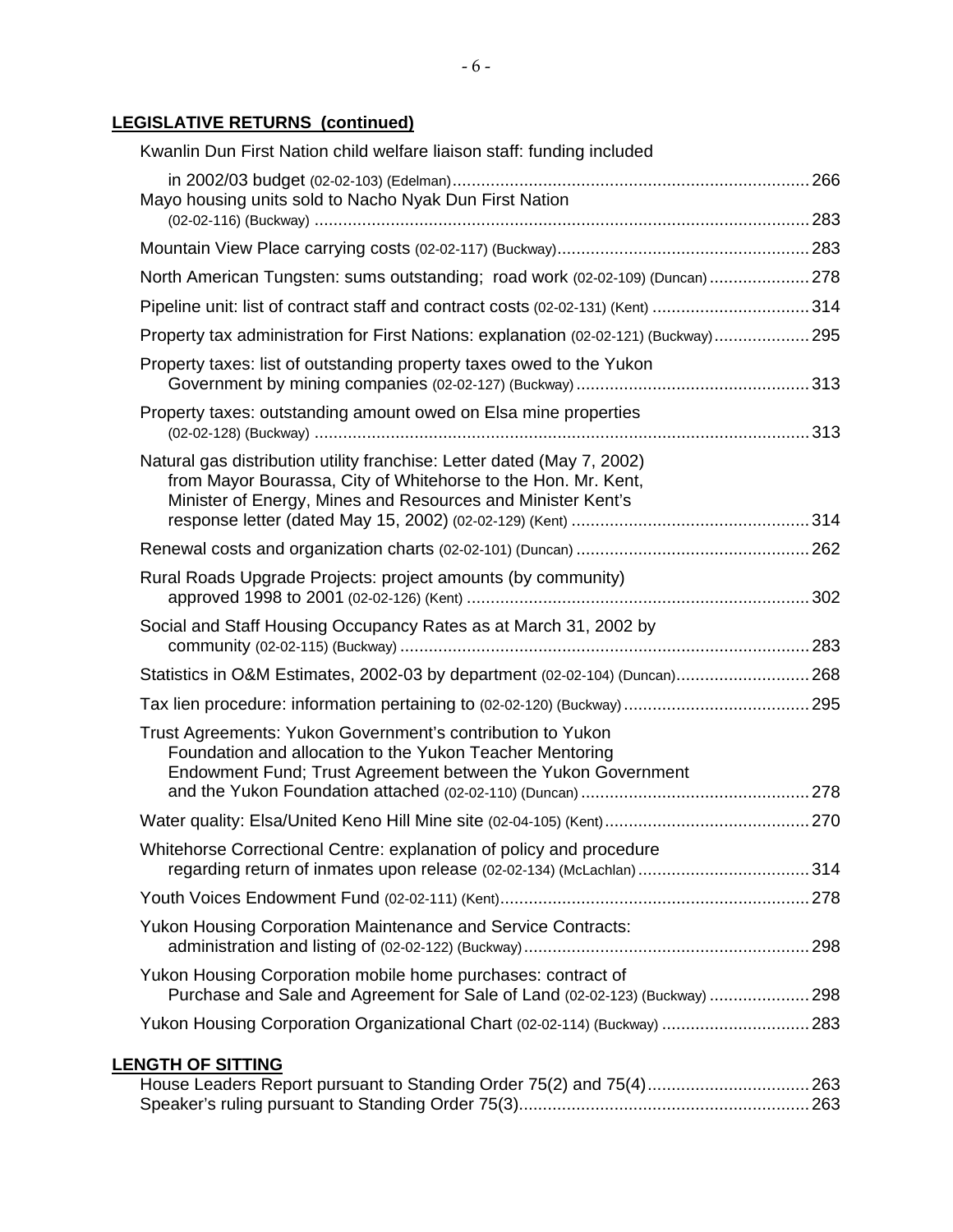| M                                                                                                                                             |                |             |                  |                                                   |
|-----------------------------------------------------------------------------------------------------------------------------------------------|----------------|-------------|------------------|---------------------------------------------------|
| <b>MOMENT OF SILENCE</b>                                                                                                                      |                |             |                  |                                                   |
| <b>MONEY MESSAGE</b>                                                                                                                          |                |             |                  |                                                   |
| <b>MOTIONS - APPOINTMENT OF HOUSE</b><br><b>OFFICERS</b>                                                                                      | <b>Member</b>  | <b>Page</b> | Amendment        | <b>Disposition</b>                                |
| Deputy Chair, Committee of the Whole, Don<br>Roberts (#217)                                                                                   | McLachlan      | 261         |                  | Carried                                           |
| <b>MOTIONS - GOVERNMENT</b>                                                                                                                   | <b>Member</b>  | <b>Page</b> | <b>Amendment</b> | <b>Disposition</b>                                |
| Conflicts Commission: appointment of David<br>Phillip Jones, Q.C. for a three-year period<br>(#264)                                           | Duncan         | 293         |                  | Carried                                           |
| Dawson City to be designated as honorary<br>capital of the Yukon for the duration of the<br>centennial year commencing June 4, 2002<br>(#248) | Duncan         | 303         |                  | Carried                                           |
| Extended adjournment of the House from<br>May 17 to May 22, 2002 (#243)                                                                       | McLachlan      | 281-282     |                  | Carried                                           |
| Ombudsman: reappointment of Hendrik K.<br>Moorlag for a 5 year term commencing April 8,<br>2002 (#185)                                        | Duncan         | 245         |                  | Carried                                           |
| <b>MOTIONS - OTHER THAN GOVERNMENT</b>                                                                                                        | <b>Member</b>  | Page        | <b>Amendment</b> | <b>Disposition</b>                                |
| Alcohol and drug rehabilitation centre:<br>establishing an (#18)                                                                              | <b>Jenkins</b> | 306         |                  | Deferred to<br>next sitting<br>day                |
| Amend Standing Orders by deleting "A<br>Standing Committee on Rules, Elections and<br>Privileges" (#25)                                       | McRobb         | 306         |                  | Deferred to<br>next sitting<br>day                |
| Application of federal gun legislation being tied<br>to northern allowances section of the Income<br>Tax Act $(#30)$                          | Jenkins        | 306         |                  | Deferred to<br>next sitting<br>day                |
| Clean-up process for abandoned mine sites<br>(#83)                                                                                            | <b>McRobb</b>  | 307         |                  | Deferred to<br>next sitting<br>day                |
| Clean-up of abandoned military sites and<br>abandoned mines prior to Earth Day, 2002<br>(#118)                                                | McRobb         | 308         |                  | Deferred to<br>next sitting<br>day                |
| Conduct of un-elected political staff (#11)                                                                                                   | McRobb         | 306         |                  | Deferred to<br>next sitting<br>day<br>(continued) |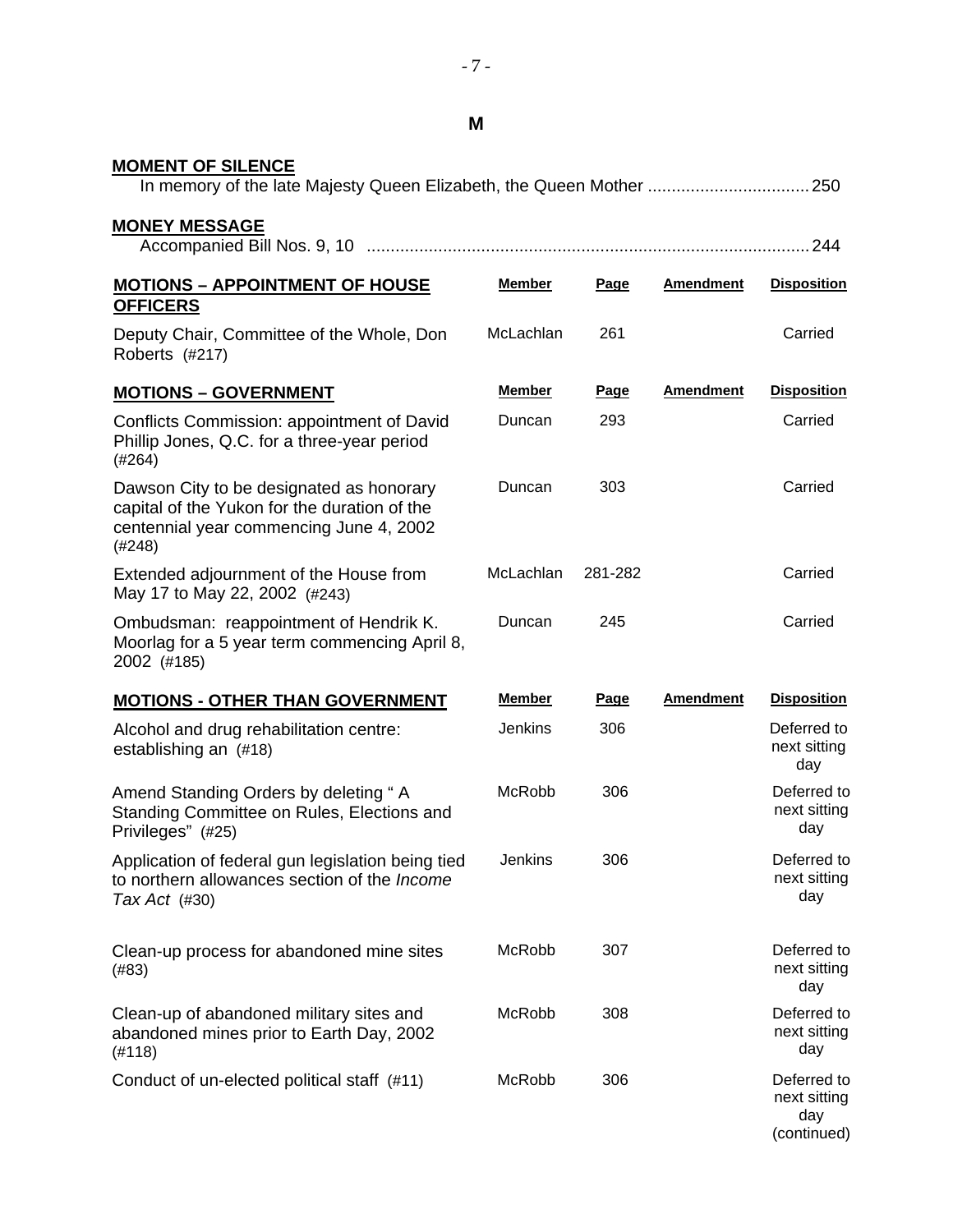| <b>MOTIONS - OTHER THAN GOVERNMENT</b><br>(continued))                                                                                | <b>Member</b>  | Page    | <b>Amendment</b>                           | <b>Disposition</b>                             |
|---------------------------------------------------------------------------------------------------------------------------------------|----------------|---------|--------------------------------------------|------------------------------------------------|
| Connect Yukon Program: implementation of<br>(#5)                                                                                      | <b>McRobb</b>  | 306     |                                            | Deferred to<br>next sitting<br>day             |
| Dempster Lateral: government to promote the<br>building of (#273)                                                                     | Fentie         | 312     |                                            | Unanimous<br>consent not<br>to proceed<br>with |
| Electrical energy rate relief (#102)                                                                                                  | McRobb         | 308     |                                            | Deferred to<br>next sitting<br>day             |
| Electrical rates: elimination of "Clawback" on<br>consumption in excess of 1,500 kwh per<br>month $(\#13)$                            | Jenkins        | 306     |                                            | Deferred to<br>next sitting<br>day             |
| Eliminate GST on heating fuels and electricity:<br>urge Government of Canada to (#7)                                                  | <b>Jenkins</b> | 306     |                                            | Deferred to<br>next sitting<br>day             |
| Establishment of an intergovernmental task<br>force to address proposed pipeline issues<br>(#54)                                      | Fentie         | 307     |                                            | Deferred to<br>next sitting<br>day             |
| FAS/FAE action plan (#17)                                                                                                             | Jenkins        | 306     |                                            | Deferred to<br>next sitting<br>day             |
| Five-Point Economic Action Plan:<br>development and implementation of (#228)                                                          | Fentie         | 274-275 | 275<br>Amended by<br>Speaker<br>275-276    | Adjourned<br>debate                            |
| Forestry issues: urge federal government to<br>resolve outstanding issues and to develop<br>policies to support Yukon forestry (#115) | Fentie         | 308     |                                            | Deferred to<br>next sitting<br>day             |
| Formation of an all-party committee to<br>examine options regarding recruiting and<br>training medical personnel (#31)                | Keenan         | 306-307 | March 28,<br>2001<br>(Roberts)<br>Carried  | Debate<br>adjourned                            |
| Global climate change: attention to (#89)                                                                                             | McRobb         | 307     |                                            | Deferred to<br>next sitting<br>day             |
| Government's seven priorities: continued use<br>of (#19)                                                                              | McLarnon       | 306     |                                            | Deferred to<br>next sitting<br>day             |
| Pioneer Utility Grant increase (#12)                                                                                                  | Jenkins        | 306     |                                            | Deferred to<br>next sitting<br>day             |
| Placer Mining Industry: development of cost-<br>effective regulations in the Yukon Placer<br>Authorization process (#189)             | Jenkins        | 253-254 | #1 253<br>Negatived<br>#2 253<br>Negatived | Adjourned<br>debate                            |
|                                                                                                                                       |                |         |                                            | (continued)                                    |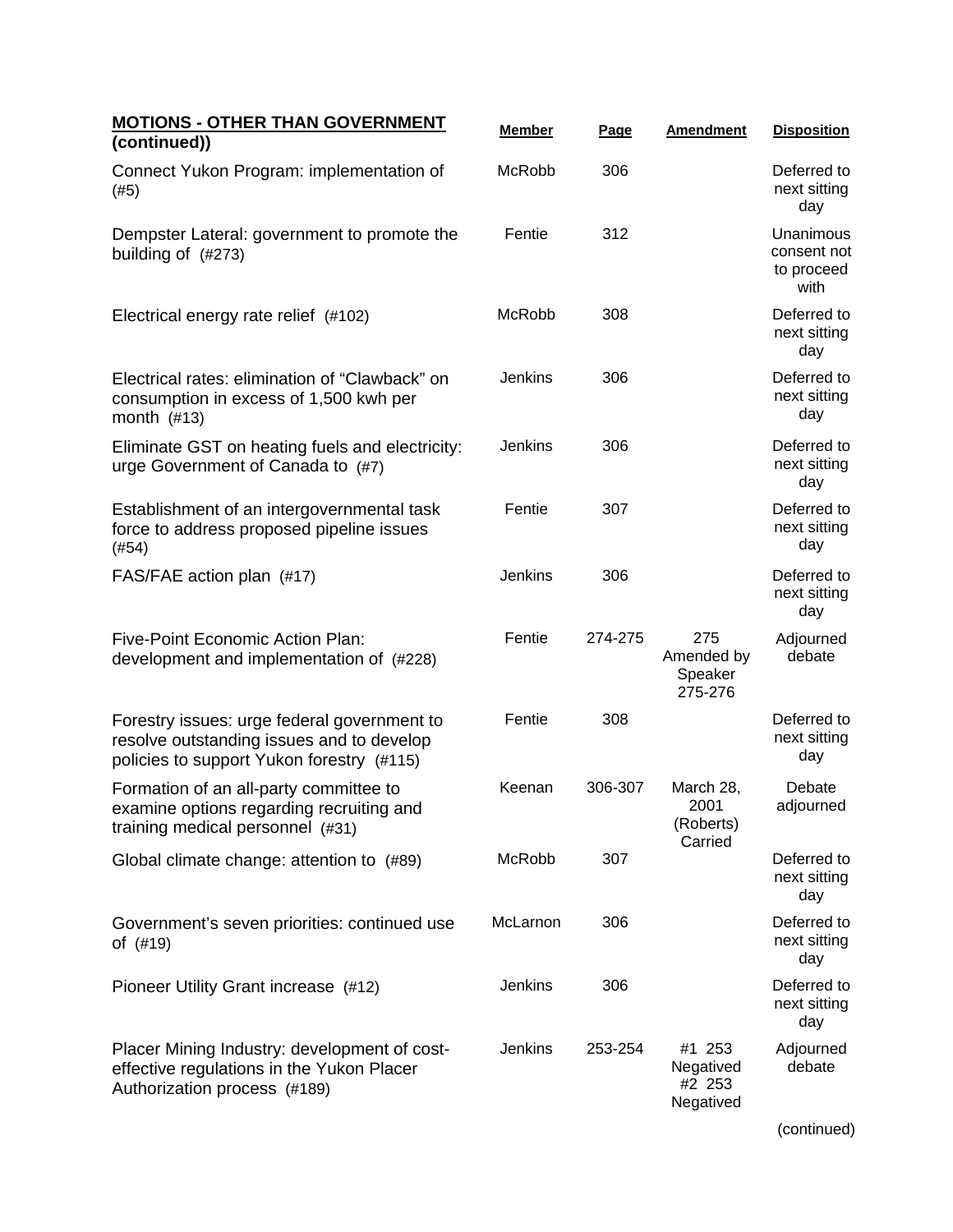| <b>MOTIONS - OTHER THAN GOVERNMENT</b><br>(continued))                                                                                                                                       | <b>Member</b>  | Page    | <b>Amendment</b> | <b>Disposition</b>                 |
|----------------------------------------------------------------------------------------------------------------------------------------------------------------------------------------------|----------------|---------|------------------|------------------------------------|
| Federal devolution proposal: fails to recognize<br>Yukon's offshore northern boundary in the<br>Beaufort Sea and transfers environmental<br>liabilities without ownership of resources (#22) | <b>Jenkins</b> | 306     |                  | Deferred to<br>next sitting<br>day |
| Grey Mountain Primary School replacement<br>(#149)                                                                                                                                           | McLarnon       | 308-309 |                  | Adjourned<br>debate                |
| Health care standards in the Yukon (#143)                                                                                                                                                    | McRobb         | 308     |                  | Deferred to<br>next sitting<br>day |
| Inquiry into the events of September 11, 2001<br>and report findings to the Legislative Assembly<br>(#145)                                                                                   | McRobb         | 308     |                  | Deferred to<br>next sitting<br>day |
| Job creation in communities (Teslin, Carcross,<br>Old Crow and Watson Lake) (#131)                                                                                                           | Fentie         | 308     |                  | Deferred to<br>next sitting<br>day |
| Northern Economic Strategy: negotiate and<br>implement a (#80)                                                                                                                               | Fentie         | 307     |                  | Deferred to<br>next sitting<br>day |
| Small business: government to work with and<br>promote (#50)                                                                                                                                 | McLarnon       | 307     |                  | Deferred to<br>next sitting<br>day |
| Timber Harvest Agreement: establish a<br>process to end with an agreement (#37)                                                                                                              | McLarnon       | 307     |                  | Deferred to<br>next sitting<br>day |
| Yukon Act amendments to enshrine the<br>existence of "Crown in Right of Yukon" (#23)                                                                                                         | <b>Jenkins</b> | 306     |                  | Deferred to<br>next sitting<br>day |
| Yukon Protected Areas Strategy: five-point<br>plan to correct deficiencies in (#97)                                                                                                          | <b>Jenkins</b> | 307-308 | 308<br>carried   | Debate<br>adjourned                |
| Yukon Workers' Compensation Health and<br>Safety Board: President and Chair to report<br>progress on appeals to the House (#64)                                                              | McLarnon       | 307     |                  | Deferred to<br>next sitting<br>day |
| Winter-works projects: supplementary budget<br>allocating \$7.5 million (#24)                                                                                                                | Keenan         | 306     |                  | Deferred to<br>next sitting<br>day |
| <u> MOTIONS - PROCEDURAL</u>                                                                                                                                                                 | <b>Member</b>  | Page    | <b>Amendment</b> | <b>Disposition</b>                 |
| To resolve into Committee of the Whole                                                                                                                                                       | McLachlan      | 303     |                  | Negatived                          |

## **NOTICE RE OPPOSITION PRIVATE MEMBERS' BUSINESS**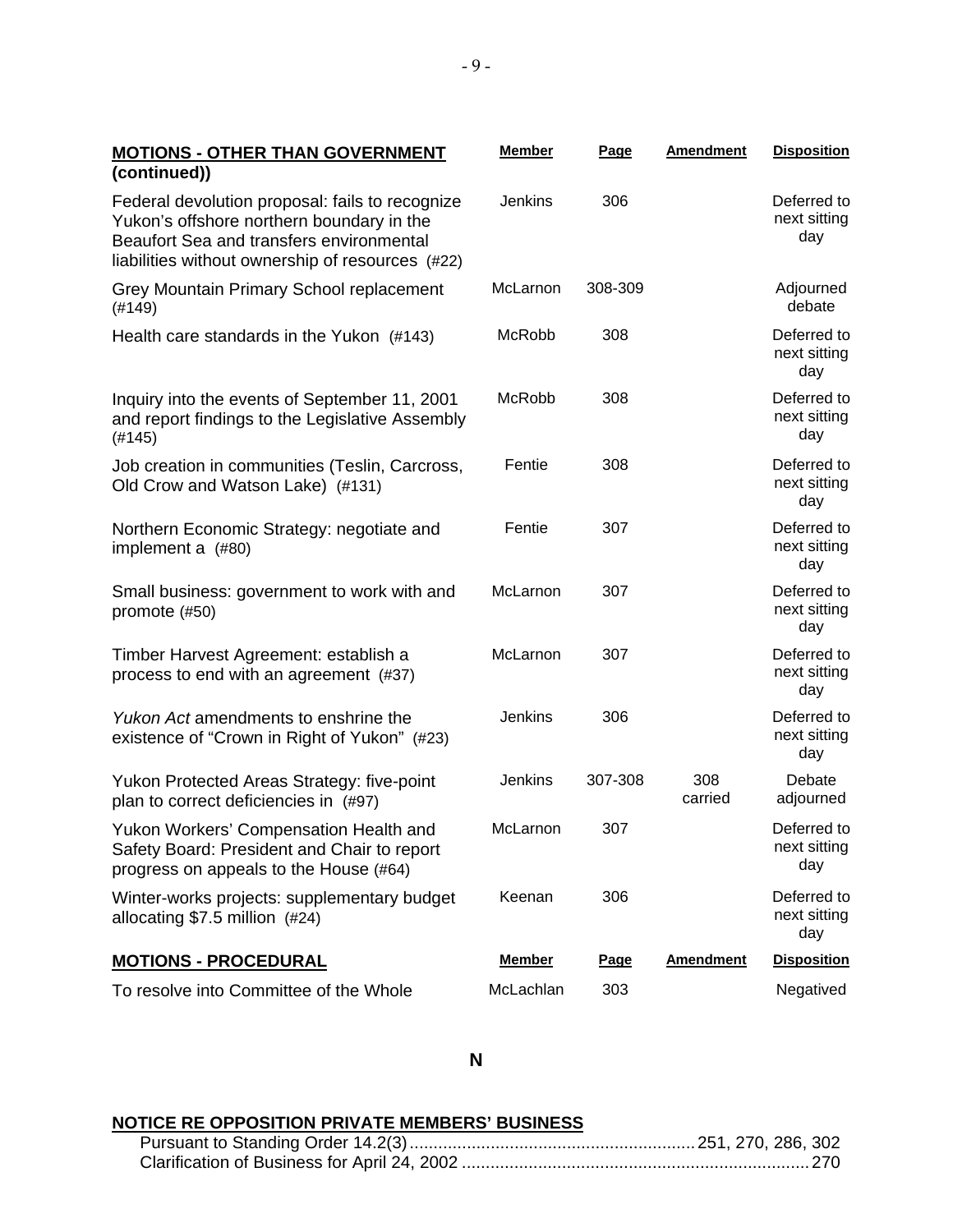### **P**

### **PAGES**

|--|--|

### **PETITIONS**

| Declaring a summer solstice statutory holiday (#5) |  |
|----------------------------------------------------|--|
| Presented on December 3, 2001 (Fentie)             |  |
|                                                    |  |
|                                                    |  |
|                                                    |  |

### **PRESIDING OFFICERS**

 Resignation of Cynthia Tucker as Deputy Chair of Committee of the Whole......................243 Motion appointing Don Roberts as Deputy Chair of Committee of the Whole (#217).........261

### **PRIVILEGE, POINT OF PERSONAL**

| Mrs. Edelman re apology for comments made in an e-mail and |  |
|------------------------------------------------------------|--|
|                                                            |  |

### **PRIVILEGE, QUESTION OF**

| Re: MLA computer files, unauthorized removal of (McLarnon) |  |
|------------------------------------------------------------|--|
|                                                            |  |
|                                                            |  |
|                                                            |  |
|                                                            |  |
|                                                            |  |

### **Q**

### **QUORUM COUNT**

### **R**

### **REQUEST FOR RECESS**

|--|--|--|--|--|--|--|--|

## **S**

### **SESSIONAL PAPERS**

Air Travel Policy, Government of Yukon (effective April 1, 2002) (02-02-153) (Kent) .............295

 Air Travel, Yukon Government Committee: Anti-Competition Guidelines (dated March, 2002); Terms of Reference (dated March, 2002) (02-02-152) (Kent)..........295 (continued)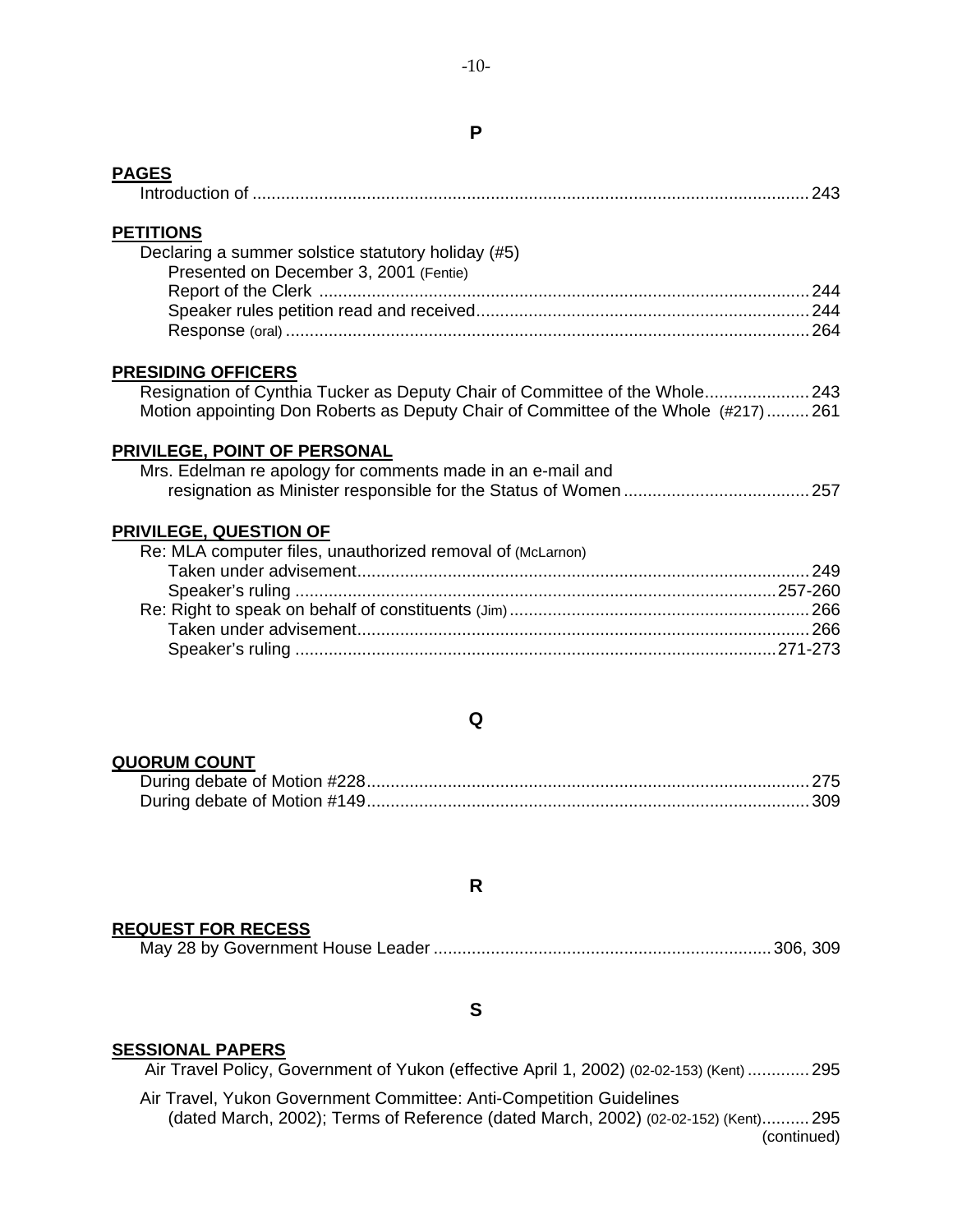## **SESSIONAL PAPERS (continued)**

| Alaska Highway Pipeline Project: Economic Effects on the Yukon<br>and Canada, Final Report by M.C. McCracken, Informetrica Limited                                                                                                                                                 |             |
|------------------------------------------------------------------------------------------------------------------------------------------------------------------------------------------------------------------------------------------------------------------------------------|-------------|
| Conflict of Interest (Members & Ministers) Act: letter from the Yukon<br>Conflicts Commissioner regarding possible amendments (dated                                                                                                                                               |             |
| Crime Prevention and Victim Services Trust Fund 2000/01 Annual                                                                                                                                                                                                                     |             |
| Deductions from the indemnities of Members of the Legislative Assembly<br>made pursuant to subsection 39(6) of the Legislative Assembly Act.<br>Report of the Clerk of the Yukon Legislative Assembly (dated April 4, 2002)                                                        |             |
| Electoral District Boundaries Act, 2002 (Bill #61): letter from Premier Pat<br>Duncan to Eric Fairclough, Leader of the Official Opposition (dated<br>May 29, 2002) confirming their agreement made on this date (02-02-159) (Duncan) 311                                          |             |
| Electoral District Boundaries Commission (Yukon) Final Report (dated                                                                                                                                                                                                               |             |
| Fixed Assets Management Review (Government Audit Services) (January 2002)                                                                                                                                                                                                          |             |
|                                                                                                                                                                                                                                                                                    |             |
| Government Contracting Summary Report by Department (April 1, 2001 -                                                                                                                                                                                                               |             |
| Infrastructure Status Report - 2002: Community Services (02-02-158) (Buckway)  311                                                                                                                                                                                                 |             |
| Investment Procedures and Trust Funds, review of (Government Audit                                                                                                                                                                                                                 |             |
| Land Inventory, review of (Government Audit Services) (January 2002)                                                                                                                                                                                                               |             |
|                                                                                                                                                                                                                                                                                    |             |
| Order-in-Council 2002/42, An Act Approving Yukon Land Claims Final<br>Agreements and First Nations (Yukon) Self-Government Act (Ta'an<br>Kwach'an Council) (dated February 11, 2002) (02-02-129) (Duncan) 244                                                                      |             |
| Placer mining industry: letters from The Klondike Placer Miners' Association<br>to Premier Duncan and the Hon. Mr. Kent, Minister of Energy, Mines and                                                                                                                             |             |
| Property Management Agency 2002/03 Business Plan (02-02-149) (Kent) 284                                                                                                                                                                                                            |             |
| Protected Areas Strategy: letters from Yukon Chamber of Mines to<br>Peter Jenkins (dated April 11, 2002), The Klondike Placer Miners'<br>Association to Yukon Legislative Assembly (dated April 10, 2002), and<br>the Yukon Agricultural Association to Yukon Legislative Assembly |             |
|                                                                                                                                                                                                                                                                                    |             |
|                                                                                                                                                                                                                                                                                    | (continued) |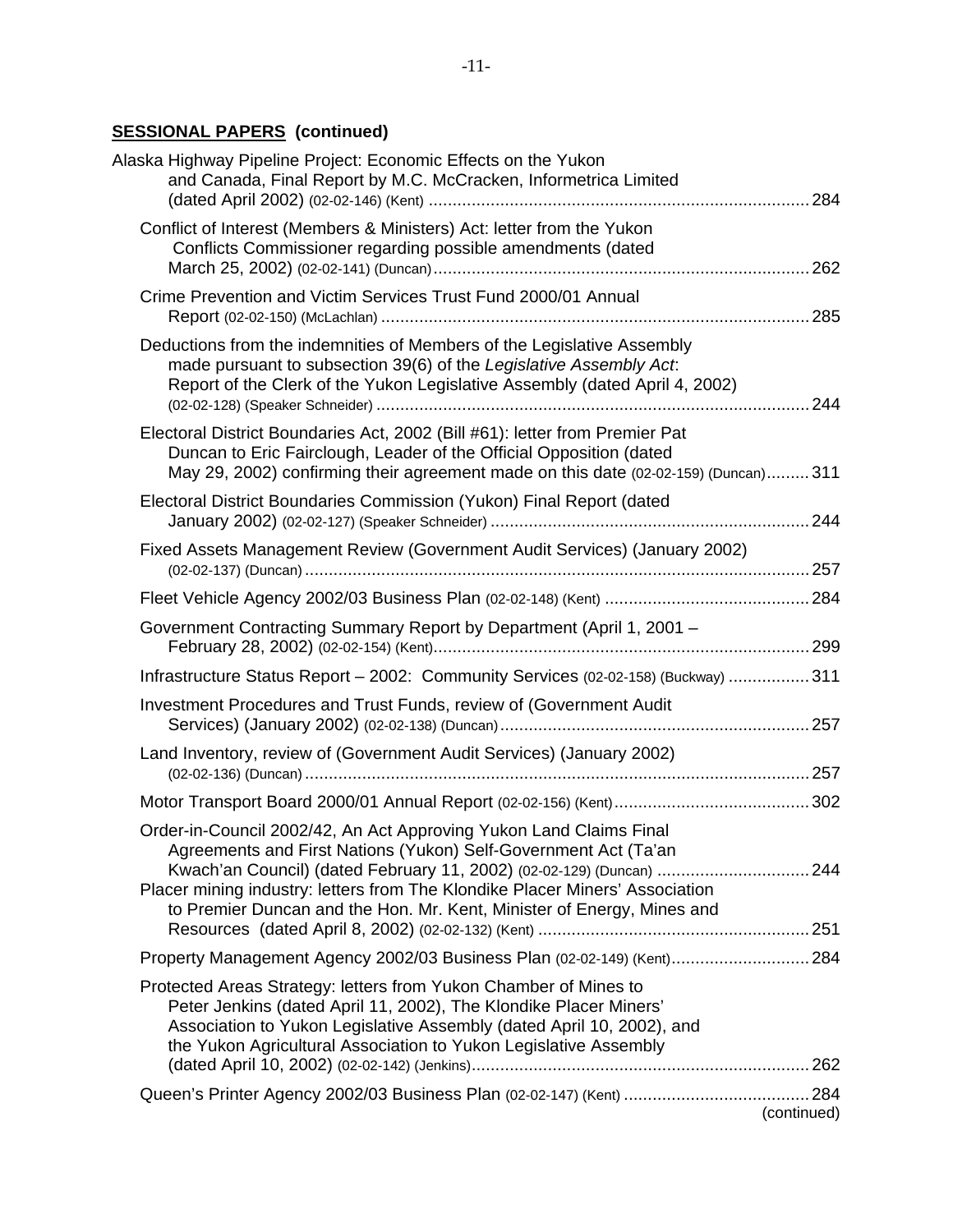### **SESSIONAL PAPERS (continued)**

| Report of the Chief Electoral Officer of the Yukon on Election<br>Financing and Political Contributions 2000-2001 (02-02-145) (Speaker Schneider) 284                                                                                                                                      |             |
|--------------------------------------------------------------------------------------------------------------------------------------------------------------------------------------------------------------------------------------------------------------------------------------------|-------------|
| Ta'an Kwach'an Council Self-Government Agreement and Final Agreement                                                                                                                                                                                                                       |             |
| Trade and Investment Fund, evaluation of (Government Audit Services)                                                                                                                                                                                                                       |             |
| Travel Expenses of Members of the Yukon Legislative Assembly 2001-02                                                                                                                                                                                                                       |             |
|                                                                                                                                                                                                                                                                                            |             |
| Yukon Education, Public Schools Branch 2000-01 School Year Annual                                                                                                                                                                                                                          |             |
| Yukon Geographical Place Names Board 2000/01 Annual Report (02-02-155) (Eftoda) 302                                                                                                                                                                                                        |             |
| Yukon Human Rights Commission: Report on Activities (1999/2000 and                                                                                                                                                                                                                         |             |
| Yukon Judicial Compensation Commission (2001): Report and<br>recommendations of the Commission (dated April 12, 2002)                                                                                                                                                                      |             |
| Yukon Law Foundation: audited Financial Statement for the fiscal year                                                                                                                                                                                                                      |             |
| Yukon Lottery Commission 2000-2001 Annual Report (02-02-135) (Buckway)  255                                                                                                                                                                                                                |             |
| Yukon Placer Authorization Review (dated March 25, 2002) by BDO                                                                                                                                                                                                                            |             |
| Yukon Placer Authorization Review: letter from Grant W. Klein,<br>KPMA Director to Premier Duncan (dated April 8, 2002) (02-02-134) (Kent)  253                                                                                                                                            |             |
| Yukon Workers' Compensation Health and Safety Board: Report by<br>Ted Hughes, Q.C, requested by the President and Chief Executive<br>Officer of the YWH&SB regarding a statement made on April 17, 2002<br>in the Yukon Legislative Assembly (dated May 23, 2002) (02-02-157) (Edelman)302 |             |
| <b>SPEAKER (Hon. Dennis Schneider)</b>                                                                                                                                                                                                                                                     |             |
|                                                                                                                                                                                                                                                                                            |             |
|                                                                                                                                                                                                                                                                                            |             |
| Appoints Member for Kluane as Acting Chair of Committee of the                                                                                                                                                                                                                             |             |
|                                                                                                                                                                                                                                                                                            |             |
| Calls for Recorded Division - reappointment of Ombudsman (April 4, 2002)245                                                                                                                                                                                                                |             |
| Calls for Recorded Division - appointment of Conflicts Commissioner                                                                                                                                                                                                                        |             |
|                                                                                                                                                                                                                                                                                            |             |
|                                                                                                                                                                                                                                                                                            |             |
|                                                                                                                                                                                                                                                                                            |             |
| Declares Motion #185 respecting reappointment of Ombudsman carried 245                                                                                                                                                                                                                     |             |
| Informs the House re resignation of Cynthia Tucker as Deputy Chair                                                                                                                                                                                                                         |             |
|                                                                                                                                                                                                                                                                                            |             |
|                                                                                                                                                                                                                                                                                            | (continued) |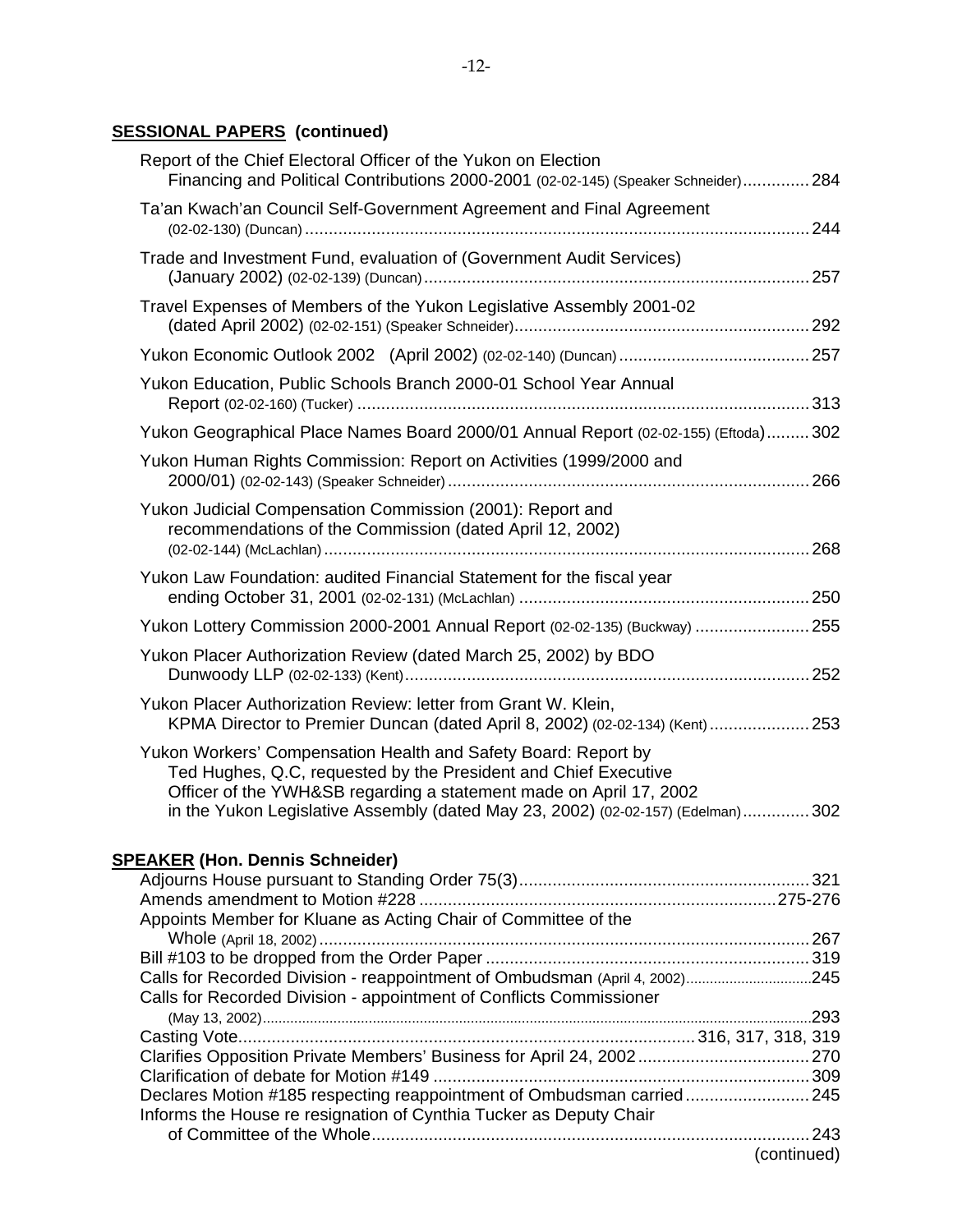## **SPEAKER (Hon. Dennis Schneider) (continued)**

| Requests a moment of silence in memory of the late Majesty Queen                    |  |
|-------------------------------------------------------------------------------------|--|
|                                                                                     |  |
| Requests unanimous consent re adjournment of debate of Motion #149310               |  |
| Rulings:                                                                            |  |
|                                                                                     |  |
|                                                                                     |  |
| Re: Matters of Order arising from Question Period (April 4, 2002)247-249            |  |
| Re: Question of Privilege taken under advisement (raised on April 8, 2002) 249      |  |
|                                                                                     |  |
| Re: Question of Privilege taken under advisement (raised on April 18, 2002) 271-273 |  |
| Re: Unanimous consent to expedite Business (McRobb – May 28, 2002)  304             |  |
| Statements:                                                                         |  |
| Re: Changes to Order Paper (Re name change and motions dropped)  243                |  |
| Re: Identification of members of the public or businesses during debate286          |  |
|                                                                                     |  |
|                                                                                     |  |
|                                                                                     |  |
|                                                                                     |  |
|                                                                                     |  |
|                                                                                     |  |

## **TRIBUTES**

| Goldman Environmental Prize recipients: Norma Kassi, Jonathon Solomon, |             |
|------------------------------------------------------------------------|-------------|
|                                                                        |             |
|                                                                        |             |
|                                                                        |             |
| In recognition of Jane Steele, Departmental Administrator, Legislative |             |
|                                                                        |             |
|                                                                        |             |
|                                                                        |             |
|                                                                        |             |
|                                                                        |             |
|                                                                        |             |
| In remembrance of Princess Patricia's Canadian Light Infantry battle   |             |
|                                                                        |             |
|                                                                        |             |
|                                                                        | (continued) |
|                                                                        |             |

**T**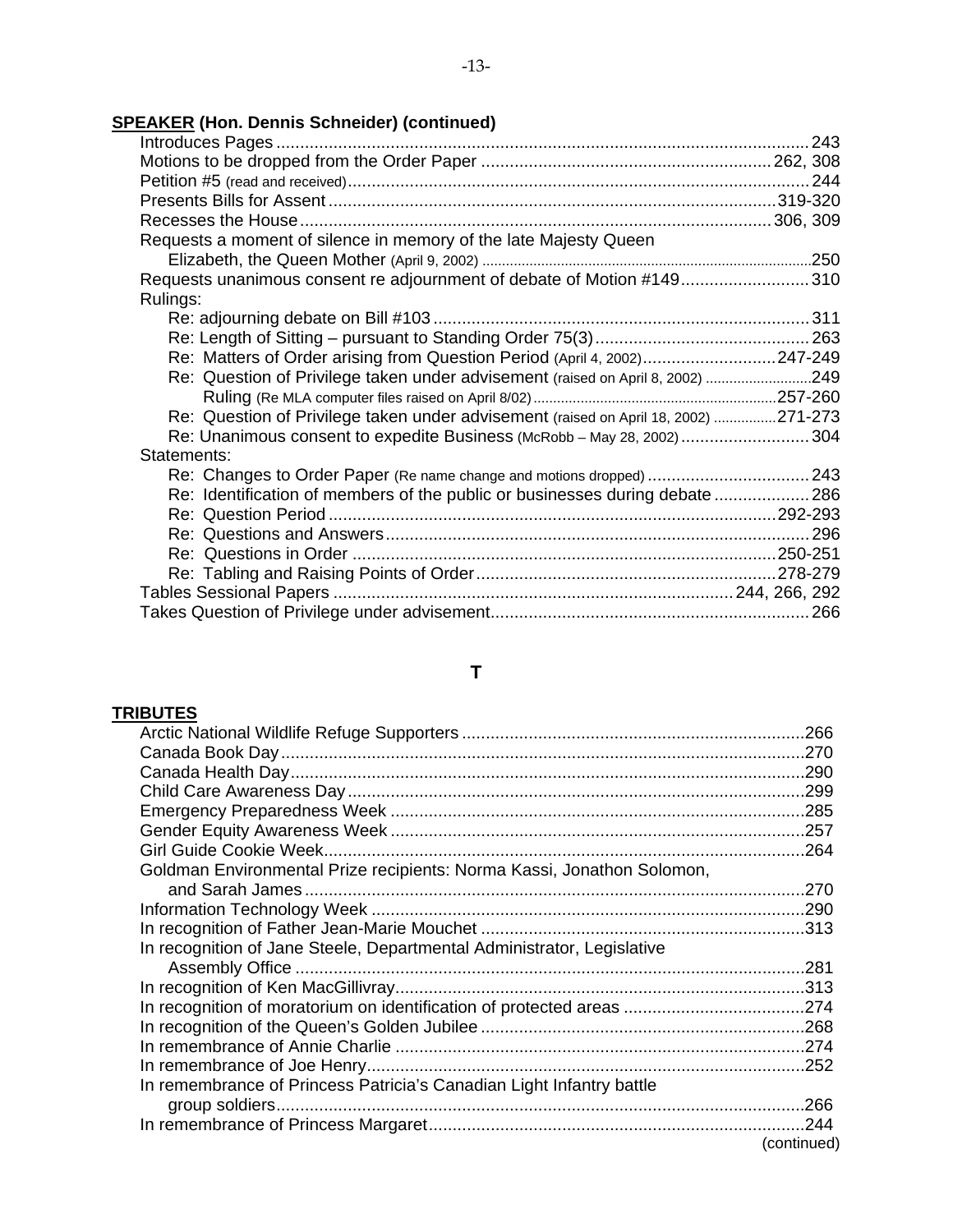## **TRIBUTES (continued)**

| Police Week. |  |
|--------------|--|
|              |  |
|              |  |
|              |  |
|              |  |
|              |  |
|              |  |
|              |  |
|              |  |
|              |  |
|              |  |

## **U**

### **UNANIMOUS CONSENT**

| To have the Minister of Environment adjourn debate on Motion #149310   |  |
|------------------------------------------------------------------------|--|
|                                                                        |  |
|                                                                        |  |
| To waive Standing Order 27(1) with regard to notice (Motion #243)  281 |  |

## **W**

## **WITHDRAWAL OF BILLS**

|--|--|

## **WITHDRAWAL OF MOTIONS**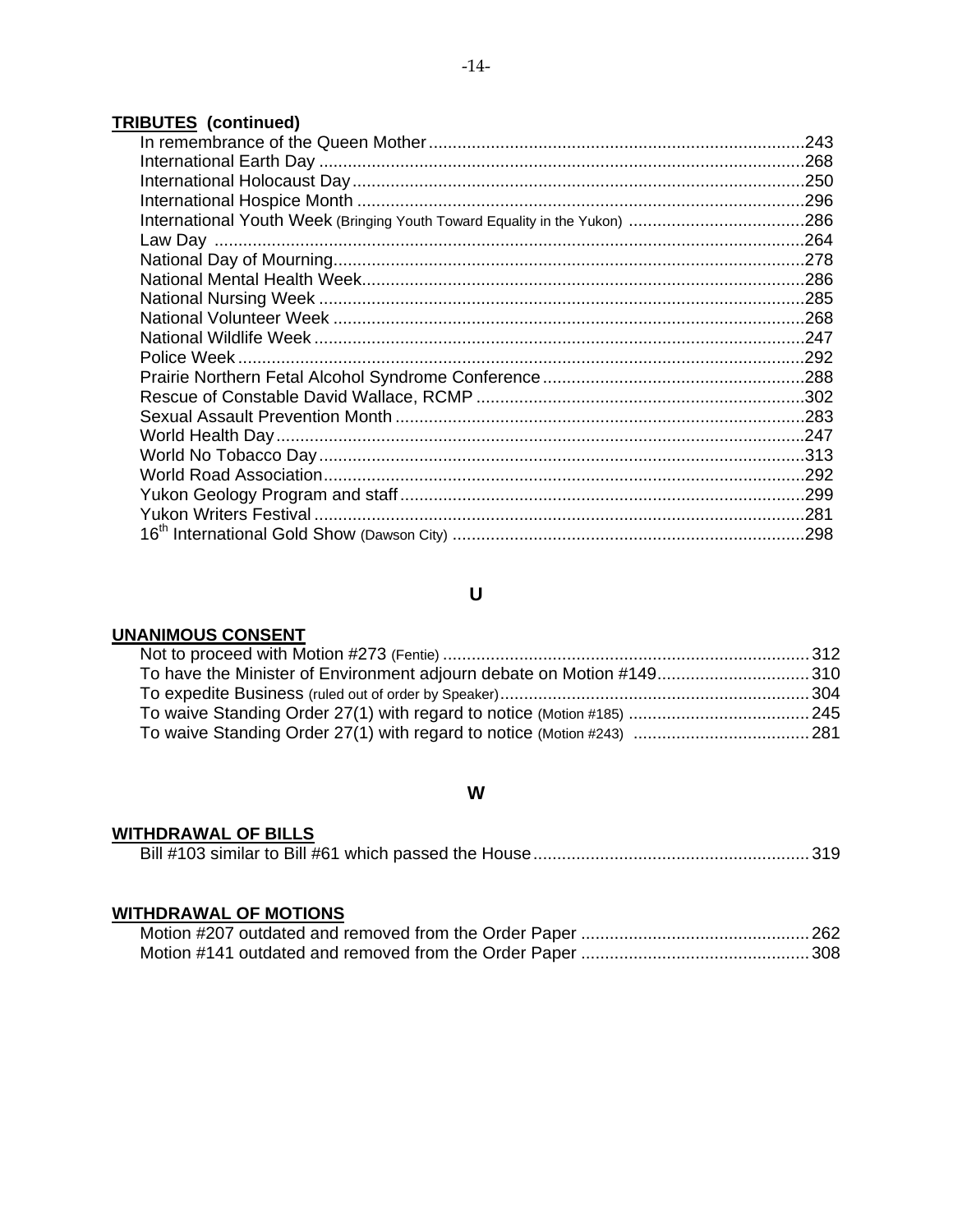## **YUKON LEGISLATIVE ASSEMBLY**

Motions adopted during the Second Session of the 30th Legislative Assembly

April 4, 2002 – May 30, 2002

 Note: The following is an unofficial consolidation of the substantive motions adopted during the time period noted above. If motions were amended before adoption, the amendment is incorporated in the text and a notation made that the motion was amended.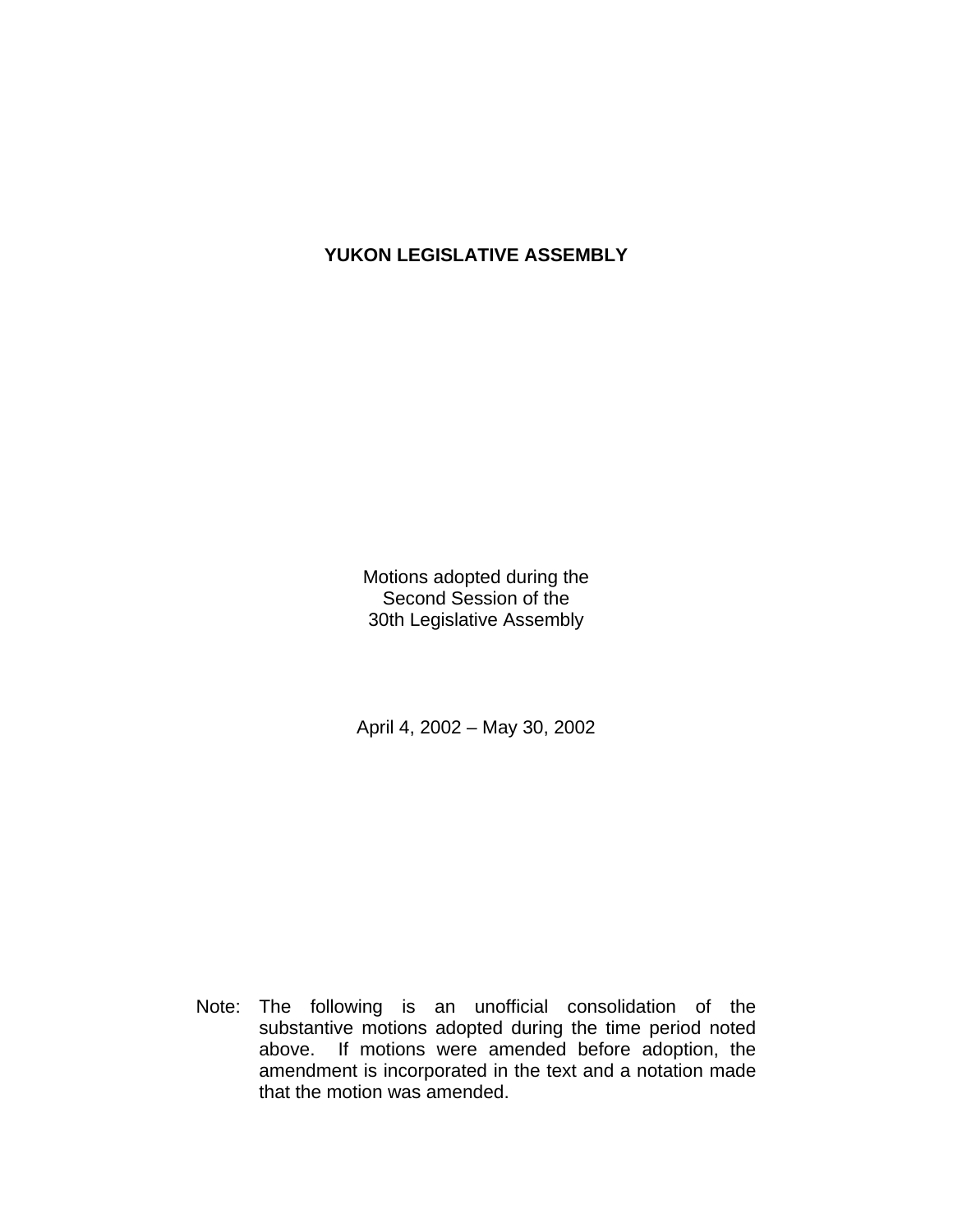### **Consolidation of Motions adopted during the Second Session of the 30th Legislative Assembly**

April 4, 2002 – May 30, 2002

## **INDEX**

| <b>SUBSTANTIVE MOTIONS (listed in chronological order)</b><br><b>Subject Matter</b>                                                        | Page |
|--------------------------------------------------------------------------------------------------------------------------------------------|------|
| 1. Ombudsman: reappointment of Hendrik K. Moorlag for a five-year<br>term commencing April 8, 2002 (#185)                                  |      |
| 2. Extended adjournment of the House from May 17, 2002 to<br>May 22, 2002 (#243)                                                           |      |
| 3. Conflicts Commission: appointment of David Phillip Jones, Q.C.<br>for a three-year period $(\#264)$                                     |      |
| 4. Dawson City to be designated as honorary capital of the Yukon for the<br>duration of the centennial year commencing June 4, 2002 (#248) |      |